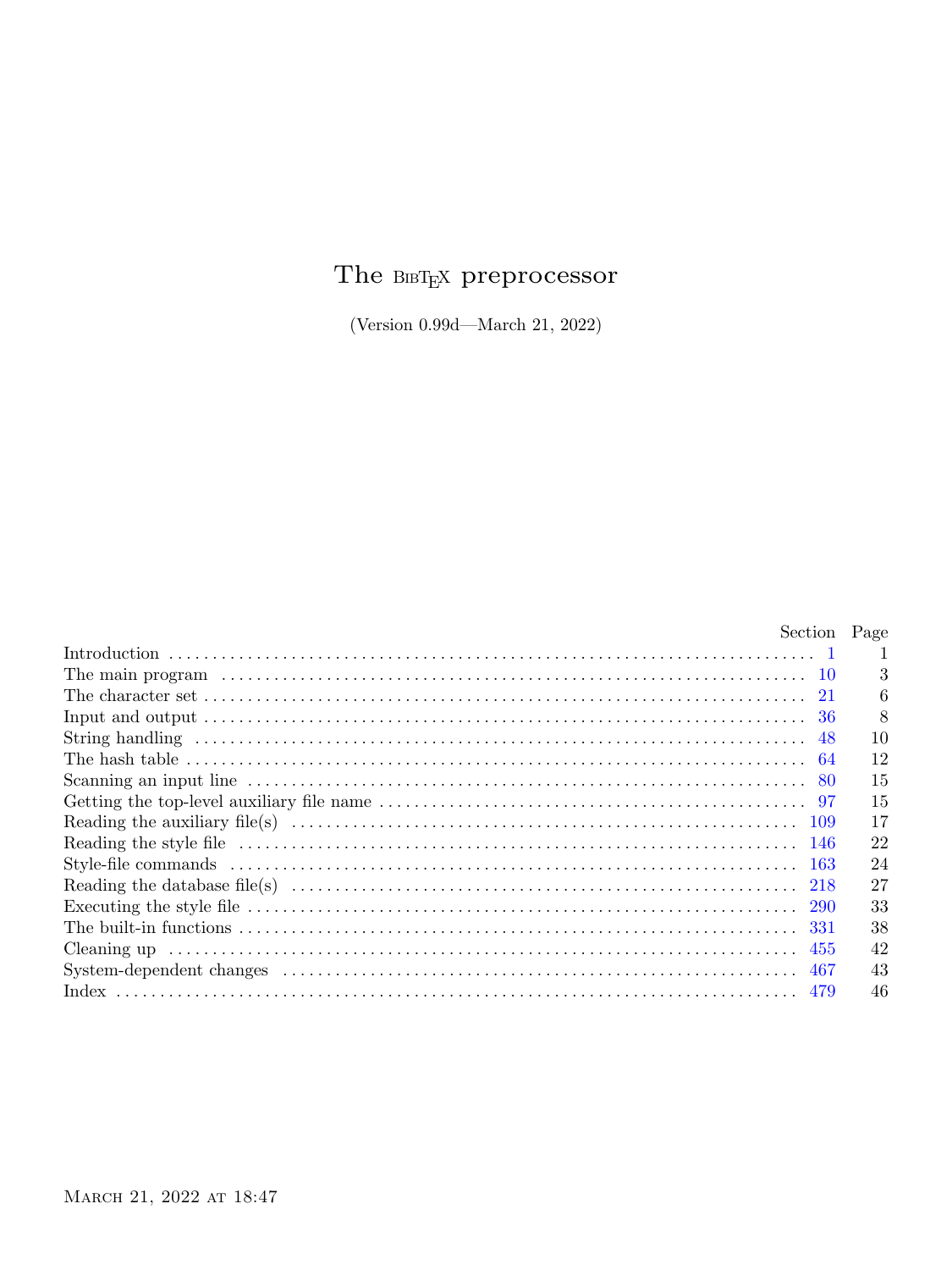<span id="page-1-0"></span>**1\*** Introduction. BIBT<sub>E</sub>X is a preprocessor (with elements of postprocessing as explained below) for the LaTEX document-preparation system. It handles most of the formatting decisions required to produce a reference list, outputting a .bbl file that a user can edit to add any finishing touches BIBT<sub>E</sub>X isn't designed to handle (in practice, such editing almost never is needed); with this file LAT<sub>EX</sub> actually produces the reference list.

Here's how BIBT<sub>E</sub>X works. It takes as input (a) an .aux file produced by  $LAT$ <sub>E</sub>X on an earlier run; (b) a .bst file (the style file), which specifies the general reference-list style and specifies how to format individual entries, and which is written by a style designer (called a wizard throughout this program) in a special-purpose language described in the BIBT<sub>E</sub>X documentation—see the file btxdoc.tex; and (c) .bib file(s) constituting a database of all reference-list entries the user might ever hope to use. BIBT<sub>E</sub>X chooses from the .bib file(s) only those entries specified by the .aux file (that is, those given by  $\text{LAT}_\text{F}X$ 's \cite or \nocite commands), and creates as output a .bbl file containing these entries together with the formatting commands specified by the .bst file (BIBTEX also creates a .blg log file, which includes any error or warning messages, but this file isn't used by any program). LAT<sub>E</sub>X will use the .bbl file, perhaps edited by the user, to produce the reference list.

Many modules of BIBT<sub>E</sub>X were taken from Knuth's T<sub>E</sub>X and T<sub>E</sub>Xware, with his permission. All known system-dependent modules are marked in the index entry "system dependencies"; Dave Fuchs helped exorcise unwanted ones. In addition, a few modules that can be changed to make BIBT<sub>E</sub>X smaller are marked in the index entry "space savings".

Megathanks to Howard Trickey, for whose suggestions future users and style writers would be eternally grateful, if only they knew.

The *banner* string defined here should be changed whenever BIBT<sub>E</sub>X gets modified.

**define** *my name ≡* ´bibtex´ **define** *banner ≡* ´This␣is␣BibTeX,␣Version␣0.99d´ *{* printed when the program starts *}*

2<sup>\*</sup> Terminal output goes to the file *term\_out*, while terminal input comes from *term\_in*. On our system, these (system-[de](#page-5-0)pendent) files [are](#page-8-0) [alre](#page-8-0)ady [op](#page-10-0)e[ned](#page-12-0) at the beginning of [th](#page-15-0)e pro[gram](#page-17-0), an[d ha](#page-20-0)ve th[e sa](#page-23-0)me real name.

 $\text{define } term\_out \equiv standard\_output$  $\text{define } term\_out \equiv standard\_output$  $\text{define } term\_out \equiv standard\_output$  $\text{define } term\_out \equiv standard\_output$  $\text{define } term\_out \equiv standard\_output$  $\text{define } term\_out \equiv standard\_output$  $\text{define } term\_out \equiv standard\_output$  $\text{define } term\_out \equiv standard\_output$  $\text{define } term\_out \equiv standard\_output$  $\text{define } term\_out \equiv standard\_output$  $\text{define } term\_in \equiv standard\_input$ 

*⟨* Globals in the outer block 2\* *⟩ ≡*

*standard input, standard output*: *text*;

See also sections 16\*, 19, 24, 30, 34, 37\*, 41\*, 43, 48\*, 65\*, 74, 76, 78, 80, 89, 91, 97\*, 104, 117\*, 124, 129\*, 147, 161\*, 163, 195, 219\*, 247, 290\*, 331, 337\*, 344\*, 365, 469\*, and 472\*.

This code is used in section 10\*.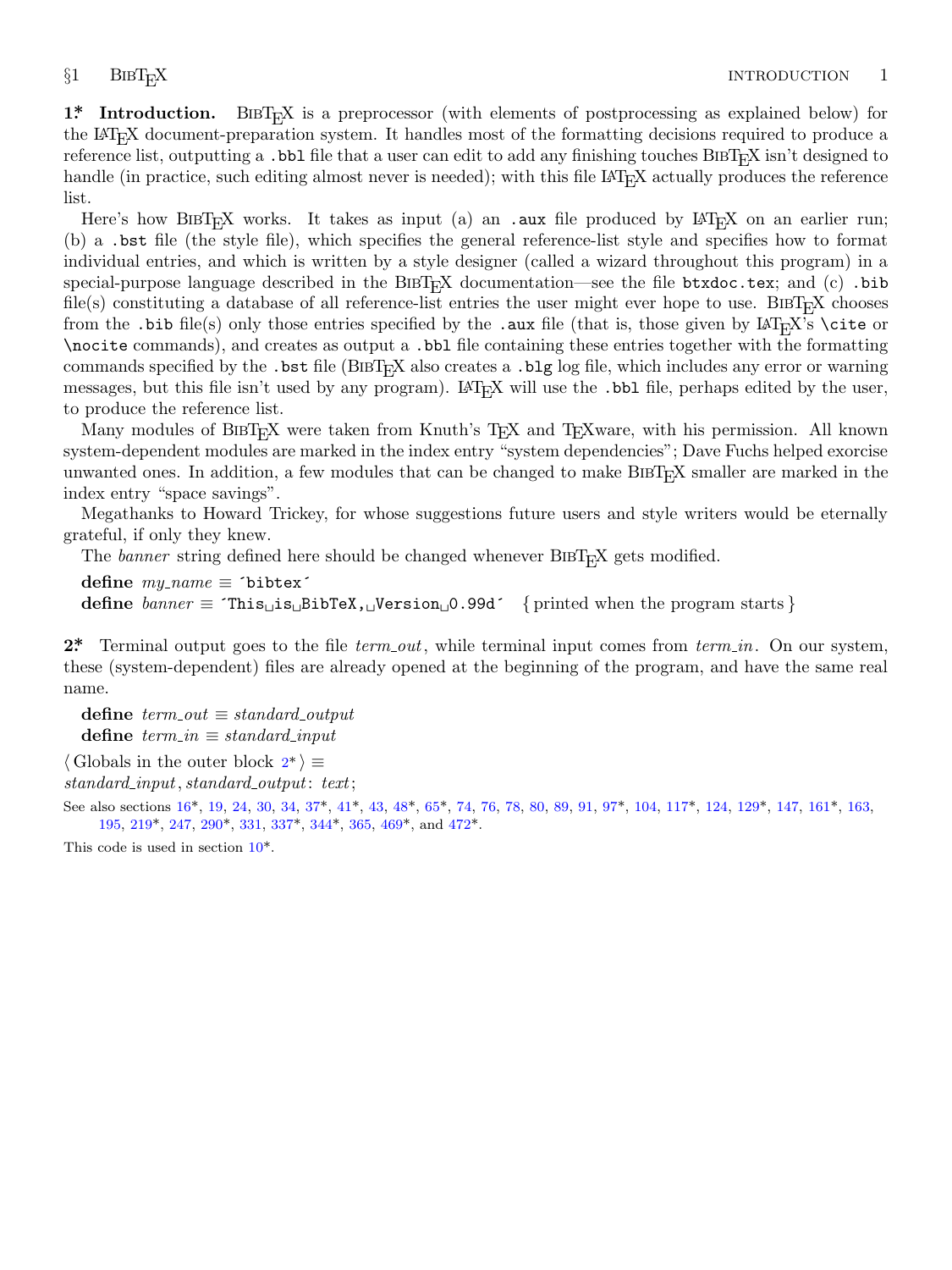# <span id="page-2-0"></span>2 INTRODUCTION BIBT<sub>E</sub>X §3

**3\*.** This program uses the term *print* instead of *write* when writing on both the *log file* and (systemdependent) *term out* file, and it uses *trace pr* when in **trace** mode, for which it writes on just the *log file* . If you want to change where either set of macros writes to, you should also change the other macros in this program for that set; each such macro begins with *print* or *trace\_pr\_*.

```
define print(\textbf{\#}) \equivbegin write(log-file, #); write(term\_out, #);
             end
  \text{define } print\_ln(\texttt{\#}) \equivbegin write\_ln(log\_file, #); write\_ln(term\_out, #);end
  define print\_newline \equiv print\_a\_newline { making this a procedure saves a little space }
  \text{define } trace\_pr(\text{\#}) \equivbegin write(log file, #);
             end
  \text{define } trace\_pr\_ln(\texttt{\#}) \equivbegin write\_ln(log\_file, \#);end
  \text{define } trace\_pr\_newline \equivbegin write ln(log file );
             end
  \text{define } log\_pr(\textbf{\#}) \equiv trace\_pr(\textbf{\#})celn(\textbf{#})\mathbf{define} line \equiv trace\_pr\_newline⟨Procedures and functions for all file I/O, error messages, and such 3* ⟩ ≡
procedure print a newline ;
  begin write ln(log file ); write ln(term out);
  end;
See also sections 18, 38*, 44, 45, 46*, 47*, 51, 53*, 59*, 82, 95, 96, 98, 99, 108*, 111, 112, 113, 114, 115, 121*, 128*, 137, 138*,
     144, 148, 149, 150, 153, 157, 158, 159, 165, 166, 167, 168, 169, 188*, 220, 221, 222, 226*, 229, 230, 231, 232, 233, 234, 235,
     240, 271, 280, 281, 284, 293, 294, 295, 310, 311, 313, 321, 356, 368, 373, and 456.
```
This code is used in section 12.

**4\*.** Some of the code below is intended to be used only when diagnosing the strange behavior that sometimes occurs when  $BIBT<sub>Ex</sub>X$  is being installed or when system wizards are fooling around with  $BIBT<sub>Ex</sub>X$  without quite knowing what they are doing. Such code will not normally be compiled; it is delimited by the codewords '**debug** *. . .* **gubed**', with apologies to people who wish to preserve the purity of English. Similarly, there is some conditional code delimited by '**stat** *. . .* **tats**' that is intended only for use when statistics are to be kept about BibTEX's memory/cpu usage, and there is conditional code delimited by '**trace** *. . .* **ecart**' that is intended to be a trace facility for use mainly when debugging .bst files.

 $\text{define } \text{debug} \equiv \text{ifdef} (\text{'} \text{TEXMF\_DEBUG'})$  $\text{define } gubed \equiv endif(\text{'}\text{TEXMF\_DEBUG'})$ **format**  $debuq \equiv begin$ **format**  $gubed \equiv end$  $\text{define } stat \equiv \text{if}nd\text{ef}$  (´NO\_BIBTEX\_STAT´)  $\text{define} \; \textit{tats} \equiv \textit{endifn}(\text{'}NO\_BIBTEX\_STAT\text{'}')$ **format**  $stat \equiv begin$ **format**  $\text{tats} \equiv \text{end}$  $\text{define } trace \equiv \text{ifdef}\mathfrak{@k}(\text{`TRACE'})$  $\text{define } \text{ecart} \equiv \text{endif}$  $\mathbb{Q}\&\text{(}\text{`TRACE'}\text{)}$ **format**  $trace \equiv begin$ **format**  $ecart \equiv end$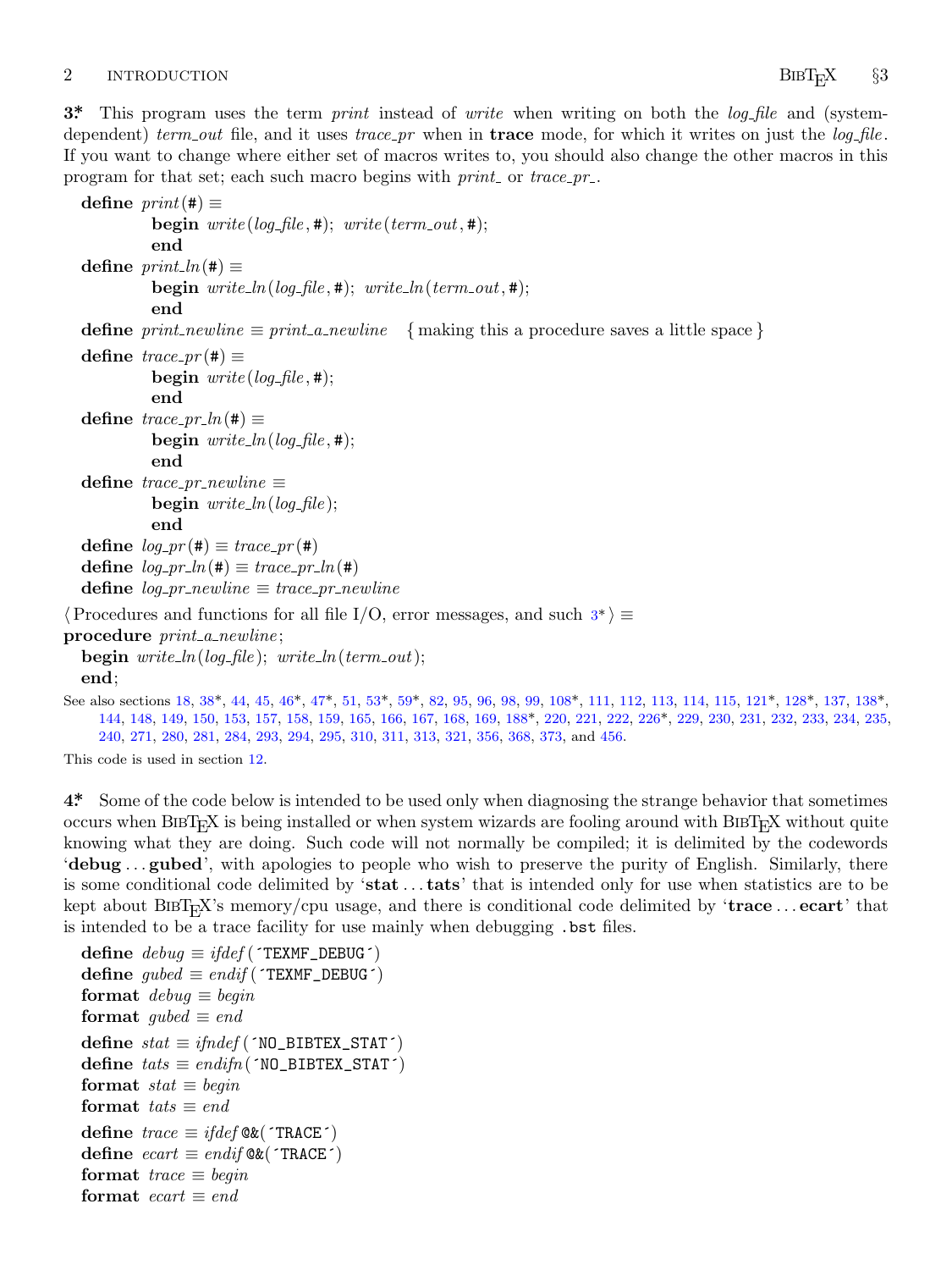<span id="page-3-0"></span>**10\*** The main program. This program first reads the .aux file that LAT<sub>E</sub>X produces, (i) determining which .bib file(s) and .bst file to read and (ii) constructing a list of cite keys in order of occurrence. The .aux file may have other .aux files nested within. Second, it reads and executes the .bst file, (i) determining how and in which order to process the database entries in the .bib file(s) corresponding to those cite keys in the list (or in some cases, to all the entries in the  $\cdot$ bib file(s)), (ii) determining what text to be output for each entry and determining any additional text to be output, and (iii) actually outputting this text to the .bbl file. In addition, the program [sen](#page-4-0)ds error messages and other remarks to the *log file* and terminal.

**define**  $close\_up\_shop = 9998$  {[jum](#page-6-0)p here after fatal errors } **define**  $exit\_program = 9999$  {j[u](#page-1-0)mp here if we couldn't even get started } *⟨* Compiler directives 11 *⟩* **program** *BibTEX* ; *{* all files [ar](#page-4-0)e opened dynamically *}* **label**  $close\_up\_shop$   $\langle$  Labels [in](#page-43-0) the outer block  $109$   $\rangle$ ; **const** *⟨* Constants in the outer block 14\* *⟩* **type**  $\langle$  Types in the outer block  $22^*$ **var** *⟨* Globals in the outer block 2\* *⟩ ⟨*Procedures and functions for about everything 12 *⟩ ⟨* The procedure *initialize* 13\* *⟩ ⟨* Define *parse arguments* 467\* *⟩* **begin** *standard\_input*  $\leftarrow$  *stdin*; *standard\_output*  $\leftarrow$  *stdout*;  $pool.size \leftarrow POOL-SIZE$ ;  $buf.size \leftarrow BUF-SIZE$ ;  $max\_bib_files \leftarrow MAX-BIB_FILES$ ;  $max_glob\_strs \leftarrow MAX\_GLOB\_STRS$ ;  $max_fields \leftarrow MAX\_FIELDS$ ;  $max_cites \leftarrow MAX\_CITES$ ;  $wiz_fn\_space \leftarrow WIZ\_FN\_SPACE$ ;  $lit\_stk\_size \leftarrow LIT\_STK\_SIZE$ ; *setup params* ; *{* Add one to the sizes because that's what bibtex uses. *}*  $bib$   $file \leftarrow XTALLOC(max_bib$   $files + 1, alpha$   $file);$  $b$ *ib*  $\perp$ *list*  $\leftarrow$  *XTALLOC* (*max* $\perp$ *bib*  $\perp$ *files* + 1*, str*<sub>-</sub>*number*); *entry*\_*ints*  $\leftarrow$  **nil**; *entry\_strs*  $\leftarrow$  **nil**;  $wiz\_functions \leftarrow XTALLOC(wiz\_fn\_space + 1, hash\_ptr2);$  $field\_info \leftarrow XTLLOC(max_{}fields + 1, str_{}number);$  $s$ -preamble  $\leftarrow$   $XTALLOC(max\_bib\_files + 1, str\_number);$  $str\_pool \leftarrow XTALLOC(pool\_size + 1, ASCII_code);$   $buffer \leftarrow XTALLOC(buf\_size + 1, ASCII-code);$  $s$ *v*-*buffer*  $\leftarrow$   $XTALLOC$  (*buf*-*size* + 1*,*  $ASCII$  *code*);  $ex$  *-buf*  $\leftarrow$   $XTALLOC$  (*buf-size* + 1*,*  $ASCII$  *code*);  $out\_buf \leftarrow XTLLOC(buf\_size + 1, ASCII\_code)$ ;  $name\_tok \leftarrow XTLLOC(buf\_size + 1, buffer);$  $name\_sep\_char \leftarrow XTALLOC(buf\_size + 1, ASCII\_code);$  $glb\_str\_ptr \leftarrow XTALLOC(max\_glob\_strs, str\_number);$  $global\_strs \leftarrow XTALLOC(max\_glob\_strs * (glob\_str\_size + 1), ASCII\_code);$  $glb\_str\_end \leftarrow XTALLOC(max\_glob\_strs, integer);$  $cite\_list \leftarrow XTLLOC(max_cites + 1, str_number); type\_list \leftarrow XTLLOC(max_cites + 1, hash_ptr2);$  $entry\_exists \leftarrow XTLLOC(max\_cites + 1, boolean);$  $cite\_info \leftarrow XTLLOC(max\_cites + 1, str_number);$  $str\_start \leftarrow XTALLOC(max\_strings + 1, pool\_pointer$  );  $hash\_next \leftarrow XTALLOC(hash\_max + 1, hash\_pointer);$  $hash\_text \leftrightarrow XTALLOC(hash\_max + 1, str\_number); hash\_ilk \leftarrow XTALLOC(hash\_max + 1, str\_ilk);$  $i$ *k*  $\pm$  *info*  $\leftarrow$   $XTALLOC(hash.max + 1, integer);$   $fn_type \leftarrow XTALLOC(hash.max + 1, fn.class);$  $lit\_stack \leftarrow XTALLOC(list\_size + 1, integer);$   $lit\_stk\_type \leftarrow XTALLOC(it\_stk\_size + 1, stk\_type);$ *compute hash prime* ; *initialize* ; *{* This initializes the jmp9998 buffer, which can be used early *} hack0* ; **if** *verbose* **then**

**begin** *print*(*banner* ); *print ln*(*version string* );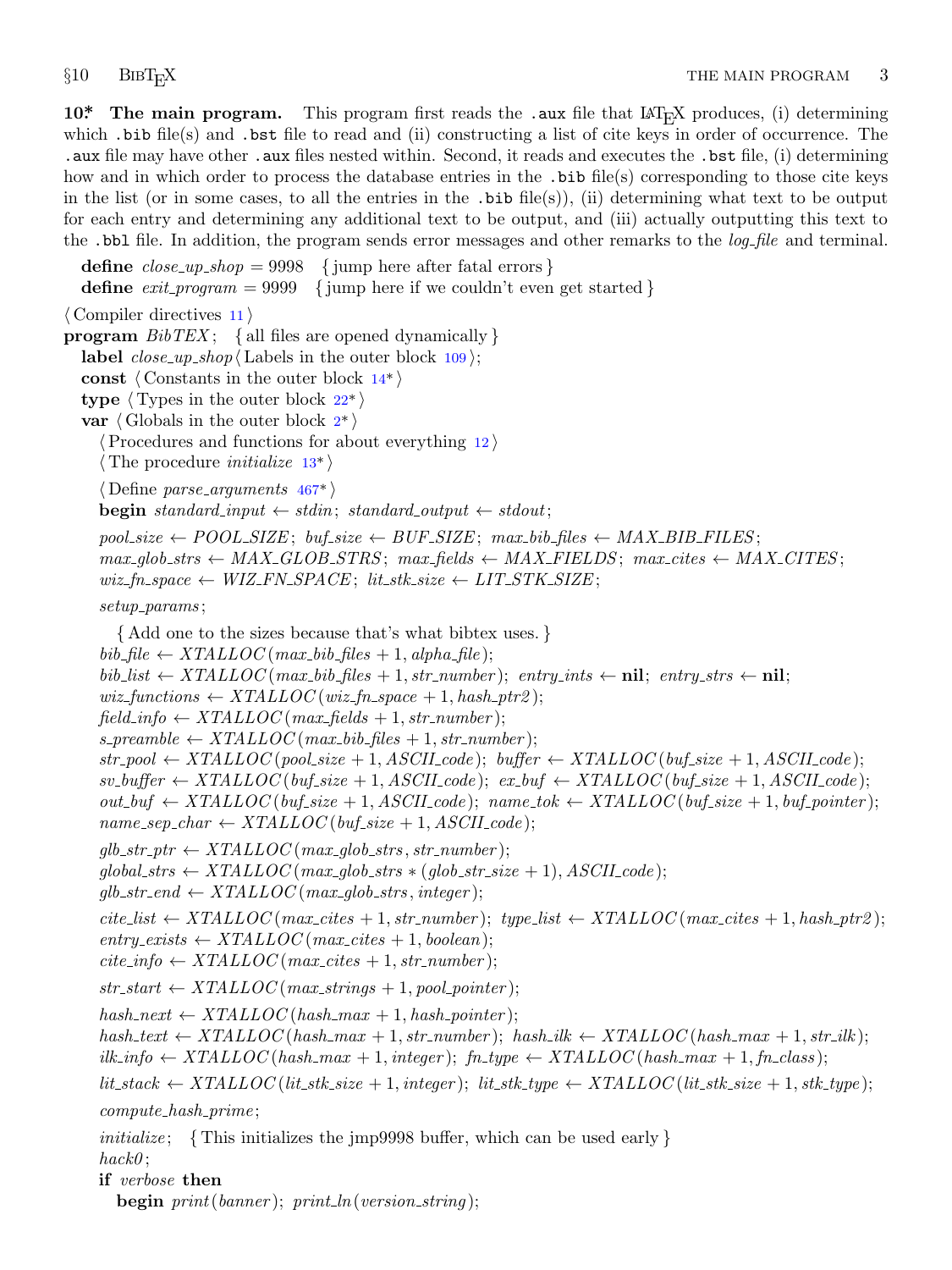<span id="page-4-0"></span>4 THE MAIN PROGRAM **BIBT<sub>E</sub>X** §10

```
end
 else begin log pr (banner ); log pr ln(version string );
    end;
  log pr ln(´Capacity:␣max_strings=´, max strings : 1, ´,␣hash_size=´, hash size : 1,
       ´,␣hash_prime=´, hash prime : 1); ⟨ Read the .aux file 110* ⟩;
  ⟨ Read and execute the .bst file 151* ⟩;
close_up_shop: \langle Clean up and leave 455\rangle;
 if (history > 1) then );end.
```
**13\*.** This procedure gets things started properly.

```
⟨ The procedure initialize 13* ⟩ ≡
procedure initialize ;
  var ⟨ Local variables for initialization 23* ⟩
    begin \langle Check the "constant" values for consistency 17<sup>*</sup>\rangle;
    if (bad > 0)then
       begin write ln(term out, bad : 0, ´␣is␣a␣bad␣bad´); uexit(1);
       end;
     ⟨ Set initial values of key variables 20 ⟩;
     pre def certain strings ;
     get the top level aux file name ;
    end;
This code is used in section 10*.
```
**14\*** These parameters can be changed at compile time to extend or reduce BIBT<sub>E</sub>X's capacity. They are set to accommodate about 750 cites when used with the standard styles, although *pool size* is usually the first limitation to be a problem, often when there are 500 cites.

*⟨* Constants in the outer block 14\* *⟩ ≡*

 $hash\_base = empty + 1;$  { lowest numbered hash-table location }  $\{quotient\_fn = hash\_base - 1; \{special marker used in defining functions\}$  $BUF\_SIZE = 20000;$  {initial maximum number of characters in an input line (or string) } *min\_print\_line* = 3; { minimum .bbl line length: must be  $\geq 3$  } *max\_print\_line* = 79; { the maximum: must be  $> min\_print\_line$  and  $< but\_size$ }  $aux\_stack\_size = 20; \{ maximum number of simultaneous open .aux files \}$  $MAX\_{BIB\_{FILES} = 20;$  {initial number of .bib files allowed }  $POOL-SIZE = 65000;$  {initial number of characters in strings }  $MAX\_STRINGS = 4000;$  {minimum value for  $max\_strings$ }  $MAX\_CITES = 750$ ; {initial number of distinct cite keys; must be  $\leq max\_strings$ } *WIZ\_FN\_SPACE* = 3000; {initial amount of *wiz\_defined* -function space } *{ min crossrefs* can be set at runtime now. *} SINGLE\_FN\_SPACE* = 50; {initial amount for a single *wiz\_defined*-function }  $ENT\_STR\_SIZE = 100;$  $ENT\_STR\_SIZE = 100;$  { maximum size of a *str\_entry\_var*; must be  $\leq \text{buf\_size}$  }  $GLOB\_STR\_SIZE = 1000;$  { maximum size of a *str\_global\_var*; must be  $\leq$  *buf\_size* }  $MAX\_GLOB\_STRS = 10;$  {initial number of *str\_global\_var* names}  $MAX$  *FIELDS* = 5000; {initial number of fields (entries  $\times$  fields, about 23 *\* max\_cites* for consistency) }  $LIT\_STK\_SIZE = 50;$  {initial space for literal functions on the stack }

See also section 333.

This code is used in section 10\*.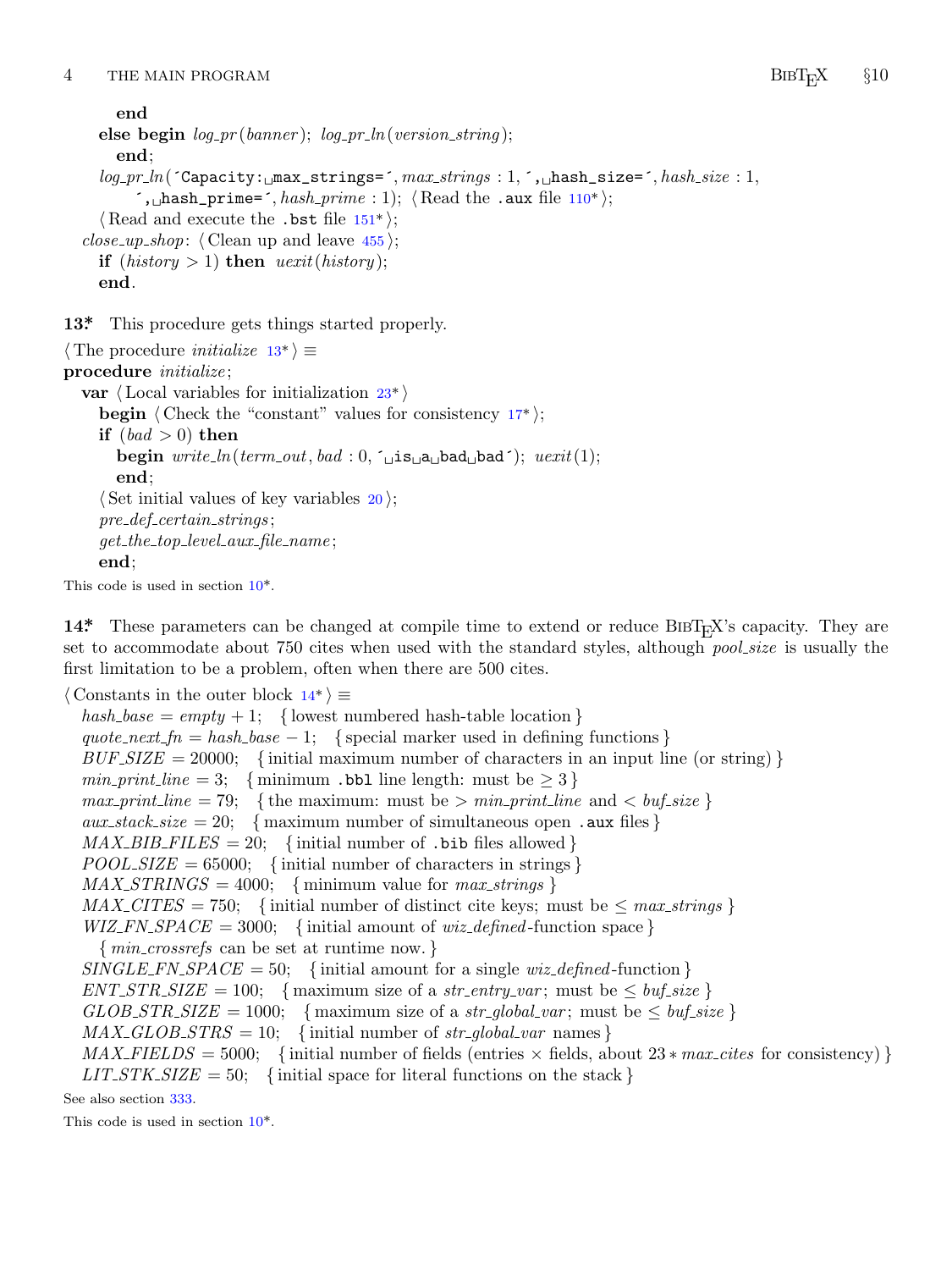<span id="page-5-0"></span>15<sup>\*</sup> These parameters can also be changed at compile time, but they're needed to define some WEB numeric macros so they must be so defined themselves.

*hash size* and *hash prime* are now computed.

**define**  $HASH\_SIZE = 5000$  {minimum value for  $hash\_size$ }

**define**  $file\_name\_size \equiv maxint \{ file \text{ names have no arbitrary maximum length } \}$ 

*{* For dynamic allocation. *}*  $\text{define } x\_entry\_strs\_tail(\text{#}) \equiv (\text{#})$  $\text{define } x\text{-}entry\text{-}strs(\texttt{\#}) \equiv entry\text{-}strs \ [\ (\texttt{\#}) * (ent\text{-}str\text{-}size + 1) + x\text{-}entry\text{-}strs\text{-}tail$ **define**  $x\_global\_strs\_tail(\#) \equiv (\#)$  $x\_global\_strs\_tail(\#) \equiv (\#)$  $x\_global\_strs\_tail(\#) \equiv (\#)$ **define**  $x$ -global-strs ( $\#$ )  $\equiv$  global-strs  $[$   $(\#) * (glob\_str\_size + 1) + x$ -global-strs-tail

**16<sup>\*</sup>** In case somebody has inadvertently made bad settings of the "constants," BIBT<sub>E</sub>X checks them using a global variable called *bad* .

This is the first of many sections of BIBT<sub>E</sub>X where global variables are defined.

*⟨* Globals in the outer block 2\* *⟩* +*≡ pool size* : *integer* ; *max bib files* : *integer* ; *max cites* : *integer* ; *wiz fn space* : *integer* ; *ent str size* : *integer* ; *glob str size* : *integer* ; *max glob strs* : *integer* ; *max fields* : *integer* ; *lit stk size* : *integer* ; *max strings* : *integer* ; *hash size* : *integer* ; *hash prime* : *integer* ; *hash max* : *integer* ; *{* highest numbered hash-table location *} end of def* : *integer* ; *{* another special marker used in defining functions *} undefined* : *integer* ; *{* a special marker used for *type list } bad* : *integer* ; *{* is some "constant" wrong? *}*

**17\*.** Each digit-value of *bad* has a specific meaning.

*⟨* Check the "constant" values for consistency 17\* *⟩ ≡*  $bad \leftarrow 0;$ 

**if**  $(min\_print\_line < 3)$  **then**  $bad \leftarrow 1$ ; **if**  $(max\_print\_line \leq min\_print\_line)$  **then**  $bad \leftarrow 10 * bad + 2$ ; **if**  $(max\_print\_line \geq buffer\_size)$  **then**  $bad \leftarrow 10 * bad + 3;$ 

**if**  $(hash\_prime < 128)$  **[t](#page-4-0)hen**  $bad \leftarrow 10 * bad + 4$ ;

**if**  $(hash\_prime > hash\_size)$  **then**  $bad \leftarrow 10 * bad + 5;$ 

**if** (*hash\_base*  $\neq$  1) **then** *bad*  $\leftarrow$  10 *∗ bad* + 6;

**if**  $(max\_strings > hash\_size)$  **then**  $bad \leftarrow 10 * bad + 7;$ 

**if**  $(max\_cites > max\_strings)$  **then**  $bad \leftarrow 10 * bad + 8$ ;  $\{well, almost each\}$ 

See also section 302.

This code is used in section 13\*.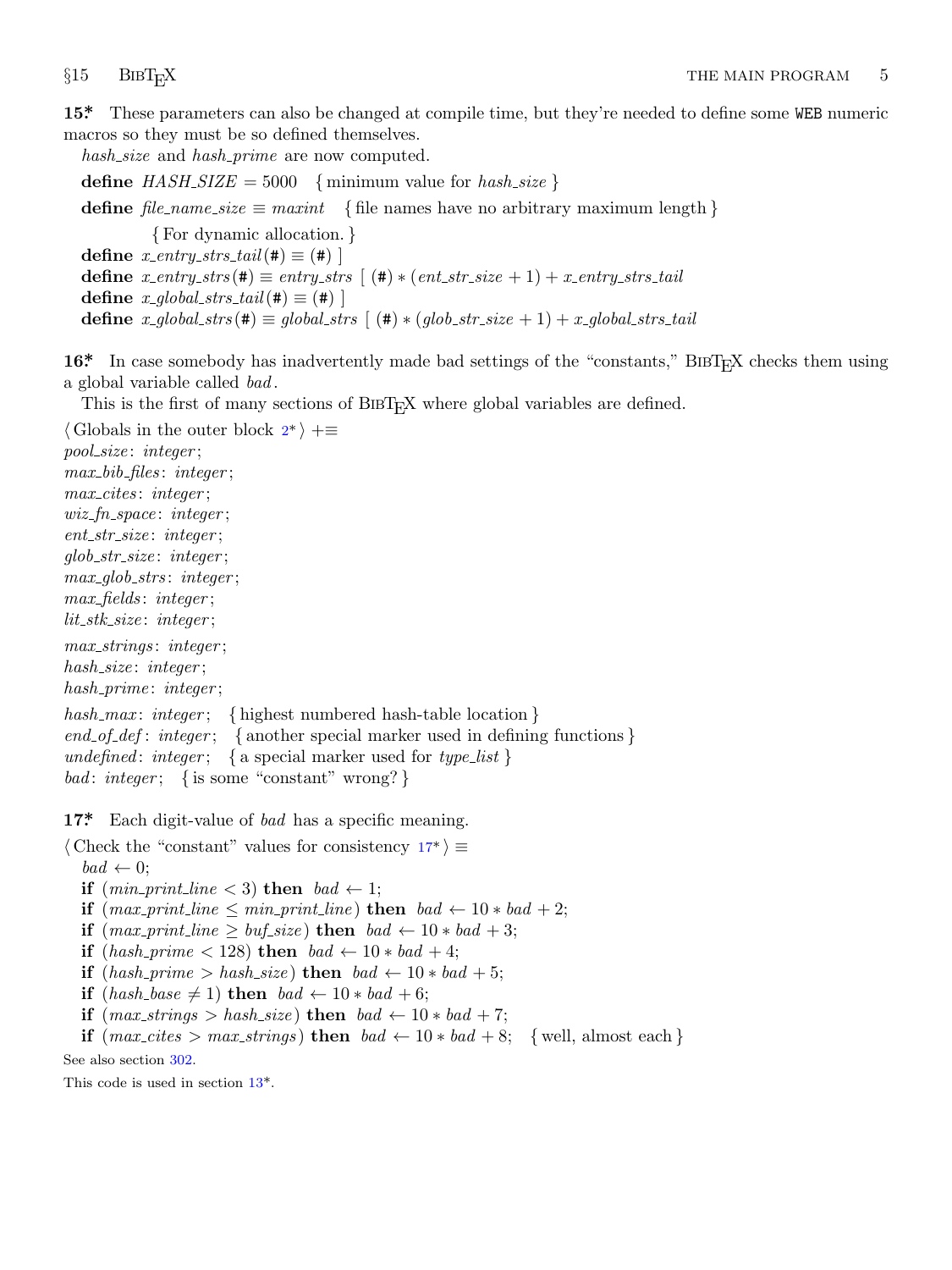### <span id="page-6-0"></span>6 THE CHARACT[ER](#page-8-0) S[ET](#page-10-0) **BIBTEX** §21

*⟨* Types in the outer block 22\* *⟩ ≡*  $ASCII\_code = 0$ ...255; {eight-bit numbers} See also sections 31, 36, 42\*, 49\*, 64\*, 73\*, 105, 118\*, 130\*, 160\*, 291\*, and 332. This code is used in section 10\*.

23<sup>\*</sup> The original PASCAL compiler was designed in the late 60s, when six-bit character sets were common, so it did not make provision for lower-case letters. Nowadays, of course, we need to deal with both capital and small letters in a convenient way, especially in a program for typesetting; so the present specification of TEX has been written under the assumption that the PASCAL compiler and run-time system permit the use of text files with more than 64 distinguishable characters. More precisely, we assume that the character set contains at least the letters and symbols associated with ASCII codes  $\angle i0$  through  $\angle i76$ ; all of these characters are now available on most computer terminals.

Since we are dealing with more characters than were present in the first PASCAL compilers, we have to decide what to call the associated data type. Some PASCALs use the original name *char* for the characters in text files, even though there now are more than 64 such characters, while other PASCALs consider *char* to be a 64-element subrange of a larger data type that has some other name.

In order to accommodate this difference, we shall use the name *text\_char* to stand for the data type of the characters that are converted to and from *ASCII code* when they are input and output. We shall also assume that *text char* consists of the elements *chr* (*first text char* ) through *chr* (*last text char* ), inclusive. The following definitions should be adjusted if necessary.

**define**  $text\_text\_char \equiv ASCII\_code$  $text\_text\_char \equiv ASCII\_code$  $text\_text\_char \equiv ASCII\_code$  { the data type of characters in text files } **define**  $first\text{-}text\text{-}char = 0$  { ordinal number of the smallest element of  $text\{}text\text{-}char$ } **define** *last\_text\_char* = 255 { ordinal number of the largest element of *text\_char* }

*⟨* Local variables for initialization 23\* *⟩ ≡*

*i*: *integer* ;

See also section 66.

This code is used in section 13\*.

**27\*** The ASCII code is "standard" only to a certain extent, since many computer installations have found it advantageous to have ready access to more than 94 printing characters. Appendix C of *The TEXbook* gives a complete specification of the intended correspondence between characters and TEX's internal representation.

If T<sub>EX</sub> is being used on a garden-variety PASCAL for which only standard ASCII codes will appear in the input and output files, it doesn't really matter what codes are specified in *xchr* [1 *. .* ´*37* ], but the safest policy is to blank everything out by using the code shown below.

However, other settings of *xchr* will make T<sub>E</sub>X more friendly on computers that have an extended character set, so that users can type things like '≠' instead of '\ne'. At MIT, for example, it would be more appropriate to substitute the code

for 
$$
i \leftarrow 1
$$
 to '37 do  $xchr[i] \leftarrow chr(i);$ 

TEX's character set is essentially the same as MIT's, even with respect to characters less than ´*40* . People with extended character sets can assign codes arbitrarily, giving an *xchr* equivalent to whatever characters the users of TEX are allowed to have in their input files. It is best to make the codes correspond to the intended interpretations as shown in Appendix C whenever possible; but this is not necessary. For example, in countries with an alphabet of more than 26 letters, it is usually best to map the additional letters into codes less than ´*40* .

*⟨* Set initial values of key variables 20 *⟩* +*≡*

**for**  $i \leftarrow 0$  **to** '37 **do**  $xchr[i] \leftarrow chr(i);$ **for**  $i \leftarrow 777$  **to**  $377$  **do**  $xchr[i] \leftarrow chr(i);$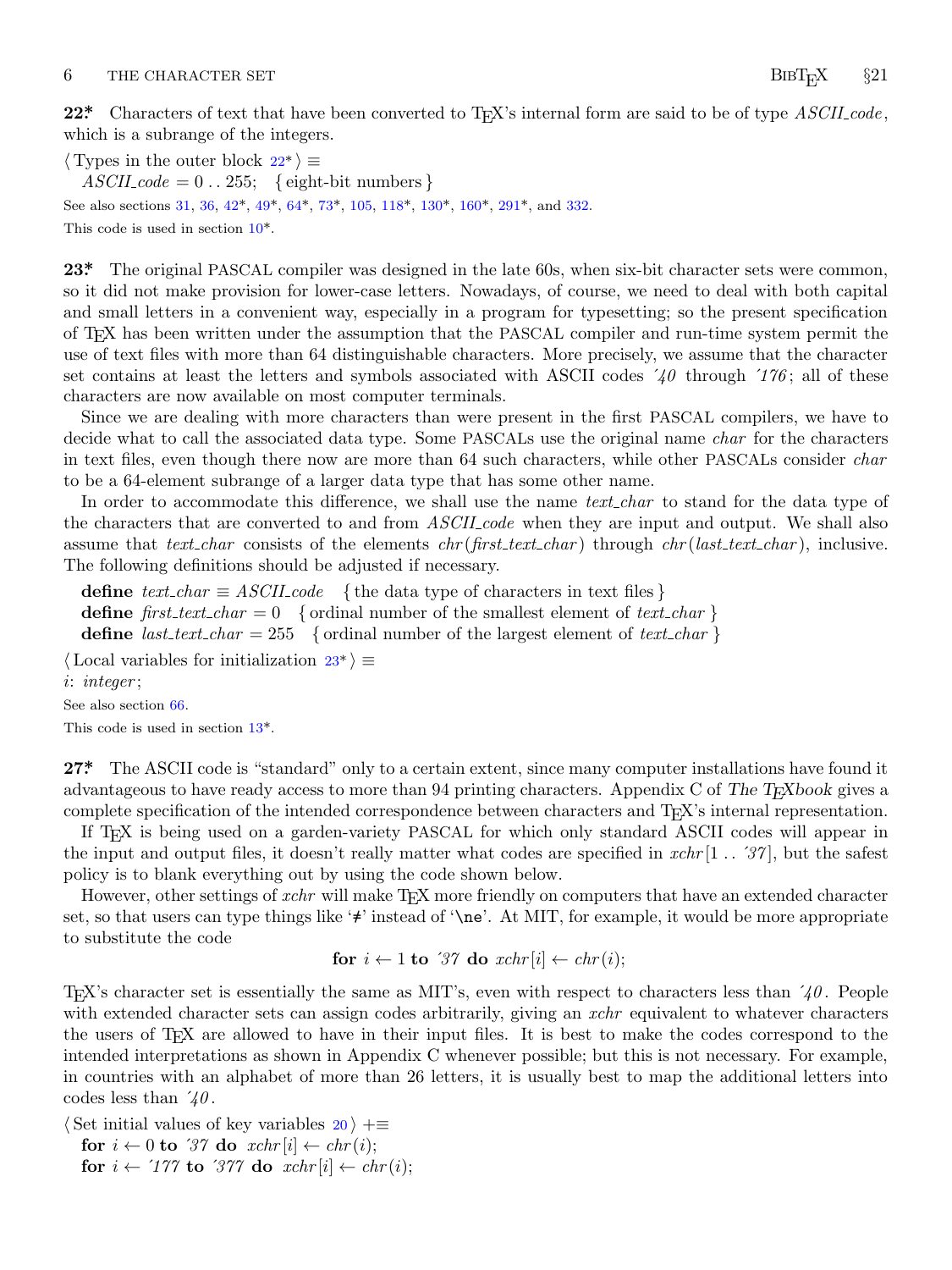<span id="page-7-0"></span>

**28\*.** This system-independent code makes the *xord* array contain a suitable inverse to the information in *xchr*. Note that if  $xchr[i] = xchr[j]$  where  $i < j < 177$ , the value of  $xord[xchr[i]]$  will turn out to be j or more; hence, standard ASCII code numbers will be used instead of codes below ´*40* in case there is a coincidence.

*⟨* Set initial values of key variables 20 *⟩* +*≡*

**for**  $i \leftarrow$  first\_text\_char **to** last\_text\_char **do**  $x \text{ord}[x \text{chr}[i]] \leftarrow i$ ;

**32\*.** Now we initialize the system-dependent *lex class* array. The *tab* character may be system dependent. Note that the order of these assignments is important here.

*⟨* Set initial values of key variables 20 *⟩* +*≡* **for**  $i \leftarrow 0$  **to**  $'177$  **do**  $lex\_class[i] \leftarrow other\_lex;$ **for**  $i \leftarrow 200$  **to** '377 **do**  $lex\_class[i] \leftarrow alpha;$ **for**  $i \leftarrow 0$  **to** '37 **do**  $lex\_class[i] \leftarrow illegal;$  $\{lex\_class\}$  [ $invalid\_code$ ]  $\leftarrow$   $\{black}$   $else]$   $\{lex\_class[tab] \leftarrow white\_space;$   $lex\_class[13] \leftarrow white\_space;$  $lex.class[space] \leftarrow white-space; lex-class[tie] \leftarrow sep\_char; lex-class[hyper] \leftarrow sep\_char;$ **for**  $i \leftarrow 60$  **to**  $\text{71}$  **do**  $\text{lex\_class}[i] \leftarrow \text{numeric};$ **for**  $i \leftarrow \textit{'101}$  **to**  $\textit{'132}$  **do**  $\textit{lex\_class}[i] \leftarrow \textit{alpha}$ ; **for**  $i \leftarrow \textit{'141}$  **to**  $\textit{'172}$  **do**  $\textit{lex\_class}[i] \leftarrow \textit{alpha}$ ;

**33\*.** And now the *id class* array.

*⟨* Set initial values of key variables 20 *⟩* +*≡* **for**  $i \leftarrow 0$  **to** '377' **do**  $id\_class[i] \leftarrow legal\_id\_char;$ **for**  $i \leftarrow 0$  **to**  $\mathcal{I}7$  **do**  $id\_class[i] \leftarrow illegal\_id\_char;$  $id\_class|space \$   $\leftarrow$  illegal\_id\_char;  $id\_class[tab] \leftarrow illegal\_id\_char; id\_class[double\_quote] \leftarrow illegal\_id\_char;$  $id\_class[number\_sign] \leftarrow illegal\_id\_char; \; id\_class[comment] \leftarrow illegal\_id\_char;$  $id\_class[single\_quote] \leftarrow illegal\_id\_char; \; id\_class[left\_parent] \leftarrow illegal\_id\_char;$  $id\_class[right\_parent] \leftarrow illegal_id\_char; \; id\_class[comm] \leftarrow illegal_id\_char;$  $id\_class$  [ $equals\_sign$ ]  $\leftarrow$   $illegal\_id\_char$ ;  $id\_class$  [ $left\_brace$ ]  $\leftarrow$   $illegal\_id\_char$ ;  $id\_class[right\_brace \leftarrow illegal_id\_char;$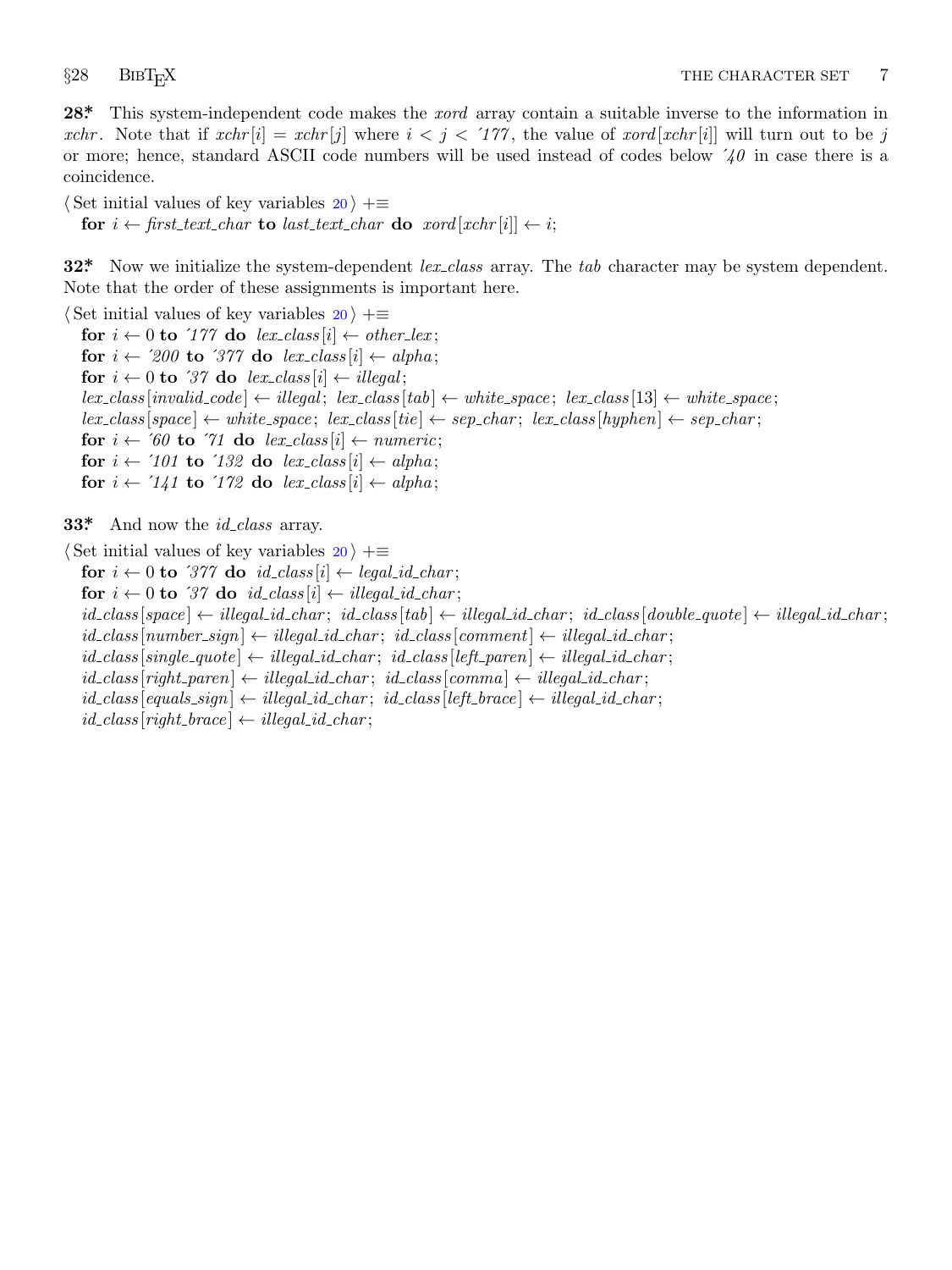### <span id="page-8-0"></span>8 INPUT AND OUTPUT **BIBTEX** §36

**37\*** Most of what we need to do with respect to input and output can be handled by the I/O facilities that are standard in PASC[AL](#page-1-0), i.e., the routines called *get*, *put*, *eof* , and so on. But standard PASCAL does not allow file variables to be associated with file names that are determined at run time, so it cannot be used to implement BibTEX; some sort of extension to PASCAL's ordinary *reset* and *rewrite* is crucial for our purposes. We shall assume that *name of file* is a variable of an appropriate type such that the PASCAL run-time system being used to implement BIBT<sub>EX</sub> can open a file whose external name is specified by  $name\_of\_file$ . BIBT<sub>E</sub>X does no case conversion for file names.

*⟨* Globals in the outer block 2\* *⟩* +*≡ name of file* : *↑text char* ; *name length* : *integer* ; *{* this many characters are relevant in *name [o](#page-2-0)f file } name ptr* : *integer* ; *{* index variable into *name of file }*

**38\*** File opening will be done in C. But we want an auxiliary function to change a BIBT<sub>E</sub>X string into a C string, to keep string pool stuff out of the C code in lib/openclose.c.

**define**  $no\_file\_path = -1$ 

*⟨*Procedures and functions for all file I/O, error messages, and such 3\* *⟩* +*≡* **function** *bib makecstring* (*s* : *str number* ): *cstring* ; **var** *cstr* : *cstring* ; *i*: *pool pointer* ; **begin**  $cstr \leftarrow \text{smalloc\_array}(ASCII\_code, \text{length}(s) + 1);$ **for**  $i \leftarrow 0$  **to**  $\text{length}(s) - 1$  **do begin**  $cstr[i] \leftarrow str\_pool[str\_start[s] + i];$ **end**;  $cstr[length(s)] \leftarrow 0; \; bib\_makesstring \leftarrow cstr;$ *exit*: **end**;

**39\*.** Files can be closed with the PASCAL-H routine '*close* (*f*)', which should be used when all input or output with respect to *f* has been completed. This makes *f* available to be opened again, if desired; and if *f* was used for output, the *close* operation makes the corresponding external file appear on the user's area, ready to be read.

File closing will be done i[n](#page-1-0) C, too.

**41\*.** Input from text files is read one line at a time, using a routine called *input ln*. This function is defined in terms of global variables called *buffer* and *last*. The *buffer* array contains *ASCII code* values, and *last* is an index into this array marking the end of a line of text. (Occasionally, *buffer* is used for something else, in which case it is copied to a temporary array.)

*⟨* Globals in the outer block 2\* *⟩* +*≡ buf size* : *integer* ; *{* size of buffer *} buffer* : *buf type* ; *{* usually, lines of characters being read *} last*: *buf pointer* ; *{* end of the line just input to *buffer }*

**42\*.** The type *buf type* is [use](#page-6-0)d for *buffer* , for saved copies of it, or for scratch work. It's not **packed** because otherwise the program would run much slower on some systems (more than 25 percent slower, for example, on a TOPS-20 operating system). But on systems that are byte-addressable and that have a good compiler, packing *buf type* would save lots of space without much loss of speed. Other modules that have packable arrays are also marked with a "space savings" index entry.

*⟨* Types in the outer block 22\* *⟩* +*≡*  $buf\text{-}pointer = integer; \{ \text{an index into a } but\text{-}type \}$  $buf_type = \uparrow ASCII\_code; \{$  for various buffers  $\}$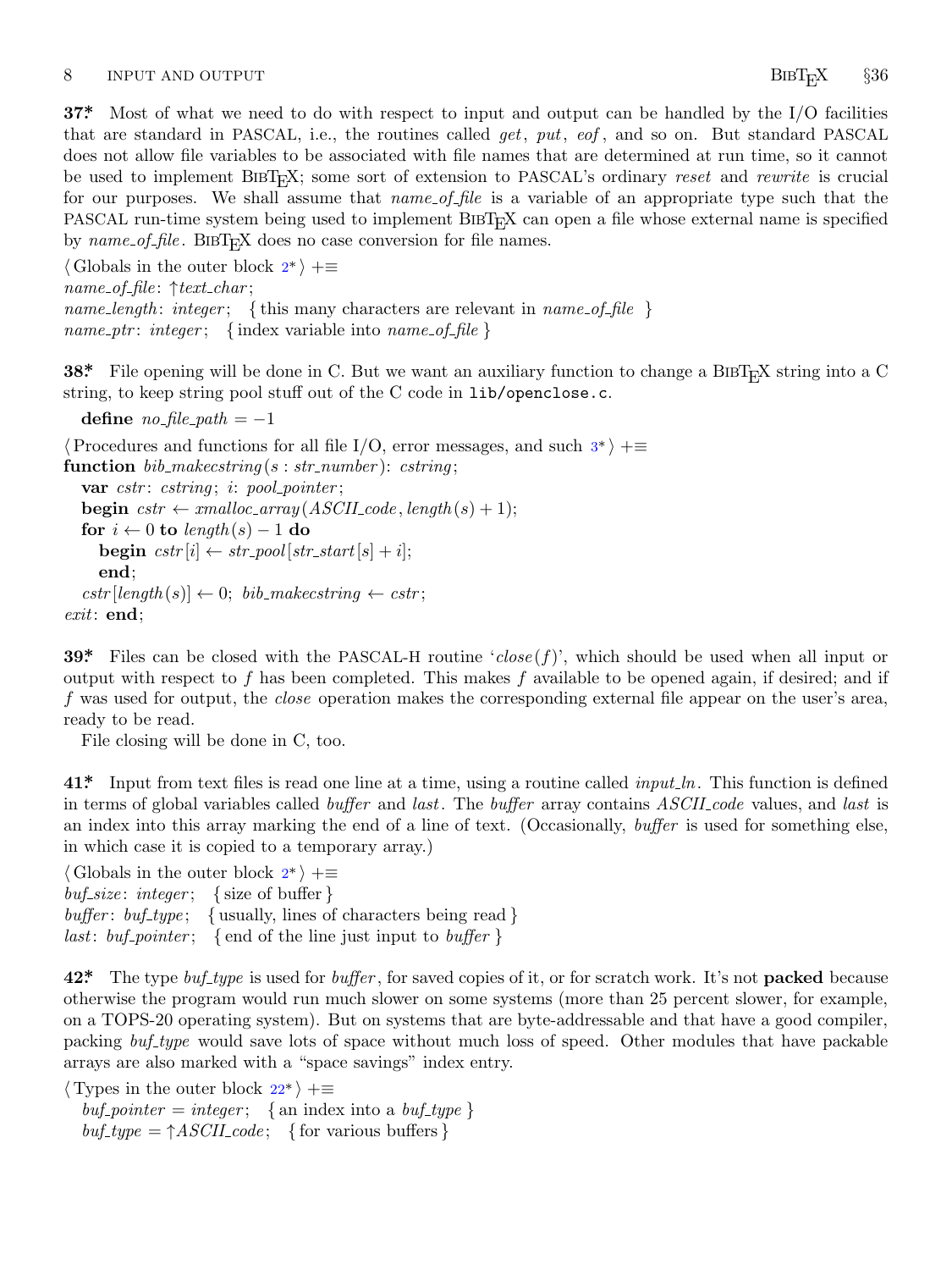<span id="page-9-0"></span>**46\*.** When a buffer overflows, it's time to complain (and then quit).

*⟨*Procedures and functions for all file I/O, error messages, and such 3\* *⟩* +*≡* **procedure** *buffer overflow*;

**begin** *{* These are all the arrays of *buf type* or that use *buf pointer* , that is, they all depend on the *buf size* value. Therefore we have to reallocate them all at once, even though only one of them has overflowed. The alternative seems worse: even more surgery on the program, to have a separate variable for each array size instead of the common *buf size* . *}*

*BIB XRETALLOC NOSET* (´buffer´*, buffer , ASCII code , buf size , buf size* + *BUF SIZE* ); *BIB XRETALLOC NOSET* (´sv\_buffer´*, sv buffer , ASCII code , buf size , buf size* + *BUF SIZE* ); *BIB XRETALLOC NOSET* (´ex\_buf´*, ex buf , ASCII code , buf size , buf size* + *BUF SIZE* ); *BIB XRETALLOC NOSET* (´out\_buf´*, out buf , ASCII code , buf size , buf size* + *BUF SIZE* ); *BIB XRETALLOC NOSET* (´name\_tok´*, name tok , buf pointer , buf size , buf size* + *BUF SIZE* ); *BIB XRETALLOC* (´name\_sep\_char´*, name sep char , ASCII code , buf size , buf size* + *BUF SIZE* ); **end**;

**47\*.** The *input ln* function brings the next line of input from the specified file into available positions of the buffer array and returns the value *true* , unless the file has already been entirely read, in which case it returns *false* and sets *last*  $\leftarrow$  0. In general, the *ASCII code* numbers that represent the next line of the file are input into *buffer* [0], *buffer* [1], *. . .* , *buffer* [*last −* 1]; and the global variable *last* is set equal to the length of the line. Trailing *white space* characters are removed from the line (*white space* characters are explained in the charact[er](#page-2-0)-set section—most likely they're blanks); thus, either  $last = 0$  (in which case the line was entirely blank) or  $lex\text{-}class\left[\text{buffer}\left[\text{last} - 1\right]\right] \ne \text{white}\text{-}space$ . An overflow error is given if the normal actions of *input\_ln* would make  $last > but\_size$ .

Standard PASCAL says that a file should have *eoln* immediately before *eof*, but BIBT<sub>E</sub>X needs only a weaker restriction: If *eof* occurs in the middle of a line, the system function *eoln* should return a *true* result (even though *f↑* will be undefined).

*⟨*Procedures and functions for all file I/O, error messages, and such 3\* *⟩* +*≡*

```
function input\_ln(\text{var } f : alpha\_file): boolean; {inputs the next line or returns false }
```

```
label loop exit;
begin last \leftarrow 0;
if (eof(f)) then input\_ln \leftarrow falseelse begin while (\neg \text{e}_0 \ln(f)) do
      begin if (last > but\_size) then buffer_overflow;
      buffer[last] \leftarrow xord[getc(f)]; incr(last);end;
   vgetc(f); {skip the eol }
   while (last > 0) do {remove trailing white_space }
      if \left( \text{lex-class} \left[ \text{buffer} \left[ \text{last} - 1 \right] \right] = \text{white\_space} \right) then \text{decr}(\text{last})else goto loop exit;
loop\_exit: input\_ln \leftarrow true;end;
end;
```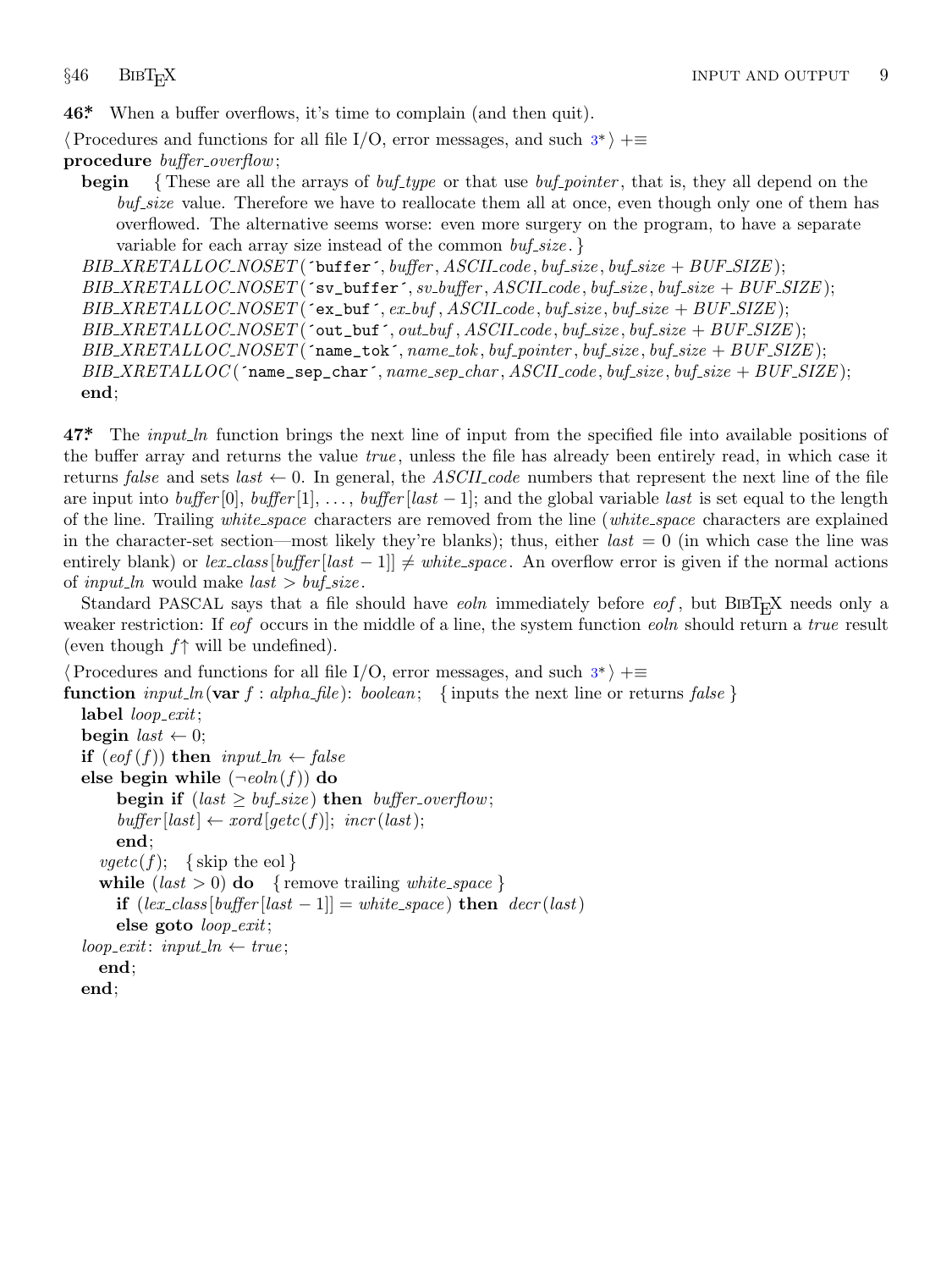# <span id="page-10-0"></span>10 STRING HANDLING **BIBT**<sub>E</sub>X §48

**48\*** String handling. BIBT<sub>E</sub>X uses variable-length strings of seven-bit characters. Since PASCAL does not have a well-developed string mechanism, BIBT<sub>E</sub>X does all its string processing by home-grown (predominantly T<sub>E</sub>X's) methods. Unlike T<sub>E</sub>X, however, BIBT<sub>E</sub>X does not use a *pool file* for string storage; it creates its few pre-defined strings at run-time.

The necessary operations are handled with a simple data structure. The array *str pool* contains all the (seven-bit) ASCII codes in all the strings BIBT<sub>E</sub>X must ever search for (generally identifiers names), and the array *str start* contains indices of the starting points of each such string. Strings are referred to by integer nu[mb](#page-1-0)ers, so that string number *s* comprises the characters  $str\_pool[j]$  for  $str\_start[s] \leq j < str\_start[s+1]$ . Additional integer variables *pool ptr* and *str ptr* indicate the number of entries used so far in *str pool* and *str start*; locations *str pool* [*pool ptr* ] and *str start*[*str ptr* ] are ready for the next string to be allocated. Location  $str\_start[0]$  is unused so that hashing will work correctly.

Elements of the *str pool* array must be ASCII codes that can actually be printed; i.e., they must have an *xchr* equivalent in the local character set.

*⟨* Globals in the outer block 2\* *⟩* +*≡*

*str pool* : *↑ASCII code* ; *{* the characters *} str start*: *↑pool pointer* ; *{* the starting pointers *} pool ptr* : *pool pointer* ; *{* [firs](#page-6-0)t unused position in *str pool } str ptr* : *str number* ; *{* start of the current string being created *} str num*: *str number* ; *{* general index variable into *str start }*  $p{\text{-}ptr1}, p{\text{-}ptr2}$ :  $p{\text{-}o}inter$ ; { several procedures use these locally }

**49\*.** Where *pool pointer* and *str number* are pointers into *str pool* and *str start*.

*⟨* Types in the outer block 22\* *⟩* +*≡*

 $pool\_pointer = integer;$  { for variables that point into *str\_pool* }  $str_number = integer$ ; { for variables that point into *str\_start* }

**50\*.** These macros send a string in *str pool* to an output file.

**define**  $max\_pop = 3$  {—see the *built\_in* functions section }

**define**  $print\_pool\_str(\#) \equiv print\_a\_pool\_str(\#)$  { making this a procedure saves a little space }

 $\text{define } trace\_pr\_pool\_str(\texttt{\#}) \equiv$  $\begin{bmatrix} \text{begin } out\_pool\_str(\text{log\_file},\texttt{\#}); \end{bmatrix}$ **end**

 $\text{define } log\_pr\_pool\_str(\textbf{#}) \equiv trace\_pr\_pool\_str(\textbf{#})$ 

**53\*.** Strings are created by appending character codes to *str pool* . The macro called *append char* , defined here, does not check to see if the value of *pool\_ptr* has gotten too high; this test is supposed to be made before *append char* is used.

To test if there is room to append *l* more characters to *str pool* , we shall write *str room*(*l*), which aborts BIBT<sub>E</sub>X and gives an error message if there isn't enough room.

**define**  $append\_char$  (#)  $\equiv$  { put *ASCII*  $code$  # at the end of *str\_[po](#page-2-0)ol* } **begin**  $str\_pool[pool\_ptr] \leftarrow #; incr(pool\_ptr);$ **end define**  $str\_room(\#) \equiv \{ \text{make sure that the pool hasn't overflowed} \}$ **begin while**  $(pool\_ptr + # > pool\_size)$  **do**  $pool\_overflow$ ; **end** *⟨*Procedures and functions for all file I/O, error messages, and such 3\* *⟩* +*≡* **procedure** *pool overflow*;

**begin** *BIB XRETALLOC* (´str\_pool´*, str pool , ASCII code , pool size , pool size* + *POOL SIZE* ); **end**;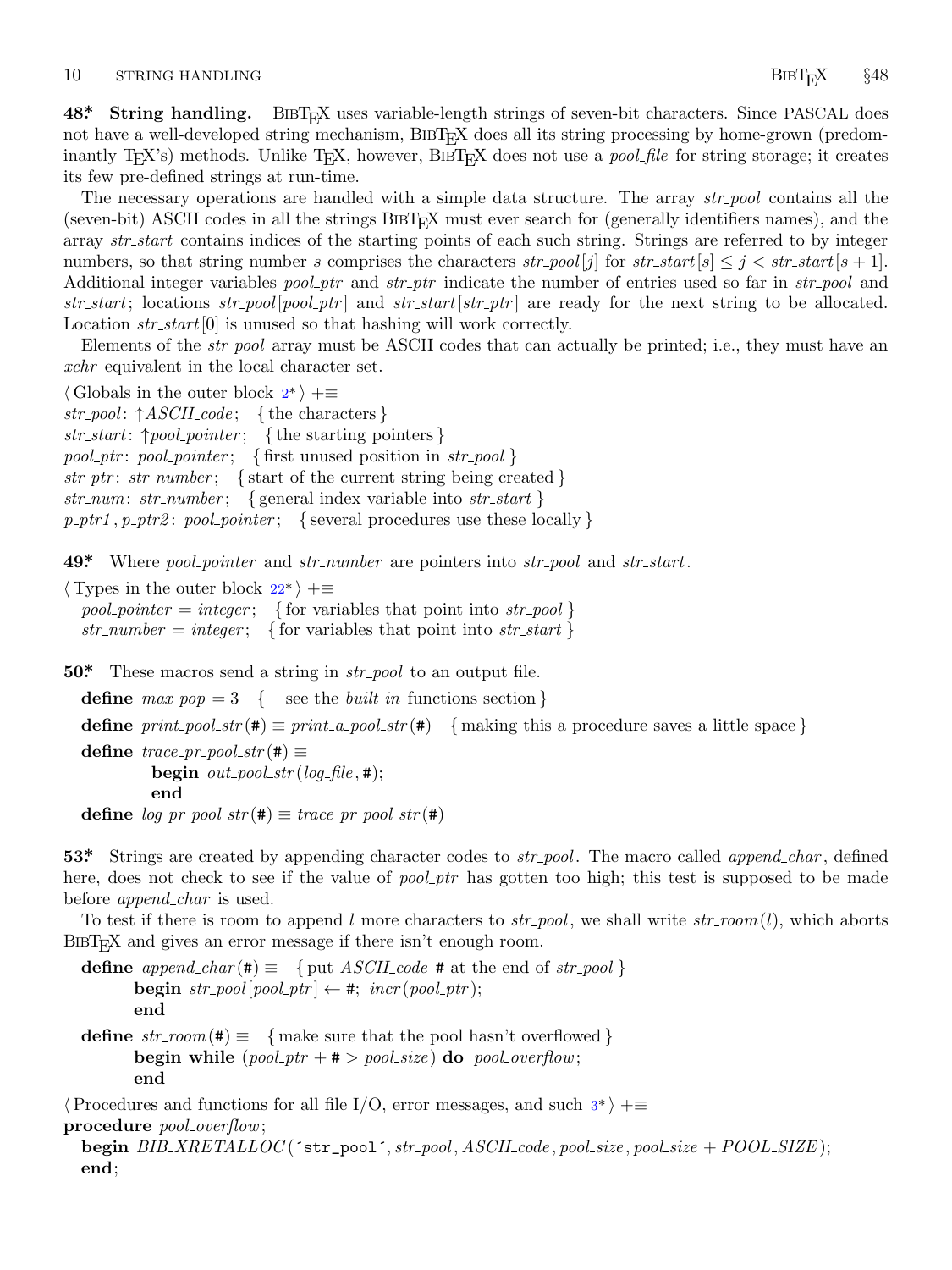<span id="page-11-0"></span>**58\*.** This procedure copies file name *file name* into the beginning of *name of file* , if it will fit. It also sets the global variable *name length* to the appropriate value.

*⟨*Procedures and functions for file-system interacting 58\* *⟩ ≡* **procedure** *start name* (*file name* : *str number* ); **var**  $p\_ptr$ :  $pool\_pointer$ ; {running index} **begin**  $free(name_of_file)$ ;  $name_of_file \leftarrow smalloc_array(ASCILocal, label, length(file_name) + 1)$ ;  $name\_ptr \leftarrow 1; p\_ptr \leftarrow str\_start[file\_name];$ **while**  $(p\_ptr < str\_start[file\_name + 1])$  **do begin**  $name\_of\_file(name\_ptr] \leftarrow chr(str\_pool[p\_ptr]);$   $incr(name\_ptr);$   $incr(p\_ptr);$ **end**;  $name_length \leftarrow length(file_name); name_of_file(name.length + 1] \leftarrow 0;$ **end**; See also sections  $60^*$  and  $61^*$ . This code is used in section 12.

**59\*.** Yet another complaint-before-quiting.

*⟨*Procedures and functions for all file I/O, error messages, and such 3\* *⟩* +*≡*

**60\*.** This procedure copies file extension *ext* into the array *name of file* starting at position *name length* +1. It also sets the global variable *name length* to the appropriate value.

```
⟨Procedures and functions for file-system interacting 58* ⟩ +≡
procedure add extension(ext : str number );
  var p\_ptr: pool\_pointer; {running index}
  begin name\_ptr \leftarrow name\_length + 1; p\_ptr \leftarrow str\_start[ext];
  while (p\_ptr < str\_start[ext + 1]) do
    begin name\_of\_file(name\_ptr] \leftarrow chr(str\_pool[p\_ptr]); incr(name\_ptr); incr(p\_ptr);end;
  name_length \leftarrow name.length + length(ext); name_of_file[name_length + 1] \leftarrow 0;end;
```
**61\*.** This procedure copies the default logical area name *area* into the array *name of file* starting at position 1, after shifting up the rest of the filename. It also sets the global variable *name length* to the appropriate value.

*⟨*Procedures and functions for file-system interacting 58\* *⟩* +*≡*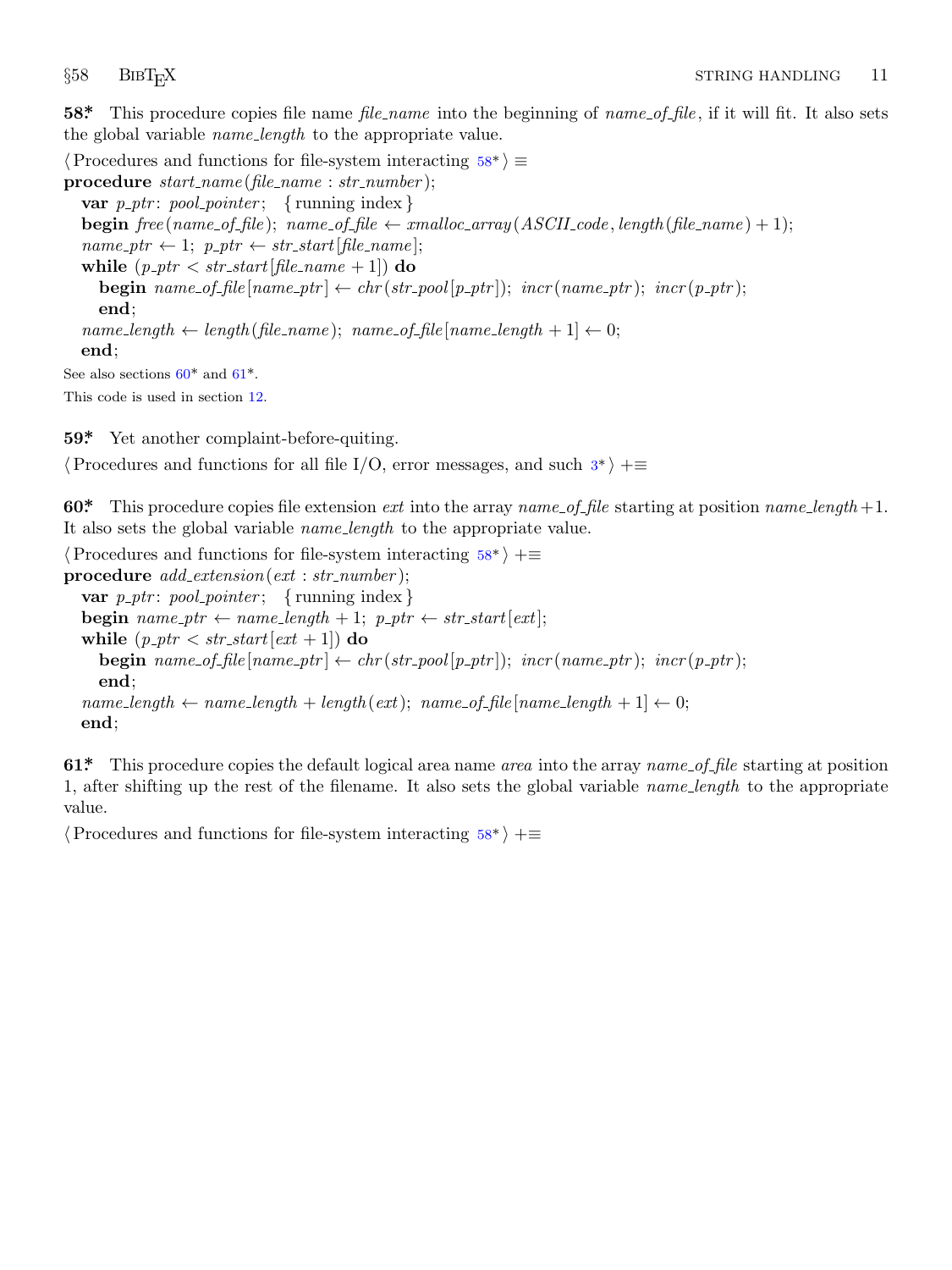# <span id="page-12-0"></span>12 THE HASH TABLE **BIBT<sub>E</sub>X** §64

**64\*** The hash table. All static strings that BIBT<sub>E</sub>X might have to search for, generally identifiers, are stored and retrieved by means of a fairly standard hash-table algorithm (but slightly altered here) called the method of "coalescing lists" (cf. Algorithm 6.4C in *The Art of Computer Programming*). Once a string enters the table, it is never removed. The actual sequence of characters forming a string is stored in the *str pool* array.

The hash table consists of the four arrays *hash next*, *hash text*, *hash ilk* , and *ilk info*. The first array, *hash next*[*p*], points to the next identifier belonging to the same coalesced list as the identifier corresponding to *p*. The second, *hash text*[*p*], points to the *str start* entry for *p*'s string. If position *p* of the hash table is empty, we have *hash\_text* $[p] = 0$ ; if position p is either empty or the end of a coalesced hash list, we have *hash next*[*p*] = *empty* ; an auxiliary pointer variable called *hash used* is maintained in such a way that all locations  $p \geq hash\_used$  are nonempty. The third,  $hash\_ilk[p]$ , tells how this string is used (as ordinary text, as a variable name, as an .aux file command, etc). The fourth, *ilk info*[*p*], contains information specific to the corresponding *hash ilk*—for *integer ilk* s: the integer's value; for *cite ilk* s: a pointer into *cite list*; for *lc cite ilk* s: a pointer to a *cite ilk* string; for *command ilk* s: a constant to be used in a **case** statement; for *bst\_fn\_ilk*s: function-specific information; for *macro\_ilks*: a pointer to its definition string; for *control seq ilk* s: a constant for use in a **case** statement; for all other *ilk* s it contains no information. This *ilk* -specific information is set in other parts of the program rather than here in the hashing routine.

**define** *hash\_is\_full*  $\equiv$  (*hash\_used* = *hash\_base*) { test if all positions are occupied }

**define**  $text\_text\_ilk = 0$  { a string of ordinary text } **define**  $integer\_ilk = 1$  {an integer (possibly with a *minus\_sign*)} **define**  $aux\_command\_ilk = 2 \ \{an .aux\text{-file command}\}\$ **define**  $aux_{\text{th}} = 3 \quad \{ \text{an } \cdot \text{aux file name} \}$ **define**  $bst_{\text{1}} \text{ command_{\text{2}} \text{ } ik} = 4 \{ \text{ a } \text{ .} \text{ bst-file command} \}$ **define**  $bst$   $\text{file}$   $\text{ilk}$  = 5 { a .bst file name} **define**  $bib$ <sup>*file\_ilk* = 6 { a .bib file name}</sup> **define**  $file\_ext\_ilk = 7$  { one of .aux, .bst, .bib, .bbl, or .blg }  $define$   $file\_area\_ilk = 8$  { one of texinputs: or texbib: } **define**  $\text{citei}k = 9$  { a \citation argument } **define**  $lc\_cite\_ilk = 10$  [{](#page-6-0) a \citation argument converted to lower case } **define**  $bst\_fn\_ilk = 11 \{a \text{ .bst function name}\}$ **define**  $bib_{\text{command}}{ik} = 12 \quad \{a \text{ .bib-file command}\}$ **define**  $\text{macro\_ilk} = 13 \{ \text{a } . \text{bst macro or a } . \text{bib string} \}$ **define**  $control\_seq\_ilk = 14$  { a control sequence specifying a foreign character } **d[e](#page-1-0)fine**  $last\_ilk = 14$  {the same number as on the line above } *⟨* Types in the outer block 22\* *⟩* +*≡*  $hash\_loc = integer; \{$ a location within the hash table  $\}$  $hash\_pointer = integer;$  { either *empty* or a *hash*  $loc$  }  $str\_ilk = 0$ .. *last\_ilk*; { the legal string types } **65\***  $\langle$  Globals in the outer block  $2^*$   $\rangle$  += *hash next*: *↑hash pointer* ; *{* coalesced-list link *} hash text*: *↑str number* ; *{* pointer to a string *} hash ilk* : *↑str ilk* ; *{* the type of string *} ilk info*: *↑integer* ; *{ ilk* -specific info *} hash used* : *integer* ; *{* allocation pointer for hash table *} hash found* : *boolean*; *{* set to *true* if it's already in the hash table *} dummy loc*: *hash loc*; *{* receives *str lookup* value whenever it's useless *}*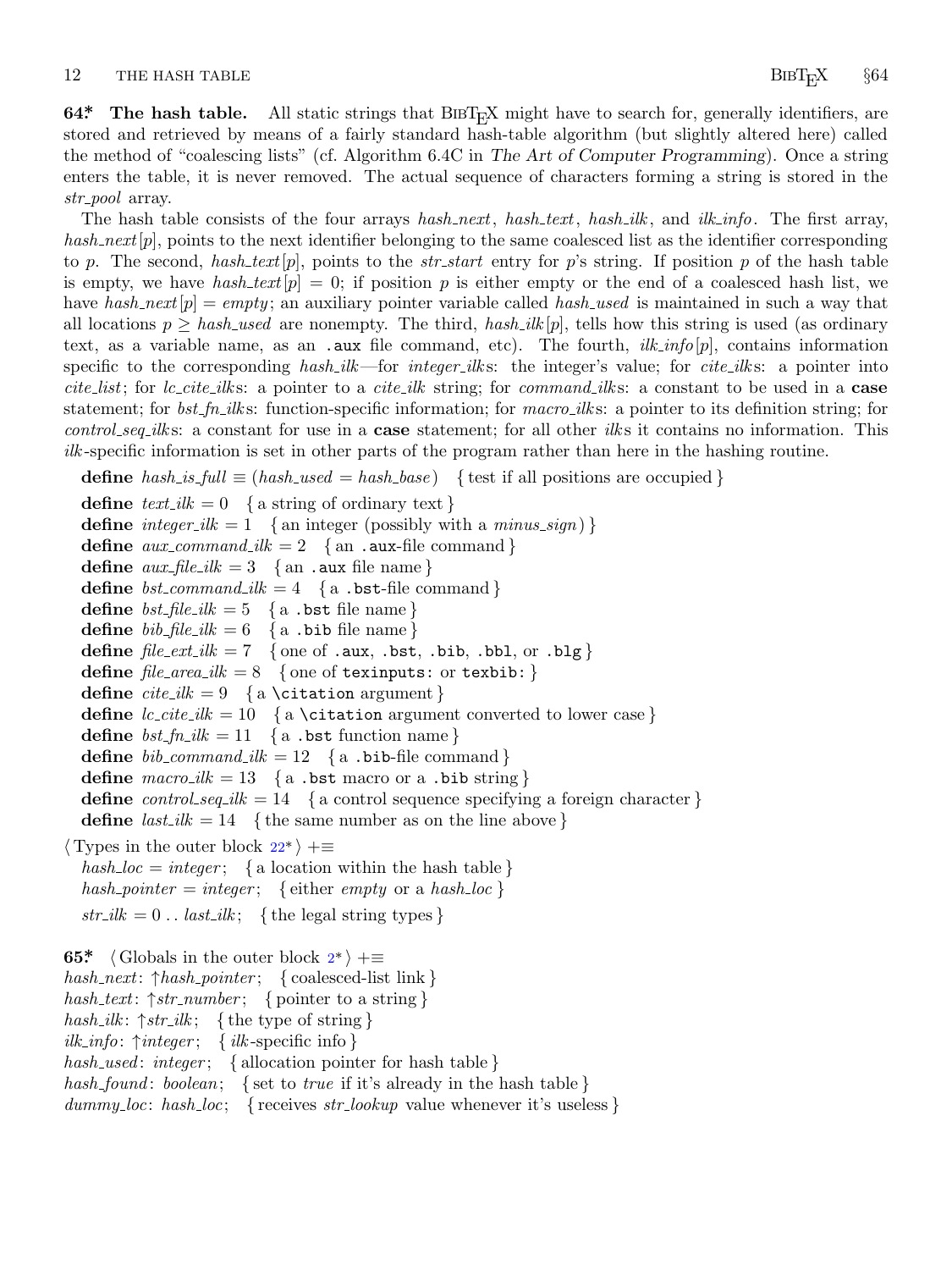<span id="page-13-0"></span>

**68\*.** Here is the subroutine that searches the hash table for a (string, *str ilk* ) pair, where the string is of length  $l \geq 0$  and appears in *buffer* [*j* . .  $(j+l-1)$ ]. If it finds the pair, it returns the corresponding hash-table location and sets the global variable *hash found* to *true* . Otherwise it sets *hash found* to *false* , and if the parameter *insert it* is *true* , it inserts the pair into the hash table, inserts the string into *str pool* if not previously encountered, and returns its location. Note that two different pairs can have the same string but different *str*<sub>-ilks</sub>, in which case the second pair encountered, if *insert<sub>-il</sub>* were *true*, would be inserted into the hash table though its string wouldn't be inserted into *str pool* because it would already be there.

**define**  $do\_insert \equiv true$  {insert string if not found in hash table } **define**  $\text{dont\_insert} \equiv \text{false}$  {\don't insert string} **define**  $str\_found = 40$  {go here when you've found the string } **define**  $str\_not\_found = 45$  {go here when you haven't } *⟨*Procedures and functions for handling numbers, characters, and strings 54 *⟩* +*≡* **function** str\_lookup(**var** buf : buf\_type; j, l : buf\_pointer; ilk : str\_ilk; insert\_it : boolean): hash\_loc; *{* search the hash table *}* **label** *str found , str not found* ; **var** *h*: *integer* ; *{* hash code *} p*: *hash loc*; *{* index into *hash* arrays *} k*: *buf pointer* ; *{* index into *buf* array *} str num*: *str number* ; *{* pointer to an already encountered string *}* **begin**  $\langle$  Compute the hash code  $h$  69 $\rangle$ ;  $p \leftarrow h + hash\_base$ ; {start searching here; note that  $0 \leq h < hash\_prime$  }  $hash\_found \leftarrow false; str_number \leftarrow 0; \{ set \space to \space > 0 \space \text{if} \space \text{it'}s \space an \space already \space encountered \space string } \}$ **loop begin**  $\langle$  Process the string if we've already encountered it  $70^*$ ; **if**  $(hash.next|p| = empty)$  **then** { location *p* may or may not be empty } **begin if** (*¬insert it*) **then goto** *str not found* ; *⟨*Insert pair into hash table and make *p* point to it 71\* *⟩*; **goto** *str found* ; **end**;  $p \leftarrow hash\_next[p]$ ; { old and new locations *p* are not empty } **end**; *str not found* : *do nothing* ; *{* don't insert pair; function value meaningless *}*  $str\_found: str\_lookup \leftarrow p;$ **end**;

**70\*.** Here we handle the case in which we've already encountered this string; note that even if we have, we'll still have to insert the pair into the hash table if *str ilk* doesn't match.

*⟨*Process the string if we've already encountered it 70\* *⟩ ≡* **begin if**  $(hash\_text[p] > 0)$  **then** {there's something here} **if**  $(str\_eq\_buf(hash\_text[p],buf,j,l))$  **then**  $\{ it's the right string \}$ **if**  $(hash\_ilk[p] = ilk)$  **then**  $\{$  it's the right *str\_ilk*  $\}$  $\mathbf{begin} \mathbf{b} \neq \mathbf{b} \neq \mathbf{c} \neq \mathbf{c} \neq \mathbf{c} \neq \mathbf{c} \neq \mathbf{c} \neq \mathbf{c} \neq \mathbf{c} \neq \mathbf{c} \neq \mathbf{c} \neq \mathbf{c} \neq \mathbf{c} \neq \mathbf{c} \neq \mathbf{c} \neq \mathbf{c} \neq \mathbf{c} \neq \mathbf{c} \neq \mathbf{c} \neq \mathbf{c} \neq \mathbf{c} \neq \mathbf{c} \neq \mathbf{c} \neq \mathbf{c} \$ **end else begin** {it's the wrong  $str\_ilk$ }  $str\_num \leftarrow hash\_text[p];$ **end**; **end**

This code is used in section 68\*.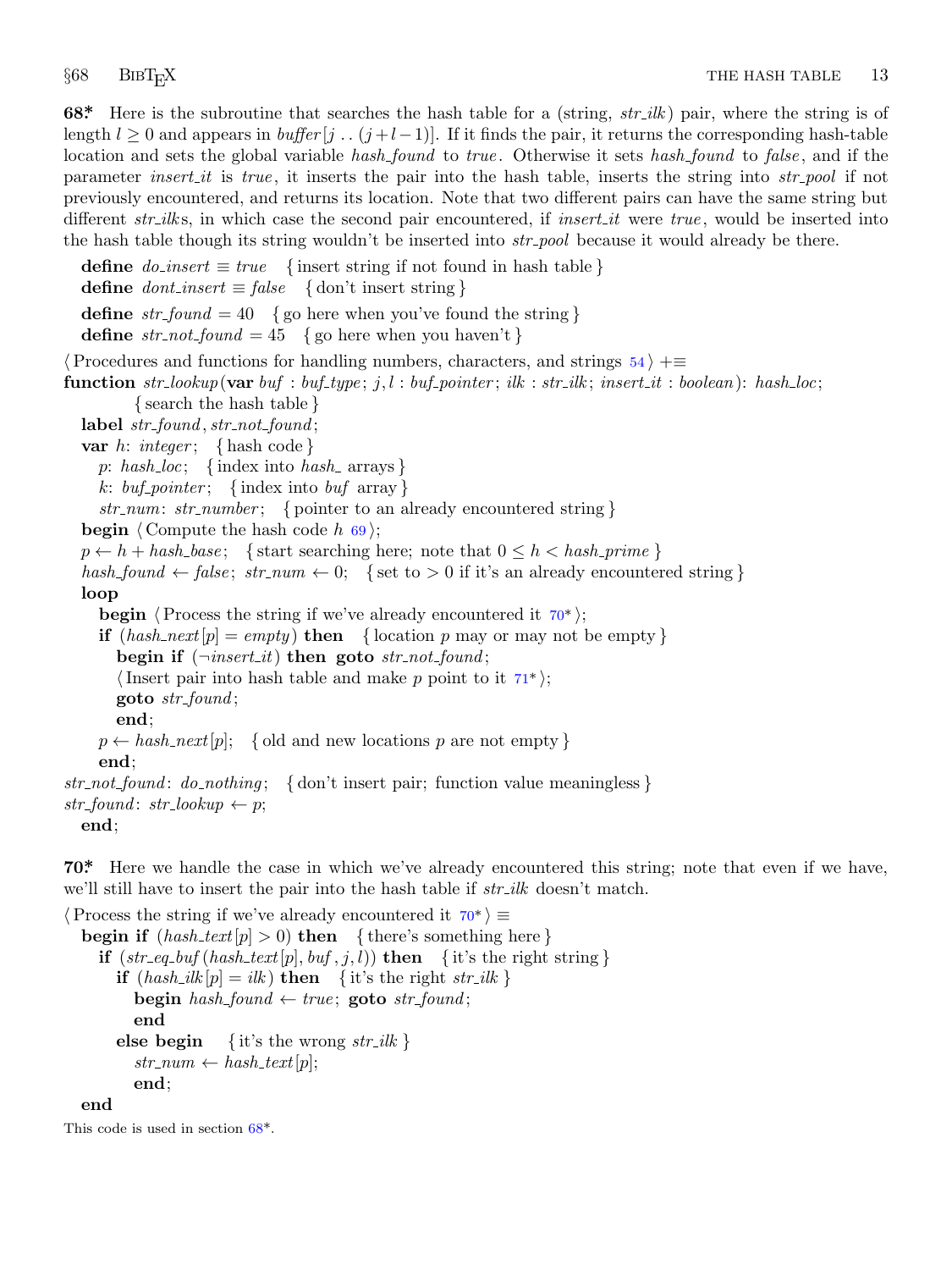### <span id="page-14-0"></span>14 THE HASH TABLE *§71 §71*

**71\*.** This code inserts the pair in the appropriate unused location.

*⟨*Insert pair into hash table and make *p* point to it 71\* *⟩ ≡* **begin if**  $(hash\_text[p] > 0)$  **then**  $\{ \text{location } p \text{ isn't empty} \}$ **begin repeat if** (*hash is full*) **then** *overflow*(´hash␣size␣´*, hash size* ); *decr* (*hash used* ); **until**  $(hash\_text[hash\_used] = 0);$  {search for an empty location }  $hash{\text -}next[p] \leftarrow hash{\text -}used; p \leftarrow hash{\text -}used;$ **end**; *{* now location *p* is empty *}* **if**  $(str_{num} > 0)$  **then** {it's an already encountered string }  $hash\_text[p] \leftarrow str\_num$ **else begin** *{* it's a new string *}*  $str\_room(l);$  { make sure it'll fit in  $str\_pool$ }  $k \leftarrow i$ ; **while**  $(k < j + l)$  **do** { not a **for** loop in case  $j = l = 0$  } **begin**  $append\_char(buf[k])$  $append\_char(buf[k])$  $append\_char(buf[k])$ ;  $incr(k)$ ; **end**;  $hash\_text[p] \leftarrow make\_string; \{ and make it official \}$ **end**;  $hash\_ilk[p] \leftarrow ilk;$ **end**

This code is used in section 68[\\*.](#page-6-0)

**73\*.** The longest pre-defined string determines type definitions used to insert the pre-defined strings into *str pool* .

**define**  $\text{longest\_pds} = 12$  {the length of 'change.case\$'}

*⟨* Types in the outer block 22\* *⟩* +*≡*

 $pds\_loc = 1$ ...  $longest\_pds$ ;  $pds\_len = 0$ ...  $longest\_pds$ ;  $pds\_type = const\_cstring$ ;

**77\*.** This procedure initializes a pre-defined string of length at most *longest pds* .

*⟨*Procedures and functions for handling numbers, characters, and strings 54 *⟩* +*≡* **procedure** *pre define* (*pds* : *pds type* ; *len* : *pds len*; *ilk* : *str ilk* ); **var** *i*: *pds len*; **begin for**  $i \leftarrow 1$  **to** len **do**  $buffer[i] \leftarrow xord[ucharcast(pds[i-1])];$  $pre\_def\_loc \leftarrow str\_lookup(buffer, 1, len, ilk, do_inset);$ 

**end**;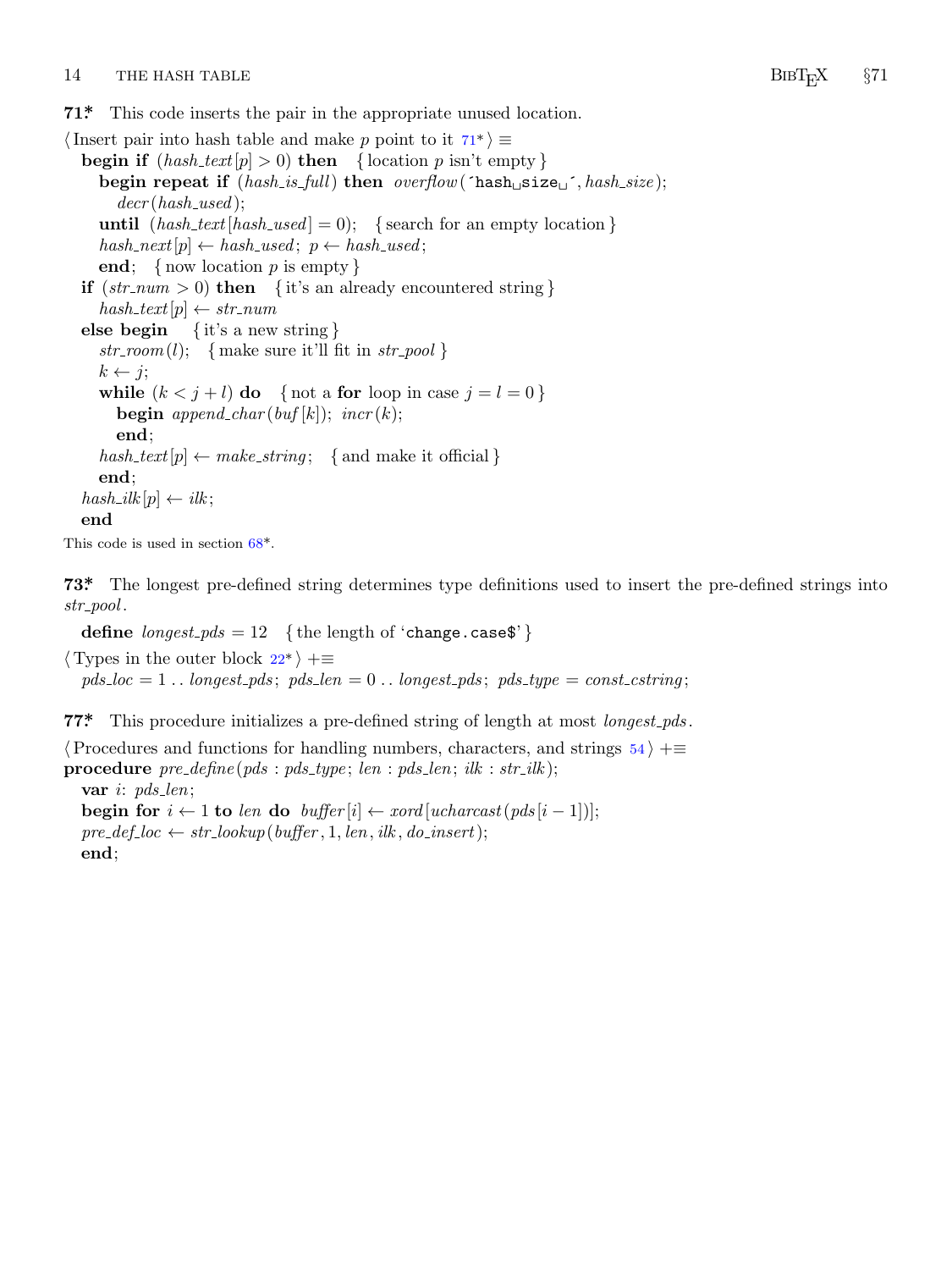<span id="page-15-0"></span>

**97\*. Getting the top-level auxiliary file name.** These modules read the name of the top-level .aux file. Some systems will try [to](#page-1-0) find this on the command line; if it's not there it will come from the user's terminal. In either case, the name goes into the *char* array *name of file* , and the files relevant to this name are opened.

**define**  $aux\_found = 41$  { go here when the .aux name is legit } **define**  $aux\_not\_found = 46$  { go here when it's not } *⟨* Globals in the outer block 2\* *⟩* +*≡ aux name length* : *integer* ;

**100\*.** This module and the next two must be changed on those systems using command-line arguments.

*⟨*Procedures and functions for the reading and processing of input files 100\* *⟩ ≡*

**procedure** *get the top level aux file name* ;

**label** *aux found , aux not found* ;

**begin** *⟨*Process a possible command line 102\* *⟩*

*{* Leave room for the ., the extension, the junk byte at the beginning, and the null byte at the end. *}*  $name\_of\_file \leftarrow smalloc\_array(ASCII\_code, strlen(cmdline(optind)) + 5);$ 

 $strcpy(stringcast(name_of_file + 1), cmdline(optind));$ 

 $aux\_name\_length \leftarrow strlen(stringcast(name_of_file + 1)$ ;  $\langle$  Handle this .aux name 103  $\rangle$ ;

 $aux\_not\_found: \, \, \textit{uexit}(1);$ 

*aux found* : *{* now we're ready to read the .aux file *}* **end**;

See also sections 120, 126, 132, 139, 142, 143, 145, 170, 177, 178, 180, 201, 203, 205, 210, 211, 212, 214, 215, and 217. This code is used in section 12.

**101\*.** The switch *check cmnd line* tells us whether we're to check for a possible command-line argument.

**102\*.** Here's where we do the real command-line work. Those systems needing more than a single module to handle the task should add the extras to the "System-dependent changes" section.

*⟨*Process a possible command line 102\* *⟩ ≡ parse arguments* ;

This code is used in section 100\*.

**106\*.** We must make sure the (top-level) .aux, .blg, and .bbl files can be opened.

*⟨* Add extensions and open files 106\* *⟩ ≡*

**begin**  $name_length \leftarrow aux_name_length;$  { set to last used position }

**if** (*name length <* 4) *∨* (*strcmp*(*stringcast*(*name of file* + 1 + *name length −* 4)*,* ´.aux´) *̸*= 0) **then** *add extension*(*s aux extension*) *{* this also sets *name length }*

**else**  $aux_name_length ← aux_name_length − 4;$  {set to length without .aux }

 $aux\_ptr \leftarrow 0;$  {initialize the .aux file stack }

**if**  $(\neg k p s e_{\textit{in}} \neg \textit{name\_ok}(string cast(name_of_{\textit{file}} + 1)) \lor \neg \textit{a}_{\textit{open\_in}}(cur_{\textit{aux\_file}}, no_{\textit{file\_path}}))$  then *sam you made the file name wrong* ;

 $name_length \leftarrow aux_name_length; add\_extension(s.log\_extension);$  {this also sets *name length*}

**if**  $(\neg k p s e_{out} \neg k p s e_{out} \neg k p s e_{out} \neg k p s e_{out} \neg k p s e_{out} \neg k p s e_{out} \neg k p s e_{out} \neg k p s e_{out} \neg k p s e_{out} \neg k p s e_{out} \neg k p s e_{out} \neg k p s e_{out} \neg k p s e_{out} \neg k p s e_{out} \neg k p s e_{out} \neg k p s e_{out} \neg k p s e_{out} \neg k p s e_{out} \neg k p s e_{out} \neg k p s e_{out} \neg k p s e_{out} \neg k p s e_{out} \neg k p s e_{out} \neg k p s e_{$ *sam you made the file name wrong* ;

 $name_length \leftarrow aux_name.length; addextension(s_bbl\_extension);$  {this also sets  $name_length$ } **if**  $(\neg k p s e_{out} \infty k(\text{stringcast}(name_of_file + 1)) \vee \neg a_{open} \infty ( (bbl_file))$  **then** 

*sam you made the file name wrong* ;

### **end**

This code is used in section 103.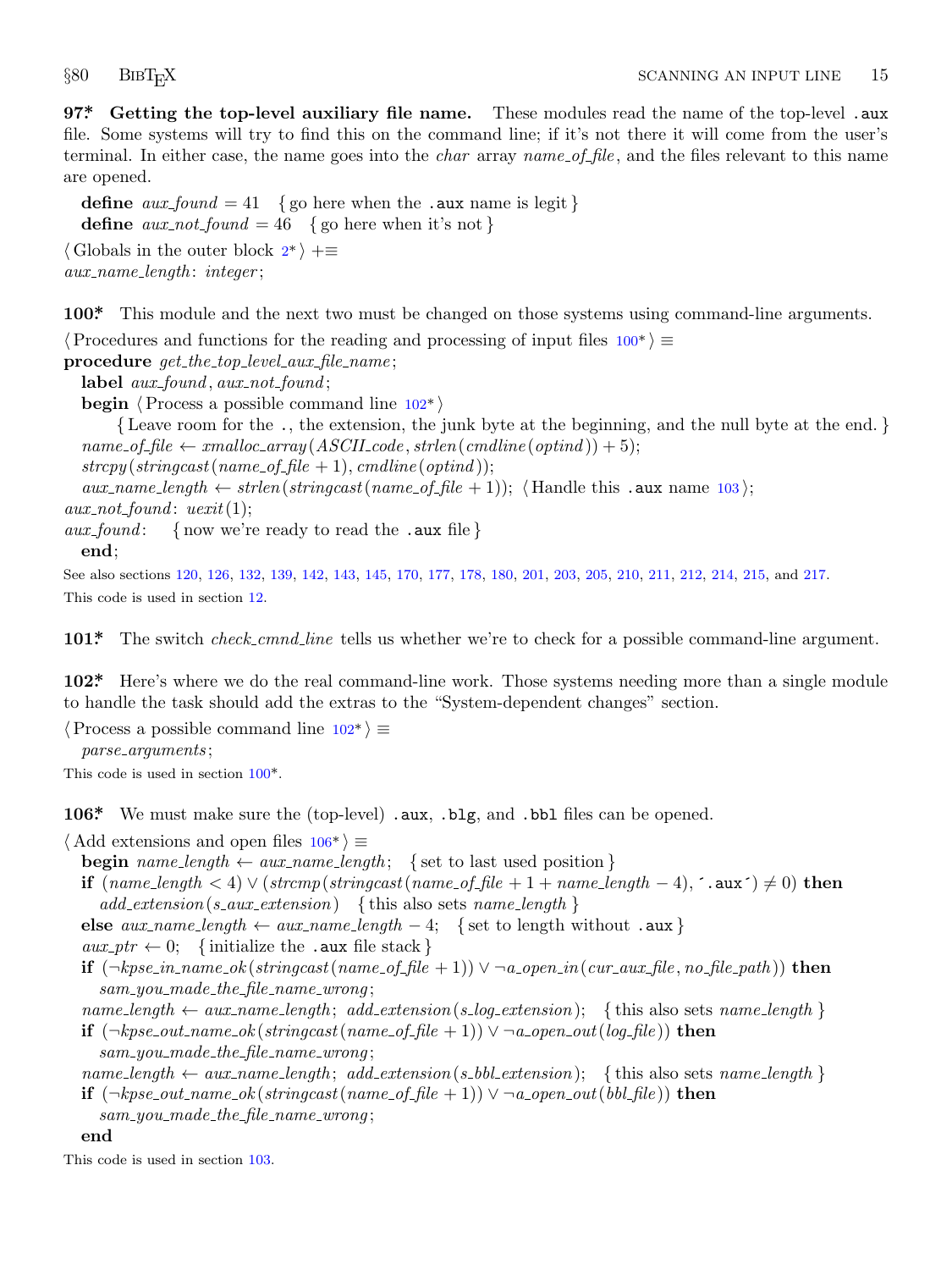## <span id="page-16-0"></span>16 GETTING THE TOP-LEVEL AUXILIARY FILE NAME BIBT<sub>F</sub>X  $§108$

**108\*.** Print the name of the current .aux file, followed by a *newline* .

*⟨*Procedures and functions for all file I/O, error messages, and such 3\* *⟩* +*≡* **procedure** *print aux name* ;

**begin** *print pool str* (*cur aux str* ); *print newline* ; **end**;

**procedure** *log pr aux name* ;

**begin** *log pr pool str* (*cur aux str* ); *log pr newline* ; **end**;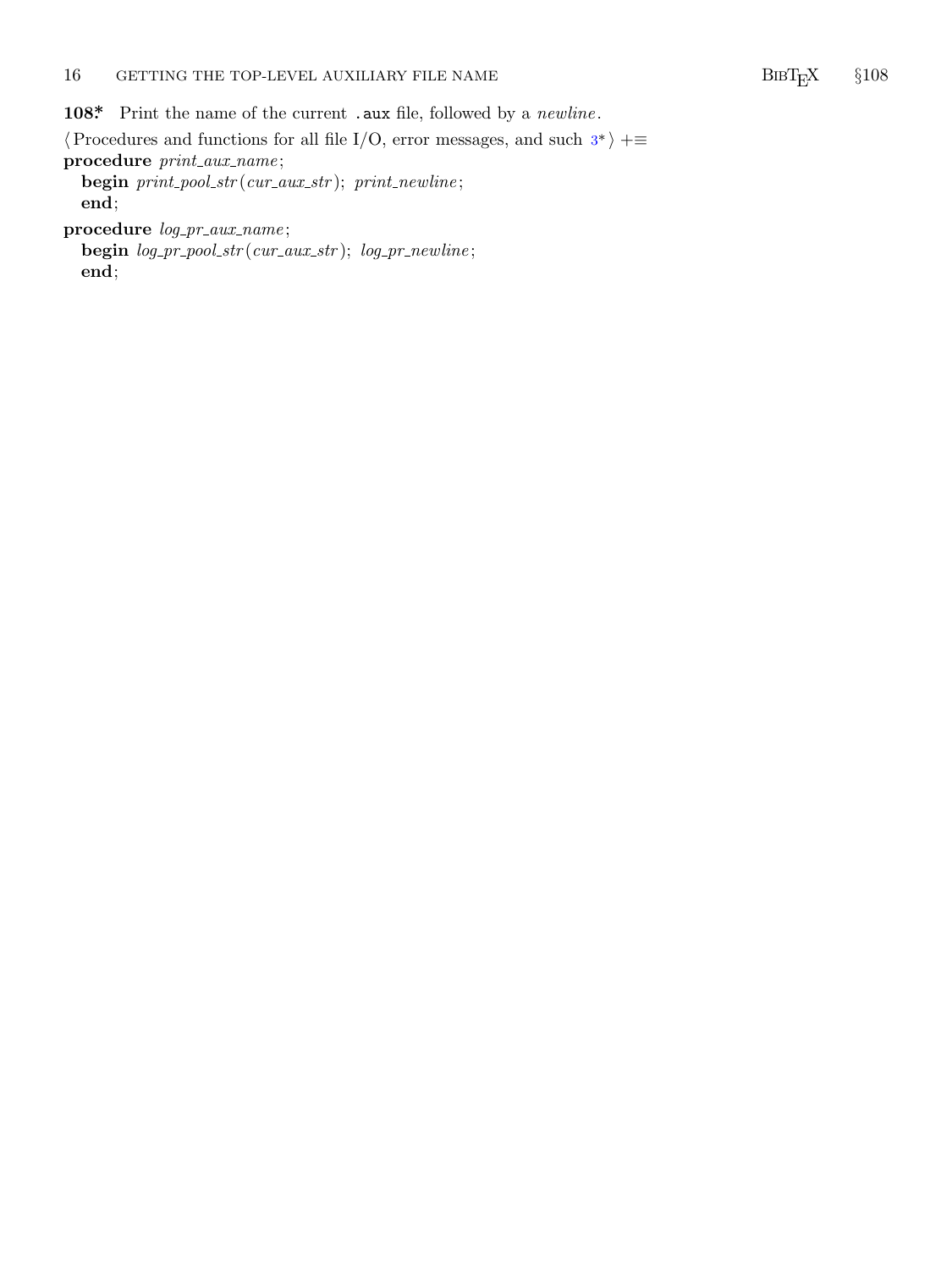<span id="page-17-0"></span>

**110\*.** We keep reading and processing input lines until none left. This is part of the main program; hence, because of the *aux done* label, there's no conventional **begin** - **end** pair surrounding the entire module.

```
⟨ Read the .aux file 110* ⟩ ≡
  if verbose then
    begin print(´The␣top−level␣auxiliary␣file:␣´); print aux name ;
    end
  else begin log pr (´The␣top−level␣auxiliary␣file:␣´); log pr aux name ;
    end;
  loop
    begin { pop the aux stack will exit the loop }
    incr (cur aux line );
    if (\neg input\_ln(cur\_aux\_file)) then \{ end of current .aux file \}pop the aux stack
    else get aux command and process ;
    end;
  trace trace pr ln(´Finished␣reading␣the␣auxiliary␣file(s)´);
  ecart
aux done : last check for aux errors ;
This code is used in section 10^*.
```
**117\*.** Here we introduce s[om](#page-1-0)e variables for processing a \bibdata command. Each element in *bib list* (except for *bib list*[*max bib files* ], which is always unused) is a pointer to the appropriate *str pool* string representing the .bib file name. The array *bib file* contains the corresponding PASCAL **file** variables.

**define**  $cur\_bib\_str \equiv bib\_list[bib\_ptr]$  {shorthand for current .bib file } **define**  $cur\_bib$   $file \equiv bib$   $file[bib$   $ptr]$  {shorthand for current  $bib$   $file$ } *⟨* Globals in the outer block 2\* *⟩* +*≡ bib list*: *↑str number* ; *{* the .bib file list *}*  $bib$ <sub>-p</sub>tr:  $bib$ <sub>-number</sub>; { po[int](#page-6-0)er for the current .bib file } *num bib files* : *bib number* ; *{* the total number of .bib files *} bib seen*: *boolean*; *{ true* if we've already seen a \bibdata command *} bib file* : *↑alpha file* ; *{* corresponding **file** variables *}*

**118\*.** Where *bib number* is the obvious.

*⟨* Types in the outer block 22\* *⟩* +*≡*

 $bib_number = integer;$  { gives the *bib\_list* range }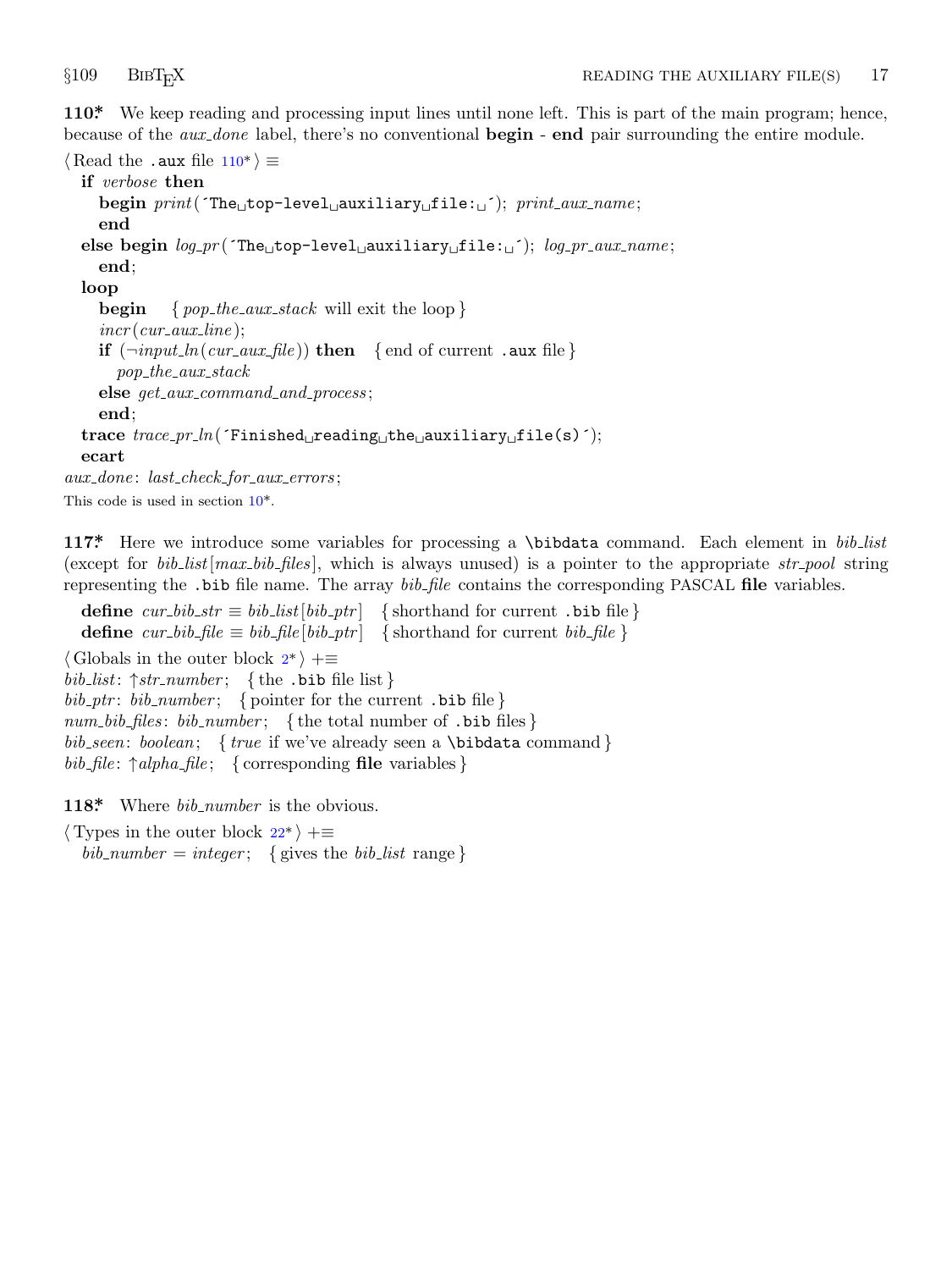### <span id="page-18-0"></span>18 READING THE AUXILIARY FILE(S) BIBT<sub>E</sub>X  $§121$

**121\*.** Here's a procedure we'll need shortly. It prints the name of the current .bib file, followed by a *newline* .

*⟨*Procedures and functions for all file I/O, error messages, and such 3\* *⟩* +*≡ {* Return true if the *ext* string is at the end of the *s* string. There are surely far more clever ways to do this, but it doesn't matter. *}* **function** *str ends with* (*s* : *str number* ; *ext* : *str number* ): *boolean*; **var** *i*: *integer* ; *str idx , ext idx* : *integer* ; *str char , ext char* : *ASCII code* ; **begin**  $str\_ends\_with \leftarrow false;$ **if**  $(length(ext) > length(s))$  **then return**; {if extension is longer, they don't match }  $str\_idx \leftarrow length(s) - 1; \ ext\_idx \leftarrow length(ext) - 1;$ **while**  $(\text{ext\_idx} \geq 0)$  **do begin**  $\{ \geq$  so we check the  $\therefore$  char. *}*  $str\_char \leftarrow str\_pool[str\_start[s] + str\_idx];$   $ext\_char \leftarrow str\_pool[str\_start[ext] + ext\_idx];$ **if**  $(str\_char \neq ext\_char)$  **then return**;  $decr(str\_idx);$   $decr(ext\_idx);$ **end**;  $str\_ends\_with \leftarrow true;$ *exit*: **end**; *{* The above is needed because the file name specified in the \bibdata command may or may not have the .bib extension. If it does, we don't want to print .bib twice. *}* **procedure** *print bib name* ; **begin** *print pool str* (*cur bib str* ); **if** *¬str ends with* (*cur bib str , s bib extension*) **then** *print pool str* (*s bib extension*); *print newline* ; **end**; **procedure** *log pr bib name* ;  $\text{begin} login \ log\_pr\_pool\_str(cur\_bib\_str);$ **if**  $\neg str\_ends\_with(cur\_bib\_str, s\_bib\_extension)$  **then**  $log\_pr\_pool\_str(s\_bib\_extension);$ *log pr newline* ; **end**;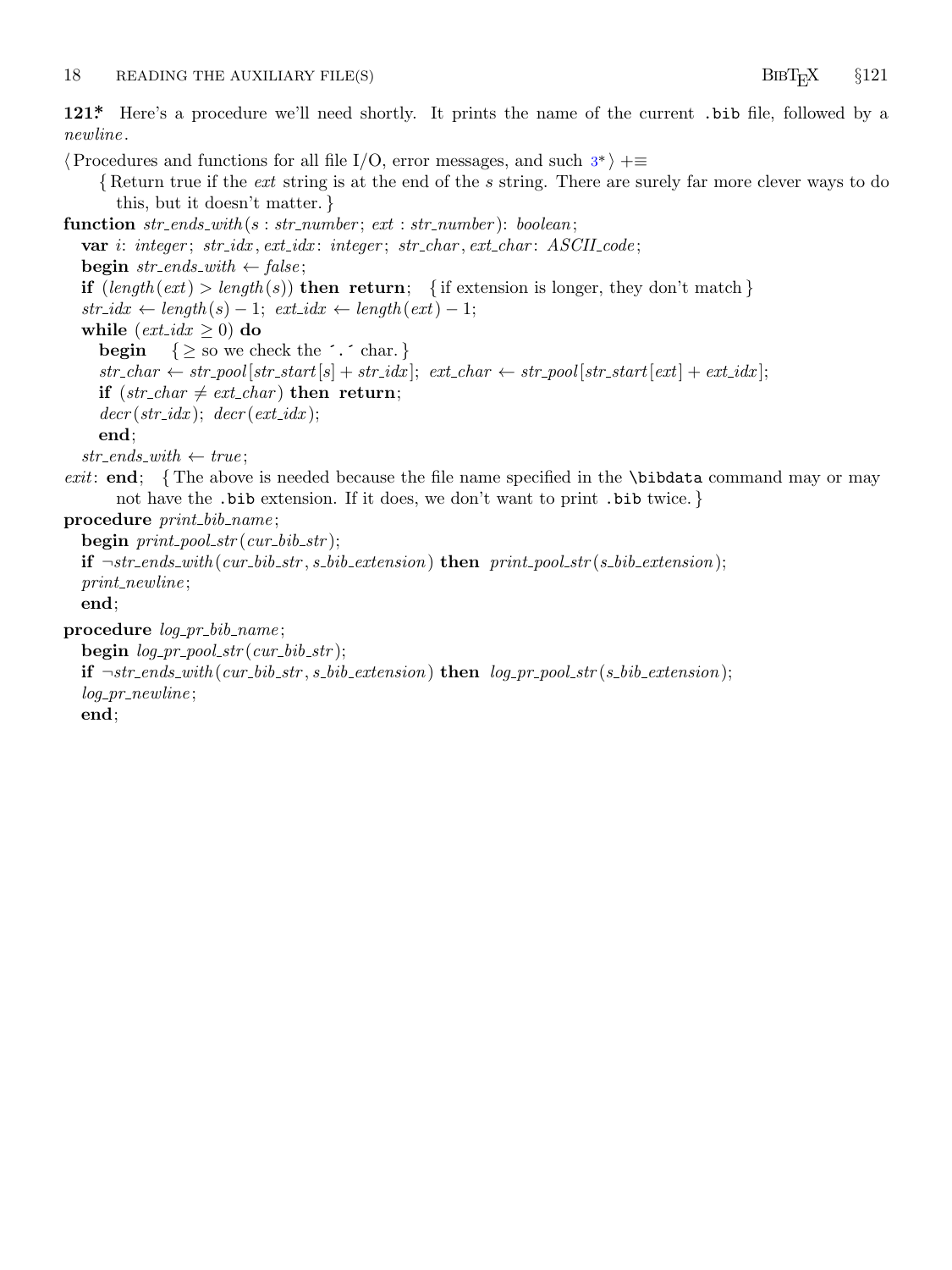<span id="page-19-0"></span>

**123\*.** Now we add the just-found argument to *bib list* if it hasn't already been encountered as a \bibdata argument and if, after appending the *s bib extension* string, the resulting file name can be opened.

*⟨* Open a .bib file 123\* *⟩ ≡* **begin if**  $(bib\_ptr = max\_bib\_files)$  **then begin** *{* Keep old value of *max bib files* for the last array. *} BIB XRETALLOC NOSET* (´bib\_list´*, bib list, str number , max bib files ,*  $max_bib$   $files + MAX-BIB$   $FILES$  );  $BIB$   $XRETLLOC$   $NOSET$  ( $bib$   $file$ ,  $bib$   $file$ ,  $alpha$ ,  $file$ ,  $file$ ,  $a$  $max\_bib\_files$ ,  $max\_bib\_files$  +  $MAX\_BIB\_FILES$ );  $BIB\_XRETLLOC$  ( $s\_p$ reamble $\cdot$ ,  $s\_p$ reamble, *str number , max bib files , max bib files* + *MAX BIB FILES* ); **end**;  $cur\_bib\_str \leftarrow hash\_text[str\_lookup(buffer, but\_ptr1, token\_len, bib\_file\_ilk, do\_insert)];$ **if** (*hash found* ) **then** *{* already encountered this as a \bibdata argument *} open bibdata aux err* (´This␣database␣file␣appears␣more␣than␣once:␣´);  $start_name(cur\_bib\_str);$ **if**  $(\neg k p s e_{\textit{in}} \neg n \textit{name\_ok}(string cast(name_of_{\textit{file}} + 1)) \lor \neg a_{\textit{open\_in}}(cur_{\textit{bib}\textit{file}}, k p s e_{\textit{bib}\textit{format}}))$  then *open bibdata aux err* (´I␣couldn´´t␣open␣database␣file␣´); **trace** *trace pr pool str* (*cur bib str* ); *trace pr pool str* (*s bib extension*);  $trace\_pr\_ln($ ; $\Delta_{\text{L}}$ a
bibdata  $\text{File}$ ; **ecart**  $incr(bib\_ptr);$ **end**

This code is used in section 120.

**127\*.** Now we open the file whose name is the just-found argument appended with the *s bst extension* string, if possible.

```
⟨ Open the .bst file 127* ⟩ ≡
  begin bst_str \leftarrow hash_text[str_lookup(buffer, buf_ptr1, token_len, bst_file_ilk, do_insert)];
  if (hash found ) then
     begin trace print bst name ;
     ecart
     confusion(´Already␣encountered␣style␣file´);
     end;
  start_name(bst\_str);if (\neg k p s e_{\textit{in}} \neg \textit{name\_ok}(stringcast(name \neg \textit{of\_file} + 1)) \vee \neg \textit{a\_open\_in}(bst \neg \textit{file}, k p s e_{\textit{ost\_format}})) then
     begin print(´I␣couldn´´t␣open␣style␣file␣´); print bst name ;
     bst\_str \leftarrow 0; \{ mark as unused again \}aux err return;
     end;
  if verbose then
     begin print(´The␣style␣file:␣´); print bst name ;
     end
  else begin log pr (´The␣style␣file:␣´); log pr bst name ;
     end;
  end
This code is used in section 126.
```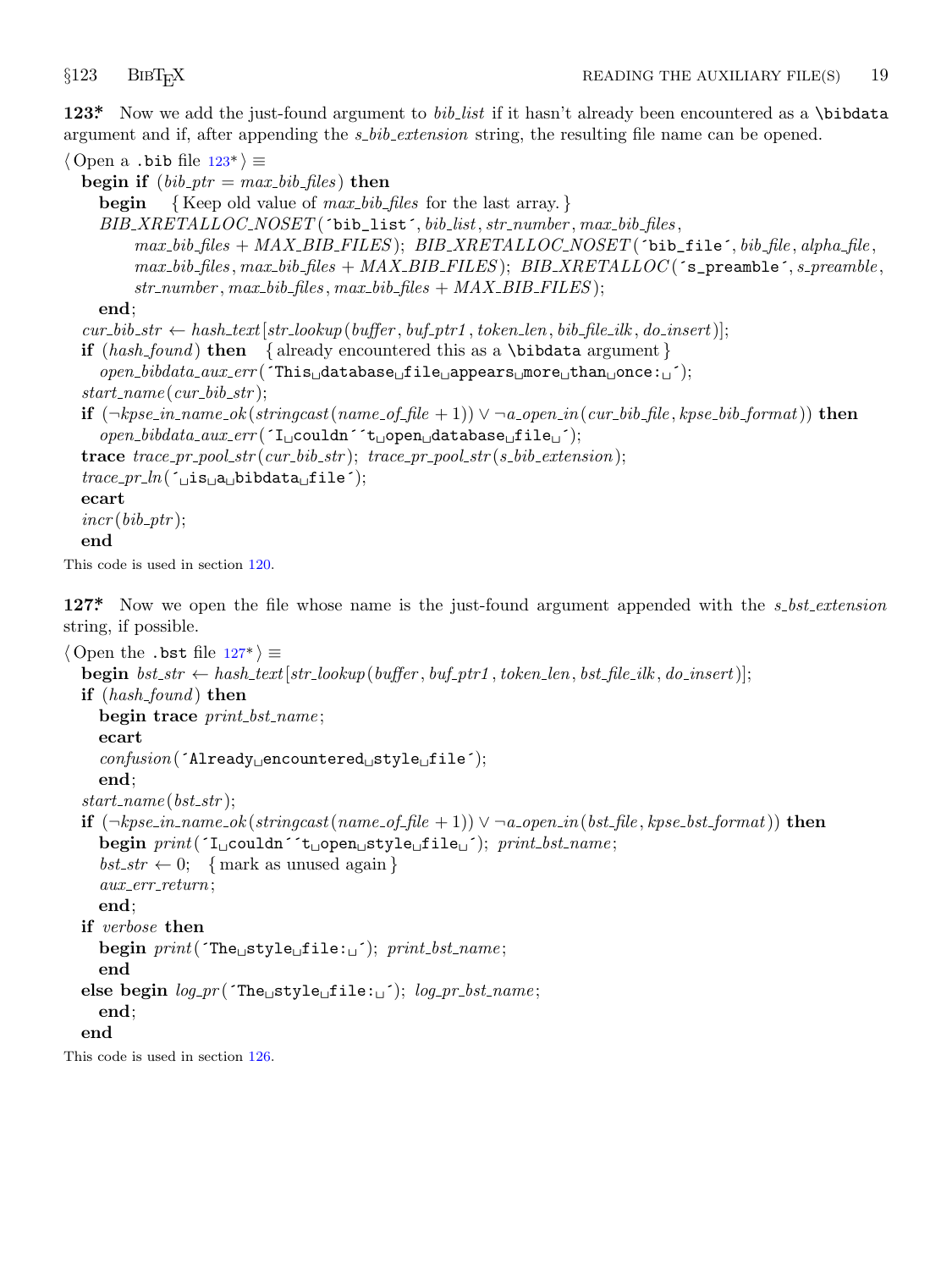<span id="page-20-0"></span>20 READING THE AUXILIARY FILE(S) BIBT<sub>E</sub>X  $§128$ 

**128\*.** Print the name of the .bst file, followed by a *newline* .

*⟨*Procedures and functions for all file I/O, error messages, and such 3\* *⟩* +*≡*

**procedure** *print bst name* ;

**begin** *print pool str* (*bst str* ); *print pool str* (*s bst extension*); *print newline* ; **end**;

**procedure** *log pr bst name* ;

**begin** *log pr pool str* (*bst str* ); *log pr pool str* (*s bst extension*); *log pr newline* ; **end**;

**129\*.** Here we introduce some variables for processing a \citation command. Each element in *cite list* (except for *cite list*[*max cites* ], which is always unused) is a pointer to the appropriate *str pool* string. The cite-key list is kept in order of occurrence with duplicates removed.

**define**  $cur\_cite\_str \equiv cite\_list[cite\_ptr]$  {shorthand for the current cite key }

*⟨* Globals in the outer block 2\* *⟩* +*≡ cite list*: *↑str number* ; *{* the cite-key list *} cite ptr* : *cite number* ; *{* pointer for the current cite key *} entry cite ptr* : *cite number* ; *{* cite pointer for the current entry *} num cites* : *cite number* ; *{* the total number of distinct cite keys *} old num cites* : *cite number* ; *{* set to a previous *num cites* value *} citation seen*: *boolean*; *{ true* if we've seen a \citation command *} cite loc*: *hash loc*; *{* the hash-table location of a cite key *} lc cite loc*: *hash loc*; *{* and of its lower-case equivalent *} lc xcite loc*: *hash loc*; *{* a [se](#page-6-0)cond *lc cite loc* variable *} cite found* : *boolean*; *{ true* if we've already seen this cite key *} all entries* : *boolean*; *{ true* if we're to use the entire database *} all marker* : *cite number* ; *{* we put the other entries in *cite list* here *}*

**130\*.** Where *cite number* is the obvious.

*⟨* Types in the outer block 22\* *⟩* +*≡*  $cite_number = integer;$  { gives the *cite\_list* range }

**138\*.** Complain if somebody's got a cite fetish. This procedure is called when were about to add another cite key to *cite list*. It assumes that *cite loc* gives the potential cite key's hash table location.

```
⟨Procedures and functions for all file I/O, error messages, and such 3* ⟩ +≡
procedure check cite overflow(last cite : cite number );
  begin if (last\_cite = max\_cites) then
    begin BIB XRETALLOC NOSET (´cite_list´, cite list, str number , max cites ,
         max\_cites + MAX\_CITIES;
    BIB XRETALLOC NOSET (´type_list´, type list, hash ptr2 , max cites , max cites + MAX CITES );
    BIB XRETALLOC NOSET (´entry_exists´, entry exists , boolean, max cites ,
         max\_cites + MAX\_CITIES;
    BIB XRETALLOC (´cite_info´, cite info, str number , max cites , max cites + MAX CITES );
    while (last\_cite < max\_cites) do
      \mathbf{begin} \text{ } type\_list[last\_cite] \leftarrow empty;cite\_info[last\_cite] \leftarrow any\_value; { to appease PASCAL's boolean evaluation }
      incr (last cite );
      end;
    end;
  end;
```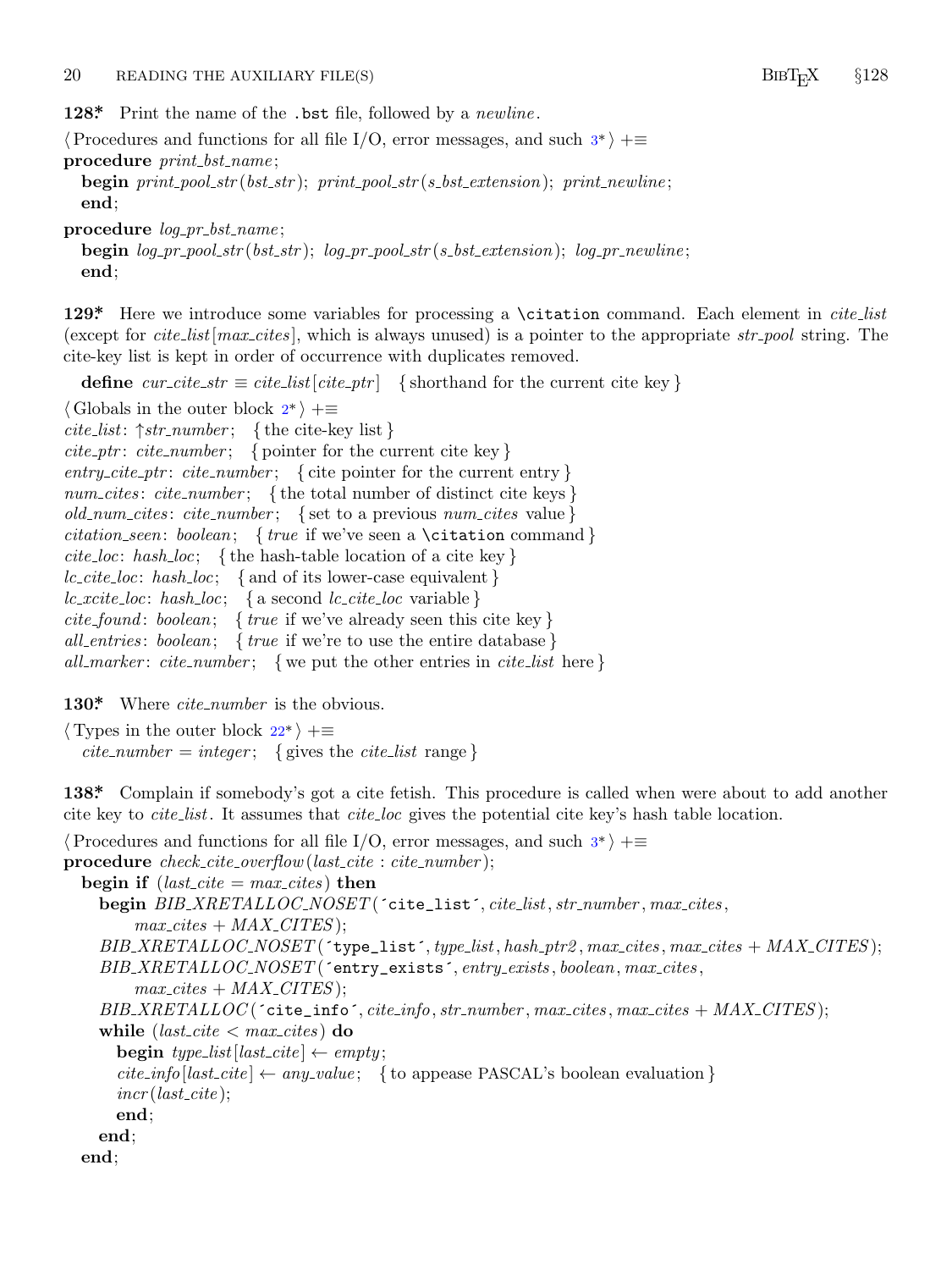<span id="page-21-0"></span>141\* We check that this .aux file can actually be opened, and then open it.

*⟨* Open this .aux file 141\* *⟩ ≡*

**begin** *start name* (*cur aux str* ); *{* extension already there for .aux files *}*  $name\_ptr \leftarrow name\_length + 1; name\_of\_file[name\_ptr] \leftarrow 0;$ 

**if**  $(¬kpse_in_name_of(Stringcast(name_of_file + 1)) ∨ (¬a.open_in(cur_aux_file,$  $no\_file\_path) \wedge \neg a\_open.in\_with\_dirname(cur_aux\_file, no\_file\_path, bib\_makeestring(top\_lev\_str))))$ **then**

**begin** *print*(´I␣couldn´´t␣open␣auxiliary␣file␣´); *print aux name* ; *decr* (*aux ptr* ); *aux err return*;

**end**;

*log pr* (´A␣level−´*, aux ptr* : 0*,* ´␣auxiliary␣file:␣´); *log pr aux name* ; *cur aux line ←* 0; **end**

This code is used in section 140.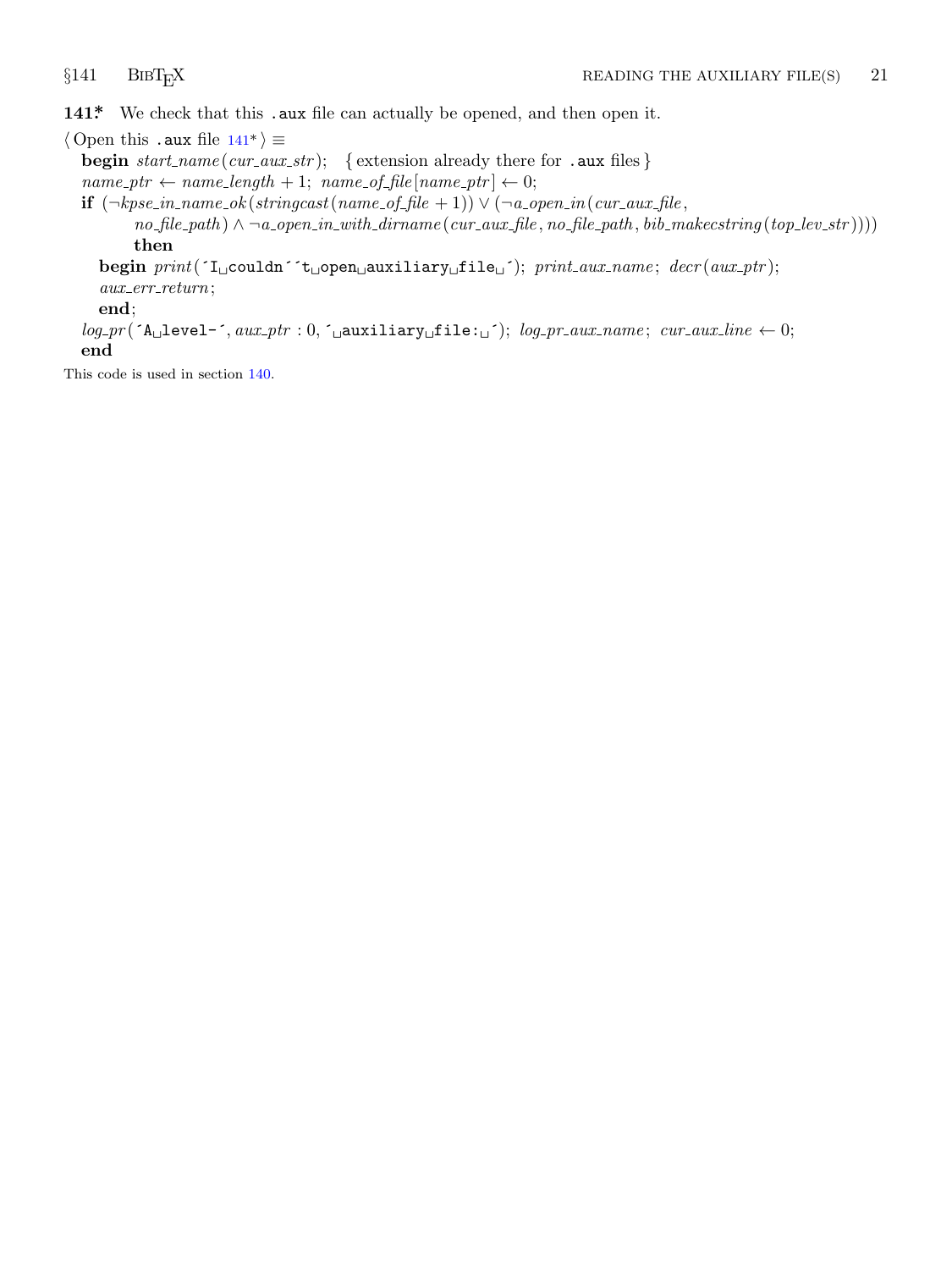<span id="page-22-0"></span>22 READING THE STYLE FILE **BIBTEX**  $§146$ 

**151\*.** Here's the outer loop for reading the .bst file—it keeps reading and processing .bst commands until none left. This is part of the main program; hence, because of the *bst done* label, there's no conventional **begin** - **end** pair surrounding the entire module.

*⟨* Read and execute the .bst file 151\* *⟩ ≡* **if**  $(bst\_str = 0)$  **then**  $\{ \text{there's no } . \text{bst file to read } \}$ **goto** *no bst file* ; *{* this is a **goto** so that *bst done* is not in a block *}*  $bst\_line\_num \leftarrow 0;$  {initialize things }  $bbLine_number$  { best spot to initialize the output line number }  $buf_ptr2 \leftarrow last$ ; { to get the first input line } *hack1* ; **begin if** (*¬eat bst w[hit](#page-3-0)e space* ) **then** *{* the end of the .bst file *} hack2* ; *get bst command and process* ; **end**;  $bst\_done: a\_close(bst\_file);$ *no bst file* : *a close* (*bbl file* [\);](#page-6-0) This code is used in section  $10^*$ .

160\* Besides the function classes, we have types based on BIBT<sub>E</sub>X's capacity limitations and one based on what can go into the array *wiz functions* explained below.

*⟨* Types in the outer block 22\* *⟩* +*≡*  $fn\_class = 0$ ..  $last\_fn\_class$ ; {the .bst function classes}  $wiz_fn\_loc = integer; \{wiz\_defined$ -function storage locations **}**  $int_{\mathcal{C}}$  *int\_ent\_loc* = *integer*; {  $int_{\mathcal{C}}$  *int\_entry\_var* storage locations }  $str\_ent\_loc = integer$ ; { $str\_entry\_var$  storage locations }  $str_glob\_loc = integer; \{ str_global\_var$  storage locations }  $field\_loc = integer$ ; {individual field storage locations }

 $hash_ptr2 = quote_next_fn$ ...  $end_of\_def$ ; { a special marker or a  $hash\_loc$ }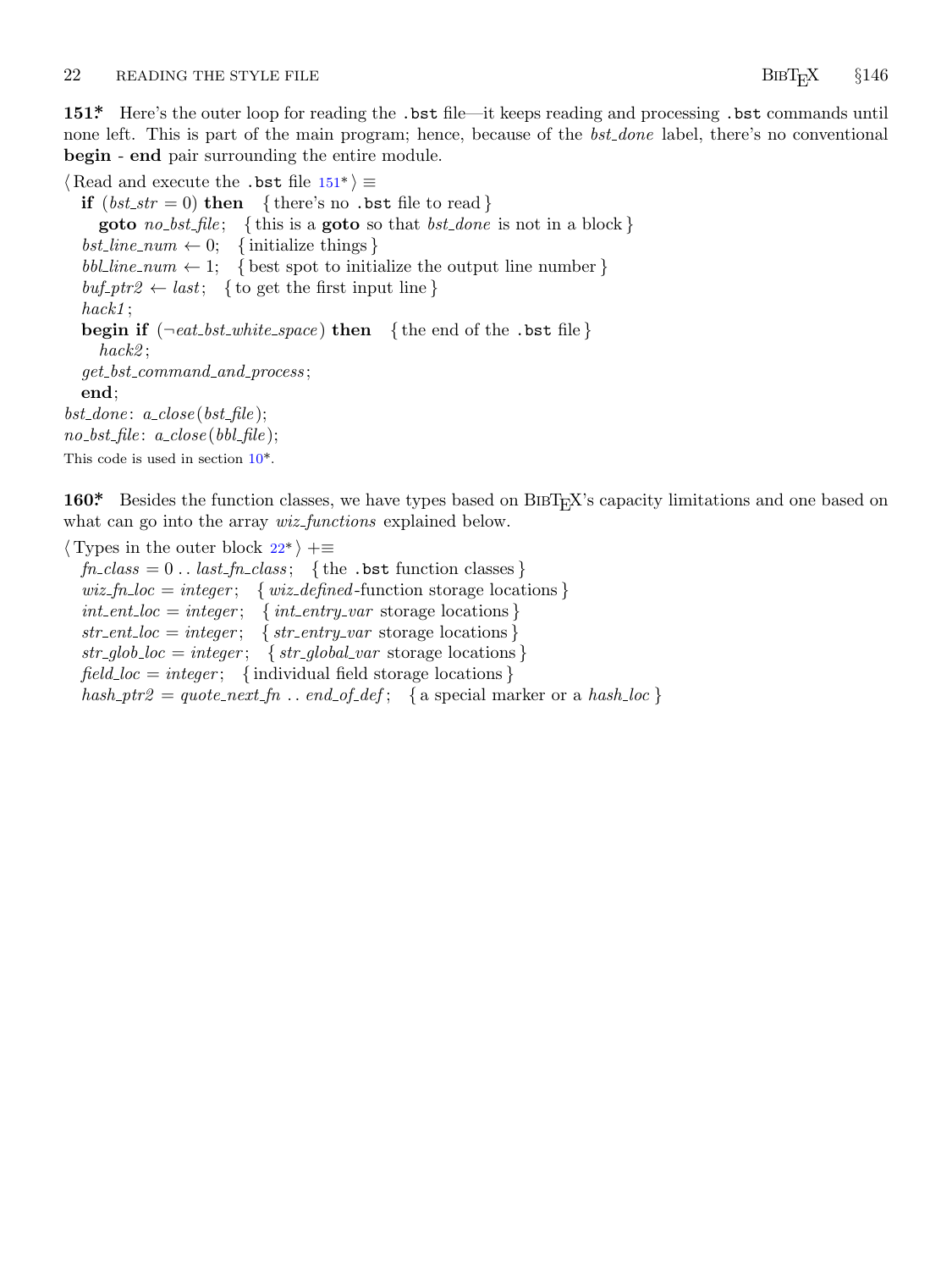<span id="page-23-0"></span>**161\*.** We store information about the .bst functions in arrays the same size as the hash-table arrays and in locations corresponding to their hash-table locations. The two arrays *fn info* (an alias of *ilk info* described earlier) and *fn type* accomplish this: *fn type* specifies one of the above classes, and *fn info* gives information dependent on the class.

Six other arrays give the contents of functions: The array *wiz functions* holds definitions for *wiz defined* functions—each such function consists of a sequence of pointers to hash-table locations of other functions (with the two special-marker exceptions above); the array *entry ints* contains the current values of *int entry var* s; the array *entry strs* contains the current values of *str entry var* s; an element of the array *global strs* contains the current value of a *str global var* if the corresponding *glb str ptr* entry is empty, otherwise the nonempty entry is a pointer to the string; and the array *field info*, for each field of each entry, contains either a pointer to the string or the special value *missing* .

The array *global strs* isn'[t](#page-1-0) packed (that is, it isn't **array** *. . .* **of packed array** *. . .* ) to increase speed on some systems; however, on systems that are byte-addressable and that have a good compiler, packing *global strs* would save lots of space without much loss of speed.

**define**  $fn\_info \equiv ilk\_info \{ \text{an alias used with functions \}}$ 

**define**  $missing = empty \{$ a special pointer for missing fields  $\}$ 

*⟨* Globals in the outer block 2\* *⟩* +*≡*

*fn loc*: *hash loc*; *{* the hash-table location of a function *} wiz loc*: *hash loc*; *{* the hash-table location of a wizard function *} literal loc*: *hash loc*; *{* the hash-table location of a literal function *} macro name loc*: *hash loc*; *{* the hash-table location of a macro name *} macro def loc*: *hash loc*; *{* the hash-table location of a macro definition *} fn type* : *↑fn class* ; *wiz def ptr* : *wiz fn loc*; *{* storage location for the next wizard function *}*  $wiz_fn_ptr: wizfn\_loc; \{ general wiz_functions location\}$ *wiz functions* : *↑hash ptr2* ; *int ent ptr* : *int ent loc*; *{* general *int entry var* location *} entry ints* : *↑integer* ; *{* dynamically-allocated array *} num ent ints* : *int ent loc*; *{* the number of distinct *int entry var* names *} str ent ptr* : *str ent loc*; *{* general *str entry var* location *} entry strs* : *↑ASCII code* ; *{* dynamically-allocated array *} num ent strs* : *str ent loc*; *{* the number of distinct *str entry var* names *} str glb ptr* : *integer* ; *{* general *str global var* location *} glb str ptr* : *↑str number* ; *global strs* : *↑ASCII code* ; *glb str end* : *↑integer* ; *{* end markers *} num glb strs* : *integer* ; *{* number of distinct *str global var* names *} field\_ptr*:  $field\_loc$ ; { general *field\_info* location } *field parent ptr , field end ptr* : *field loc*; *{* two more for doing cross-refs *}*  $cite\_parent\_ptr, \textit{cite\_xptr}: \textit{cite\_number};$  { two others for doing cross-refs } *field info*: *↑str number* ; *num fields* : *field loc*; *{* the number of distinct field names *} num pre defined fields* : *field loc*; *{* so far, just one: crossref *} crossref num*: *field loc*; *{* the number given to crossref *} no fields* : *boolean*; *{* used for *tr print*ing entry information *}*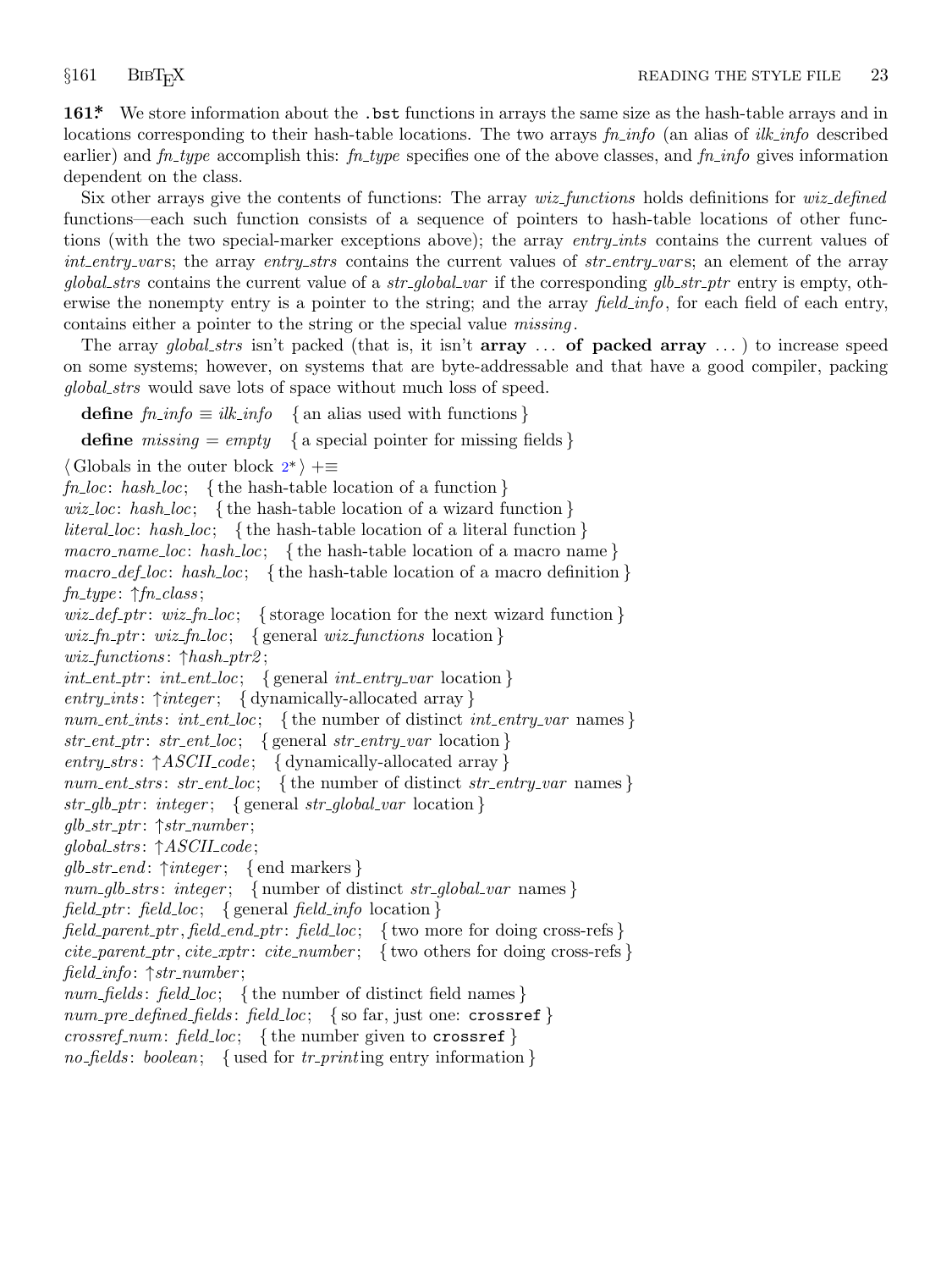### <span id="page-24-0"></span>24 STYLE-FILE COMMANDS BIBT<sub>E</sub>X §163

**187\*.** This recursive function reads and stores the list of functions (separated by *white space* characters or ends-of-line) that define this new function, and reads a *right brace* .

```
⟨Procedures and functions for input scanning 83 ⟩ +≡
procedure scan fn def (fn hash loc : hash loc);
  label next token, exit;
  type \mathit{fn}\text{-}\mathit{def}\text{-}loc = \mathit{integer}; { for a single \mathit{wiz}\text{-}defined\text{-}\mathrm{function}}
  var singl function: ↑hash ptr2 ; single fn space : integer ;
         { space allocated for this singl function instance }
     single ptr : fn def loc; { next storage location for this definition }
     copy ptr : fn def loc; { dummy variable }
     end of num: buf pointer ; { the end of an implicit function's name }
     impl fn loc: hash loc; { an implicit function's hash-table location }
  begin single fn space ← SINGLE FN SPACE ;
  fn\_space + 1, hash\_ptr2); eat\_bst\_white\_and\_cof\_check('function');single\_ptr \leftarrow 0;while (scan\_char \neq right\_brace) do
    begin \langle Get the next function of the definition 189\rangle;
  next token: eat bst white and eof check (´function´);
    end;
  ⟨ Complete this function's definition 200* ⟩;
  incr(buf_ptr2); {skip over the right_brace }
exit: libc free (singl function);
  end;
```
**188\*.** This macro inserts a hash-table location (or one of the two special markers *quote next fn* and *end of def* ) into the *singl function* array, which will later be copied into the *wiz functions* array.

```
\text{define } insert\_fn\_loc(\texttt{\#}) \equiv\mathbf{begin}[f] \mathbf{begin}[f] \mathbf{begin}[f] \mathbf{begin}[f] \mathbf{begin}[f] \mathbf{begin}[f] \mathbf{array}[f] \mathbf{begin}[f] \mathbf{array}[f] \mathbf{array}[f] \mathbf{array}[f] \mathbf{array}[f] \mathbf{array}[f] \mathbf{array}[f] \mathbf{array}[f] \mathbf{array}[f] \mathbf{array}[f] \mathbf{array}[f] \mathbf{array}[f] \mathbf{array}[f] \mathbf{array}[f] \mathbf{array}[f] \mathbf{array}[f] \mathbf{array}[f] \mathbf{array}[f] \mathbf{array}[f] \mathbf{array}[f] \mathbf{if (single\_ptr = single\_fn\_space) then
                                begin BIB XRETALLOC (´singl_function´, singl function, hash ptr2 , single fn space ,
                                              single_f n\_space + SIMGLE_F N\_SPACE;
                                end;
                          incr(single\_ptr);
                          end
```
*⟨*Procedures and functions for all file I/O, error messages, and such 3\* *⟩* +*≡*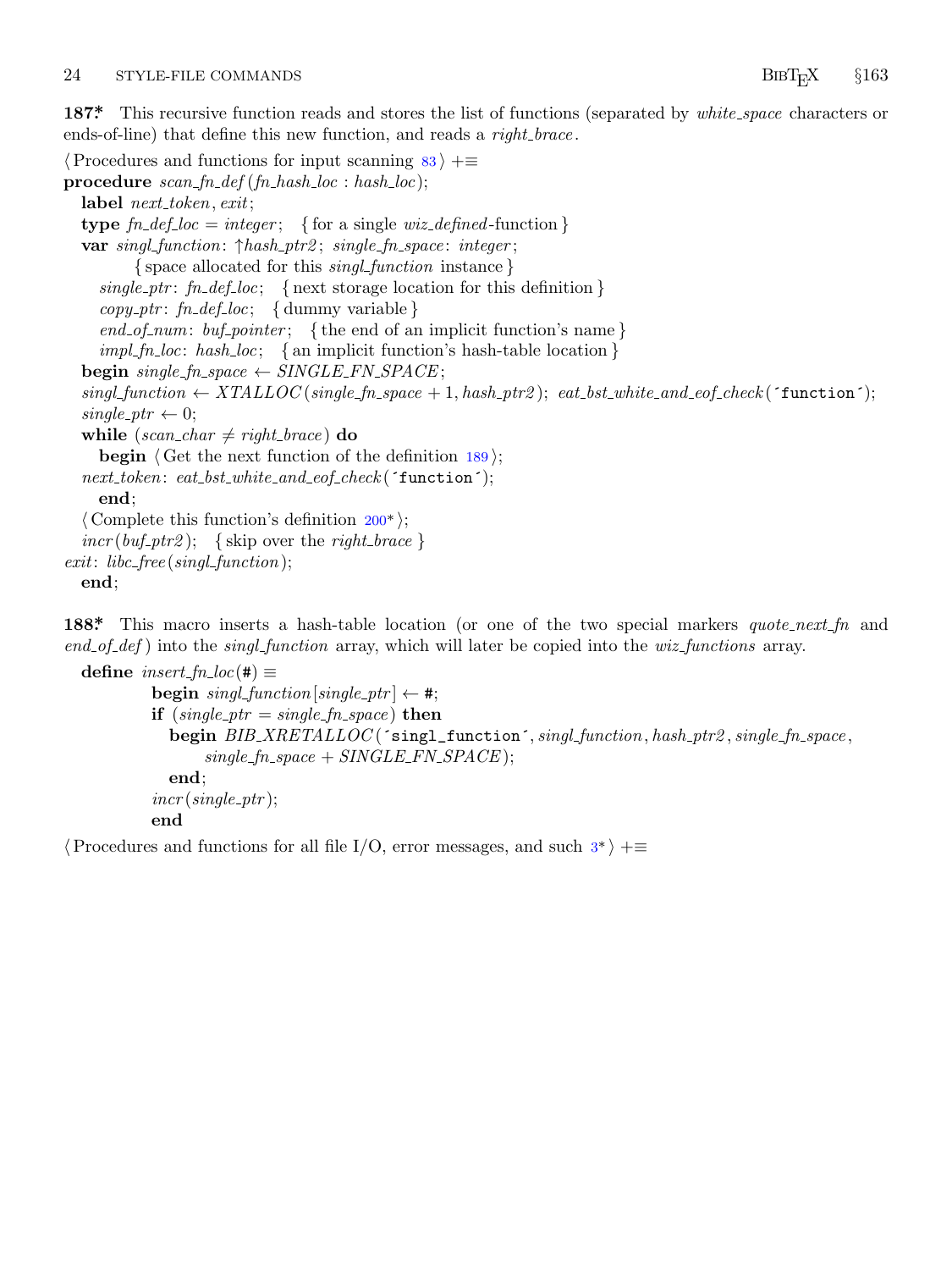<span id="page-25-0"></span>

**198\*.** This procedure takes the integer *int*, copies the appropriate *ASCII code* string into *int buf* starting at *int begin*, and sets the **var** parameter *int end* to the first unused *int buf* location. The ASCII string will consist of decimal digits, the first of which will be not be a 0 if the integer is nonzero, with a prepended minus sign if the integer is negative.

 $\text{define } int \equiv \text{the} \text{.} int$ *⟨*Procedures and functions for handling numbers, characters, and strings 54 *⟩* +*≡* **procedure** *int to ASCII* (*int* : *integer* ; **var** *int buf* : *buf type* ; *int begin* : *buf pointer* ; **var** *int end* : *buf pointer* ); **var**  $int\_ptr$ ,  $int\_xptr$ :  $buf\_pointer$ ;  $\{pointers\ into\ int\_buf\}$ *int tmp val* : *ASCII code* ; *{* the temporary element in an exchange *}* **begin**  $int\_ptr \leftarrow int\_begin;$ **if**  $(int < 0)$  **then** { add the *minus\_sign* and use the absolute value } **begin**  $append\_int\_char(minus\_sign); int \leftarrow -int;$ **end**;  $int\_xptr \leftarrow int\_ptr;$ **repeat** *{* copy digits into *int buf }*  $append\_int\_char("0" + (int \mod 10));$   $int \leftarrow int \textbf{div } 10;$ **until**  $(int = 0);$  $int\_end \leftarrow int\_ptr$ ; { set the string length }  $decr(int\_ptr);$ **while**  $(int\_xptr \leq int\_ptr)$  **do** { and reorder (flip) the digits } **begin**  $int\_tmp\_val \leftarrow int\_buf[int\_xptr]$ ;  $int\_buf[int\_xptr] \leftarrow int\_buf[int\_ptr]$ ;  $int_b$   $int_b$   $int_{\mathbb{R}}$   $int_{\mathbb{R}}$   $int_{\mathbb{R}}$   $int_{\mathbb{R}}$   $int_{\mathbb{R}}$   $int_{\mathbb{R}}$   $int_{\mathbb{R}}$   $int_{\mathbb{R}}$   $int_{\mathbb{R}}$   $int_{\mathbb{R}}$   $int_{\mathbb{R}}$   $int_{\mathbb{R}}$   $int_{\mathbb{R}}$   $int_{\mathbb{R}}$   $int_{\mathbb{R}}$   $int_{\mathbb{R}}$   $int_{\mathbb{R}}$   $int_{\mathbb{R}}$   $int_{\mathbb{R}}$   $int$ **end end**;

**200\*.** Now we add the *end of def* special marker, make sure this function will fit into *wiz functions* , and put it there.

*⟨* Complete this function's definition 200\* *⟩ ≡* **begin** *insert fn loc*(*end of def* ); *{* add special marker ending the definition *}* **while**  $(single\_ptr + wiz\_def\_ptr > wiz\_fn\_space)$  **do begin** *BIB XRETALLOC* (´wiz\_functions´*, wiz functions , hash ptr2 , wiz fn space ,*  $wiz_f n\_space + WIZ_F N\_SPACE$  ); **end**;  $fn\_info[fn\_hash\_loc] \leftarrow wiz\_def\_ptr;$  $fn\_info[fn\_hash\_loc] \leftarrow wiz\_def\_ptr;$  $fn\_info[fn\_hash\_loc] \leftarrow wiz\_def\_ptr;$  {pointer into  $wiz\_functions$ }  $copy\_ptr \leftarrow 0$ ; **while**  $(copy\_ptr < single\_ptr)$  **do**  $\{$  make this function official  $\}$ **begin** wiz\_functions  $wiz\text{-}def\text{-}ptr$   $\leftarrow$  singl\_function  $[copy\text{-}ptr]$ ; incr(copy\_ptr); incr(wiz\_def\_ptr); **end**; **end**

This code is used in section 187\*.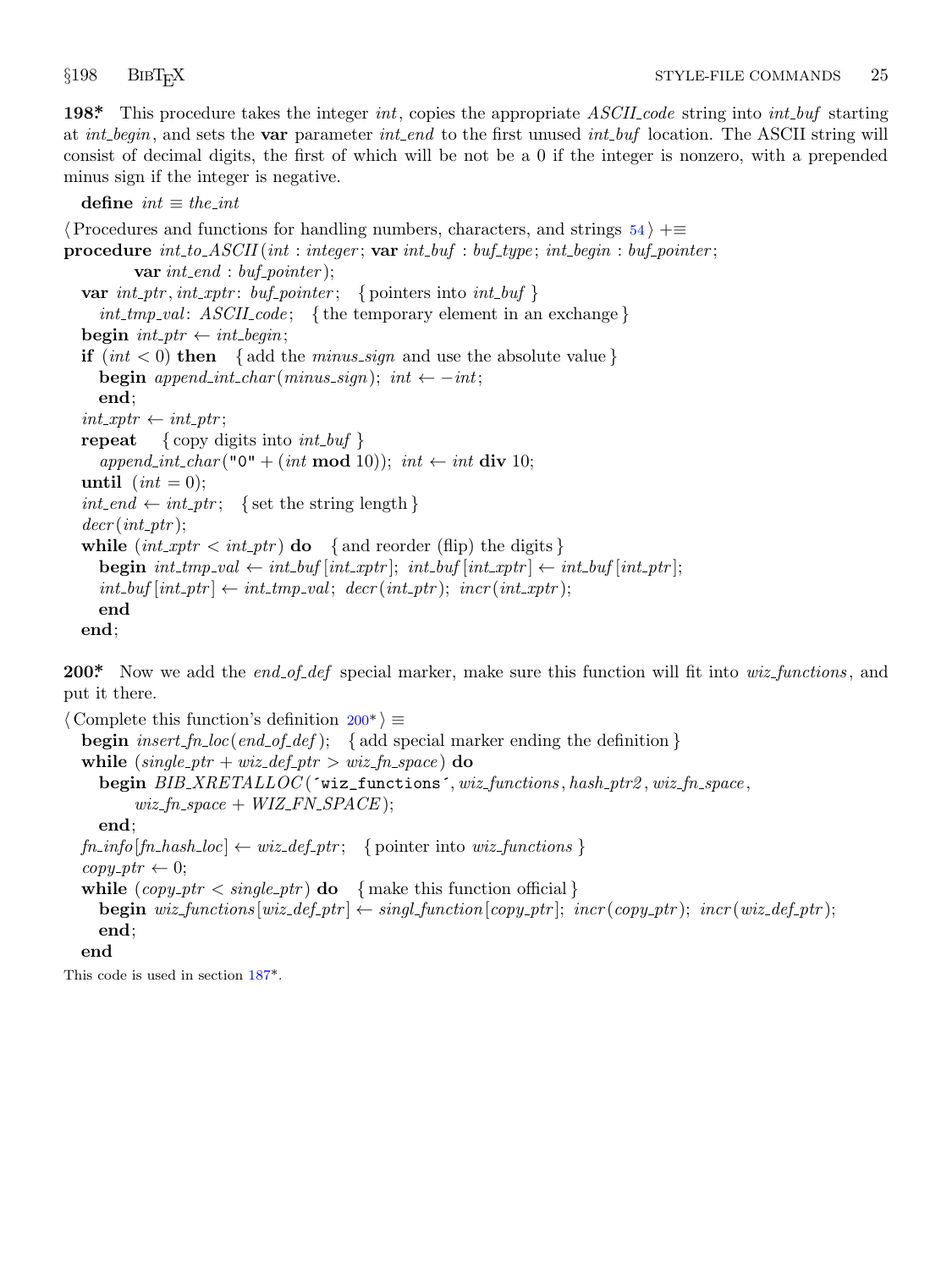### <span id="page-26-0"></span>26 STYLE-FILE COMMANDS BIBT<sub>E</sub>X  $§216$

**216\*.** Here we insert the just found *str global var* name into the hash table, record it as a *str global var* , set its pointer into *global strs* , and initialize its value there to the null string.

**define**  $end\_of\_string = invalid\_code$  {this illegal  $ASCII\_code$  ends a string }

*⟨*Insert a *str global var* into the hash table 216\* *⟩ ≡* **begin trace** *trace pr token*; *trace pr ln*(´␣is␣a␣string␣global−variable´); **ecart** *lower case* (*buffer , buf ptr1 , token len*); *{* ignore case differences *}*  $fn\_loc \leftarrow str\_lookup(buffer, buffer1, token\_len,bst_fn\_ilk, do\_insert);$  $check\_for\_already\_seen\_function(fn\_loc);$   $fn\_type[fn\_loc] \leftarrow str\_global\_var;$  $fn\_info[fn\_loc] \leftarrow num\_glb\_strs$ ; { pointer into *global\_strs* } **if**  $(num_glb\_strs = max_glob\_strs)$  **then begin** *BIB XRETALLOC NOSET* (´glb\_str\_ptr´*, glb str ptr , str number , max glob strs , max glob strs* + *MAX GLOB STRS* ); *BIB XRETALLOC STRING*(´global\_strs´*, global strs ,*  $glob\_str\_size$ ,  $max_glob\_strs$ ,  $max_glob\_strs + MAX\_GLOB\_STRS$ ); *BIB XRETALLOC* (´glb\_str\_end´*, glb str end , integer , max glob strs ,*  $max_glob\_strs + MAX\_GLOB\_STRS$ ;  $str_glb\_ptr \leftarrow num_glb\_strs$ ; **while**  $(str\_glb\_ptr < max\_glob\_strs)$  **do**  $\{ \text{make new str\_global\_vars empty} \}$ **begin**  $glb\_str\_ptr[str\_glb\_ptr] \leftarrow 0$ ;  $glb\_str\_end[str\_glb\_ptr] \leftarrow 0$ ;  $incr(str\_glb\_ptr)$ ; **end**;

## **end**;

 $incr(num_glb\_strs);$ 

### **end**

This code is used in section 215.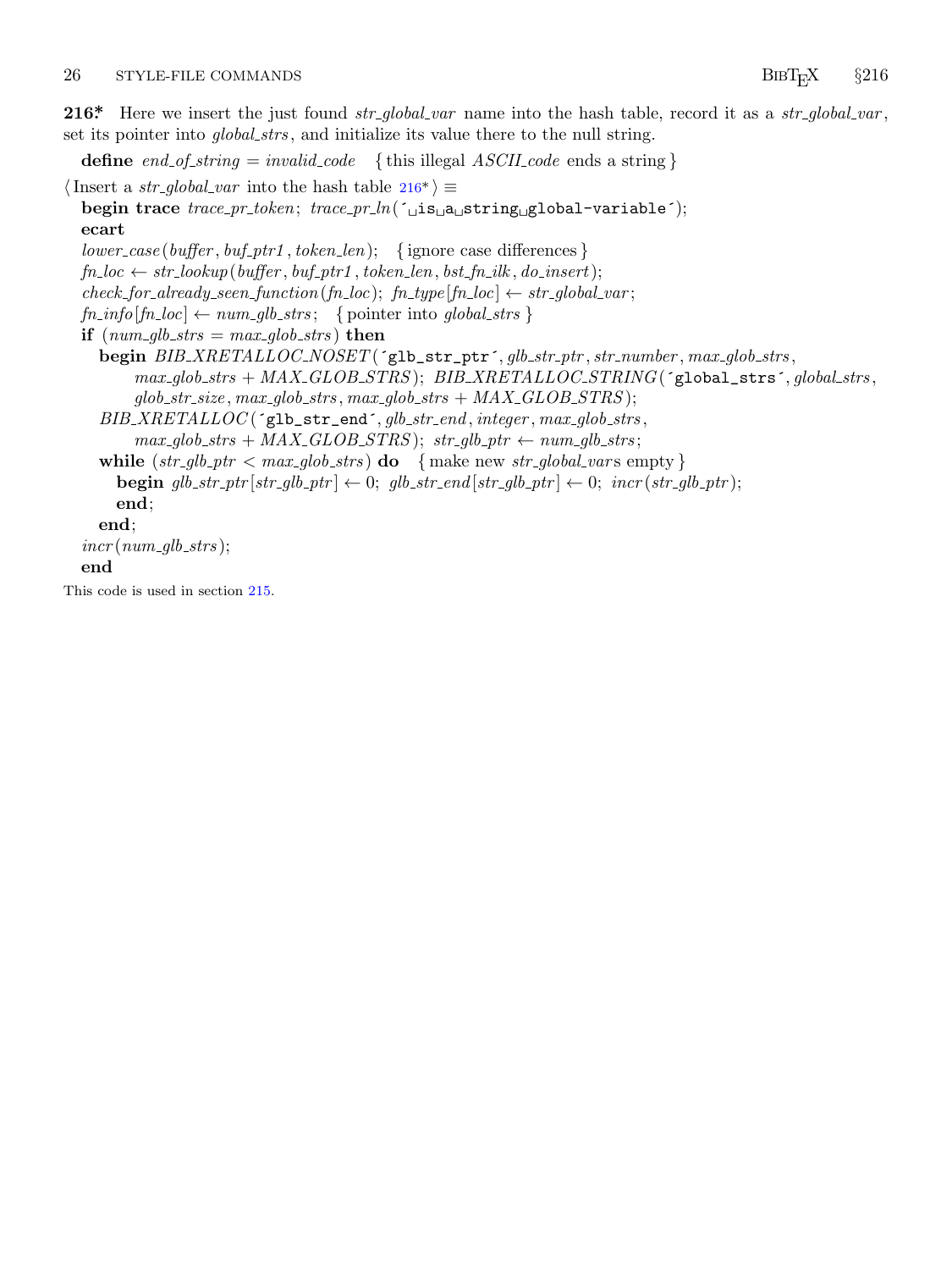<span id="page-27-0"></span>**219\*.** These global variables are used while reading the .bib file(s). The elements of *type list*, which indicate an entry's type (book, article, etc.), point either to a *hash loc* or are one of two special markers: *empty* , from which  $hash\_base = empty + 1$  was defined, means we haven't yet encountered the .bib entry corresponding to this cite key; and *undefined* means we've encountered it but it had an unknown entry type. Thus the array *type list* is of type *has[h](#page-1-0) ptr2* , also defined earlier. An element of the boolean array *entry exists* whose corresponding entry in *cite list* gets overwritten (which happens only when *all entries* is *true* ) indicates whether we've encountered that entry of *cite\_list* while reading the .bib file(s); this information is unused for entries that aren't (or more precisely, that have no chance of being) overwritten. When we're reading the database file, the array *cite info* contains auxiliary information for *cite list*. Later, *cite info* will become *sorted\_cites*, and this dual role imposes the (not-very-imposing) restriction  $max\_strings \ge max\_cites$ .

```
⟨ Globals in the outer block 2* ⟩ +≡
```
*bib line num*: *integer* ; *{* line number of the .bib file *}*

 $entry\_type\_loc: hash\_loc:$  {the hash-table location of an entry type } *type list*: *↑hash ptr2* ;

*type exists* : *boolean*; *{ true* if this entry type is .bst-defined *}*

*entry exists* : *↑boolean*;

*store entry* : *boolean*; *{ true* if we're to store info for this entry *} field name loc*: *hash loc*; *{* the hash-table location of a field name *}*

*field val loc*: *hash loc*; *{* the hash-table location of a field value *}*

*store field* : *boolean*; *{ true* if we're to store info for this field *}*

*store token*: *boolean*; *{ true* if we're to store this macro token *}*

*right outer delim*: *ASCII code* ; *{* either a *right brace* or a *right paren }*

*right str delim*: *ASCII code* ; *{* either a *right brace* or a *double quote } at bib command* : *boolean*; *{ true* for a command, false for an entry *}*

*cur macro loc*: *hash loc*; *{ macro loc* for a string being defined *}*

*cite info*: *↑str number* ; *{* extra *cite list* info *}*

*cite hash found* : *boolean*; *{* set to a previous *hash found* value *}*

*preamble ptr* : *bib number* ; *{* pointer into the *s preamble* array *}*

*num preamble strings* : *bib number* ; *{* counts the *s preamble* strings *}*

**223\*.** For all *num bib files* database files, we keep reading and processing .bib entries until none left.

*⟨* Read the .bib file(s) 223\* *⟩ ≡* **begin** *⟨* Final initialization for .bib processing 224 *⟩*;  $read\_performed \leftarrow true; \; bib\_ptr \leftarrow 0;$ **while**  $(bib\_ptr < num\_bib\_files)$  **do begin if** *verbose* **then**  $\text{begin}$  *print*( $\text{Totalbase}_{\text{u}}\text{file}_{\text{u}}\text{#}$ ,  $\text{bib}\text{ptr} + 1:0,\text{``}\text{``}\text{``}\text{''}\text{)}$ ;  $\text{print}\text{bib}\text{name};$ **end**  $else$  **begin**  $log_pr($  <sup>*c*</sup>**Database**<sub> $\sqcup$ </sub>**file**<sub> $\sqcup#$  *f, bib<sub>-</sub>ptr* + 1 : 0*,*  $\cdot$  $\sqcup$  *f*); *log<sub>-</sub>pr<sub>-</sub>bib<sub>-</sub>name*;</sub> **end**;  $bib\_\$ {line} *hib*  $\_\$ {line} *(initialize to get the first input line }*  $buf\_ptr2 \leftarrow last;$ **while**  $(\neg \text{eof}(\text{cur}\text{-}bib\text{-}file))$  **do**  $get\text{-}bib\text{-}command\text{-}or\text{-}entry\text{-}and\text{-}process;$  $a_{\textit{r}} \textit{close} \left( \textit{cur}\_{\textit{bib}\_ \textit{file}} \right); \textit{incr} \left( \textit{bib}\_{\textit{ptr}} \right);$ **end**;  $reading\_completed \leftarrow true;$ **trace** *trace pr ln*(´Finished␣reading␣the␣database␣file(s)´); **ecart** *⟨* Final initialization for processing the entries 276 *⟩*;  $read\_completed \leftarrow true;$ **end**

This code is used in section 211.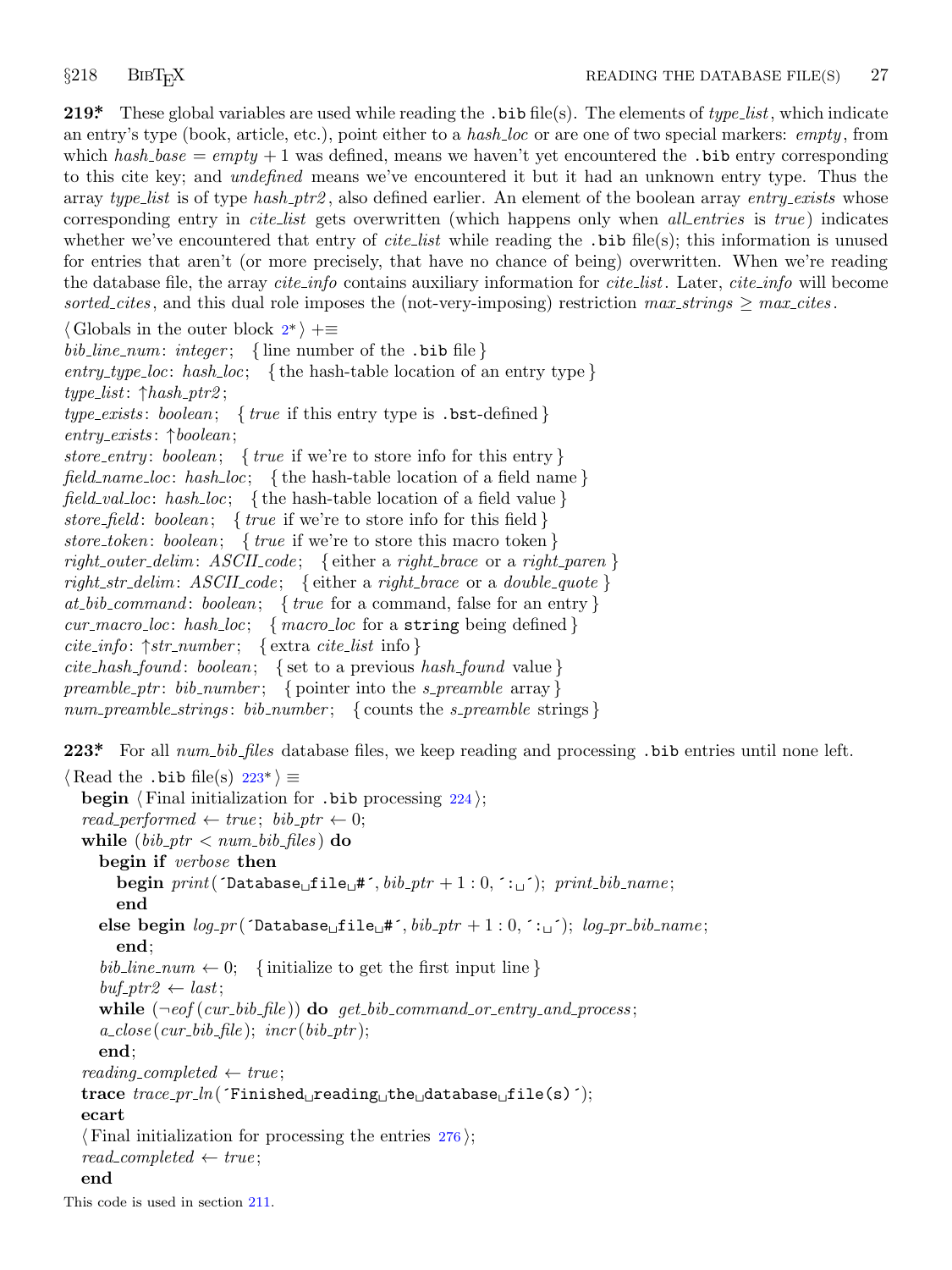<span id="page-28-0"></span>28 READING THE DATABASE FILE(S) BIBT<sub>E</sub>X  $§$ 226

**226\*.** Complain if somebody's got a field fetish.

*⟨*Procedures and functions for all file I/O, error messages, and such 3\* *⟩* +*≡* **procedure** *check field overflow*(*total fields* : *integer* ); **var** *f ptr* : *field loc*; *start fields* : *field loc*; **begin if**  $(total_{\text{fields}} > max_{\text{fields}})$  **then begin** *start\_fields*  $\leftarrow$  *max\_fields*; *BIB XRETALLOC* (´field\_info´*, field info, str number , max fields , total fields* + *MAX FIELDS* ); *{* Initialize to *missing* . *}* **for**  $f$ <sub>-</sub> $ptr \leftarrow start$ - $fields$  **to**  $max$ - $fields$  - 1 **do**  $\text{begin } \text{field} \text{.} \text{info}[f\_ptr] \leftarrow \text{missing};$ **end**; **end**; **end**;

**242\*** The preamble command lets a user have T<sub>E</sub>X stuff inserted (by the standard styles, at least) directly into the .bbl file. It is intended primarily for allowing T<sub>EX</sub> macro definitions used within the bibliography entries (for better sorting, for example). One preamble command per .bib file should suffice.

A preamble command has either braces or parentheses as outer delimiters. Inside is the preamble string, which has the same syntax as a field value: a nonempty list of field tokens separated by *concat\_chars*. There are three types of field tokens—nonnegative numbers, macro names, and delimited strings.

This module does all the scanning (that's not subcontracted), but the .bib-specific scanning function *scan and store the field value and eat white* actually stores the value.

```
⟨Process a preamble command 242* ⟩ ≡
```

```
begin if (preamble_ptr = max_bib files) then
  begin { Keep old value of max bib files for the last array. }
  BIB XRETALLOC NOSET (´bib_list´, bib list, str number , max bib files ,
       max\; bib\; files + MAX\; BIB\; FILES); \; BIB\; XRETLLLOC\; NOSET('bib\_file', bib\_file, alpha_file,max bib files , max bib files + MAX BIB FILES ); BIB XRETALLOC (´s_preamble´, s preamble ,
       str number , max bib files , max bib files + MAX BIB FILES );
  end;
eat bib white and eof check ;
if (\text{scan\_char} = \text{left\_brace}) then \text{right\_outer\_delim} \leftarrow \text{right\_brace}
```
**else if**  $(\text{scan\_char} = \text{left\_parent})$  **then**  $\text{right\_outer\_delim} \leftarrow \text{right\_parent}$ 

**else** *bib one of two expected err* (*left brace , left paren*);

 $incr(buf_ptr2);$  {skip over the left-delimiter}

 $\mathit{eat\_bib\_white\_and\_eof\_check}$ ;  $\mathit{store\_field} \leftarrow \mathit{true};$ 

**if** (*¬scan and store the field value and eat white* ) **then return**;

**if**  $(scan\_char \neq right\_outer\_delim)$  **then** 

*bib err* (´Missing␣"´*, xchr* [*right outer delim*]*,* ´"␣in␣preamble␣command´);

 $incr(buf_ptr2);$  {skip over the *right\_outer\_delim* }

**return**;

```
end
```
This code is used in section 239.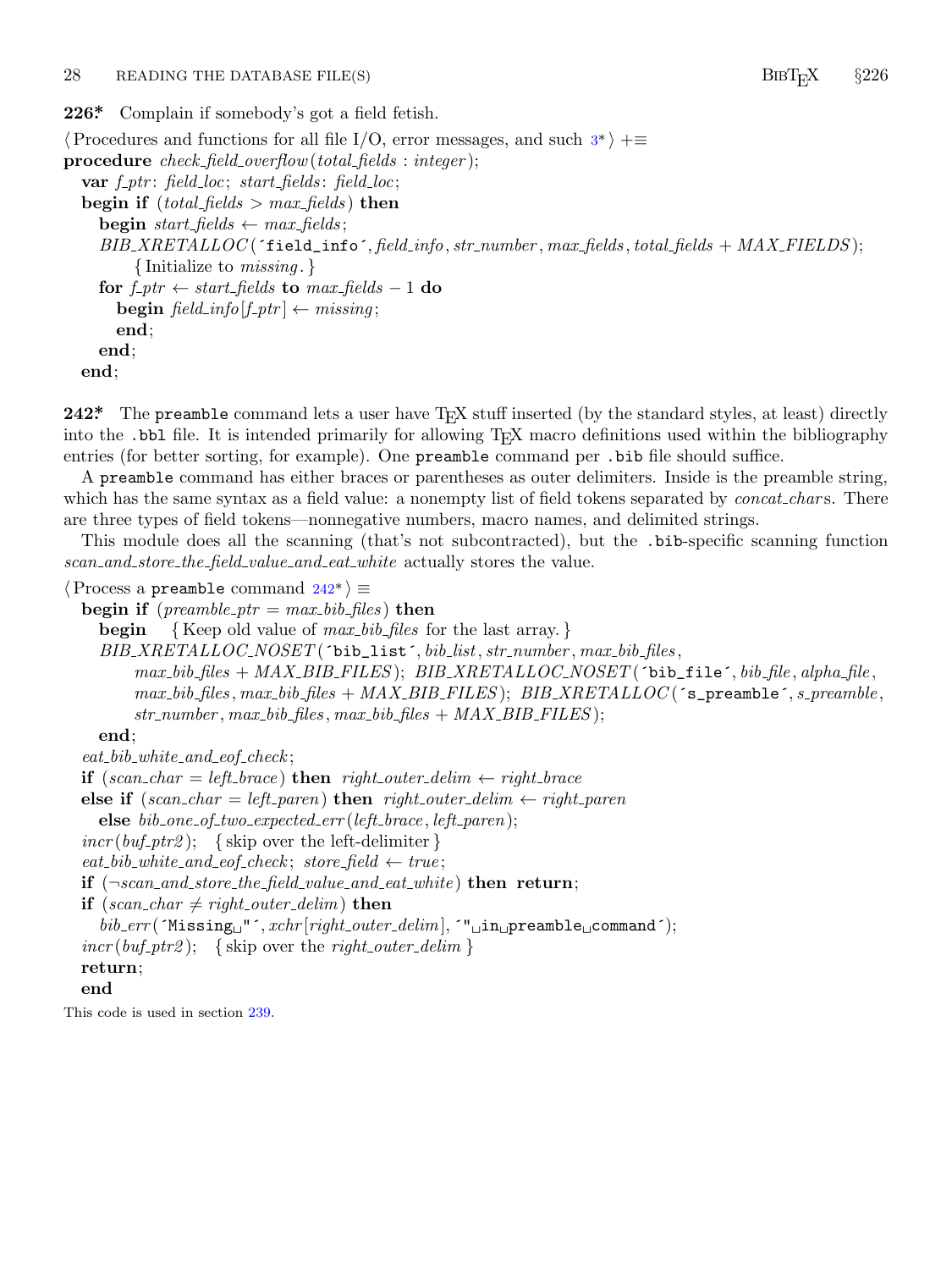<span id="page-29-0"></span>

251<sup>\*</sup> Now we come to the stuff that actually accumulates the field value to be stored. This module copies a character into *field vl str* if it will fit; since it's so low level, it's implemented as a macro.

 $\text{define } copy\_char(\#) \equiv$ **begin** {We don't always increment by 1, so have to check  $\geq$ .} **if**  $(field\_end \geq buffer\_size)$  **then begin** *log pr* (´Field␣filled␣up␣at␣´*,* #*,* ´,␣reallocating.´); *log pr newline* ; *buffer overflow*; *{* reallocates all *buf size* buffers *}* **end**;  $field\_vl\_str[field\_end] \leftarrow *, incr(field\_end);$ **end**

**263\*.** And here, an entry.

*⟨* Store the field value for a database entry 263\* *⟩ ≡*

**begin**  $field\_ptr \leftarrow entry\_cite\_ptr * num\_fields + fn\_info[field\_name\_loc];$ 

```
if (field ptr ≥ max fields ) then confusion(´field_info␣index␣is␣out␣of␣range´);
```
**if**  $(field_info[field\_ptr] \neq missing)$  **then** 

**begin** *print*(´Warning−−I´´m␣ignoring␣´); *print pool str* (*cite list*[*entry cite ptr* ]); *print*(´´´s␣extra␣"´); *print pool str* (*hash text*[*field name loc*]); *bib warn newline* (´"␣field´); **end**

**else begin** *{* the field was empty, store its new value *}*

 $field\_info[field\_ptr] \leftarrow hash\_text[field\_val\_loc];$ 

**if**  $((fn\_info[field\_name\_loc] = crossref\_num) \land (\neg all\_entries))$  **then** 

*⟨* Add or update a cross reference on *cite list* if necessary 264 *⟩*;

**end**;

**end**

This code is used in section 261.

**265\*.** This procedure adds (or restores) to *cite list* a cite key; it is called only when *all entries* is *true* or when adding cross references, and it assumes that *cite loc* and *lc cite loc* are set. It also increments its argument.

*⟨*Procedures and functions for handling numbers, characters, and strings 54 *⟩* +*≡* **procedure** *add database cite* (**var** *new cite* : *cite number* );

**begin** *check cite overflow*(*new cite* ); *{* make sure this cite will fit *}*

 $check_{\text{rel}} = \text{h}_\text{rel} + \text{h}_\text{rel} + \text{h}_\text{rel} + \text{h}_\text{rel} + \text{h}_\text{rel} + \text{h}_\text{rel} + \text{h}_\text{rel} + \text{h}_\text{rel} + \text{h}_\text{rel} + \text{h}_\text{rel} + \text{h}_\text{rel} + \text{h}_\text{rel} + \text{h}_\text{rel} + \text{h}_\text{rel} + \text{h}_\text{rel} + \text{h}_\text{rel} + \text{h}_\text{rel} + \text{h}_\text{rel} + \text{h}_\text{rel} + \text{$  $i$ *lk\_info*[*cite\_loc*]  $\leftarrow$  *new\_cite*;  $i$ *lk\_info*[*lc\_cite\_loc*]  $\leftarrow$  *cite\_loc*; *incr*(*new\_cite*);

**end**;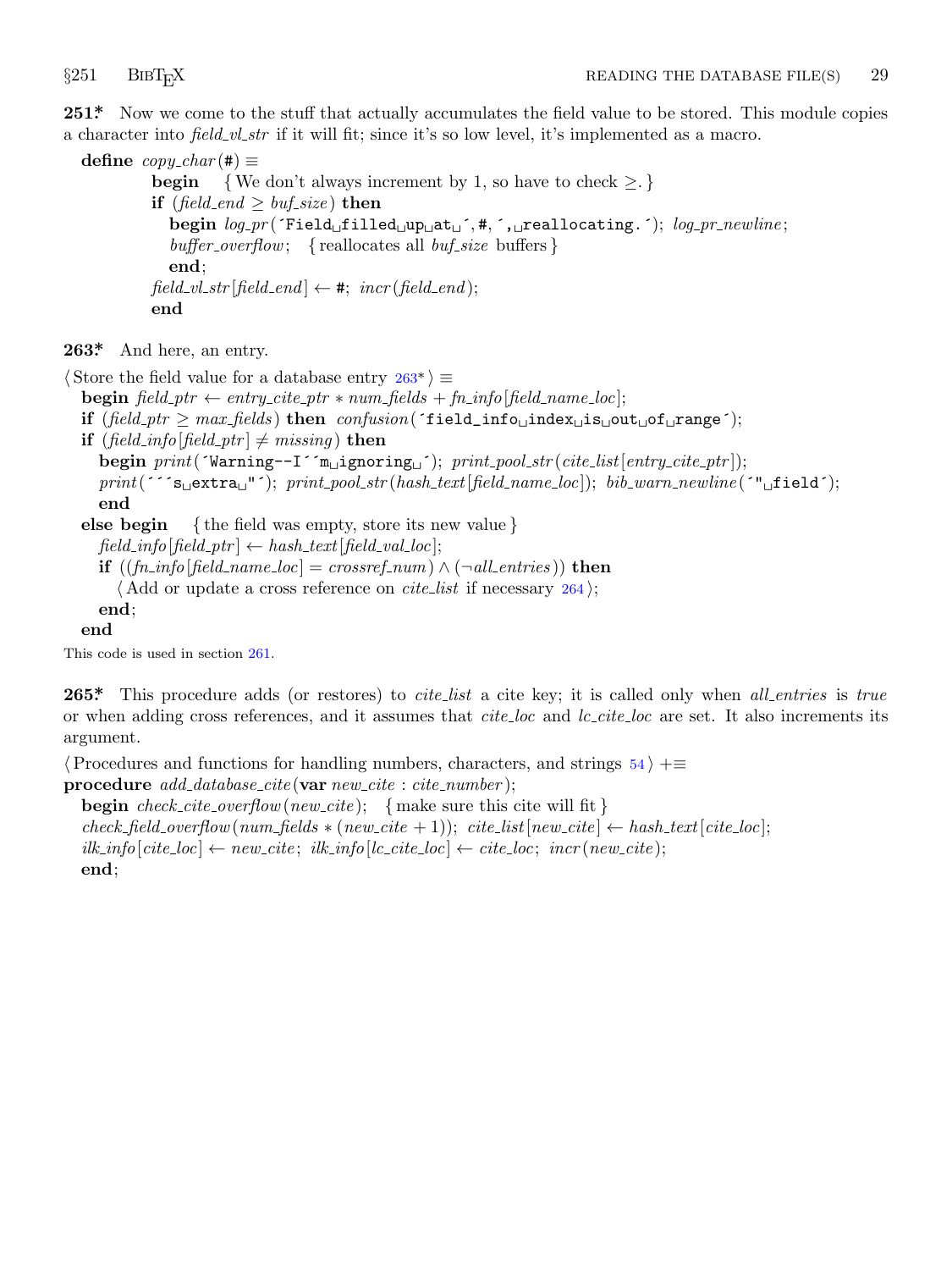### <span id="page-30-0"></span>30 READING THE DATABASE FILE(S) BIBT<sub>E</sub>X  $§$ 277

**277\*.** Now we update any entry (here called a *child* entry) that cross referenced another (here called a *parent* entry); this cross referencing occurs when the child's crossref field (value) consists of the parent's database key. To do the update, we replace the child's *missing* fields by the corresponding fields of the parent. Also, we make sure the crossref field contains the case-correct version. Finally, although it is technically illegal to nest cross references, and although we give a warning (a few modules hence) when someone tries, we do what we can to accommodate the attempt.

```
⟨ Add cross-reference information 277* ⟩ ≡
   begin if ((\textit{num\_cites} - 1) * \textit{num\_fields} + \textit{crossref\_num} \geq \textit{max\_fields}) then
      confusion(´field_info␣index␣is␣out␣of␣range´);
   \text{cite\_ptr} \leftarrow 0;while (cite\_ptr < num\_cites) do
      begin \text{field\_ptr} \leftarrow \text{cite\_ptr} * \text{num\_fields} + \text{crossref\_num};if (field_info[field_ptr] \neq missing) then
         if (find cite locs for this cite key (field info[field ptr ])) then
            begin \text{cite\_loc} \leftarrow \text{ilk\_info}[\text{lc\_cite\_loc}]; \text{ field\_info}[\text{field\_ptr}] \leftarrow \text{hash\_text}[\text{cite\_loc}];cite\_parent\_ptr \leftarrow ilk\_info[cite\_loc]; field\_ptr \leftarrow cite\_ptr * num\_fields + num\_pre\_defined\_fields;field\_end\_ptr \leftarrow field\_ptr - num\_pre\_defined\_fields + num\_fields;field\_parent\_ptr \leftarrow cite\_parent\_ptr * num\_fields + num\_pre\_defined\_fields;while (field\_ptr < field\_end\_ptr) do
               begin if (\text{field}\_info[\text{field\_ptr}] = \text{missing}) then \text{field\_info}[\text{field\_ptr}] \leftarrow \text{field\_info}[\text{field\_parent\_ptr}];
               incr (field\_ptr); incr (field\_parent\_ptr);
               end;
            end;
      incr(cite\_ptr);end;
   end
This code is used in section 276.
```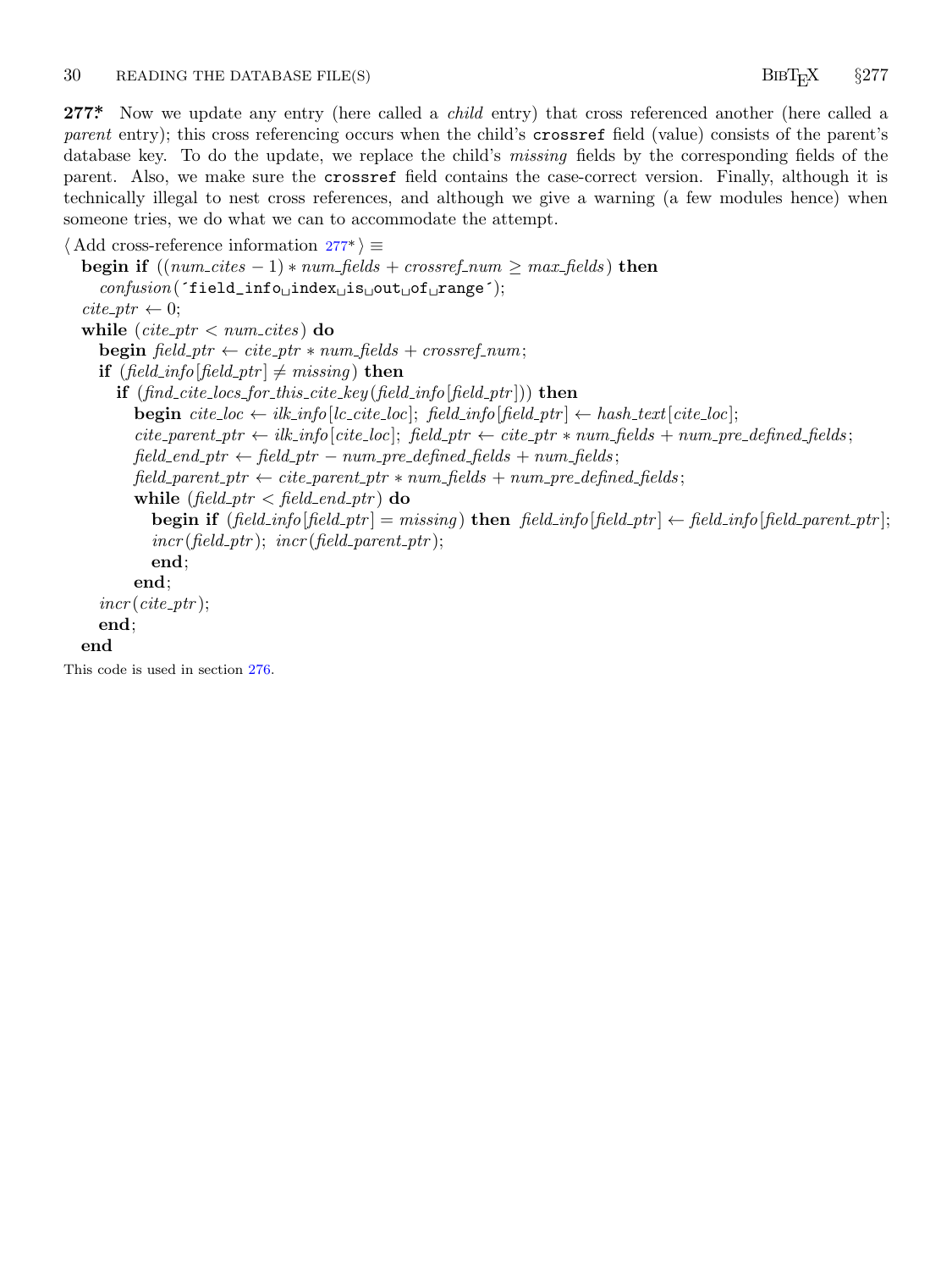<span id="page-31-0"></span>

**279\*.** Here we remove the crossref field value for each child whose parent was cross referenced too few times. We also issue any necessary warnings arising from a bad cross reference.

```
⟨ Subtract cross-reference information 279* ⟩ ≡
  begin if ((\textit{num\_cites} - 1) * \textit{num\_fields} + \textit{crossref\_num} \geq \textit{max\_fields}) then
     confusion(´field_info␣index␣is␣out␣of␣range´);
  \textit{cite\_ptr} \leftarrow 0;while (cite\_ptr < num\_cites) do
    begin \text{field\_ptr} \leftarrow \text{cite\_ptr} * \text{num\_fields} + \text{crossref\_num};if (field_info[feld\_ptr] \neq missing) then
       if (¬find cite locs for this cite key (field info[field ptr ])) then
          begin { the parent is not on cite list }
          if (cite hash found ) then hash cite confusion;
          nonexistent_cross_reference_error; field\_info[field\_ptr] \leftarrow mission; {remove the crossref ptr}
          end
       else begin { the parent exists on cite list }
          if (cite\_loc \neq ilk\_info[lc\_cite\_loc]) then hash\_cite\_confusion;cite\_parent\_ptr \leftarrow ilk\_info[cite\_loc];if (type\_list[cite\_parent\_ptr] = empty) then
             begin nonexistent cross reference error ;
             field\_info[field\_ptr] \leftarrow missing; {remove the crossref ptr}
             end
          else begin { the parent exists in the database too }
             field\_parent\_ptr \leftarrow cite\_parent\_ptr * num\_fields + crossref\_num;if (\text{field\_info}[\text{field\_parent\_ptr}] \neq \text{missing} then \langle Complain about a nested cross reference 282\rangle;
             \mathbf{if}((\neg all\_entries) \land (cite\_parent\_ptr \ge old_number \ge old_number \land (cite\_info[cite\_parent\_ptr] < min\_crossrefs))then
               field\_info[field\_ptr] \leftarrow missing; {remove the crossref ptr}
             end;
          end;
     incr(cite\_ptr);
    end;
  end
```
This code is used in section 276.

**285\*.** We have to move to its final resting place all the entry information associated with the exact location in *cite list* of this cite key.

```
⟨ Slide this cite key down to its permanent spot 285* ⟩ ≡
  begin if ((\text{cite\_xptr} + 1) * \text{num\_fields} > \text{max\_fields}) then
     confusion(´field_info␣index␣is␣out␣of␣range´);
  cite\_list[cite\_xptr] \leftarrow cite\_list[cite\_ytr]; type\_list[cite\_xptr] \leftarrow type\_list[cite\_ytr];if (¬find cite locs for this cite key (cite list[cite ptr ])) then cite key disappeared confusion;
  if ((¬cite\_hash\_found) ∨ (cite\_loc ≠ ik\_info[lc\_cite\_loc])) then hash\_cite\_confusion;ilk\_info[cite\_loc] \leftarrow cite\_xptr;field\_ptr \leftarrow cite\_xptr * num\_fields; field\_end\_ptr \leftarrow field\_ptr + num\_fields; tmp\_ptr \leftarrow cite\_ptr * num\_fields;
  while (field\_ptr < field\_end\_ptr) do
     begin field\_info[field\_ptr] \leftarrow field\_info[tmp\_ptr]; incr(field\_ptr); incr(tmp\_ptr);
     end;
  end
This code is used in section 283.
```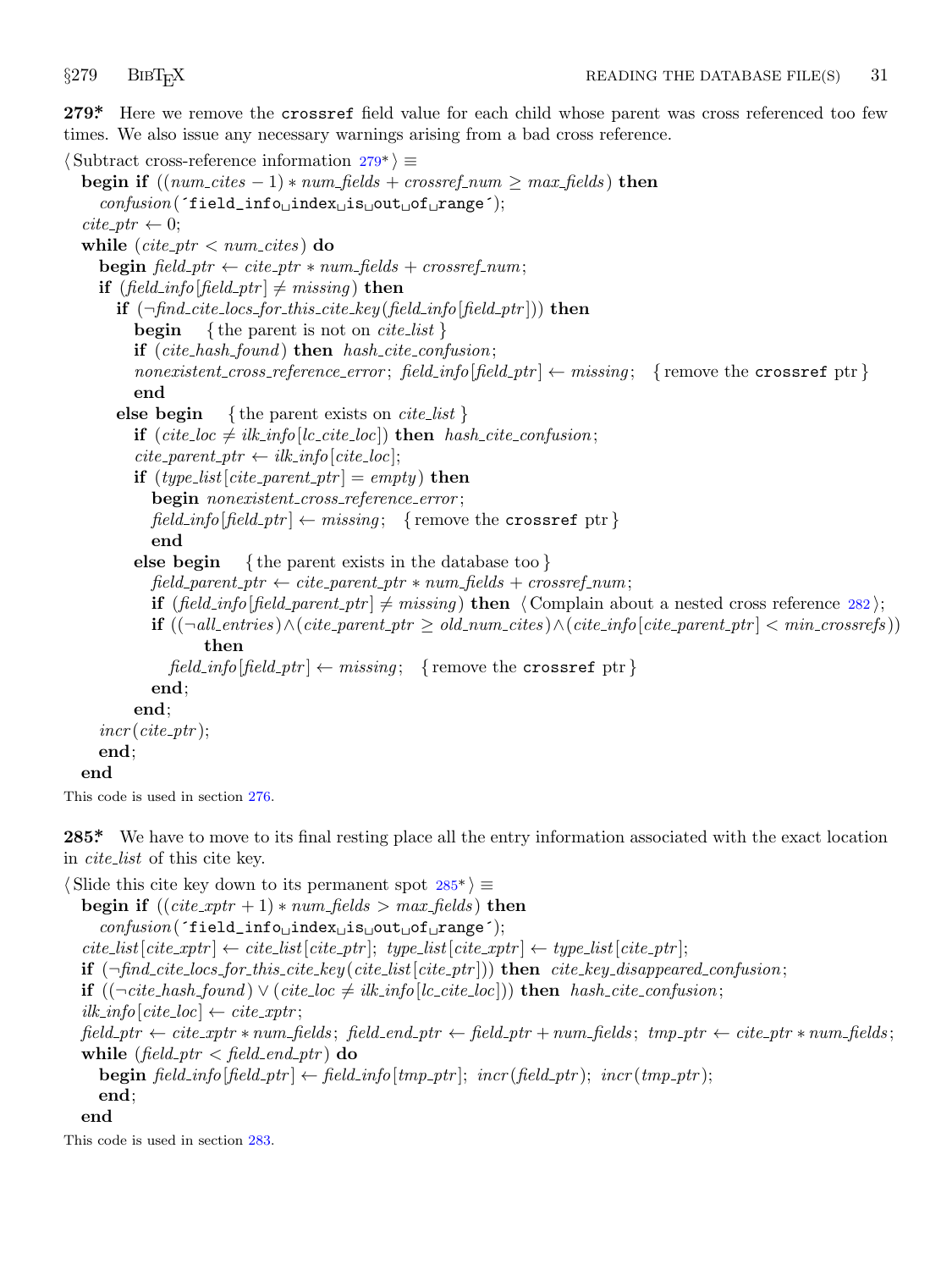<span id="page-32-0"></span>**287\*** This module initializes all *int\_entry\_vars* of all entries to 0, the value to which all integers are initialized.

 $\langle$ Initialize the *int\_entry\_vars*  $287^*$  $\rangle \equiv$ **begin**  $entry\_ints \leftarrow XTALLOC((num\_ent\_ints + 1) * (num\_cites + 1), integer); int\_ent\_ptr \leftarrow 0;$ while  $(int{\text -}ent{\text -}ptr < num{\text -}ent{\text -}ints * num{\text -}cites)$  do **begin**  $entry\_ints[int\_ent\_ptr] \leftarrow 0;$   $incr(int\_ent\_ptr);$ **end**; **end**

This code is used in section 276.

**288\*** This module initializes all *str\_entry\_vars* of all entries to the null string, the value to which all strings are initialized.

```
\langle Initialize the str_entry_vars 288^* \rangle \equivbegin entry_strs \leftarrow XTLLOC((num\_ent\_strs + 1) * (num\_cites + 1) * (ent\_str\_size + 1), ASCII\_code);str\_ent\_ptr \leftarrow 0;while (str ent ptr < num ent strs ∗ num cites ) do
     \text{begin } x\text{-}entry\_strs(\text{str}\text{-}ent\text{-}ptr)(0) \leftarrow end\_of\_string; \text{incr}(\text{str}\text{-}ent\text{-}ptr);end;
  end
```
This code is used in section 276.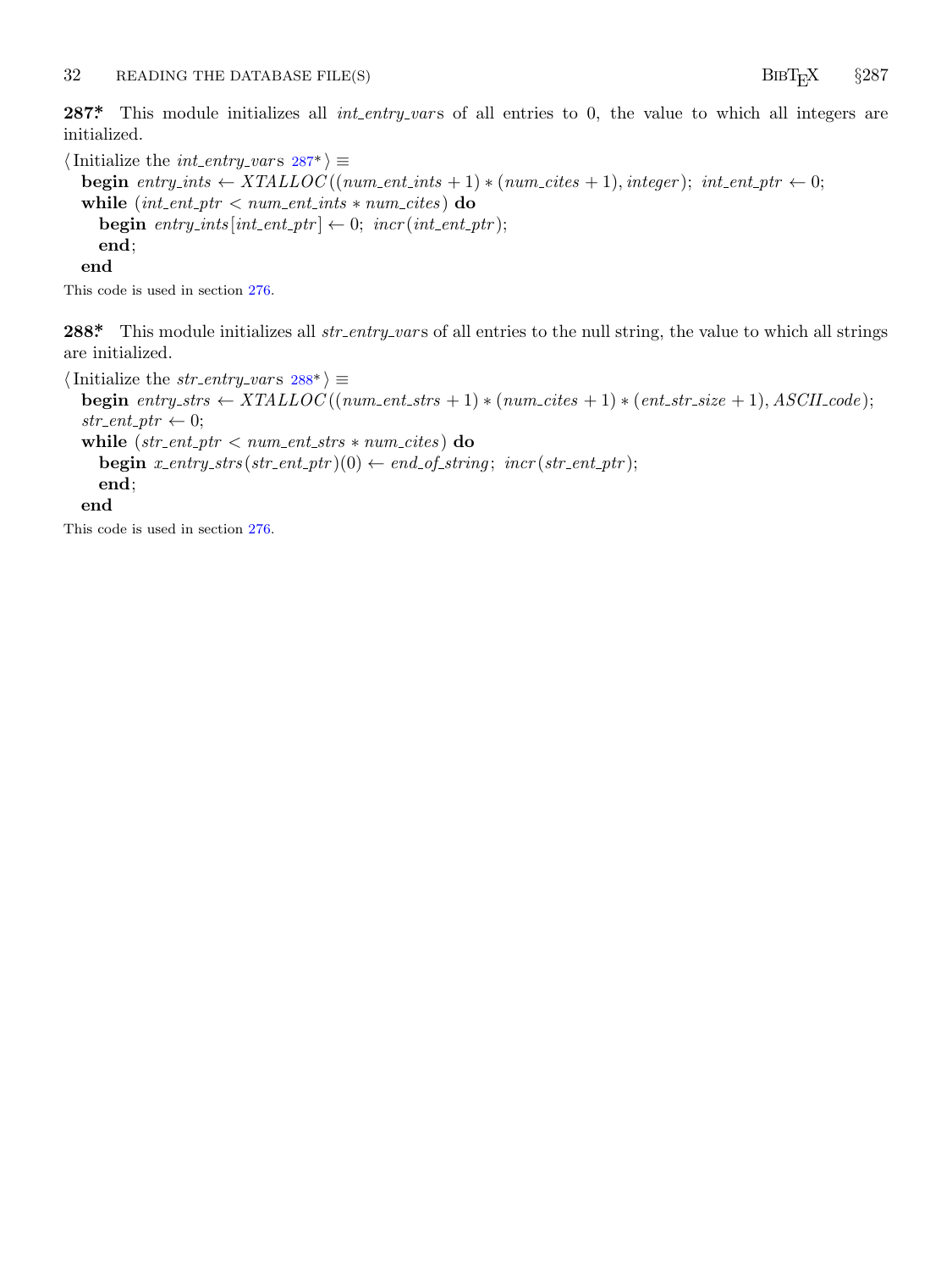<span id="page-33-0"></span>

**290\*. Executing the style file.** This part of the program produces the output by executing the .bstfile commands execute, iterate, reverse, and sort. To do this it uses a stack (consisting of the two arrays *lit stack* and *lit stk type* ) for storing literals, a buffer *ex buf* for manipulating strings, and an array *sorted cites* for holding pointers to the sorted cite keys (*sorted cites* is an alias of *cite info*).

*⟨* Globals in the outer block 2\* *⟩* +*≡ lit stack* : *↑integer* ; *{* the literal function stack *} lit stk type* : *↑stk type* ; *{* their corresponding types *}*  $lit\_stk\_ptr: lit\_stk\_loc;$  { points just above the top of the stack } *cmd str ptr* : *str number* ; *{* stores value of *str ptr* during execution *}*  $ent\_chr\_ptr: 0 \ldots ent\_str\_size; \{ points at a str\_entry\_var character \}$  $glob\_chr\_ptr$ : 0 . .  $glob\_str\_size$ ; { points at a *str\_global\_var* character }  $ex\_but$ :  $but\_type$ ; { a buffer for manipulating strings }  $ex\_buf\_ptr:$  *buf\_pointer*; { general  $ex\_buf$  location }  $ex\_bufferight$ :  $but\_pointer$ ; {the length of the current string in  $ex\_buf$ } *out\_buf* :  $buf\_type$ ; {the .bbl output buffer } *out buf ptr* : *buf pointer* ; *{* general *out buf* location *} out buf length* : *buf pointer* ; *{* the length of the current string in *out buf } mess with entries* : *boolean*; *{ true* if functions can use entry info *} sort cite ptr* : *cite number* ; *{* a loop index for the sorted cite keys *} sort\_key\_num: str\_ent\_loc;* { index for the *str\_entry\_var* sort.key\$ } *brace level* : *integer* ; *{* the brace nesting depth within a string *}*

**291\*.** Where *lit stk loc* is a stack location, and where *stk type* gives one of the three types of literals (an integer, a string, or a function) or a special marker. If a *lit stk type* element is a *stk int* then the corresponding *lit stack* element is an integer; if a *stk str* , then a pointer to a *str pool* string; and if a *stk fn*, then a pointer to the function's hash-table location. However, if the literal should have been a *stk str* that was the value of a field that happened to be *missing* , then the special value *stk field missing* goes on the stack instead; its corresponding *lit stack* element is a pointer to the field-name's string. Finally, *stk empty* is the type of a literal popped from an empty stack.

**define**  $stk\_int = 0$  { a[n in](#page-6-0)teger literal } **define**  $stk\_str = 1$  { a string literal } **define**  $stk\_fn = 2$  { a function literal } **define**  $stk\_field\_missing = 3$  { a special marker: a field value was missing } **define**  $sk\_empty = 4$  {another: the stack was empty when this was popped } **define**  $last\_lit\_type = 4$  {the same number as on the line above } *⟨* Types in the outer block 22\* *⟩* +*≡*

 $lit\_stk\_loc = integer;$  {the stack range }  $stk_type = 0$ ..  $last_list_type;$  {the literal types}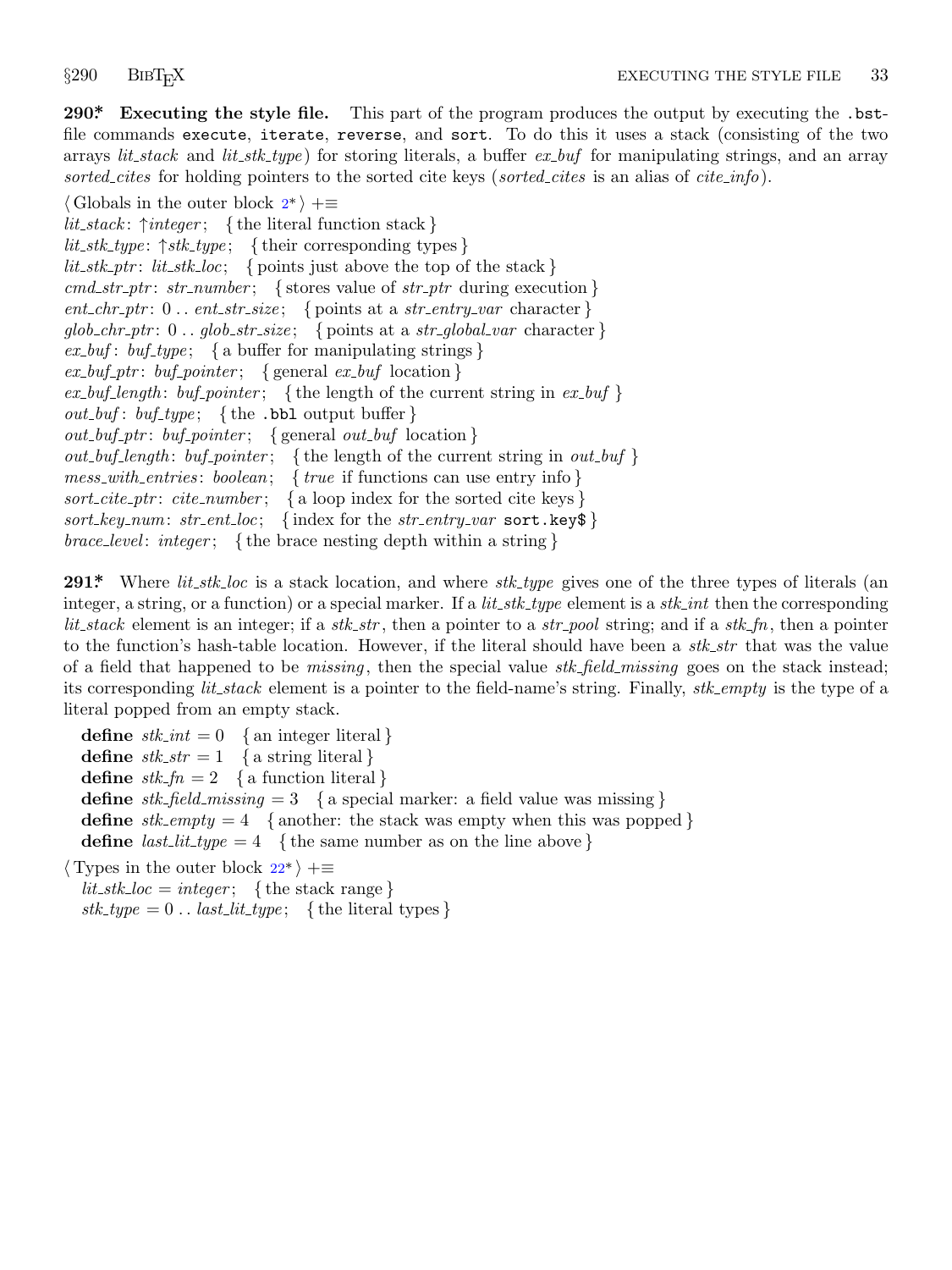### <span id="page-34-0"></span>34 EXECUTING THE STYLE FILE **EXECUTING** THE STYLE FILE

**301\*.** The function *less than* compares the two sort.key\$s indirectly pointed to by its arguments and returns *true* if the first argument's **sort**.key\$ is lexicographically less than the second's (that is, alphabetically earlier). In case of ties the function compares the indices *arg1* and *arg2* , which are assumed to be different, and returns *true* if the first is smaller. This function uses *ASCII code* s to compare, so it might give "interesting" results when handling nonletters.

```
\text{define } compare\_return (\#) \equivbegin { the compare is finished }
            less\_than \leftarrow *, \textbf{return};end
⟨Procedures and functions for handling numbers, characters, and strings 54 ⟩ +≡
function less than(arg1 , arg2 : cite number ): boolean;
  label exit;
  var char_ptr: 0 . . ent_str_size; { character index into compared strings }
    ptr1,ptr2: str\_ent\_loc; {the two sort.key$ pointers }
     char1 , char2 : ASCII code ; { the two characters being compared }
  begin ptr1 \leftarrow arg1 * num\_ent\_strs + sort\_key\_num; pr2 \leftarrow arg2 * num\_ent\_strs + sort\_key\_num;char\_ptr \leftarrow 0;loop
    begin char1 \leftarrow x entry strs(ptr1)(char\_ptr); char2 \leftarrow x entry strs(ptr2)(char\_ptr);if (char1 = end_of_string) then
       if (char2 = end_of_string) then
          if (\text{arg1} < \text{arg2}) then \text{compare\_return}(\text{true})else if (\text{arg1} > \text{arg2}) then \text{compare\_return}(\text{false})else { arg1 = arg2 }
     confusion(´Duplicate␣sort␣key´)
  else \{ char2 \neq end\_of\_string \}compare return(true )
  else \{ char1 \neq end\_of\_string \}if (char2 = end_of_string) then compare_return(false)else if (char1 < char2) then compare\_return(true)else if (char1 > char2) then compare\_return(false);
     incr(char\_ptr);end;
exit: end;
```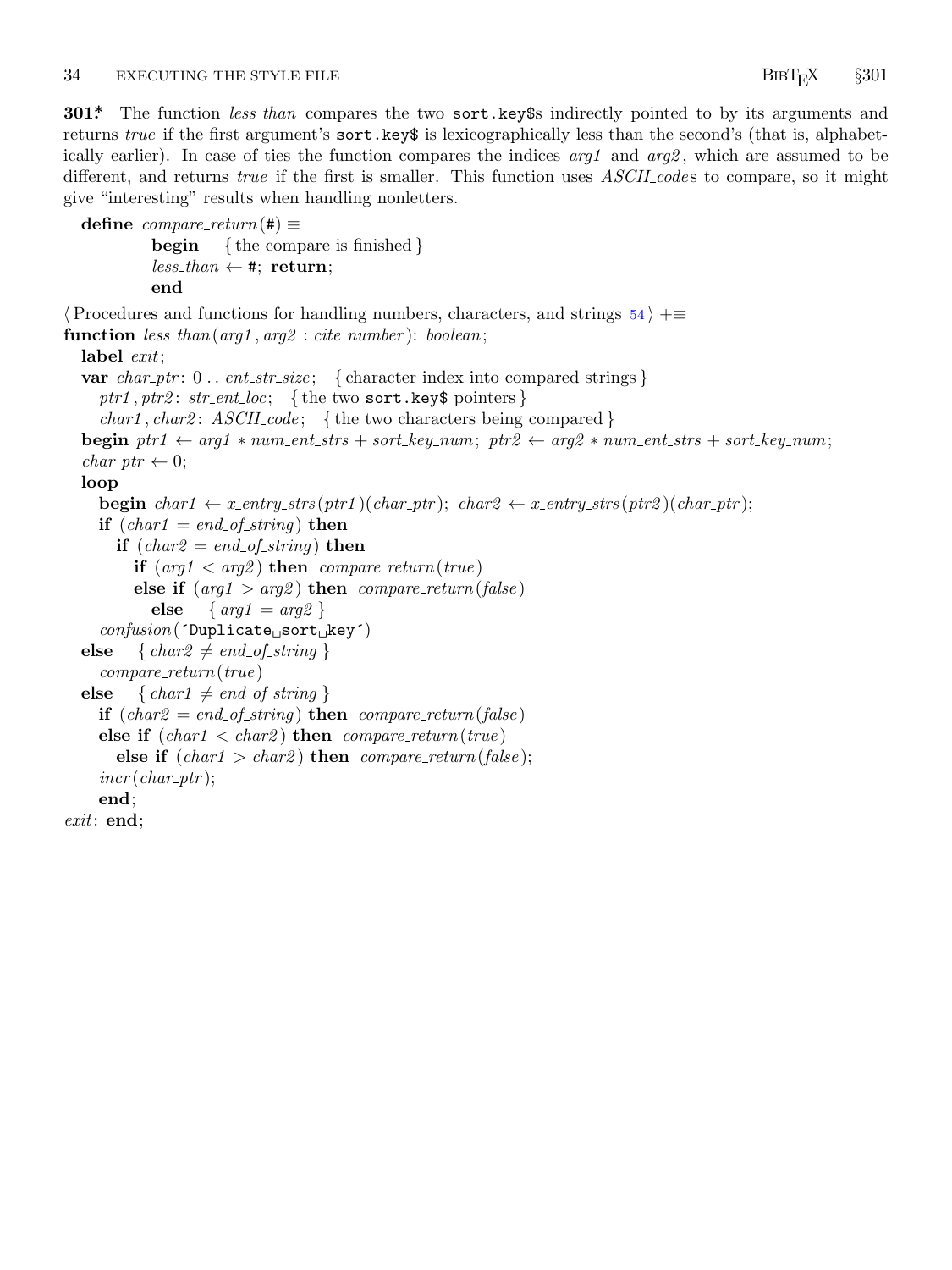<span id="page-35-0"></span>

**307\*.** Ok, that's it for sorting; now we'll play with the literal stack. This procedure pushes a literal onto the stack, checking for stack overflow.

```
⟨Procedures and functions for style-file function execution 307* ⟩ ≡
procedure push lit stk (push lt : integer ; push type : stk type );
     trace
  var dum\_ptr: lit\_stk\_loc; { used just as an index variable }
     ecart
     \mathbf{begin}[} \textit{it\_stack}[{lit\_stk} \rightarrow \textit{ptr}] \leftarrow push\_lt; \textit{lit\_stk\_type}[\textit{lit\_stk\_ptr}] \leftarrow push\_type;trace for dum\_ptr \leftarrow 0 to lit\_stk\_ptr do trace\_pr(\ulcorner \Box \ulcorner);
     trace\_pr('Pusing_{\Box}');
     \textbf{case} \left( \textit{lit\_stk\_type} \left[ \textit{lit\_stk\_ptr} \right] \right) \textbf{of}stk-int: trace\_pr\_ln(lit\_stack[lit\_stk\_ptr] : 0);stk\_str: begin trace\_pr(´"´); trace\_pr\_pool\_str(lit\_stack[lit\_stk\_ptr]); trace\_pr\_ln('"');
        end;
     stk_fn: \textbf{begin trace\_}pr(\text{'}'); \ trace\_pr\_pool\_str(hash\_text[lit\_stack[lit\_stk\_ptr]]); \ trace\_pr\_ln(\text{''}');end;
     stk field missing : begin trace pr (´missing␣field␣`´); trace pr pool str (lit stack [lit stk ptr ]);
        trace\_pr\_ln(end;
     stk empty : trace pr ln(´a␣bad␣literal−−popped␣from␣an␣empty␣stack´);
     othercases unknwn literal confusion
     endcases;
     ecart
     if (lit\_stk\_ptr = lit\_stk\_size) then
        begin BIB XRETALLOC NOSET (´lit_stack´, lit stack , integer , lit stk size ,
              lit\_stk\_size + LIT\_STK\_SIZE );
        BIB\_XRETALLOC ('lit_stk_type', lit_stk_type, stk_type, lit_stk_size, lit_stk_size + LIT_STK_SIZE);
        end;
     incr(lit\_stk\_ptr);end;
See also sections 309, 312, 314, 315, 316, 317, 318, 320, 322*, and 342.
This code is used in section 12.
```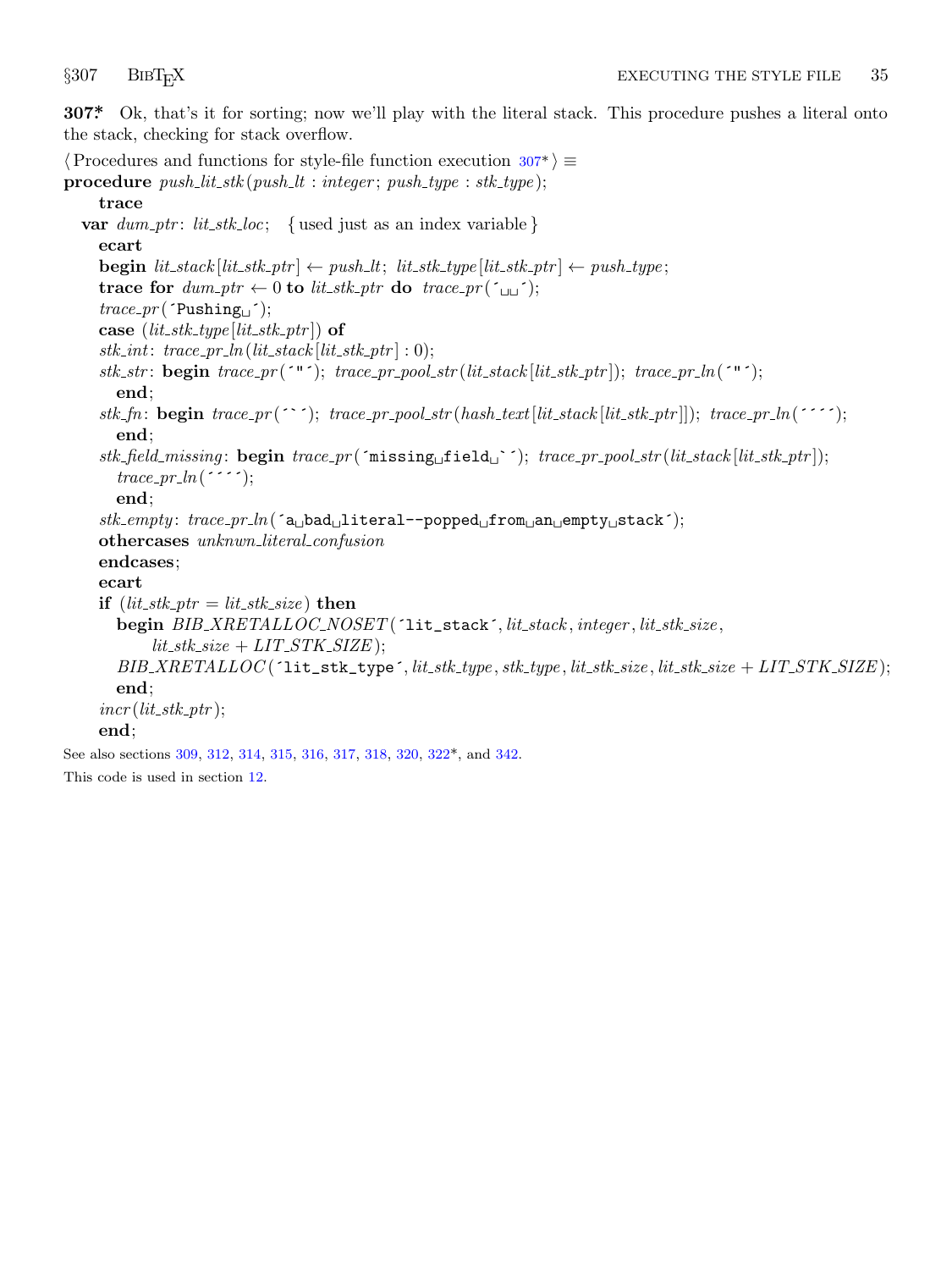<span id="page-36-0"></span>**322\*.** This procedure adds to the output buffer the given [stri](#page-35-0)ng in *str pool* . It assumes the global variable *out buf length* gives the length of the current string in *out buf* , and thus also gives the location for the next character. If there are enough characters present in the output buffer, it writes one or more lines out to the .bbl file. It breaks a line only at a *white space* character, and when it does, it adds two *space* s to the next output line.

*⟨*Procedures and functions for style-file function execution 307\* *⟩* +*≡*  $\mathbf{procedure} \ add\_out\_pool(p\_str : str\_number);$ **label** *loop1 exit, loop2 exit*; **var** *break ptr* : *buf pointer* ; *{* the first character following the line break *} end ptr* : *buf pointer* ; *{* temporary end-of-buffer pointer *} break pt found* : *boolean*; *{* a suitable *white space* character *} unbreakable tail* : *boolean*; *{* as it contains no *white space* character *}* **begin**  $p\_ptr1 \leftarrow str\_start[p\_str]$ ;  $p\_ptr2 \leftarrow str\_start[p\_str + 1]$ ; **while**  $(out_buf\_length + (p_ptr2 - p_ptr1) > buf\_size)$  **do**  $buffer\_overflow$ ;  $out\_buf\_ptr \leftarrow out\_buf\_length;$ **while**  $(p\_ptr1 < p\_ptr2)$  **do begin** *{* copy characters into the buffer *}*  $out\_buf[out\_buf\_ptr] \leftarrow str\_pool[p\_ptr1]$ ;  $incr(p\_ptr1)$ ;  $incr(out\_buf\_ptr)$ ; **end**;  $out\_buf\_length \leftarrow out\_buf\_ptr$ ;  $unbreakable\_tail \leftarrow false$ ; **while**  $((out_buf\_length > max\_print\_line) \land (\neg unbreakable\_tail))$  **do**  $\langle$  Break that line 323);**end**;

**327\*.** This module pushes the string given by the field onto the literal stack unless it's *missing* , in which case it pushes a special value onto the stack.

```
⟨Execute a field 327* ⟩ ≡
  begin if (¬mess with entries ) then bst cant mess with entries print
  else begin field\_ptr \leftarrow cite\_ptr * num\_fields + fn\_info[ex\_fn\_loc];if (\text{field\_ptr} \geq \text{max\_fields}) then \text{confusion}(\text{field\_info}\cup\text{index}\cup\text{is\_out}\cup\text{of}\cup\text{range};
     if (\text{field\_info}[\text{field\_ptr}] = \text{missing}) then \text{push\_lit\_stk}(\text{hash\_text}[\text{ex\_fn\_loc}], \text{stk\_field\_missing})else push\_lit\_stk (field\_info [field\_ptr], stk_str);
     end
```
**end**

This code is used in section 325.

**329\*.** This module adds the string given by a *str entry var* to *str pool* via the execution buffer and pushes it onto the literal stack.

 $\langle$  Execute a *str\_entry\_var*  $329^*$   $\equiv$ **begin if** (*¬mess with entries* ) **then** *bst cant mess with entries print* **else begin**  $str\_ent\_ptr \leftarrow cite\_ptr * num\_ent\_strs + fn\_info[ex\_fn\_loc];$  $ex\_buf\_ptr \leftarrow 0;$  { also serves as  $ent\_chr\_ptr$  } **while**  $(x_{\text{entry}} \cdot \text{str}\_\text{ent} \cdot \text{ptr}) (ex_{\text{-}buf\text{-}ptr}) \neq end_{\text{-}of\text{-}string})$  **do**  $\{ \text{copy characters into the buffer} \}$  $append\_ex\_buf\_char(x\_entry\_strs(str\_ent\_ptr)(ex\_buf\_ptr));$  $ex\_buf\_length \leftarrow ex\_buf\_ptr; add\_pool_buf\_and\_push;$  { push this string onto the stack } **end**; **end**

This code is used in section 325.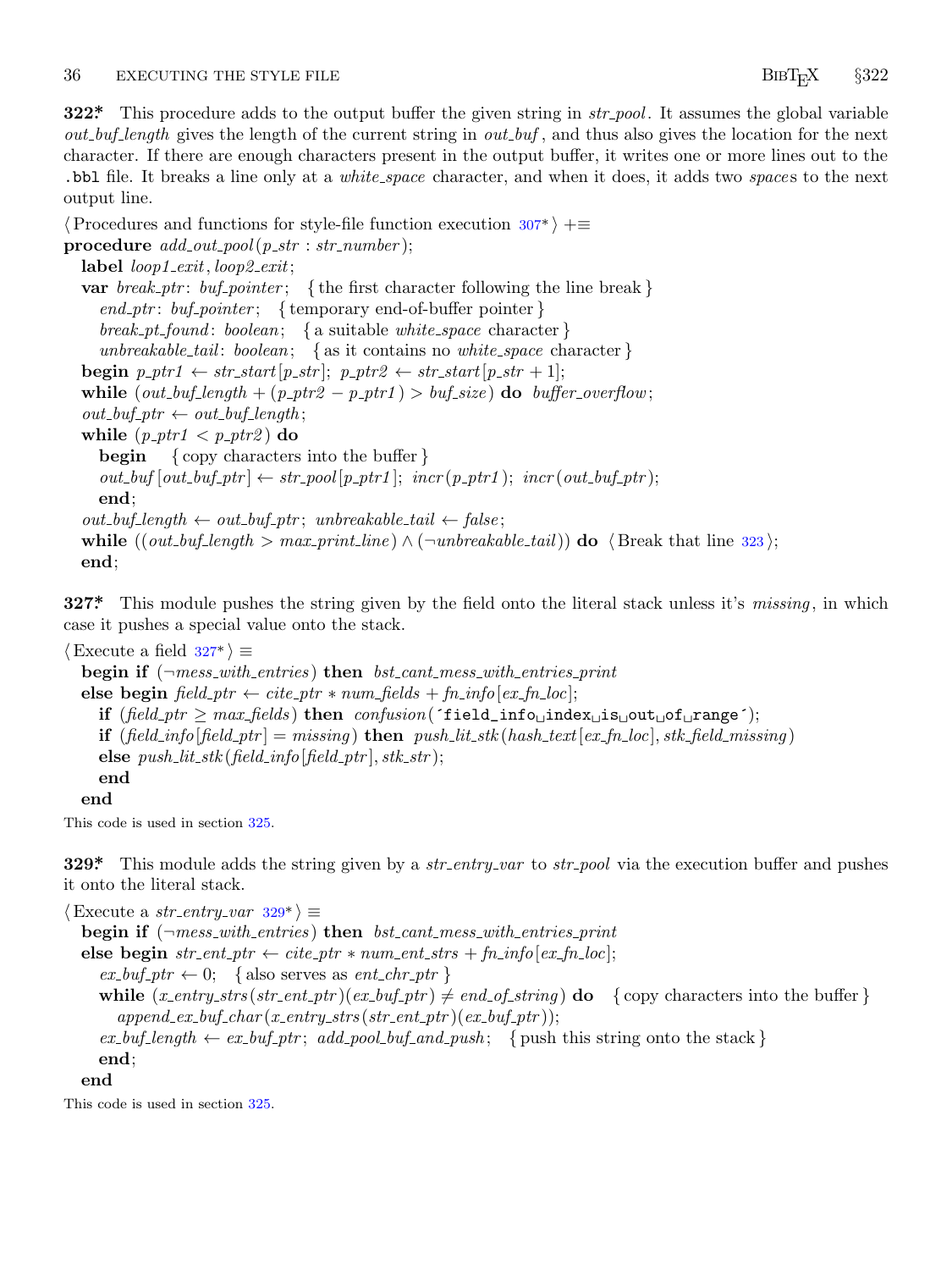<span id="page-37-0"></span>

**330\*.** This module pushes the string given by a *str global var* onto the literal stack, but it copies the string to *str pool* (character by character) only if it has to—it *doesn't* have to if the string is static (that is, if the string isn't at the top, temporary part of the string pool).

 $\langle$  Execute a *str\_global\_var* 330\* $\rangle \equiv$  $\mathbf{begin} \mathbf{b} = \mathbf{b}$  *str\_glb\_ptr*  $\leftarrow$  *fn\_info* [*ex\_fn\_loc*]; **if**  $(glb\_str\_ptr[str\_glb\_ptr] > 0)$  **then** {we're dealing with a static string }  $push\_lit\_stk(glb\_str\_ptr[str\_glb\_ptr], stk\_str)$ **else begin**  $str\_room(glb\_str\_end[str\_glb\_ptr]$ ;  $glob\_chr\_ptr \leftarrow 0$ ; **while**  $(glob\_chr\_ptr < glb\_str\_end[str\_glb\_ptr])$  **do**  $\{copy the string\}$ **begin** *append char* (*x global strs* (*str glb ptr* )(*glob chr ptr* )); *incr* (*glob chr ptr* ); **end**;  $push\_lit\_stk$  ( $make\_string, stk\_str$ ); { and push it onto the stack } **end**; **end** This code is used in section 325.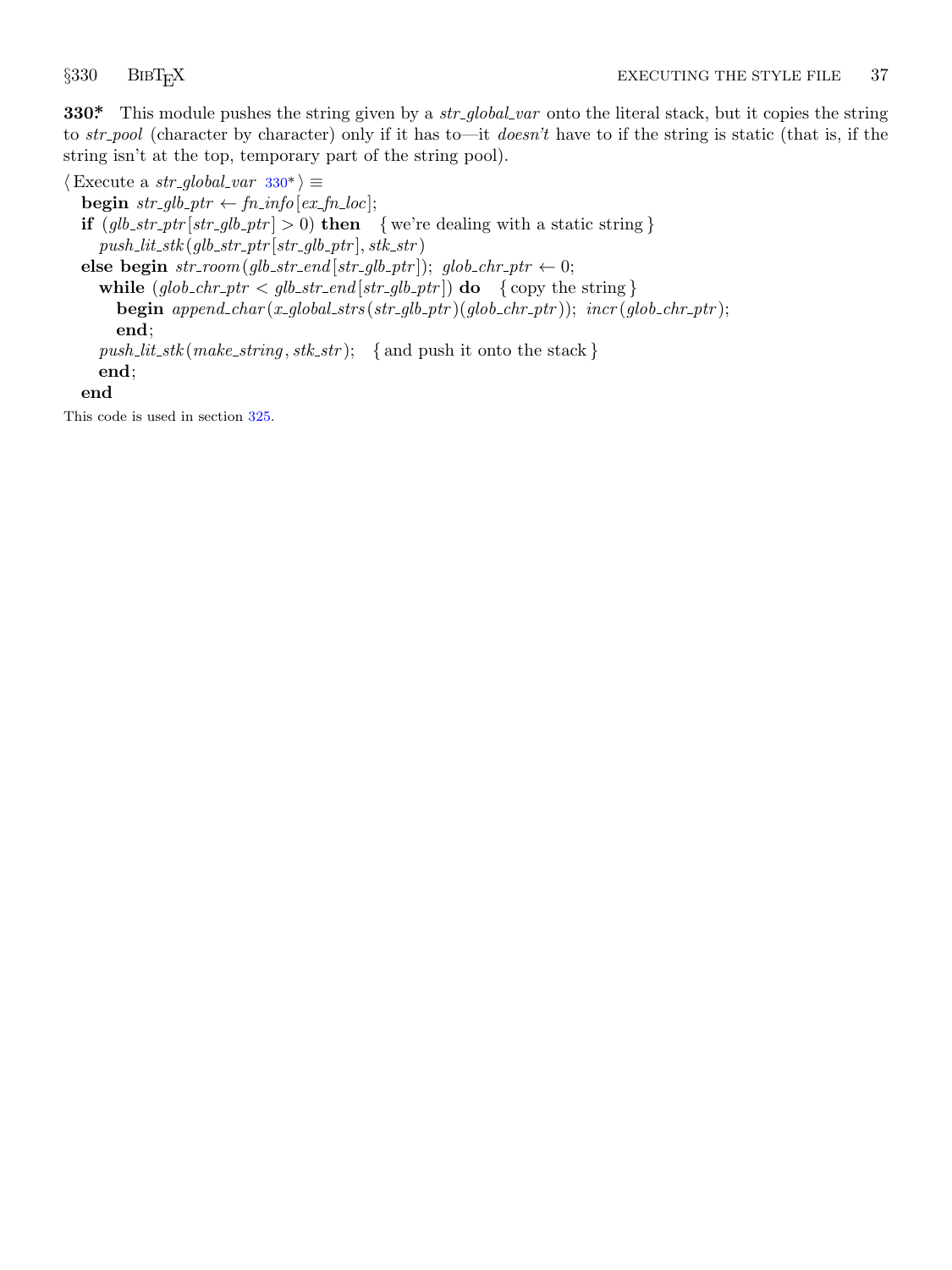<span id="page-38-0"></span>**334\*.** It's time for us to insert more pre-defined strings into *str pool* (and thus the hash table) and to insert the *built in* functions into the hash table. The strings corresponding to these functions should contain no upper-case letters, and they must all be exactly *longest pds* characters long. The *build in* routine (to appear shortly) does the work.

Important note: These pre-definitions must not have any glitches or the program may bomb because the log<sub>-file</sub> hasn't been opened yet.

*⟨*Pre-define certain strings 75 *⟩* +*≡*  $build_in(\text{'=}_{\square \square \square \square \square \square \square \square \square}, 1, b\_equals, n\_equals);$ *build in*(´>␣␣␣␣␣␣␣␣␣␣␣´*,* 1*, b greater than, n greater than*);  $build_in(\text{``*multununununun''*', 1, *b* } less\_than, n\_less\_than); \quad build_in(\text{``*multunununun''*, 1, *b* } plus, n\_plus);$ *build in*(´−␣␣␣␣␣␣␣␣␣␣␣´*,* 1*, b minus , n minus* ); build\_in( $\checkmark$ \*  $build.in('add.period\$ <sub> $\sqcup$ </sub><sup> $\cdot$ </sup>, 11*, b\_add\_period, n\_add\_period*);  $build.in('call.type\\sum', 10, b\_call.type, n\_call.type);$ *build in*(´change.case\$´*,* 12*, b change case , n change case* );  $build.in('chr.to.int\\$(f', 11, b chr_to.int, n chr_to.int); build.in('cite\\$(f', 5, b_cite, n_cite);$  $build_in(\texttt{'duplicate}\$_{\sqcup\sqcup}, 10, b\_ duplicate, n\_ duplicate); build_in(\texttt{'empty}\$_{\sqcup\sqcup\sqcup\sqcup}, 6, b\_empty, n\_empty);$ build\_in( $\text{format.name}\$ , 12, b\_format\_name, n\_format\_name); build\_in( $\text{if}\$ \bu\_u\_u\_u\_u\_{, 3, b\_if, n\_if);  $build.in('int.to.chr$ <sup> $\$ </sup>, 11*, b\_int\_to\_chr , n\_int\_to\_chr* );  $build.in('int.to.str$ <sup> $\text{\textbf{L}}'$ </sup>, 11*, b\_int\_to\_str , n\_int\_to\_str* );  $build_in(\texttt{'missing\$}_\texttt{ULUL}', 8, b\texttt{\_missing}, n\texttt{\_missing}); \; build_in(\texttt{'newline\$}_\texttt{ULUL}', 8, b\texttt{\_newline}, n\texttt{.newline});$  $build.in("num.namess_{\text{full}}', 10, b_number, n_number, n_names); build.in("pop$_{\text{full\_full\_full}}', 4, b.pop, n.pop);$ build\_in('preamble\$\\ingles\left(\index n\_preamble); build\_in('purify\$\\ingles\left(\index n\_purify); n\_purify); *build in*(´quote\$␣␣␣␣␣␣´*,* 6*, b quote , n quote* ); *build in*(´skip\$␣␣␣␣␣␣␣´*,* 5*, b skip, n skip*); *build in*(´stack\$␣␣␣␣␣␣´*,* 6*, b stack , n stack* ); *build in*(´substring\$␣␣´*,* 10*, b substring , n substring* );  $build_in(\texttt{``swap\$_\text{ULULULJ}}', 5, b\_swap, n\_swap); \textit{ build_in(\texttt{``text.length\$', 12, b\_text\_length, n\_text\_length}); }$  $build_in(\text{text.prefix}, 12, b\text{.text.prefix}, n\text{.text.prefix});$  $build.in('top$_{\cup \cup \cup \cup \cup \cup \cup \cup'}', 4, b\_top\_stack, n\_top\_stack); build\_in('type$_{\cup \cup \cup \cup \cup \cup'}', 5, b\_type, n\_type);$ build\_in('warning  $\mathfrak{g}_{\text{L}_1, \text{L}_2, \text{L}_3}$ ', [8](#page-1-0), b\_warning, n\_warning); build\_in('while  $\mathfrak{g}_{\text{L}_1, \text{L}_2, \text{L}_3}$ ', 6, b\_while, n\_while);  $build.in('width$ ,  $\mathfrak{g}_{\text{LULULU}}^{\text{c}}$ , 6*, b\_width , n\_width* ); *build\_in*(´write\$<sub></sub>
<sub>LULULU</sub>', 6*, b\_write* );

**337\*** These variables all begin with  $s$  and specify the locations in  $str-pool$  of certain often-used strings that the .bst commands need. The *s\_preamble* array is big enough to allow an average of one preamble\$ command per .bib file.

*⟨* Globals in the outer block 2\* *⟩* +*≡ s null* : *str number* ; *{* the null string *} s default*: *str number* ; *{* default.type, for unknown entry types *} s t*: *str number* ; *{* t, for *title lowers* case conversion *} s l* : *str number* ; *{* l, for *all lowers* case conversion *} s u*: *str number* ; *{* u, for *all uppers* case conversion *} s preamble* : *↑str number* ; *{* for the preamble\$ *built in* function *}*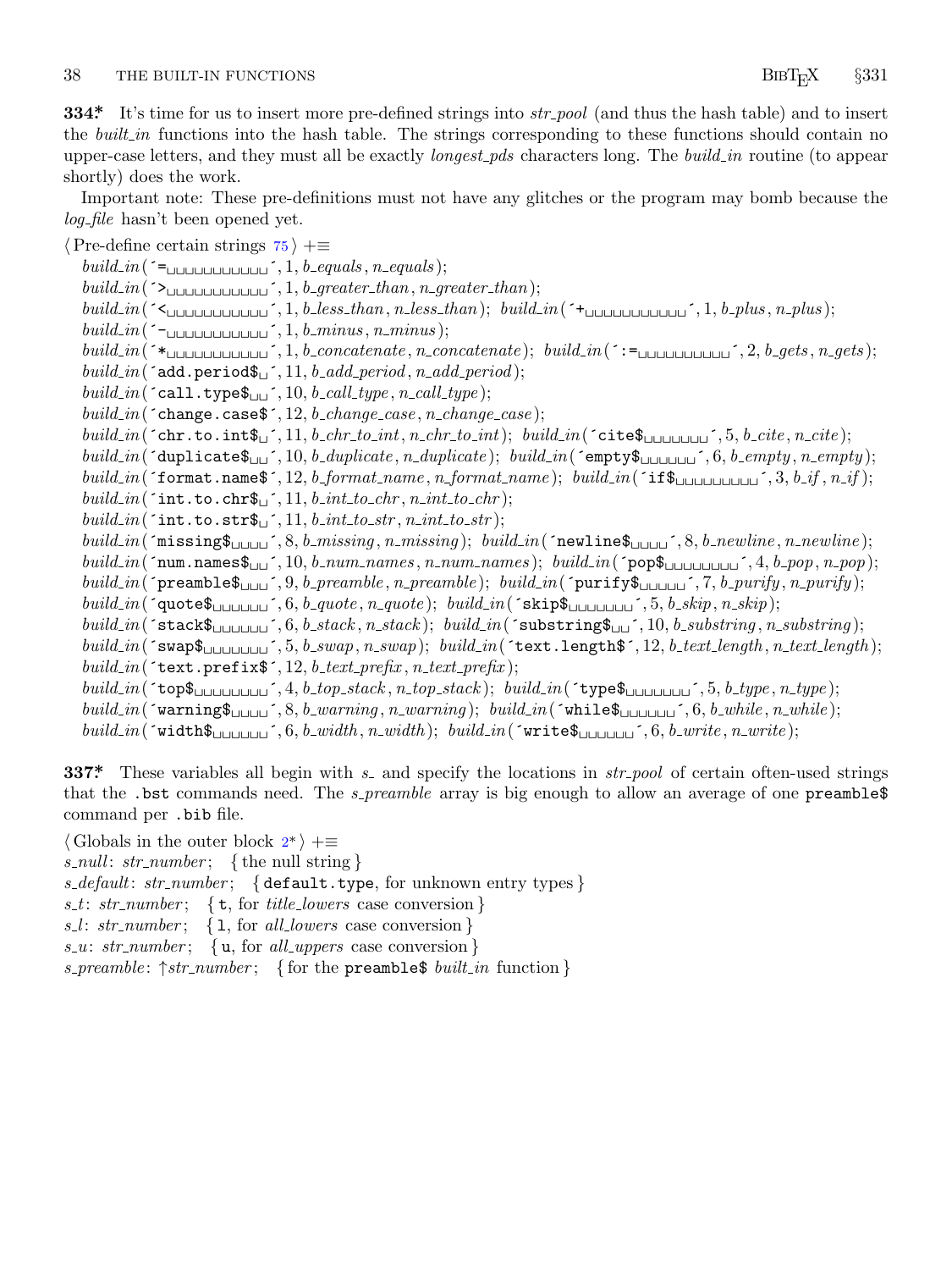<span id="page-39-0"></span>

**344\*.** These are nonrecursive variables that *execute fn* uses. Declaring them here (instead of in the previous module) saves execution time and stack space on most machines.

**define**  $name_buf \equiv sv_buffer \{ \text{an alias, a buffer for manipulating names \}$ *⟨* Globals in the outer block 2\* *⟩* +*≡ pop lit1 , pop lit2 , pop lit3* : *integer* ; *{* stack literals *}*  $pop\_typ1$ ,  $pop\_typ2$ ,  $pop\_typ3$ :  $stk\_type$ ; {stack types} *sp ptr* : *pool pointer* ; *{* for manipulating *str pool* strings *}*  $sp\_xptr1$ ,  $sp\_xptr2$ :  $pool\_pointer$ ; {more of the same} *sp end* : *pool pointer* ; *{* marks the end of a *str pool* string *} sp length , sp2 length* : *pool pointer* ; *{* lengths of *str pool* strings *} sp brace level* : *integer* ; *{* for scanning *str pool* strings *}*  $ex\_buf\_xptr$ ,  $ex\_buf\_yptr$ :  $buf\_pointer$ ;  $\{extra\; ex\_buf\;locations\}$ *control seq loc*: *hash loc*; *{* hash-table loc of a control sequence *} preceding white* : *boolean*; *{* used in scanning strings *} and found* : *boolean*; *{* to stop the loop that looks for an "and" *} num names* : *integer* ; *{* for counting names *} name bf ptr* : *buf pointer* ; *{* general *name buf* location *} name bf xptr , name bf yptr* : *buf pointer* ; *{* and two more *} nm brace level* : *integer* ; *{* for scanning *name buf* strings *} name tok* : *↑buf pointer* ; *{* name-token ptr list *} name sep char* : *↑ASCII code* ; *{* token-ending chars *} num tokens* : *buf pointer* ; *{* this counts name tokens *} token starting* : *boolean*; *{* used in scanning name tokens *} alpha found* : *boolean*; *{* used in scanning the format string *} double letter , end of group, to be written*: *boolean*; *{* the same *} first start*: *buf pointer* ; *{* start-ptr into *name tok* for the first name *} first end* : *buf pointer* ; *{* end-ptr into *name tok* for the first name *} last end* : *buf pointer* ; *{* end-ptr into *name tok* for the last name *} von start*: *buf pointer* ; *{* start-ptr into *name tok* for the von name *} von end* : *buf pointer* ; *{* end-ptr into *name tok* for the von name *} jr end* : *buf pointer* ; *{* end-ptr into *name tok* for the jr name *} cur token, last token*: *buf pointer* ; *{ name tok* ptrs for outputting tokens *} use default*: *boolean*; *{* for the inter-token intra-name part string *} num commas* : *buf pointer* ; *{* used to determine the name syntax *}*  $command:$   $command:$   $\{ \text{p} \in \mathbb{Z} \}$   $\{ \text{p} \in \mathbb{Z} \}$   $\{ \text{p} \in \mathbb{Z} \}$   $\{ \text{p} \in \mathbb{Z} \}$   $\{ \text{p} \in \mathbb{Z} \}$ *num text chars* : *buf pointer* ; *{* special characters count as one *}*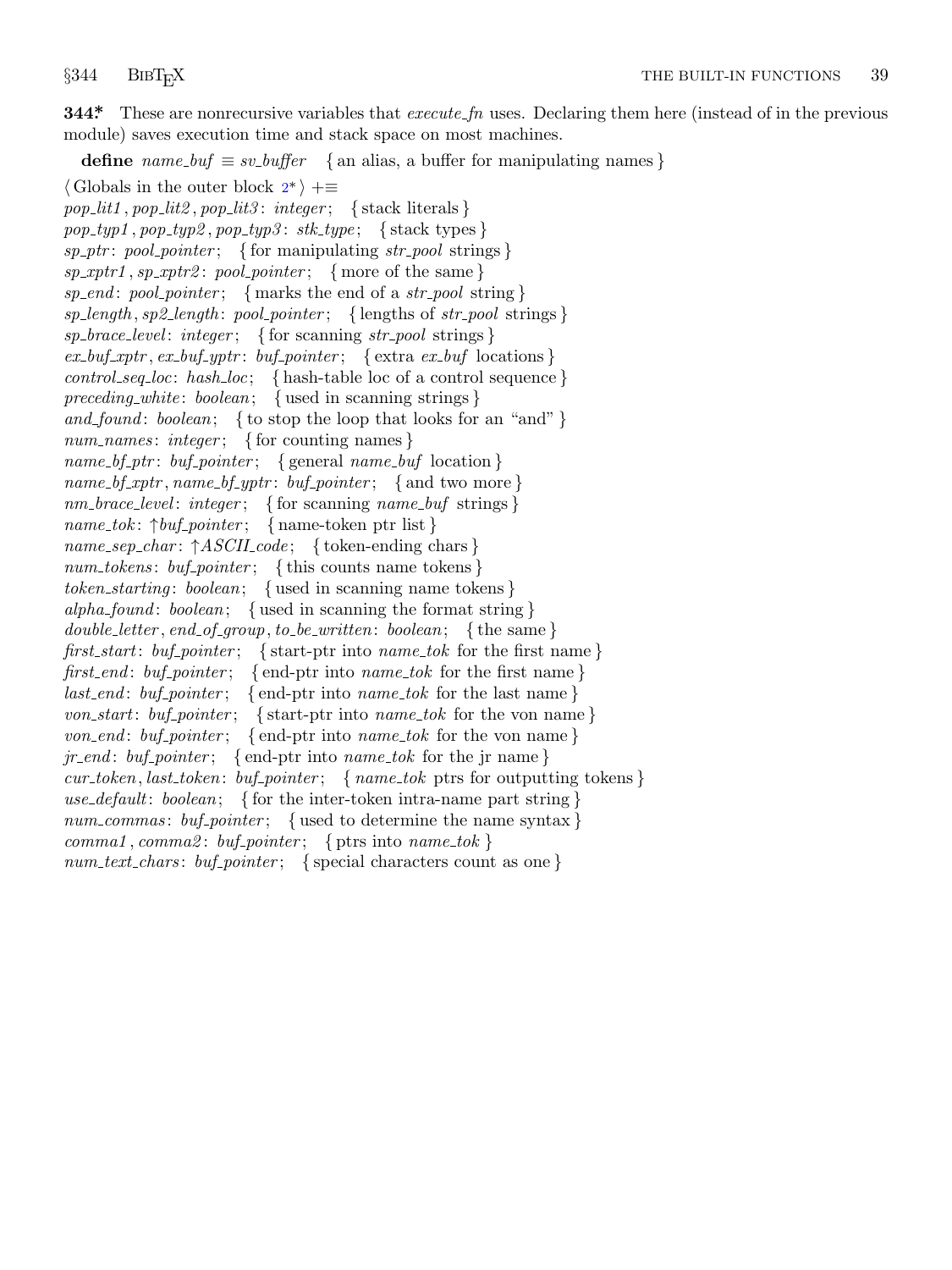### <span id="page-40-0"></span><sup>40</sup> THE BUILT-IN FUNCTIONS <sup>B</sup>ibTEX *§*<sup>357</sup>

**357\*.** This module checks that what we're about to assign is really a string, and then assigns.

 $\langle$  Assign to a *str\_entry\_var* 357\* $\rangle \equiv$ **begin if**  $(pop\_type2 \neq sk\_str)$  **then**  $print\_wrong\_stk\_lit(pop\_lit2, pop\_type2, sk\_str)$ **else begin**  $str{\text -}ent{\text -}ptr\leftarrow cite{\text -}ptr*num{\text -}ent{\text -}strs+fn{\text -}info[pop{\text -}lit1]; ent{\text -}chr{\text -}ptr\leftarrow 0;$  $\{sp\_ptr \leftarrow str\_start[pop\_lit2]; sp\_xptr1 \leftarrow str\_start[pop\_lit2 + 1];\}$ **if**  $(sp\_xptr1 - sp\_ptr > ent\_str\_size)$  **then begin**  $bst\_string\_size\_exceeded(ent\_str\_size : 0, ',\_\_\_\_\_\_\_\_\_\_y');$   $sp\_xptr1 \leftarrow sp\_ptr + ent\_str\_size;$ **end**; **while**  $(sp\_ptr < sp\_xptr1})$  **do begin** *{* copy characters into *entry strs }*  $x_{\textit{-entry\_strs}}(\textit{str{\_}ent{\_}ptr})(\textit{ent{\_}chr{\_}ptr}) \leftarrow str\_pool[sp{\_}ptr]; \textit{incr}(\textit{ent{\_}chr{\_}ptr}); \textit{incr}(sp{\_}ptr);$ **end**;  $x$  *entry\_strs* ( $str$  *ent\_ptr* )( $ent$  *chr\_ptr*)  $\leftarrow$  *end\_of\_string*; **end end**

This code is used in section 354.

**359\*.** This module checks that what we're about to assign is really a string, and then assigns.

```
\langle Assign to a str_global_var 359^* \equivbegin if (pop\_type2 \neq sk\_str) then print\_wrong\_stk\_lit(pop\_lit2, pop\_type2, sk\_str)else begin str\_glb\_ptr \leftarrow fin\_info[pop\_lit1];if (pop\_lit2 < cmd\_str\_ptr) then glb\_str\_ptr[str\_glb\_ptr] \leftarrow pop\_lit2else begin glb\_str\_ptr[str\_glb\_ptr] \leftarrow 0; glob\_chr\_ptr \leftarrow 0; sp\_ptr \leftarrow str\_start[pop\_lit2];
        sp\_end \leftarrow str\_start[pop\_lit2 + 1];if (sp\_end - sp\_ptr > glob\_str\_size) then
           begin bst\_\n}{str}size\_\n}{ex}{ex}{ed}(glob\_\n}{str}size: 0, ',\n \_\text{the} \_\text{g} \_\text{obs} 1, ; \, sp\_\n}{end \leftarrow sp\_\n}{tr + glob\_\n}{str}size;end;
        while (sp\_ptr < sp\_end) do
           begin { copy characters into global strs }
           x\_global\_strs(str\_glb\_ptr)(glob\_chr\_ptr) \leftarrow str\_pool[sp\_ptr]; incr(glob\_chr\_ptr); incr(sp\_ptr);
           end;
        glb\_str\_end [str\_glb\_ptr] \leftarrow glob\_chr\_ptr;end;
     end
  end
```
This code is used in section 354.

**388\*.** This module removes all leading *white space* (and *sep char* s), and trailing *white space* (and *sep char* s) and *commas*. It complains for each trailing *comma*.

*⟨* Remove leading and trailing junk, complaining if necessary 388\* *⟩ ≡* **begin while** (*ex buf ptr > ex buf xptr* ) **do** *{* now remove trailing stuff *}* **case**  $\left( \frac{lex\_class}{lex\_buf} \left[ \frac{ex\_buf\_ptr-1}{\right] \right)$  **of**  $white\_space$ ,  $sep\_char:$   $decr(ex\_buf\_ptr);$ **othercases if**  $(ex_buf[ex_buf_ptr-1] = comm$ **)** then **begin**  $print('Name<sub>□</sub>', pop\_lit2 : 0, '□in<sub>□</sub>"'); print\_pool\_str(pop\_lit3);$ *print*(´"␣has␣a␣comma␣at␣the␣end´); *bst ex warn print*; *decr* (*ex buf ptr* ); **end else goto** *loop1 exit* **endcases**; *loop1 exit*: **end** This code is used in section 387.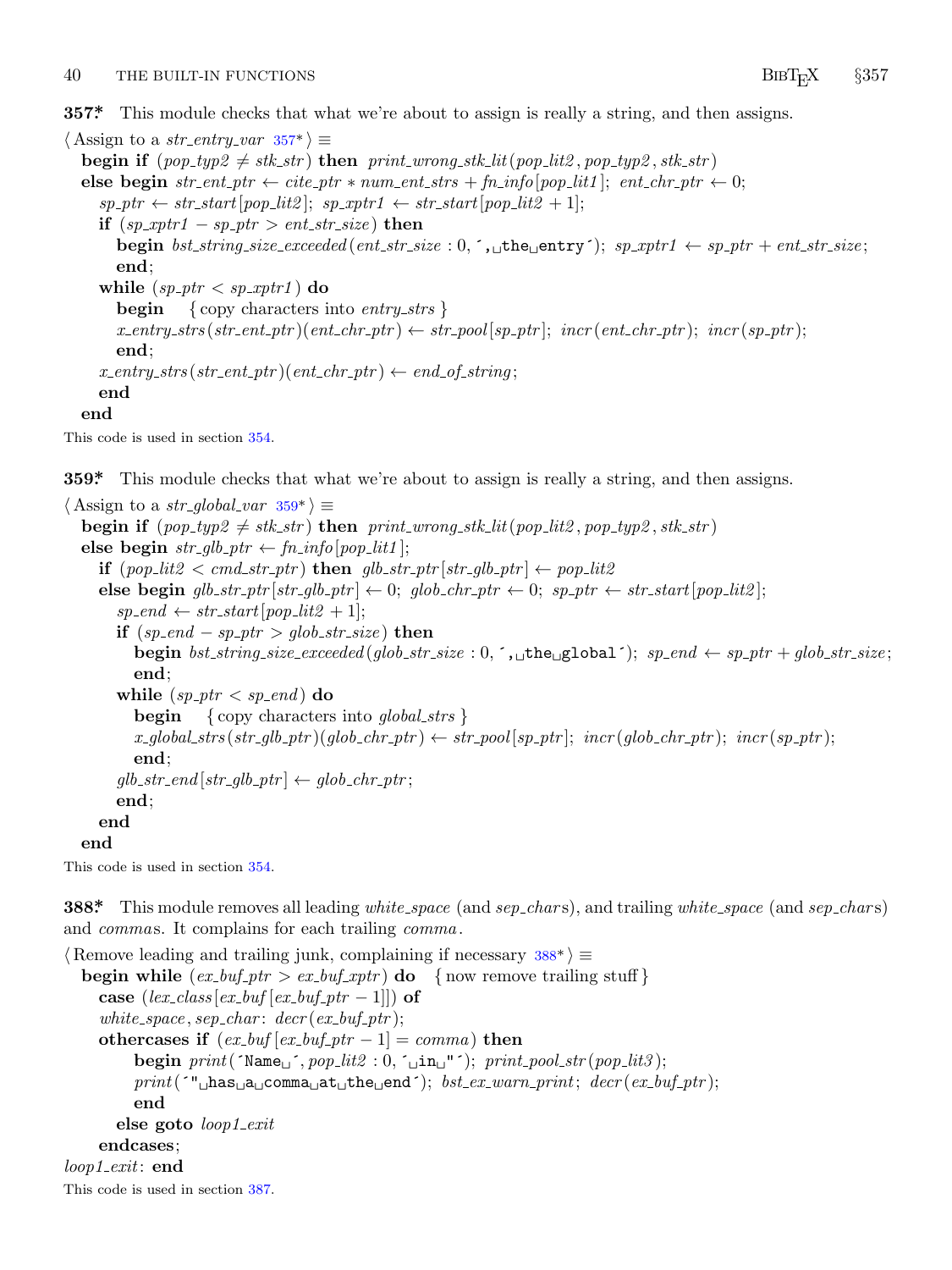<span id="page-41-0"></span>

**438\*.** This module finds the substring as described in the last section, and slides it into place in the string pool, if necessary.

*⟨* Form the appropriate substring 438\* *⟩ ≡* **begin if**  $(pop\_lit2 > 0)$  **then begin if**  $(pop\_lit1 > sp\_length - (pop\_lit2 - 1))$  then  $pop\_lit1 \leftarrow sp\_length - (pop\_lit2 - 1);$  $s$ *p*- $p$ *tr*  $\leftarrow$  *str\_start*[ $pop\_lit3$ ] + ( $pop\_lit2 - 1$ );  $sp\_end \leftarrow sp\_ptr + pop\_lit1$ ; **if**  $(pop\_lit2 = 1)$  **then if**  $(pop\_lit3 \geq cmd\_str\_ptr)$  **then** { no shifting—merely change pointers } **begin**  $str\_start[pop\_lit3 + 1] \leftarrow sp\_end; unflush\_string; incr(lit\_stk\_ptr);$  **return**; **end**; **end else**  ${ -ex\_buf\_length \le pop\_lit2 < 0 }$  $\mathbf{begin} \n\mathbf{p} \neq \mathbf{p} \neq \mathbf{p} \neq \mathbf{p} \neq \mathbf{p} \neq \mathbf{p} \neq \mathbf{p} \neq \mathbf{p} \neq \mathbf{p} \neq \mathbf{p} \neq \mathbf{p} \neq \mathbf{p} \neq \mathbf{p} \neq \mathbf{p} \neq \mathbf{p} \neq \mathbf{p} \neq \mathbf{p} \neq \mathbf{p} \neq \mathbf{p} \neq \mathbf{p} \neq \mathbf{p} \neq \mathbf{p} \neq \mathbf{p} \neq \mathbf{p$ if  $(pop\_lit1 > sp\_length - (pop\_lit2 - 1))$  then  $pop\_lit1 \leftarrow sp\_length - (pop\_lit2 - 1);$  $s$ *p\_end*  $\leftarrow$  *str\_start*[ $pop\_lit3 + 1] - (pop\_lit2 - 1)$ ;  $sp\_ptr \leftarrow sp\_end - pop\_lit1$ ; **end**;  $str\_room(sp\_end - sp\_ptr)$ ; **while**  $(sp\_ptr < sp\_end)$  **do**  ${\text{shift the substring}}$ **begin**  $append\_char(str\_pool[sp\_ptr]$ ;  $incr(sp\_ptr)$ ; **end**;  $push\_lit\_stk$  (*make\_string*,  $stk\_str$ ); { and push it onto the stack } **end**

This code is used in section 437.

**444\*.** This module finds the prefix as described in the last section, and appends any needed matching *right brace* s.

*⟨* Form the appropriate prefix 444\* *⟩ ≡* **begin**  $sp\_ptr \leftarrow str\_start[pop\_lit2]$ ;  $sp\_end \leftarrow str\_start[pop\_lit2 + 1]$ ; {this may change} *⟨* Scan the appropriate number of characters 445 *⟩*;  $str\_room(sp\_brace-level + sp\_end - sp\_ptr);$ **if**  $(pop\_lit2 \geq cmd\_str\_ptr)$  **then** { no shifting—merely change pointers }  $pool\_ptr \leftarrow sp\_end$ **else while**  $(sp\_ptr < sp\_end)$  **do**  ${\{ \text{shift the substring } \}}$ **begin**  $append\_char(str\_pool[sp\_ptr])$ ;  $incr(sp\_ptr)$ ; **end**; **while**  $(sp\_brace = level > 0)$  **do**  $\{ add matching right\_braces\}$ **begin** *append char* (*right brace* ); *decr* (*sp brace level*); **end**;  $push\_lit\_stk$  (*make\_string*,  $stk\_str$ ); { and push it onto the stack } **end**

This code is used in section 443.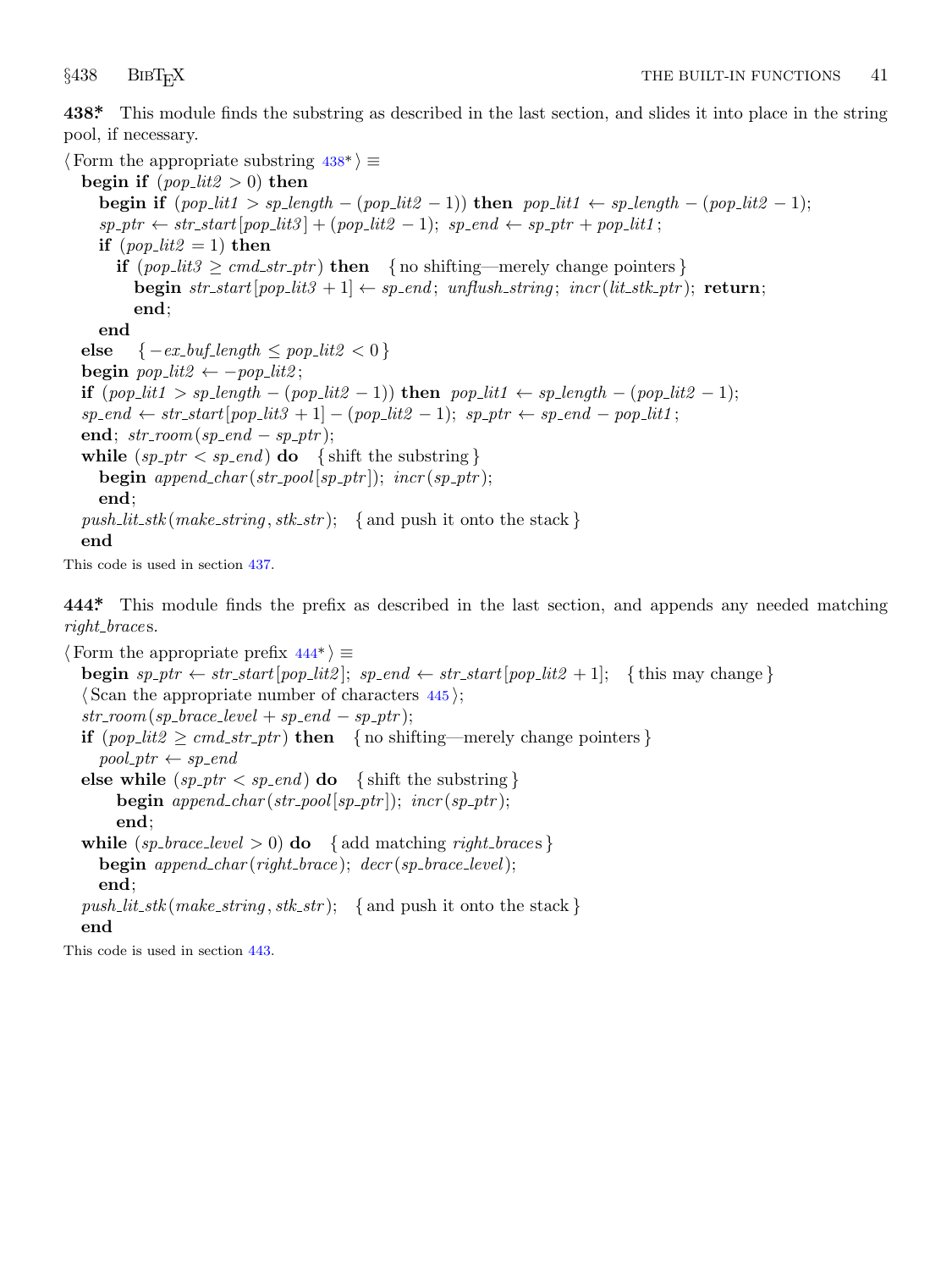# <span id="page-42-0"></span>42 CLEANING UP BIBT<sub>E</sub>X §455

**459\*.** This prints information gathered while reading the .bst and .bib files.

```
⟨Print entry information 459* ⟩ ≡
  begin trace pr (´,␣entry−type␣´);
  if (type\_list[cite\_ptr] = undefined) then trace\_pr('unknown')else if (type\_list[cite\_ptr] = empty) then trace\_pr (´---□no□type□found´)
    \mathbf{else} \mathit{trace\_pr\_pool\_str}(\mathit{hash\_text}[\mathit{type\_list}[\mathit{cite\_ptr}]]);trace pr ln(´,␣has␣entry␣strings´); ⟨Print entry strings 460* ⟩;
  trace pr (´␣␣has␣entry␣integers´); ⟨Print entry integers 461 ⟩;
  trace\_pr\_ln( \sim_{\text{L}}and\simhas\simfields\sim); \langlePrint fields 462*\rangle;
  end
```
This code is used in section 458.

**460\*.** This prints, for the current entry, the strings declared by the entry command.

```
⟨Print entry strings 460* ⟩ ≡
  \text{begin if } (num\_ent\_strs = 0) \text{ then } trace\_pr\_ln(\text{``f\_t\_t\_t\_t\_model\_new})else if (\neg read\_completed) then trace\_pr\_ln(\neg \text{number}) completed \land\mathbf{else} \mathbf{begin} \text{ } str\_ent\_ptr \leftarrow cite\_ptr * num\_ent\_strs;while (str\_ent\_ptr < (cite\_ptr + 1) * num\_ent\_strs) do
           begin ent\_chr\_ptr \leftarrow 0; trace\_pr('\Box \Box \Box'');
           while (x_{\textit{-entry\_strs}}(str_{\textit{-ent\_ptr}})(ent_{\textit{-chr\_ptr}}) \neq end_{\textit{-of\_string}}) do
              begin trace\_pr(xchr[x\_entry\_strs(str\_ent\_ptr)(ent\_chr\_ptr)]; incr(ent\_chr\_ptr);
              end;
           trace\_pr\_ln('"'); incr(str\_ent\_ptr);end;
        end;
  end
```
This code is used in section 459\*.

**462\*.** This prints the fields stored for the current entry.

```
⟨Print fields 462* ⟩ ≡
  begin if (\neg read\_performed) then trace\_pr\_ln(\neg \text{number}) tungualized \landelse begin field ptr ← cite ptr ∗ num fields ; field end ptr ← field ptr + num fields ;
     if (\text{field-end\_ptr} > \text{max}\text{-fields}) then \text{confusion}(\text{field}\text{-}\text{info}\text{-}\text{index}\text{-}\text{is}\text{-}\text{out}\text{-}\text{of}\text{-}\text{range};
      no_{\text{f}f}ields \leftarrow true;while (\text{field\_ptr} < \text{field\_end\_ptr}) do
         begin if (field_info[field\_ptr] \neq missing) then
            begin trace_pr (\sim<sub>UUUU</sub>"\sim); trace_pr_pool_str (field_info [field_ptr]); trace_pr_ln(\sim"\sim);
            no\_fields \leftarrow false;end;
         incr (field\_ptr);
         end;
     if (no_{\text{field}}) then trace_{\text{p}}r_{\text{all}}(z_{\text{full}}) right;
     end;
  end
```
This code is used in section 459\*.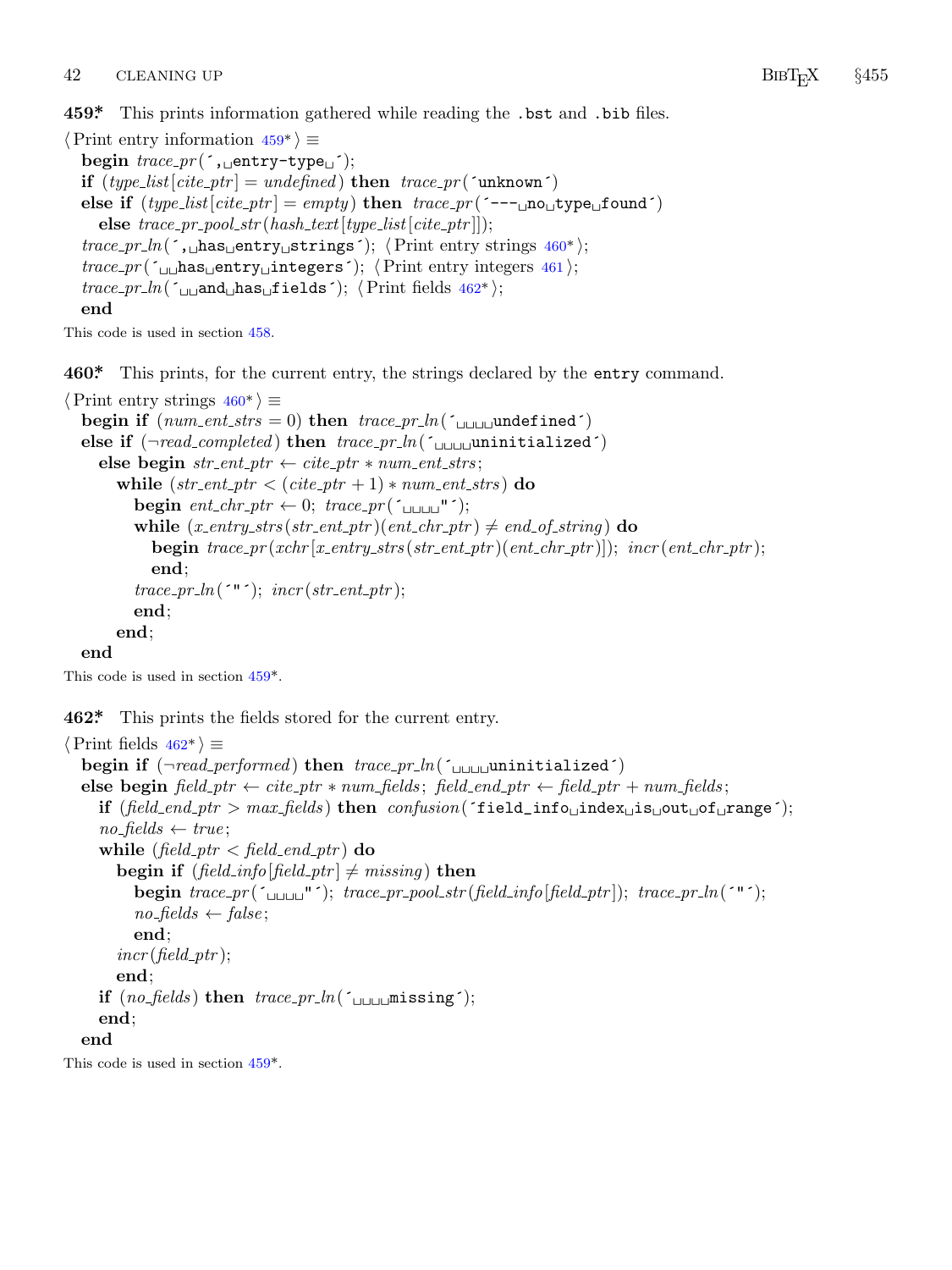<span id="page-43-0"></span>

### **467\*. System-dependent changes.**

**define**  $argument_is(\textbf{\#}) \equiv (stromp(long-options[option_index].name, \textbf{\#}) = 0)$ *⟨* Define *parse arguments* 467\* *⟩ ≡* **procedure** *parse arguments* ; const  $n\_options = 4$ ; {Pascal won't count array lengths for us.} **var** *long options* : **array** [0 *. . n options* ] **of** *getopt struct*; *getopt return val* : *integer* ; *option index* : *c int type* ; *current option*: 0 *. . n options* ; **begin**  $\langle$ Initialize the option variables  $470^*$ ; *⟨* Define the option table 468\* *⟩*; **repeat** getopt\_return\_val  $\leftarrow$  getopt\_long\_only(argc, argv, '', long\_options, address\_of(option\_index)); **if**  $\text{get} \text{opt}\text{-} \text{return}\text{-}\text{val} = -1$  **then begin** *do nothing* ; *{*End of arguments; we exit the loop below. *}* **end else if**  $\text{getopt-return\_val} = "?"$  **then begin** *usage* (*my name* ); **end else if** *argument is* (´min−crossrefs´) **then begin**  $min\_crossrefs \leftarrow atoi(optarg);$ **end else if** *argument is* (´help´) **then begin** *usage help*(*BIBTEX HELP,* **nil**); **end else if** *argument is* (´version´) **then begin** *print version and exit*(*banner ,* ´Oren␣Patashnik´*,* **nil***,* **nil**); **end**; *{*Else it was a flag; *getopt* has already done the assignment. *}* **until**  $qetopt\_return\_val = -1$  $qetopt\_return\_val = -1$  $qetopt\_return\_val = -1$ ; {Now *optind* is the index of first non-option on the command line. We must have one remaining argument. *}* **if**  $(\text{optind} + 1 \neq \text{argc})$  **then begin** *write ln*(*stderr , my name ,* ´:␣Need␣exactly␣one␣file␣argument.´); *usage* (*my name* ); **end**; **end**; This code is used [in](#page-44-0) se[ction](#page-44-0) [10\\*.](#page-44-0)

**468\*.** Here is the first of the options we allow.

*⟨* Define the option table 468\* *⟩ ≡*  $current\_option \leftarrow 0$  $current\_option \leftarrow 0$  $current\_option \leftarrow 0$ ;  $long\_options[0].name \leftarrow 'ters'$ ;  $long\_options[0].has\_arg \leftarrow 0$ ;  $long\_options[0].flag \leftarrow address\_of(verpose); long\_options[0].val \leftarrow 0; incr(current\_option);$ See also sections 471\*, 474\*, 475\*, and 476\*. This code is used in section 467\*.

**469\*.** The global variable *verbose* determines whether or not we print progress information. *⟨* Globals in t[he o](#page-44-0)uter block 2\* *⟩* +*≡ verbose* : *c int type* ;

**470\*.** Start off *true* , to match the default behavior.

```
⟨Initialize the option variables 470* ⟩ ≡
  verbose ← true ;
See also section 473*.
This code is used in section 467*.
```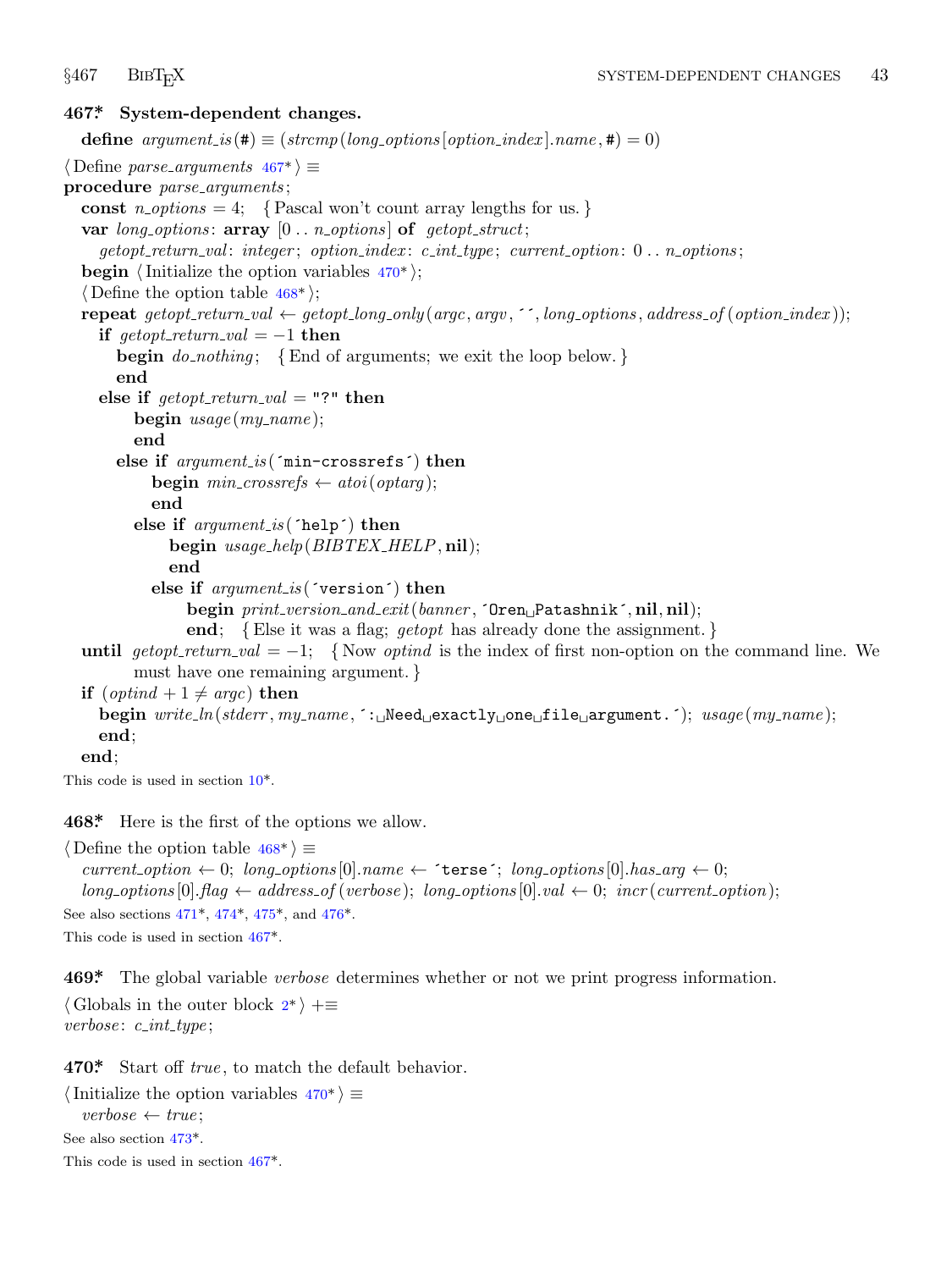### <span id="page-44-0"></span><sup>44</sup> SYSTEM-DEPENDENT CHANGES <sup>B</sup>ibTEX *§*<sup>471</sup>

**471\*.** Here is an option to chan[ge](#page-1-0) the minimum number of cross-refs required for automatic *cite list* inclusion.

*⟨* Define the option table 468\* *⟩* +*≡*  $long-options[current\_option].name \leftarrow 'min-crosssets'; long\_options[current\_option].has_{avg} \leftarrow 1;$  $long-options$  [*current\_option*]*.[flag](#page-43-0)*  $\leftarrow 0$ ; *long\_options* [*current\_option*]*.val*  $\leftarrow 0$ ; *incr* (*current\_option*);

**472\***  $\langle$  Globals in the outer block  $2^*$   $\rangle$  += *min crossrefs* : *integer* ;

**473\*.** Set *min crossrefs* [to](#page-43-0) two by default, so we match the documentation (btxdoc.tex).

*⟨*Initialize the option variables 470\* *⟩* +*≡*  $min\_crossrefs \leftarrow 2$ ;

**474\*.** One of the stand[ard o](#page-43-0)ptions.

*⟨* Define the option table 468\* *⟩* +*≡*  $long\rightarrow$   $points[current\_\textit{option}]$ *.name*  $\leftarrow$  **´help´;**  $long\_\textit{option}[current\_\textit{option}]$ *.has*  $arg \leftarrow 0$ ;  $long\_options$  [*current\_option*]*.flag*  $\leftarrow 0$ ; *long\_options* [*current\_option*]*.val*  $\leftarrow 0$ ; *incr* (*current\_option*);

**475\*.** Another of the st[and](#page-43-0)ard options.

*⟨* Define the option table 468\* *⟩* +*≡*  $long\_options[current\_option].name \leftarrow 'version'; long\_options[current\_option].has_arg \leftarrow 0;$  $long-options$  [*current\_option*]*.flag*  $\leftarrow 0$ ; *long\_options* [*current\_option*]*.val*  $\leftarrow 0$ ; *incr* (*current\_option*);

**476\*.** An element with all zeros always ends the list.

*⟨* Define the option table 468\* *⟩* +*≡*  $long\_options[current\_option].name \leftarrow 0; long\_options[current\_option].has\_arg \leftarrow 0;$  $long\_options[current\_option]$ *.* $flag \leftarrow 0$ ;  $long\_options[current\_option]$ *.val*  $\leftarrow 0$ ;

**477\*.** Determine *ent str size* , *glob str size* , and *max strings* from the environment, configuration file, or default value. Set  $hash\_size \leftarrow max\_strings$ , but not less than  $HASH\_SIZE$ .

*setup bound var* stuff adapted from tex.ch.

 $\text{define } setup\_bound\_var(\texttt{\#}) \equiv bound\_default \leftarrow \texttt{\#}; setup\_bound\_var\_end$  $\text{define } setup\_bound\_var\_end(\#) \equiv bound\_name \leftarrow *, \text{ setup\_bound\_var\_end\_end$ **define** setup\_bound\_var\_end\_end(#)  $\equiv$  setup\_bound\_variable(address\_of(#), bound\_name, bound\_default); **if**  $#$  < bound\_default **then**  $#$   $\leftarrow$  bound\_default

*⟨*Procedures and functions for about everything 12 *⟩* +*≡*

**procedure** *setup params* ;

**var** *bound default*: *integer* ; *{* for setup *} bound name* : *const cstring* ; *{* for setup *}* **begin** *kpse set program name* (*argv* [0]*,* ´bibtex´); *setup bound var* (*ENT STR SIZE* )(´ent\_str\_size´)(*ent str size* ); *setup bound var* (*GLOB STR SIZE* )(´glob\_str\_size´)(*glob str size* ); *setup bound var* (*MAX STRINGS* )(´max\_strings´)(*max strings* );  $hash\_size \leftarrow max\_strings;$ **if**  $hash\_size <$   $HASH\_SIZE$  **then**  $hash\_size \leftarrow$   $HASH\_SIZE$ ;  $hash\_max \leftarrow hash\_size + hash\_base - 1; end\_of\_def \leftarrow hash\_max + 1; undefined \leftarrow hash\_max + 1;$ **end**;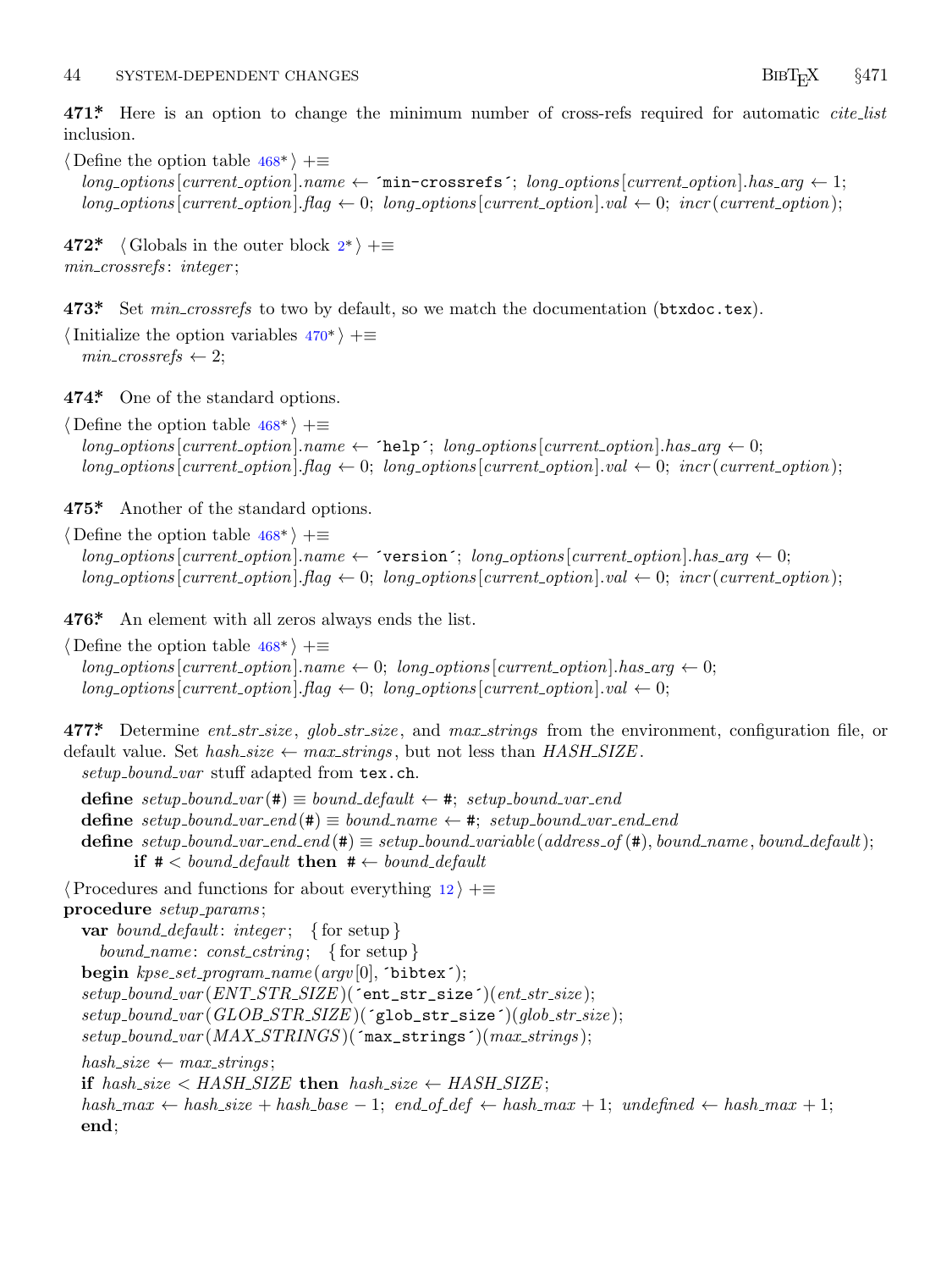<span id="page-45-0"></span>

**478\*.** We use the algorithm from Knuth's primes.web to compute *hash prime* as the smallest prime number not less than 85% of *hash\_size* (and  $\geq$  128).

**define**  $\text{primes} \equiv \text{hash\_next}$  { array holding the first *k* primes } **define**  $mult \equiv hash\_text$  { array holding odd multiples of the first *o* primes } *⟨*Procedures and functions for about everything 12 *⟩* +*≡* **procedure** *compute hash prime* ; **var** *hash want*: *integer* ; *{* 85% of *hash size }*  $k: integer; \{ number of prime numbers p_i in primes \}$ *j*: *integer* ; *{* a prime number candidate *} o*: *integer* ; *{* number of odd multiples of primes in *mult }*  $square: integer: \{p_o^2\}$ *n*: *integer* ; *{* loop index *} j prime* : *boolean*; *{* is *j* a prime? *}* **begin** hash\_want  $\leftarrow$  (hash\_size **div** 20)  $*$  17;  $j \leftarrow 1$ ;  $k \leftarrow 1$ ; hash\_prime  $\leftarrow$  2; primes[k]  $\leftarrow$  hash\_prime;  $o \leftarrow 2$ ; *square*  $\leftarrow 9$ ; **while** *hash prime < hash want* **do begin repeat**  $j \leftarrow j + 2$ ; **if**  $j = square$  **then begin**  $mult[*o*] \leftarrow j; j \leftarrow j + 2; incr(o); square \leftarrow primes[*o*] * primes[*o*];$ **end**;  $n \leftarrow 2$ ; *j\_prime*  $\leftarrow true$ ; **while**  $(n < o) \land j$ *-prime* **do begin while**  $mult[n] < j$  **do**  $mult[n] \leftarrow mult[n] + 2 * primes[n];$ **if**  $mult[n] = j$  **then**  $j\_prime \leftarrow false$ ;  $incr(n);$ **end**; **until** *j prime* ;  $incr(k)$ ;  $hash\_prime \leftarrow j$ ;  $primes[k] \leftarrow hash\_prime$ ; **end**; **end**;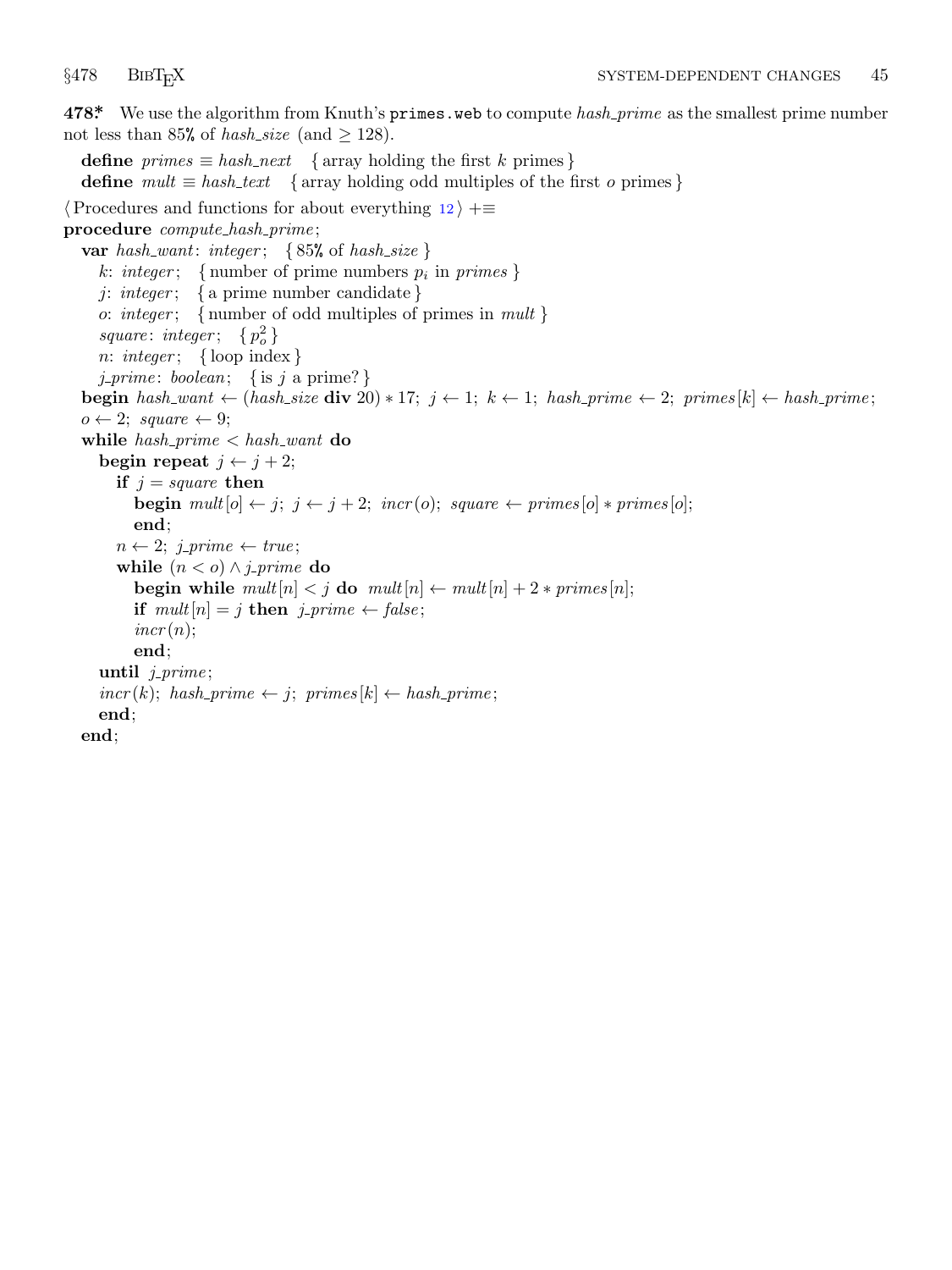### <span id="page-46-0"></span>46 **INDEX**

479\* Index. Here is where you can find all uses of each identifier in the program, with underlined entries pointing to where the identifier was defined. If the identifier is only one letter long, however, you get to see only the underlined entries. All references are to section numbers instead of page numbers.

This index also lists a few error messages and other aspects of the program that you might want to look up some day. For example, the entry for "system dependencies" lists all sections that should receive special attention from people who are installing T<sub>F</sub>X in a new operating environment. A list of various things that can't happen appears under "this can't happen".

The following sections were changed by the change file: 1, 2, 3, 4, 10, 13, 14, 15, 16, 17, 22, 23, 27, 28, 32, 33, 37, 38, 39, 41, 42, 46, 47, 48, 49, 50, 53, 58, 59, 60, 61, 64, 65, 68, 70, 71, 73, 77, 97, 100, 101, 102, 106, 108, 110, 117, 118, 121, 123, 127, 128, 129, 130, 138, 141, 151, 160, 161, 187, 188, 198, 200, 216, 219, 223, 226, 242, 251, 263, 265, 277, 279, 285, 287, 288, 290, 291, 301, 307, 322, 327, 329, 330, 334, 337, 344, 357, 359, 388, 438, 444, 459, 460, 462, 467, 468, 469, 470, 471, 472, 473, 474, 475, 476, 477, 478, 479.

 $-$ help:  $474*$  $-$ min-crossrefs:  $471$ <sup>\*</sup> -terse:  $468^*$ -version:  $475^*$  $a_{\text{}}close: 142, 151^*223^*455.$ *a\_minus*: 331.  $a\_open\_in$ :  $106^*$ ,  $123^*$ ,  $127^*$ ,  $141^*$  $a\_open\_in\_with\_dirname: 141*$  $a\text{-}open\text{-}out: 106*$ add a built-in function: 331, 333, 334, 341, 342.  $add\_buf\_pool$ : 320, 364, 382, 426, 429, 430, 440, 450.  $add\_database\_cite: 264, 265*272.$  $add\_extension: 60^*106^*107.$  $add\_out\_pool: 322^*$ , 454. add\_pool\_buf\_and\_push: 318, 329\* 364, 382, 423, 429, 430, 440.  $address\_of: 467^* 468^* 477^*$ *ae\_width*:  $35, 453$ . all\_entries: 129, 131, 134, 145, 219, 227, 263, 264, 265, 267, 268, 269, 270, 272, 279, 283, 458. all\_lowers: 337, 365, 366, 372, 375, 376. all\_marker: 129, 134, 227, 268, 270, 272, 286, 458. all\_uppers: 337, 365, 366, 372, 375, 376. alpha: 31, 32, 88, 371, 398, 403, 411, 415, 431, 432, 452. alpha\_file:  $10^*$ ,  $36$ ,  $47^*$ ,  $51$ ,  $82$ ,  $104$ ,  $117^*$ ,  $123^*$  $124, 242*$ alpha\_found:  $\frac{344}{3}$ , 403, 405.  $already\_seen\_function\_print:$  169. and\_found: 344, 384, 386. any\_value:  $9, 138$ <sup>\*</sup>, 227. append\_char: 53,\* 71,\* 318, 330,\* 351, 352, 353, 362,  $379, 422, 434, 438, 440, 444$ append\_ex\_buf\_char: 319, 320, 329, 414, 416, 417, 419.  $append\_ex\_buf\_char\_and\_check:$  319, 402, 411, 415, 416, 417.  $append\_int\_char: \quad \underline{197}, \; 198*$  $area: 61*$ 

*argc*:  $467*$  $argument_is: 467*$ *argv*:  $467$ <sup>\*</sup>,  $477$ <sup>\*</sup>  $301*$  $arg1$ :  $301*$  $arg2$ : ASCII code: 21. ASCILcode: 10, 22, 23, 24, 30, 31, 34, 38, 40,  $41^*$ ,  $42^*$ ,  $46^*$ ,  $47^*$ ,  $48^*$ ,  $53^*$ ,  $58^*$ , 83, 84, 85, 86, 87, 90, 100, 121, 161, 198, 216, 219, 230, 288,  $301^*$  344\* 377, 422, 443.  $at\_bib\_command: \quad 219, 221, 236, 239, 259, 261.$ at\_sign: 29, 218, 237, 238.  $atoi: 467*$  $aux\_{bib\_}data\_{command}: 116, 120.$  $aux\_bib\_style\_command: 116, 126$  $aux\_citation\_command:$  116, 132. *aux\_command\_ilk*:  $64$ <sup>\*</sup>, 79, 116.  $aux\_done: 109, 110, 142.$ aux\_end\_err: 144, 145.  $aux\_end1\_err\_print: 144.$  $aux\_end2_error\_print: 144.$ *aux\_err*: 111, 122.  $aux_error$ -illegal-another: 112, 120, 126.  $aux_error$ -illegal\_another\_print: 112. aux\_err\_no\_right\_brace: 113, 120, 126, 132, 139.  $aux_error\_right\_brace\_print: 113.$  $aux_error\_print: 111.$  $aux_error$ :  $111, 112, 113, 114, 115, 122, 127$  $134, 135, 140, 141^*$  $aux_error.tuff_{a}fter_{r}ight_{b}race: 114, 120, 126,$ 132, 139.  $aux\_err\_stuff\_after\_right\_brace\_print:$  114.  $aux_error_white\_space_in_argument: 115, 120, 126,$ 132, 139.  $aux\_err\_white\_space\_in\_argument\_print:$  115.  $aux\_extension\_ok:$  139, 140.  $aux_{\mathcal{I}}$ file: 104.  $aux_{\text{m}}$ file ilk: 64,\* 107, 140.  $aux\_found: 97*100*103.$  $aux\_input\_command:$  116, 139.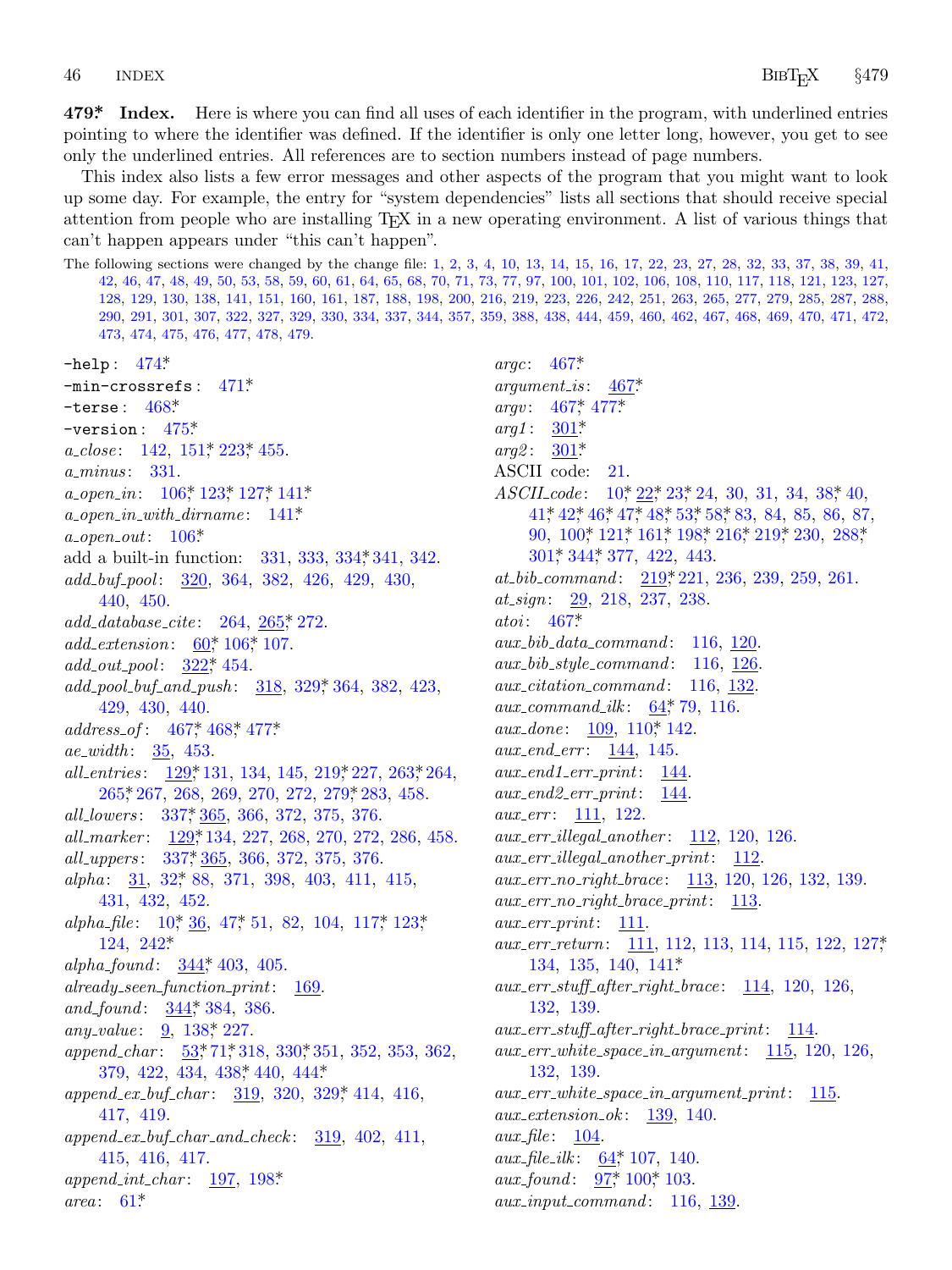*§*479 BibTEX INDEX <sup>47</sup>

*aux list*: 104, 1[05,](#page-4-0) 107. *aux ln stack* : 104. *aux\_name\_length* : 97,\*98, 100,\*103, 106,\*107. *aux\_not\_found*: 97\*, 98, 99, 100\*. *aux number* : 104, 105. *aux\_ptr* :  $\underline{104}$ , 106, 140, 141, 142. *aux stack size* : 14\*, 104, 105, 109, 140. auxiliary-file comma[nds:](#page-38-0) 109, 116. \@input : 139. \bibdata : 120. \bibstyle : 126[.](#page-38-0) \citation : [1](#page-38-0)32. *b* : 331. *b add period* : 331, [3](#page-38-0)34\*. *b call type* : 331, [334\\*.](#page-38-0) *b change case* : [331](#page-38-0), 334\*. *b chr to int*: 3[31,](#page-38-0) 334\*. *b cite* : 331, 334\*. *b concatenate* : 331, 334\*. *b default*: 18[2,](#page-38-0) 331, 339, 363. *b duplicate* : 331, 33[4\\*.](#page-38-0) *b empty* : [331,](#page-38-0) 334\*. *b equals* : 331, 334[\\*.](#page-38-0) *b format name* : 3[31,](#page-38-0) 334\*. *b gat*: 331. *b gets* : 331, 3[34\\*.](#page-38-0) *b greater than*: [331,](#page-38-0) 334\*. *b if* : 331, 334\*. *b int to chr* : 331, 3[34\\*.](#page-38-0) *b int to str* : [331,](#page-38-0) 334\*. *b less than*: [331](#page-38-0), 334\*. *b minus* : 331, 33[4\\*.](#page-38-0) *b missing* : 331, [33](#page-38-0)4\*. *b newline* : 33[1,](#page-38-0) 334\*. *b num names* : [3](#page-38-0)31, 334\*. *b plus* : 331, [334\\*.](#page-38-0) *b pop*: 331, 334\*. *b preamble* : 3[31,](#page-38-0) [334\\*.](#page-38-0) *b purify* : 331, 334[\\*](#page-38-0). *b quote* : 331, 334\*. *b skip*: 331, 334\*, [339](#page-38-0). *b stack* : 331, [33](#page-38-0)4\*. *b substring* : 331, [334](#page-38-0)\*. *b swap*: 331, [334\\*.](#page-38-0) *b text length* : [331,](#page-38-0) 334\*. *b text prefix* : [331,](#page-38-0) 334\*. *b top stack* : 331, 334\*. *b type* : 331, 334\*. *b warning* : 331, 334\*. *b while* : 331, 334\*. *b width* : 331, 334\*. *b write* : 331, 334\*.

*backslash* [:](#page-1-0) [29,](#page-3-0) [370,](#page-43-0) 371, 372, 374, 397, 398, 415, 416, 418, [431,](#page-15-0) [432,](#page-22-0) 442, 445, 451, 452. *bad* : 13, 16, 17, 3[02.](#page-22-0) *bad argu[me](#page-2-0)nt token*: 177, 179, 204, 213. *bad conversion*: 365, 366, 372, 375, 376. *bad cross reference print*: 280, 281, 282. *banner* :  $1^*$ , 10<sup>\*</sup>, 467<sup>\*</sup>. *bbl\_file*: 104, 106\*, [15](#page-12-0)1\*, 321. *bbl line num*: 147, 151\*, 321. **begin**: 4\*. *bf ptr* : 56, 62, 63, 95. *bib [brace](#page-28-0) level* : 247, 253, 254, 255, 256, 257. *bib cmd confusion*: 239, 240, 262. *bib command ilk* : 64\*, 79, 238. *bib equals sign expected err* : 231, 246, 275. *bib equals [sig](#page-3-0)n [pr](#page-17-0)i[nt](#page-19-0)*: [231.](#page-28-0) *bib err* : 22[1,](#page-12-0) 2[29,](#page-19-0) 230, 231, 232, 233, 235, 242\*, 246, 268. *bib err print*: 221. *bib field too long [er](#page-27-0)r* : 2[33.](#page-27-0) *bib field t[oo](#page-3-0) l[ong](#page-17-0) p[rint](#page-17-0)*: 23[3.](#page-19-0) *bib\_file*: 10, 117, 123, 242\*  $bib_{\text{th}} = ilk$ : 64\*, 123\* *bib id print*: [235](#page-17-0). *bib identifier scan [chec](#page-17-0)k* : [2](#page-27-0)35, 238, [24](#page-28-0)4, 259, 275. *bib line num*: 219\*, 220, 223\*, 228, 237, 252, 455. *bib<sub>-</sub>list*: 10<sup>\*</sup>, 117<sup>\*</sup>, 118<sup>\*</sup>, 119, 123<sup>\*</sup>, 242<sup>\*</sup> *bib ln num [pr](#page-17-0)int*: [220,](#page-19-0) 221, [222.](#page-27-0) *bib\_makecs[tring](#page-17-0)* : 38\* 141\* *bib number* : 117\*, 118\*, 219\*. *bib one of two expected err* : 230, 242\*, 244, 266, 274. *bib one of two print*: 230. *bib\_ptr*: 117\* 119, 123\* 145, 223\* 457. *bib seen*: 117\*, 119, 1[20,](#page-9-0) [145](#page-10-0)[.](#page-19-0) *bib [unba](#page-26-0)l[ance](#page-28-0)d [brac](#page-28-0)es [er](#page-35-0)r* : 232, 2[54,](#page-20-0) 2[56.](#page-24-0) *bib unbalanced braces print*: 2[32.](#page-9-0) *bib [warn](#page-28-0)*: [22](#page-35-0)2. *bib\_warn\_newline*: 222, 234, 263, 273. *bib warn print*: 222. *BIB\_XRET[AL](#page-3-0)LOC* : 46\*, 53\*, 123\*, 138\*, 188\*, 200\*, 216\*, 226\*, 242\*, 307\*. *BIB XRETAL[LOC](#page-9-0) [N](#page-9-0)OSET* : 46\*, 123\*, 138\*, 216\*, 242\*, 307\*. *BIB XRETAL[LO](#page-14-0)C STRING*: 216\*. biblical procreation: [331](#page-35-0). *BibTEX* : 10\*. BibTeX capacity exceeded : 44. buffer size: 46,\*47,\*197, 319, 320, 414, 416, 417. file name size:  $58^*$ ,  $59^*$ ,  $60^*$ ,  $61^*$ . hash size:  $71^*$ .

literal-stack size: 307\*.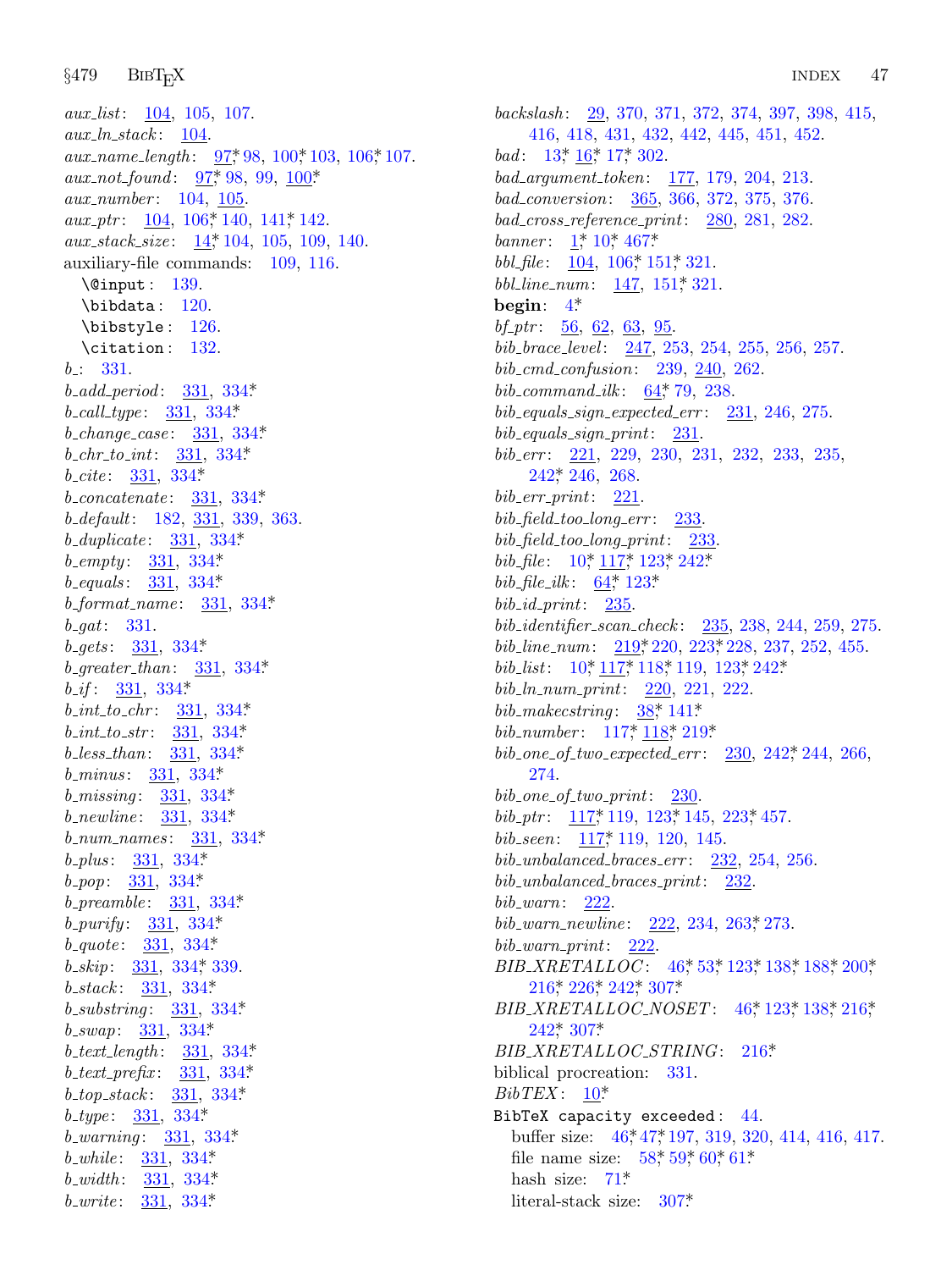number of [.au](#page-10-0)x file[s:](#page-36-0) 140. number of .bib files:  $123^*$  $123^*$ number of cite keys: 1[38\\*.](#page-28-0) number of string global-variables:  $216*$ . number of strings: 54. output buffer size: 322\*. pool size: 53\*. single f[un](#page-1-0)ction space:  $188^*$  $188^*$ total number of [field](#page-43-0)s: 226\*. total number of integer entry-variables: 287\*. total number of string entry-variables: 288\*. wizard-defined function space:  $200^*$ . BIBT<sub>E</sub>X documentation:  $1^*$  $BIBT_FX: \underline{1}^*$ *BIBTEX HEL[P](#page-9-0)*: [467\\*.](#page-17-0) *blt in loc*: [3](#page-23-0)31, 335, 4[65.](#page-27-0) *blt in nu[m](#page-33-0)*: [335.](#page-34-0) *blt in ptr* : 331, 4[65.](#page-36-0) *blt in range* : 3[31,](#page-44-0) 332, 335. *boolean*:  $10^*47^*56, 57, 65^*68^*83, 84, 85, 86, 87,$ 88, 92, 9[3,](#page-33-0) 94, 117\*, 121\*, 124, 129\*, 138\*, 139, 152, 161\*, 163, 177, 219\*, 228, 249, 250, 252, 253, 278, 290\*, 301\*, 322\*, 344\*, 365, 397, 418, 478\*. bottom up: 12. *bound default*: [477\\*.](#page-36-0) *bound name* [:](#page-36-0) 477\*. *brace level* : 290\*, 367, 369, 370, 371, 3[84,](#page-36-0) 385, 387, [390,](#page-36-0) 418, 431, 432, 451, 452. *brace lvl one letters [co](#page-12-0)mplaint*: 405, 406. *braces unbalanced co[mpla](#page-22-0)int*: 367, 368, 369, 402. *break pt found* : 322\*, 323, 324. *break ptr* : 322\*, 323. *bst cant mess with entries print*: 295, 327\*, 328, 329\*, 354, 363, 378, 424, 447. *bst command ilk* : 64\*, 79, 154. *bst done* : 146, 149, 151\*. *bst entry command* : 155, 170. *bst err* : 149, 153, 154, 166, 167, 168, 169, 170, 177, 178, 203, 205, 207, 2[08,](#page-40-0) 209, 211, 212, 214. *bst err print and look for blank line* : 149. *bst err print a[nd](#page-19-0) look for [bla](#page-22-0)nk line return*: 149, 169, 17[7.](#page-12-0) *bst ex warn*[:](#page-12-0) 293, 295, 309, 317, 345, 354, 366, 377, 380, 383, [391](#page-26-0), 406, 422, 424. *bst ex warn print*: 293, 312, 388\*, 389. *bst execute command* : 155, 178. *bst\_file* : 124, 127, 149, 151, 152. *bst\_file\_ilk* :  $64$ <sup>\*</sup>, 127<sup>\*</sup> *bst fn ilk* : 64\*, 156, 172, 174, 176, 177, 182, 192, 194, 199, 202, 216\*, 238, 275, 335, 340. *bst function command* : 155, 180.

*bst get and check left brace* : 167, 171, 173, 175, 178, 180, 181, 201, 203, 206, 208, 212, 215. *bst get and check right brace* : 168, 178, 181, 203, 206, 208, 212. *bst id print*: 166. *bst identifier scan*: 166, 171, 173, 175, 178, 181, 201, 203, 206, 212, 215. *bst integers command* : 155, 201. *bst iterate command* : 155, 203. *bst left brace print*: 167. *bst\_line\_num*: 147, 148, 149, 151, 152. *bst ln num print*: 148, 149, 150, 183, 293. *bst macro command* : 155, 205. *bst mild ex warn*: 294, 368. *bst mild ex warn p[rint](#page-19-0)*: [29](#page-20-0)4, 356[.](#page-22-0) *bst read command* : 155, 211. *bst reverse command* : 155, 212[.](#page-40-0) *bst right brace print*: 168. *bst seen*: 124, 125, 126, 145. *bst sort command* : 155, 214. *bst\_str*: <u>124</u>, 125, 127, 128, 145, 151, 457. *bst string size exc[eed](#page-13-0)ed* : [356](#page-13-0), [35](#page-14-0)7\*, 359\*. *bst strings co[mm](#page-3-0)[and](#page-8-0)* : [1](#page-8-0)55, [215](#page-9-0). *bst warn*: [150,](#page-24-0) [170,](#page-25-0) [294.](#page-33-0) *bst warn print*: 150. *bst 1print string [size](#page-19-0) [exce](#page-19-0)eded* : 356. *bst 2print string size exceeded* : 356. *buf* : 56, 62, 63, 68\*, 69, [70](#page-26-0)\*, 71\*. *buf\_pointer* :  $10^*41^*42^*43$ ,  $46^*56$ , 62, 63, 68<sup>\*</sup>, 80, 82, 95, 187\*, 198\*, 290\*, 322\*, 344\*, 418. *buf ptr1* : 80, 81, 82, 83, 84, 85, 86, 87, 88, 90, 92, [93,](#page-22-0) 116, 123\*, 127\*, 133, 134, 135, 1[36,](#page-24-0) 140, 154, 172, 174, 176, 177, 182, 190, [19](#page-27-0)1, 192, 199, [202,](#page-28-0) 207, 209, 216\*, 238, 245, 258, 259, 267, 269, 272, 273, 275. *buf ptr2* : 80, [81](#page-3-0), [82](#page-4-0), [83](#page-9-0), 84, 85, 86, 87, 88, 90, 92, 93, 9[4,](#page-3-0) 95, [1](#page-4-0)1[6,](#page-5-0) 1[20,](#page-8-0) [126](#page-9-0), [13](#page-9-0)2, 133, 139, [14](#page-29-0)0, 149, 151\*, [152,](#page-36-0) 167, 168, 171, 173, 175, 187\*, 190, 191, 1[92,](#page-8-0) [194](#page-8-0), 20[1,](#page-9-0) 209, 211, 215, [22](#page-13-0)3, 228, [23](#page-33-0)7, 238, [24](#page-3-0)[2\\*,](#page-8-0) 2[44,](#page-8-0) [246](#page-9-0), [24](#page-9-0)[9,](#page-13-0) 2[52,](#page-14-0) 253, 254, 255, 256, 257, 258, [26](#page-19-0)6, [26](#page-19-0)7, 274, 275. *BUF\_SIZE*:  $10^*$ ,  $14^*$ ,  $46^*$ . *buf\_size* : 10,\* 14,\* 17,\* 41,\* 46,\* 47,\* 197, 233, 251,\* 319, 320, 322\*, 414, 416, 417. *buf\_type* : 41,\*  $42, 43, 46, 56, 62, 63, 68, 198, 290$  $42, 43, 46, 56, 62, 63, 68, 198, 290$  $42, 43, 46, 56, 62, 63, 68, 198, 290$  $42, 43, 46, 56, 62, 63, 68, 198, 290$  $42, 43, 46, 56, 62, 63, 68, 198, 290$  $42, 43, 46, 56, 62, 63, 68, 198, 290$  $42, 43, 46, 56, 62, 63, 68, 198, 290$ \* *buffer* :  $10^*$ ,  $41^*$ ,  $42^*$ ,  $46^*$ ,  $47^*$ ,  $68^*$ ,  $77^*$ ,  $80$ ,  $81$ ,  $82$ ,  $83$ , 95, 107, 116, 123\*, 127\*, 133, 134, 135, 136, 140, 154, 172, 174, 176, 177, 182, 190, 191, 192, 199, 202, 207, 209, 211, 216\*, 238, 245, 258, 259, 267, 269, 272, 273, 275. *buffer\_overflow:*  $46$ <sup>\*</sup>, 47<sup>\*</sup>, 197, 251<sup>\*</sup>, 319, 320, 322<sup>\*</sup>,

414, 416, 417.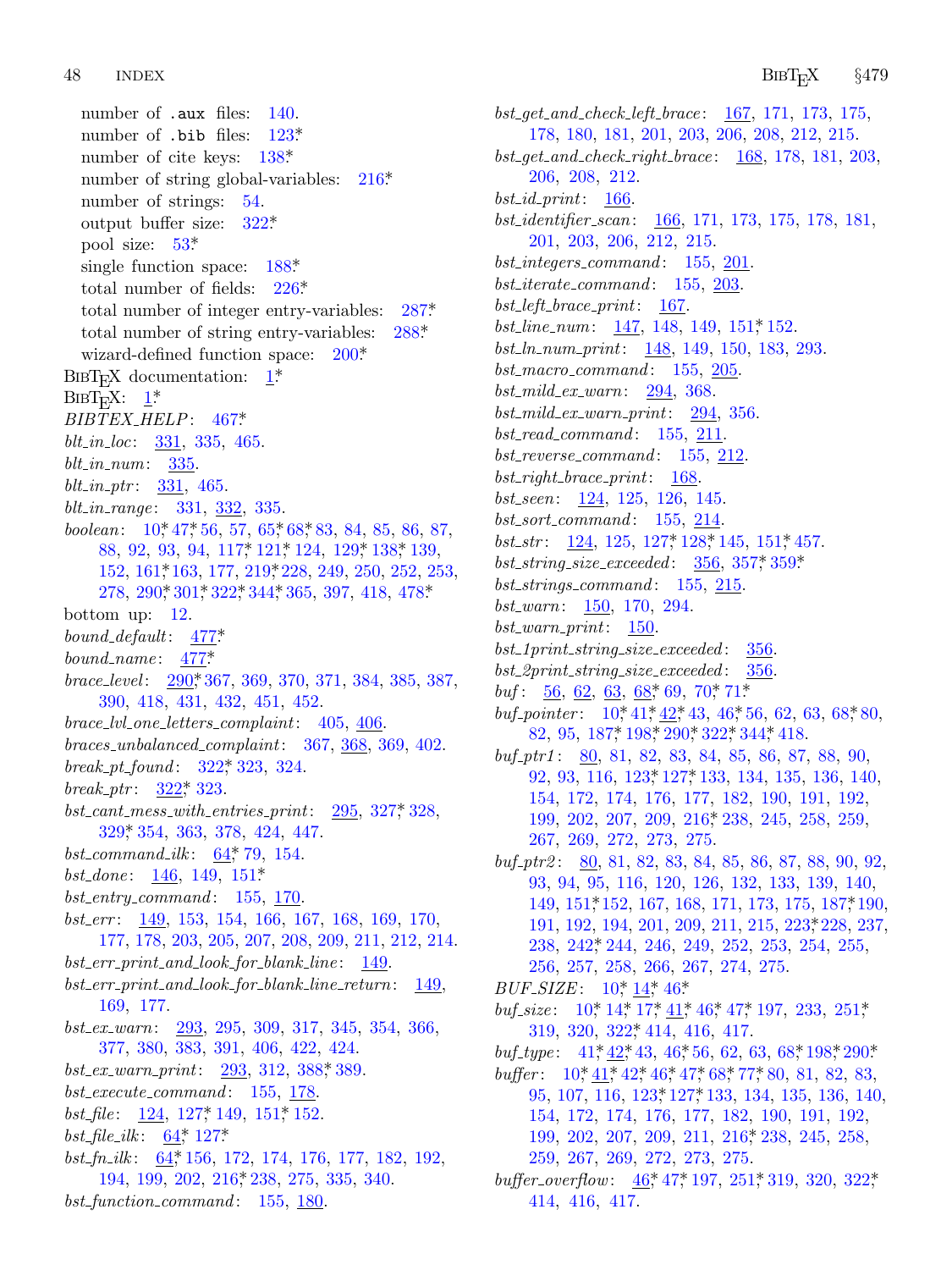§479  $BIBT_FX$ 

build\_in: 334, 335 built\_in: 43, 50, 156, 158, 159, 177, 178, 179, 182, 203, 204, 212, 213, 325, 331, 332, 333, 334,\* 335, 337, 341, 342, 343, 345, 346, 347, 348, 349, 350, 354, 360, 363, 364, 377, 378, 379, 380, 382, 421, 422, 423, 424, 425, 426, 428, 429, 430, 434, 435, 436, 437, 439, 441, 443, 446, 447, 448, 449, 450, 454, 465. bunk, history: 466.  $c\_int\_type: 467^* 469^*$ case mismatch: 132. case mismatch errors: 135, 273.  $case\_conversion\_confusion: 372, 373, 375, 376.$  $case\_difference: 62, 63.$ Casey Stengel would be proud:  $401$ .  $char: 23^*97^*$  $char\_ptr: 301*$ *char\_value:*  $91, 92, 93$ .  $char_width: \frac{34}{35}$ , 450, 451, 452, 453. character set dependencies:  $23^*$ ,  $25$ ,  $26$ ,  $27^*$ ,  $32^*$  $33^*$  35.  $char1$ :  $83, 84, 85, 86, 87, 90, 230, 301$ *char2*:  $85, 86, 87, 90, 230, 301*$ *char3*:  $87, 90$ . check\_brace\_level: 369, 370, 384, 451.  $check\_cite\_overflow: 136, 138, 265*$  $check\_cmd\_line: 101*$  $check\_command\_execution: 296, 297, 298, 317.$  $check_{\text{field\_overflow}}$ : 225, 226, 265\*  $check_{\text{off}}$  check\_for\_already\_seen\_function:  $\frac{169}{172}$ , 172, 174, 176, 182, 202, 216\*  $check_{\text{1}}$  for and compress bib white space:  $252$ , 253, 256, 257. child entry:  $277*$  $chr: 23^* 24, 27^* 58^* 60^*$ citation\_seen: 129, 131, 132, 145.  $\emph{cite\_already\_set:}$  $236, 272.$  $cite\_found: 129*$ cite\_hash\_found:  $219$ , 278, 279, 285\*  $cite\_ilk: 64, 135, 136, 264, 269, 272, 273, 278.$ cite\_info:  $10^*$  138\* 219\* 227, 264, 270, 279\* 283, 286, 289, 290\* *cite\_key\_disappeared\_confusion:* 270,  $271$ ,  $285*$ *cite\_list*:  $10^*64^*129^*130^*131$ , 133, 135, 136, 138<sup>\*</sup> 219, 224, 227, 263, 264, 265, 267, 268, 269, 272, 273, 278, 279, 281, 282, 283, 284, 285, 286, 297, 298, 302, 306, 378, 458, 471\* *cite\_loc*:  $129, 136, 138, 264, 265, 269, 272, 277,$ 278, 279, 285\* *cite\_number*:  $129, 130, 138, 161, 265, 290, 300,$  $301$ \* 303. *cite\_parent\_ptr:*  $\underline{161}$ , 277, 279, 282.

 $cite\_ptr: 129*131, 134, 136, 145, 227, 264, 272,$ 276, 277, 279, 283, 285, 286, 289, 297, 298,  $327^*$ , 328, 329<sup>\*</sup>, 355, 357<sup>\*</sup>, 363, 447, 458, 459<sup>\*</sup> 460\* 461, 462\*  $cite\_str: 278$ *cite\_xptr*:  $161$ <sup>\*</sup>, 283, 285<sup>\*</sup> cliché-à-trois:  $455$ .  $close: 39*$ *close\_up\_shop*:  $10^*$ , 44, 45.  $cmd\_num: 112$ .  $cmd\_str\_ptr: \quad 290, 308, 309, 316, 317, 351, 352,$ 353, 359, 362, 379, 438, 439, 444\*  $cmdline: 100*$ colon: 29, 364, 365, 371, 376. 29, 33, 120, 132, 218, 259, 266, 274,  $comma$ : 387, 388, 389, 396, 401.  $command\_ilk: 64*$ command\_num: 78, 116, 154, 155, 238, 239, 259, 262. *comma1*:  $344$ <sup>\*</sup>, 389, 395. comma2: 344, 389, 395. *comment:*  $29, 33, 152, 166, 183, 190, 191, 192, 199.$ commented-out code: 184, 245, 273.  $compare\_return: 301*$  $compress\_bib\_white: 252$  $compute\_hash\_prime: 10^*478^*$  $concat\_char: 29, 218, 242, 243, 249, 259.$ confusion:  $45, 51, 107, 112, 116, 127, 137, 155,$ 157, 165, 194, 238, 240, 258, 263, 268, 271, 277, 279, 285, 301, 309, 310, 317, 327, 341,  $373, 395, 399, 462*$  $const\_cstring: 73,477*$ control sequence: 372.  $control\_seq\_ilk: 64, 339, 371, 398, 432, 452.$  $control\_seq\_loc: \quad 344, 371, 372, 398, 399, 432,$ 433, 452, 453. conversion\_type: 365, 366, 370, 372, 375, 376.  $copy_{\text{c}}char: \frac{251}{252}$ , 256, 257, 258, 260.  $copy\_ptr: 187^*200^*$ cross references:  $277*$ crossref:  $340$ . crossref\_num:  $\underline{161}$ , 263, 277, 279, 340.  $cstr: 38^*$  $cstring: 38*$  $cur_aux\_{file:}$   $\frac{104}{106}$ ,  $106$ ,  $110$ ,  $141$ ,  $142$ . cur\_aux\_line:  $104, 107, 110^*111, 141^*$ cur\_aux\_str:  $\frac{104}{107}$ , 107, 108, 140, 141\*  $cur_bib_{fl}$  = 117\* 123\* 223\* 228, 237, 252. cur\_bib\_str:  $117$ ,  $121$ ,  $123$ ,  $457$ . cur\_cite\_str:  $129$ <sup>\*</sup>, 136, 280, 283, 293, 294, 297, 298, 378, 458. cur\_macro\_loc:  $219, 245, 259, 262$ .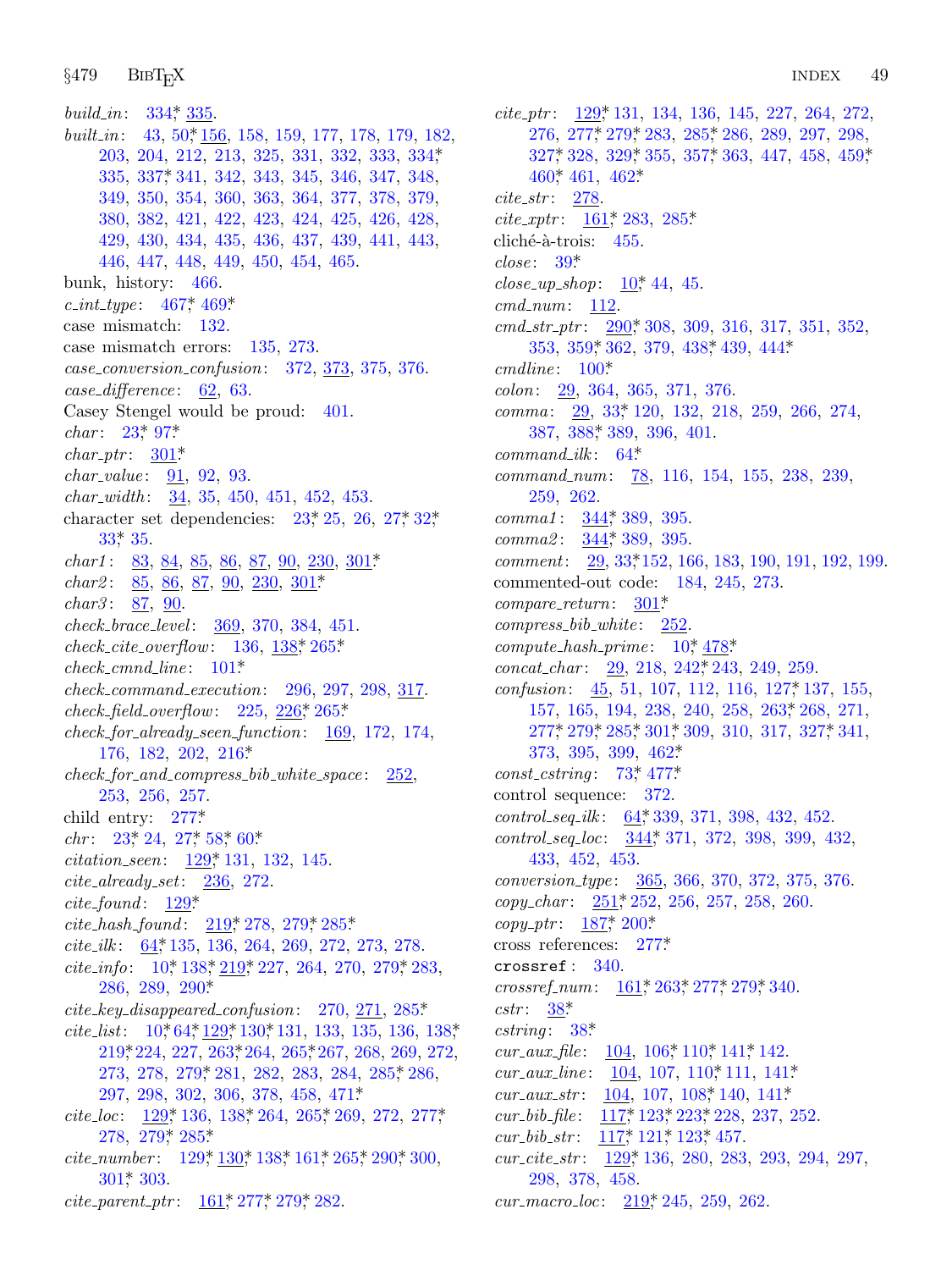50 **INDEX** 

cur\_token:  $\frac{344}{3}$ , 407, 408, 409, 410, 413, 414, 415, 417. current\_option:  $467, 468, 471, 474, 475, 476$ \* database-file commands: 239. comment:  $241$ . preamble:  $242^*$ string:  $243$ . debug:  $4, 11$ . debugging:  $4^*$  $decr: 9, 47, 55, 71, 121, 140, 141, 142, 198, 253,$ 255, 257, 261, 298, 306, 309, 321, 323, 352, 361, 367, 371, 374, 385, 388, 390, 396, 398, 400, 401, 403, 404, 411, 416, 418, 419, 431, 432, 442, 444, 445, 452. decr\_brace\_level: 367, 370, 384, 451. default.type: 339. do\_insert:  $68$ , 77, 107, 123, 127, 133, 136, 140, 172, 174, 176, 182, 190, 191, 194, 202, 207, 209,  $216$ <sup>\*</sup>, 245, 261, 264, 267, 269, 272.  $do\_nothinging: \quad 9, 68, 166, 183, 192, 199, 235, 266,$ 363, 372, 375, 376, 419, 433, 435, 466, 467\*  $documentation: 1<sup>*</sup>$ dont\_insert: 68,\*116, 135, 154, 177, 192, 199, 238, 259, 267, 270, 273, 275, 278, 371, 398, 432, 452. double\_letter: 344,\* 403, 405, 407, 408, 409, 410, 412, 413, 417. double\_quote:  $\frac{29}{33}$ , 33, 189, 191, 205, 208, 209, 218, 219, 250, 434.  $dum\_ptr$ : 307\* dummy\_loc:  $65$ , 135, 273. eat\_bib\_print:  $229, 252$ . eat\_bib\_white\_and\_eof\_check: 229, 236, 238, 242\*, 243, 244, 246, 249, 250, 254, 255, 266, 274, 275.  $eat\_bib\_white\_space: 228, 229, 252.$  $eat\_bst\_print: 153.$  $eat\_bst\_white\_and\_eof\_check: \quad 153, 170, 171, 173,$ 175, 178, 180, 181, 187, 201, 203, 205, 206,  $208, 212, 215.$ *eat\_bst\_white\_space*:  $151, 152, 153$ . ecart:  $4^*$ else:  $5$ . empty: 9, 14, 64, 67, 68, 138, 161, 219, 227, 268, 279\* 283, 363, 447, 459\* end:  $4^*$ , 5. end\_of\_def:  $\underline{16}$ \* 160\* 188\* 200\* 326, 463, 477\* end\_of\_group:  $344$ <sup>\*</sup>, 403. end\_of\_num:  $187$ , 194. end\_of\_string:  $216$ ,  $288$ ,  $301$ ,  $329$ ,  $357$ ,  $460$ \*  $end_{offset}:$  302, 305.  $end_{\mathcal{D}} tr: \frac{322^*}{233}, \frac{324}{24}.$ end\_while: 343, 449. endcases: 5.

endif:  $4^*$ endifn:  $4^*$  $enough\_chars: 418.$ enough\_text\_chars:  $417, 418, 419$ . *ent\_chr\_ptr*:  $290$ <sup>\*</sup>,  $329$ <sup>\*</sup>,  $357$ <sup>\*</sup>,  $460$ <sup>\*</sup> ent\_str\_size:  $15, 16, 288, 290, 301, 340, 357, 477$ \*  $ENT\_STR\_SIZE: 14, 477.$ entire database inclusion: 132. entry string size exceeded:  $357*$ entry.max $$: 340.$ entry\_cite\_ptr:  $129$ <sup>\*</sup>, 263<sup>\*</sup>, 267, 268, 269, 270, 272, 273. entry\_exists:  $10^*138^*219^*227$ , 268, 270, 272, 286. entry\_ints:  $10^*$ ,  $161^*$ ,  $287^*$ ,  $328$ ,  $355$ ,  $461$ .  $entry\_seen: 163, 164, 170, 211.$ entry\_strs:  $10^*$ ,  $15^*$ ,  $161^*$ ,  $176$ ,  $288^*$ ,  $357^*$ *entry\_type\_loc:*  $219$ <sup>\*</sup>, 238, 273.  $eof: 37^* 47^* 223^*$  $\mathit{eoln}:$  47\* equals\_sign: 29, 33, 218, 231, 243, 244, 246, 275.  $err\_count:$  18, 19, 20, 466. error\_message:  $18, 19, 20, 293, 294, 466$ .  $ex_buf$ : 10, 46, 133, 194, 247, 267, 270, 278, 290, 318, 319, 320, 344, 370, 371, 372, 374, 375, 376, 384, 385, 386, 387, 388, 390, 393, 394, 411, 418,  $419, 423, 431, 432, 433, 451, 452, 453.$  $ex_buf_{\text{length}}: \quad 290, 318, 320, 329, 364, 370, 371,$ 374, 382, 383, 384, 385, 386, 402, 414, 417, 423, 426, 427, 429, 430, 431, 432, 438, 440, 450, 451, 452.  $ex_buf_ptr: 247, 270, 278, 290, 318, 319, 320, 329,$ 370, 371, 372, 374, 375, 376, 383, 384, 385, 386, 387, 388, 390, 402, 411, 416, 418, 419,  $427, 431, 432, 451, 452.$  $ex_buf_xptr$ : 247,  $\frac{344}{371}$ , 372, 374, 375, 383, 387, 388, 389, 390, 391, 392, 393, 394, 411,  $418, 431, 432, 433, 452, 453.$  $ex_buf_+yptr$ :  $344$ <sup>\*</sup>, 418, 432, 433.  $ex\_buf1: 133.$  $ex\_but2$ : 194.  $ex_buf3:267.$  $ex_{1}but4: 270$  $ex_{\text{-}}but_{\text{+}}.$   $\frac{270}{27}$  $ex_{\textit{-}but5}$ : 278.  $ex_{\text{-}}but_{\text{5-}}ptr:$  278.  $ex\_fn\_loc$ : 325, 326, 327, 328, 329, 330, 341. exclamation\_mark:  $29, 360, 361$ . execute\_fn: 296, 297, 298, 325, 326, 342, 344,\* 363, 421, 449.

 $execution\_count: 331, 335, 341, 465.$ 

*exit*:  $\underline{6}$ , 9, 38, 56, 57, 111, 116, 120, 121, 126, 132, 139, 149, 152, 154, 169, 170, 177, 178, 180, 187,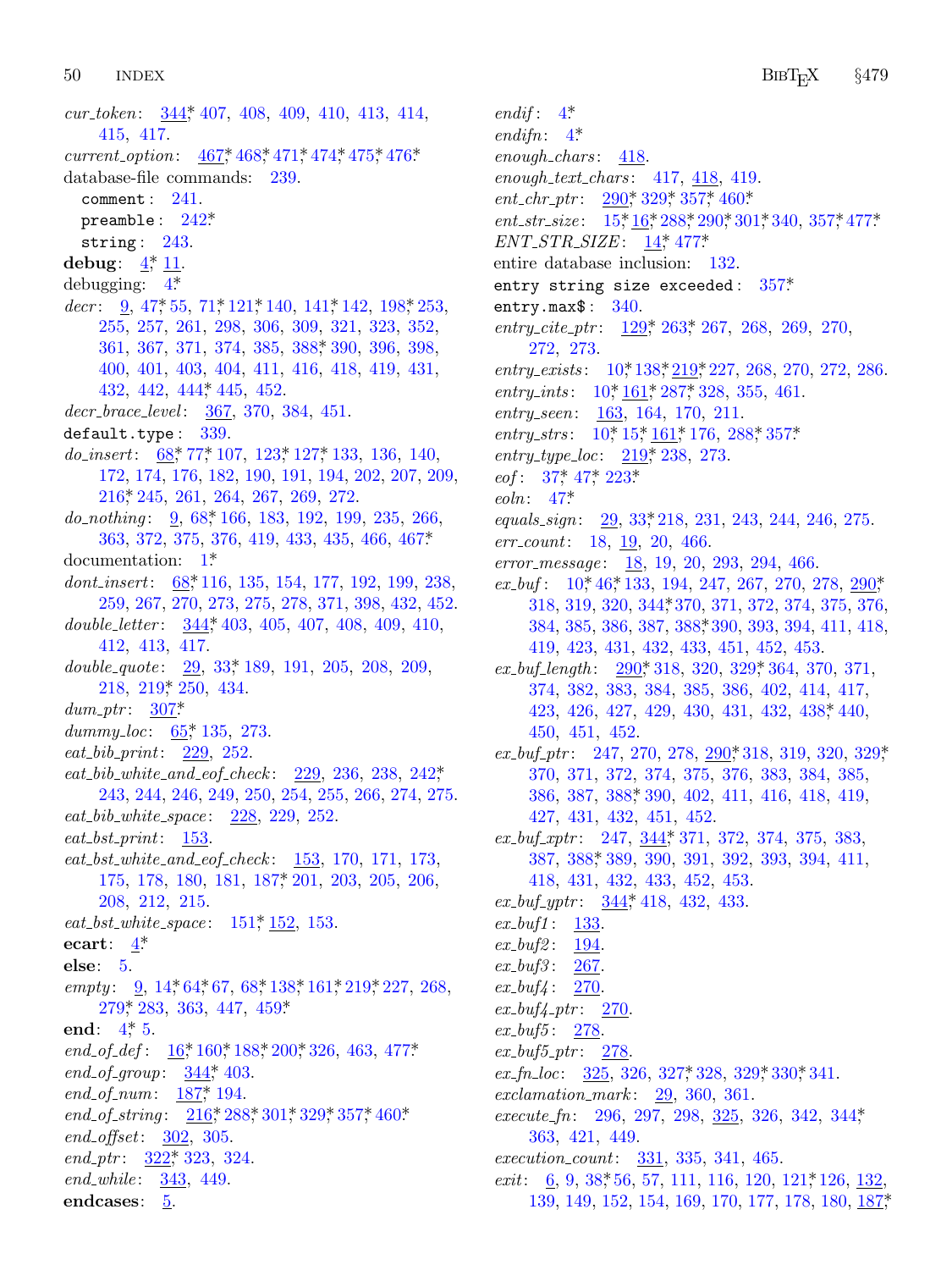201, [203,](#page-18-0) 205, 211, 212, 214, 215, 228, 229, 230, 231, 232, 233, 236, 249, 250, 252, 253, [30](#page-9-0)1\*, 321, 380, 397, 401, 437, 443.  $exit\_program: 10*$  $exit\_program: 10*$  $exit\_program: 10*$ *ext*:  $\frac{60}{7}$ ,  $\frac{121}{7}$ *ext char* : 1[21\\*.](#page-18-0) *ext idx* : 121\*. *extra buf* : 264.  $f: \frac{47}{51}, \frac{51}{52}.$ *f ptr* : 226\*. false: 47,\*56, 57, 68,\*83, 84, 85, 86, 87, 88, 92, 93, 94, 119, 121\*, 125, 131, 140, 152, 164, 177, 227, 228, [236](#page-20-0), [238](#page-28-0), 249, 250, 252, 253, 259, 264, 267, 272, 275, 278, 296, 301\*, 322\*, 323, 324, 370, 376, 384, 390, 391, 394, 397, 403, 405, 407, 408, 409, 410, 4[12,](#page-29-0) 418, 462\*, 478\*. fat lady: 455. *fatal messa[ge](#page-3-0)* : [18,](#page-23-0) 19, [4](#page-31-0)66. fetis[h:](#page-31-0) 138\*, 2[26\\*.](#page-31-0) *field* : 156, [15](#page-22-0)8, [15](#page-23-0)9, [16](#page-28-0)2, 170, 171, 172, 275, 325, 331, 3[40.](#page-27-0) *field\_end*: 247, 2[49,](#page-23-0) 251, 2[53,](#page-31-0) 260, 261, 264. *field end p[tr](#page-23-0)* : 161\*, [277\\*,](#page-29-0) 2[85\\*,](#page-30-0) 4[62\\*.](#page-31-0) *field\_[info](#page-36-0)*: [10](#page-42-0)\*, 161\*, 172, 224, 225, 226\*, 263\*, 277\* 279\*, 281, 285\*, 327\*, 462\*. *field\_loc*: [16](#page-27-0)0<sup>\*</sup>, 161<sup>\*</sup>, 226<sup>\*</sup> *field name loc*: 219\*, 2[63\\*,](#page-29-0) 275. *field parent ptr* : 161\*, 277\*, 279\*. *field\_ptr*: <u>161</u>\*, 225, 263\*, 277\*, 279\*, 281, 285\*, 327\*, 462\*. *field start*: [247,](#page-12-0) 261, 264. *field val loc*: [2](#page-11-0)19\*, 261, 262, 263\*. *field\_vl\_str*: 24[7,](#page-5-0) 249, 251, 252, 253, 258, 259, 260, 261, 264. *figure [ou](#page-31-0)t [the](#page-31-0) formatted name* : 382, 420. *file area ilk* [:](#page-39-0) 64\*, 75. *file\_ext\_ilk* :  $64$ <sup>\*</sup>, 75. *file name* : 58\*. *file name size* : [1](#page-6-0)5\*, [10](#page-7-0)3. *find cite [lo](#page-43-0)cs [for](#page-44-0) [this](#page-44-0) [cite](#page-44-0) k[ey](#page-44-0)* : 270, 277\*, 278,  $279*$  285\* *first\_end*: [34](#page-3-0)[4\\*,](#page-22-0) 39[5,](#page-23-0) 396, 407. *first start*: [344](#page-24-0)\*, 395, 407. *first text char* [:](#page-24-0) 23\*, [28](#page-25-0)\*. *first time [entr](#page-23-0)y* : 236, 268. *flag*: [46](#page-26-0)8,\* 471,\* 474,\* 475,\* 476\*. *flush string* : 55, 309. *fn class* : 10\*, 160\*, 161\*, 190, 191, 209, 261. *fn def loc*: 187\*. *fn hash loc*: 187\*, 200\*, 335. *fn\_info*: 161,\* 172, 174, 176, 190, 191, 200,\* 202, 216\*, 263\*, 325, 326, 327\*, 328, 329\*, 330\*, 335,

340, 341, 355, 357\*, 358, 359\*. *fn loc*: 158, 159, [161](#page-14-0)\*, 172, 174, 176, 177, 192, 193, 1[99,](#page-11-0) 202, 216\*, 296, 297, 298. *fn type* [:](#page-8-0) 10\*, 158, 159, 161\*, 172, 174, 176, 177, 182, 190, 191, 194, 202, 209, [21](#page-17-0)6<sup>\*</sup>, 238, 261, 275, 325, 335, 339, 340, 354. for a good time, try comment-o[ut c](#page-22-0)ode: [184](#page-27-0). for loops: 7, 69, 71\* *free* : [58\\*.](#page-9-0) *get*: 37[\\*](#page-43-0). *get aux command [and](#page-43-0) process* : 110\*, 116. *get bib command or [ent](#page-43-0)ry and process* : 223\*, 236. *get bst command [an](#page-43-0)d process* : 151\*, 154. *get the top le[vel](#page-3-0) [aux](#page-23-0) file na[me](#page-26-0)* : [13\\*,](#page-37-0) [100\\*.](#page-40-0) *getc*: 47\*. *getopt*: 467[\\*](#page-3-0). *getopt long onl[y](#page-3-0)* : [467\\*.](#page-5-0) *getopt return val* : 4[67\\*.](#page-4-0) *getopt struct*: 467\*. *glb str end* : 10\*, 161\*, 162, 216\*, 330\*, 359\*. *glb\_str\_ptr*: [10](#page-3-0)\*, [16](#page-5-0)1\*, [162](#page-23-0), [216](#page-26-0)\*, [330](#page-40-0)\*, 359\*. *glob chr ptr* : 290\*, 330\*, 359\*. *glob\_str\_si[ze](#page-2-0)*:  $10^*$ ,  $15^*$ ,  $16^*$ ,  $216^*$ ,  $290^*$ ,  $340$ ,  $359^*$ ,  $477^*$ . *GLOB STR SIZE* : 14\*, 477\*. glo[bal](#page-13-0) string size exceeded:  $359*$ global.[max](#page-3-0)\$ : 340. *global st[rs](#page-22-0)* : 10\*, 15\*, 161\*, 216\*, 359\*. grade in[flatio](#page-22-0)n: 331. **gubed**: 4\*. gymnastic[s:](#page-43-0) 1[2,](#page-44-0) 14[3,](#page-44-0) 21[0,](#page-44-0) 217, [24](#page-44-0)8, 342. *h*: 68\*. *hack0* : 10\*. *hack1* : 151[\\*.](#page-4-0) *hack2* : 151\*. ham and eggs: [2](#page-13-0)61. *has\_arg*: [468](#page-27-0),\* 471,\* 474,\* 475,\* 476.\* *hash* :  $68*$ *hash\_base* :  $14$  $14$ <sup>\*</sup>, 17<sup>\*</sup>, [6](#page-13-0)4<sup>\*</sup>, 67, 68<sup>\*</sup>, [2](#page-14-0)19<sup>\*</sup>, 477<sup>\*</sup>. *hash cite conf[usi](#page-12-0)o[n](#page-14-0)*: 136, 137, 264, 272, 279\*, 285\*. *hash\_found* [:](#page-12-0) 65,\* 68,\* 70,\* 107, [116](#page-20-0), 123,\* 127,\* [133](#page-22-0), [135,](#page-23-0) 136, [140,](#page-24-0) [154,](#page-27-0) 169, 177, 190, 1[92,](#page-39-0) 194, 199, 207, 21[9\\*,](#page-3-0) 23[8,](#page-5-0) 245, [259,](#page-44-0) 264, 267, 268, 269, 270, 272, 27[3,](#page-3-0) 2[75,](#page-12-0) [278](#page-12-0), 371, [3](#page-13-0)9[8,](#page-14-0) 4[32,](#page-45-0) 452. *hash\_ilk* : 10\*, [64\\*,](#page-3-0) [65\\*,](#page-12-0) [67,](#page-12-0) 70\*, 71\*.  $hash_is\_full$ : [64](#page-3-0)\*, [71](#page-5-0)\*. *hash\_loc*: 6[4\\*,](#page-3-0) 6[5\\*,](#page-20-0) 66, [68](#page-22-0)\*, [76,](#page-23-0) [129\\*,](#page-24-0) [158,](#page-24-0) [159,](#page-25-0) [160\\*,](#page-27-0) 161,\* 169, 187,\* 219,\* 325, 331, 335, 344\* *hash\_max* :  $10^*$ , 16<sup>\*</sup>, 67, 477<sup>\*</sup> *hash\_next*: 10\*, 64\*, 65\*, 67, 68\*, 71\*, 478\*.

*hash\_pointer* :  $10^*$ , 64\*, 65\*.

*hash\_prime* : 10, 15, 16, 17, 68, 69, 478\*

hash\_ptr2:  $10^*$ , 138<sup>\*</sup>, 160<sup>\*</sup>, 161<sup>\*</sup>, 187<sup>\*</sup>, 188<sup>\*</sup>, 200<sup>\*</sup>, 219<sup>\*</sup>.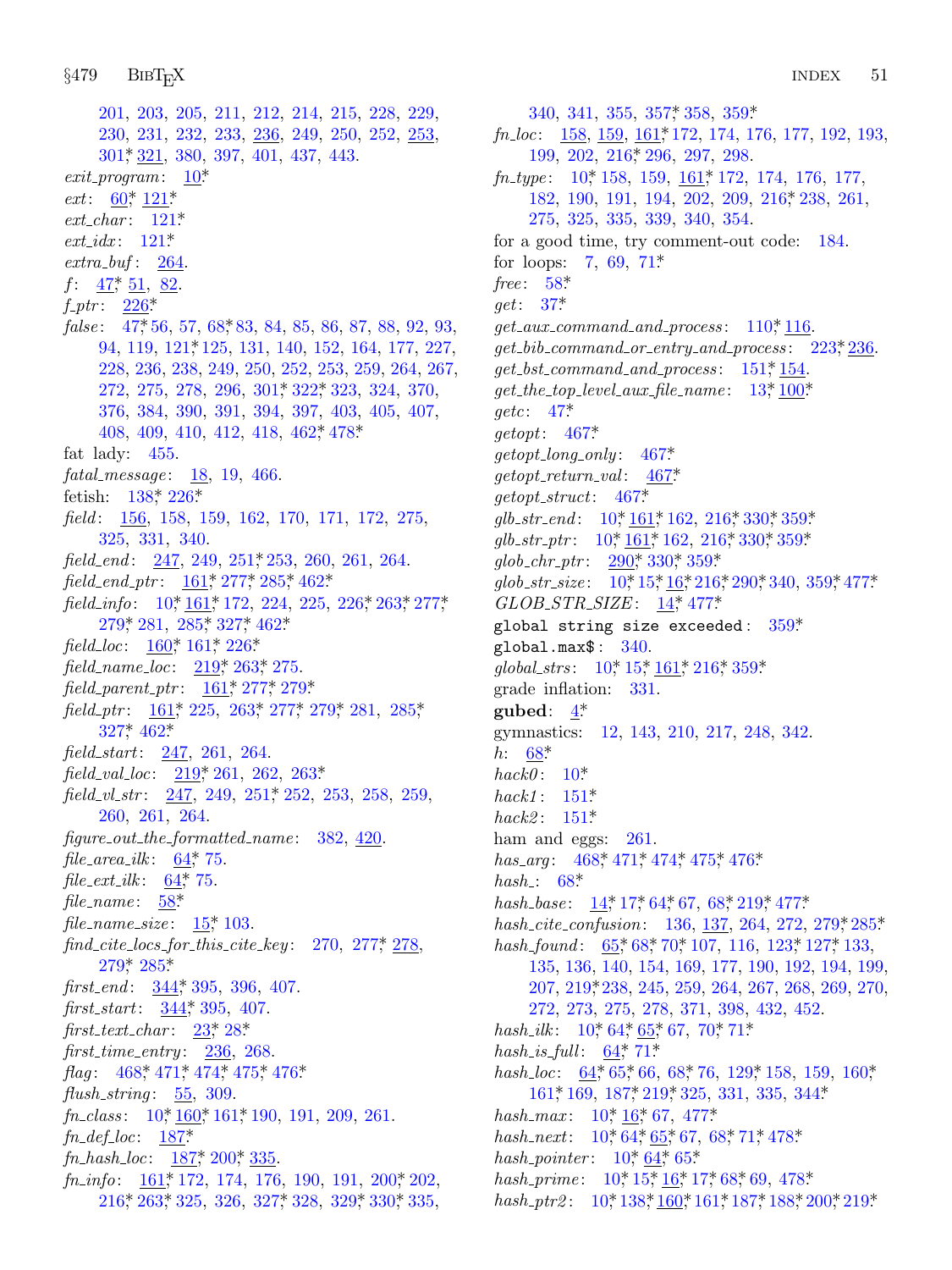52 **INDEX** 

hash\_size:  $10^*$ ,  $15^*$ ,  $16^*$ ,  $17^*$ , 69,  $71^*$ , 477<sup>\*</sup>, 478<sup>\*</sup>  $HASH\_SIZE: 15^* 477^*$ hash\_text:  $10^*64^*65^*67$ ,  $70^*71^*75$ ,  $107$ ,  $123^*127^*$ 136, 140, 169, 182, 194, 207, 209, 245, 261, 262, 263, 265, 269, 277, 297, 298, 307, 311, 313, 325,  $327^*339$ , 447, 459<sup>\*</sup> 463, 465, 478<sup>\*</sup> hash\_used:  $64$ <sup>\*</sup>,  $65$ <sup>\*</sup>,  $67$ ,  $71$ <sup>\*</sup> hash\_want:  $478^*$ history:  $10^*$ , 18, 19, 20, 466. hyphen:  $29, 32^*$ *i*:  $\underline{51}$ ,  $\underline{56}$ ,  $\underline{62}$ ,  $\underline{63}$ ,  $\underline{77}$ <sup>\*</sup>,  $\underline{82}$ ,  $\underline{121}$ <sup>\*</sup> *id\_class*:  $30, 33, 90$ .  $id\_null$ : 89, 90, 166, 235.  $id\_scanning\_confusion: 165, 166, 235.$  $id\_type: 30, 31.$ *ifdef*:  $4^*$ *ifndef*:  $4^*$ ilk: 64\* 65\* 68\* 70\* 71\* 77\* *ilk\_info*:  $10^*64^*65^*67$ , 78, 79, 116, 135, 136, 154, 161, 207, 209, 238, 245, 260, 262, 264, 265, 267, 269, 272, 277, 279, 285, 339, 372, 399, 433, 453. *illegal*:  $31, 32^*$ *illegal\_id\_char:*  $31, 33, 90$ .  $i$ llegl\_literal\_confusion:  $310, 311, 312, 313$ . *impl\_fn\_loc*:  $187$ <sup>\*</sup>, 194.  $impl\_fn\_num:$  194, 195, 196. important note: 75, 79, 334, 339, 340. *incr*: 9, 18, 47\* 53\* 54, 55, 56, 57, 58\* 60\* 69, 71\* 82, 83, 84, 85, 86, 87, 88, 90, 92, 93, 94, 95, 98, 99, 107, 110, 120, 123, 126, 132, 133, 136, 138, 139, 140, 149, 152, 162, 167, 168, 171, 172, 173, 174, 175, 176, 187, 188, 190, 191, 192, 194,  $197, 198, 200, 201, 209, 211, 215, 216, 223, 225,$ 227, 228, 237, 238, 242, 244, 246, 249, 251, 252, 253, 254, 255, 256, 257, 258, 260, 262, 264, 265, 266, 267, 270, 274, 275, 277, 278, 279, 283, 285, 286, 287, 288, 289, 297, 301, 306, 307, 308, 318, 319, 320, 321, 322, 323, 324, 326, 330, 340, 341, 351, 352, 353, 357\* 359\* 362, 370, 371, 374, 379, 381, 383, 384, 385, 389, 390, 391, 392, 393, 394, 396, 397, 398, 400, 402, 403, 404, 405, 411, 412, 413, 414, 415, 416, 417, 418, 419, 427, 429, 431, 432, 433, 438, 440, 442, 444, 445, 451, 452, 457, 458, 460, 461, 462, 463, 464, 465, 468\* 471\* 474\* 475\* 478\* *init\_command\_execution:* 296, 297, 298, 316. *initialize*:  $10^*$ ,  $12$ ,  $13^*$ ,  $336$ .  $\textit{innocent}\_b \textit{ystander}: \quad 300.$  $input\_ln$ : 41, 47, 80, 110, 149, 152, 228, 237, 252. *insert\_fn\_loc*:  $\frac{188}{190}$ , 191, 193, 194, 199, 200\*  $insert\_it: 68*$ *insert\_ptr:* 303, 304.

*int*:  $198$ <sup>\*</sup> *int\_begin*:  $198^*$ *int\_buf*:  $197, 198$ <sup>\*</sup>  $int\_end$ : 198\*  $int\_ent\_loc$ :  $160^*$ ,  $161^*$ *int\_ent\_ptr*:  $\underline{161}$ , 287, 461.  $int_{\mathcal{L}}$  int\_entry\_var: 156, 158, 159, 160\* 161\* 162, 170, 173, 174, 287, 325, 328, 354.  $int\_global\_var$ :  $156, 158, 159, 201, 202, 325,$ 331, 340, 354. *int\_literal:* 29, 156, 158, 159, 189, 190, 325. *int\_ptr*:  $197, 198*$  $int\_tmp\_val$ : 198\* *int\_to\_ASCII*: 194, 197, 198, 423. int\_xptr:  $198$ <sup>\*</sup> *integer*:  $10^*16^*19$ ,  $23^*34$ ,  $37^*41^*42^*43$ ,  $49^*64^*$ 65,\*68,\*78, 91, 97,\*104, 112, 118,\*121,\*130,\*147, 160\* 161\* 187\* 195, 198\* 216\* 219\* 226\* 247, 287, 290, 291, 307, 309, 311, 312, 313, 314, 331, 343, 344, 467, 472, 477, 478\* *integer\_ilk*:  $64$ <sup>\*</sup>, 156, 190. *invalid\_code*:  $26, 32, 216$ \*  $j: \underline{56}, \underline{68}, \underline{478}$ *i\_prime*:  $478^*$ *jr\_end*:  $344$ <sup>\*</sup>, 395, 410. k:  $\underline{66}$ ,  $\underline{68}$ ,  $\underline{478}$ kludge: 43, 51, 133, 194, 247, 264, 267, 270, 278.  $kpc\_bib\_format: 123*$  $kpc\_bst\_format: 127*$  $kpc\_in\_name\_ok$ :  $106^*$ ,  $123^*$ ,  $127^*$ ,  $141^*$  $kpc\_out_name\_ok: 106*$  $kpc.set\_program_name: 477*$  $l: 68*$ *last:*  $41$ <sup>\*</sup>, 47<sup>\*</sup>, 80, 83, 84, 85, 86, 87, 88, 90, 92, 93, 94, 95, 120, 126, 132, 139, 149, 151, 190,  $191, 211, 223, 252.$  $last\_check\_for\_aux\_errors: 110^*145.$  $last\_cite: 138*$  $last\_end:$   $\frac{344}{395}$ , 396, 401, 409, 410.  $last\_fn\_class: 156, 160*$  $last\_ilk: 64^*$  $last\_lex: \quad \underline{31}.$  $last\_lit\_type: \quad 291^*$  $last\_text\_char: 23^*28^*$  $last\_token: 344, 407, 408, 409, 410, 413, 417.$ IAT<sub>E</sub>X:  $1^*$ ,  $10^*$ , 132. *lc\_cite\_ilk*:  $\underline{64}$ , 133, 264, 267, 270, 278. *lc\_cite\_loc*:  $\underline{129}$ \* 133, 135, 136, 264, 265, 267, 268, 269, 272, 277, 278, 279, 285,  $lc\_xcite\_loc: 129, 268, 270.$ *left*:  $303, 305, 306$ .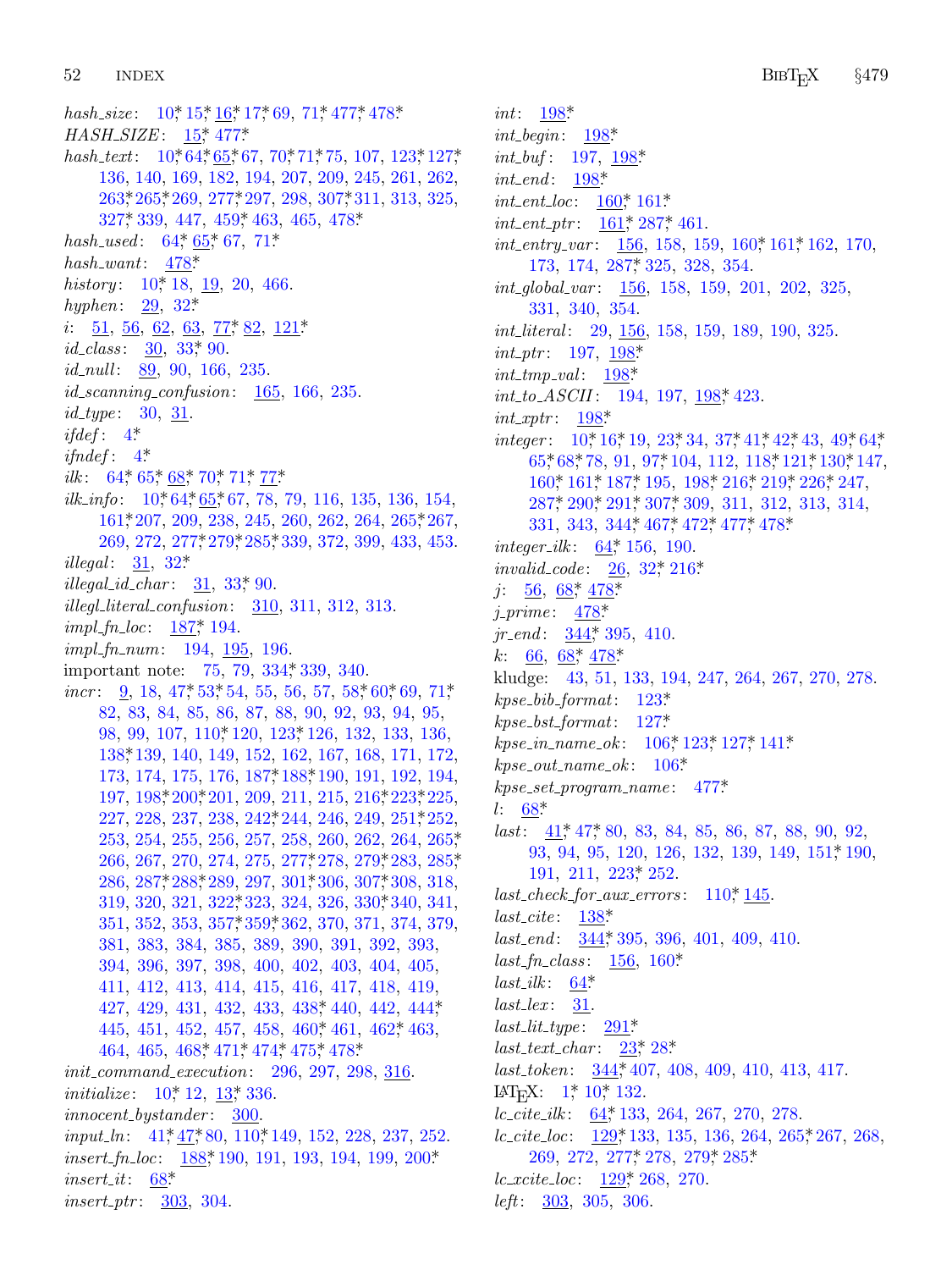### $§479$ **BIBT<sub>F</sub>X**

left\_brace:  $29, 33, 116, 126, 139, 167, 171, 173,$ 175, 178, 181, 189, 194, 201, 203, 206, 208, 212, 215, 238, 242, 244, 250, 254, 255, 256, 257, 266, 370, 371, 384, 385, 387, 390, 397, 398, 400, 402, 403, 404, 411, 412, 415, 416, 418, 431, 432, 442, 445, 451, 452.  $left\_end: 302, 303, 304, 305, 306.$ left\_paren: 29, 33, 238, 242, 244, 266.  $legal_id\_char: 31, 33*90.$  $len: 56, 62, 63, 77, 335.$ length:  $38, \underline{52}$ , 56, 57, 58, 60, 103, 121, 140, 270, 278, 351, 352, 353, 360, 362, 366, 377, 379, 437.  $less\_than: \quad 301^* \, 304, \, 305, \, 306.$  $lex\_class:$  30, 32, 47, 84, 86, 88, 90, 92, 93, 94, 95, 120, 126, 132, 139, 190, 191, 252, 260, 321, 323, 324, 370, 371, 374, 376, 381, 384, 386, 387, 388, 396, 398, 403, 411, 415, 417, 431, 432, 452.  $lex_type: 30, 31.$  $lib/openclose.c: 38*$  $libc_free: 187*$ *lit\_stack*:  $10^*$ ,  $\frac{290^*}{291^*}$ ,  $307^*$ ,  $308$ ,  $309$ ,  $352$ .  $lit\_stk\_loc: 290, 291, 307.$  $lit\_stk\_ptr$ :  $290^*$ , 307, 308, 309, 315, 316, 317,  $351, 352, 353, 438*$ lit\_stk\_size:  $10^*$ ,  $16^*$ , 307\*  $LIT\_STK\_SIZE: 10, 14, 307.$  $lit\_stk\_type: 10^*_{7} 290^*_{7} 291^*_{7} 307^*_{7} 309.$ literal: 450. *literal\_loc*:  $161$ <sup>\*</sup>, 190, 191.  $log_{10}$  file: 3,\* 10,\* 50,\* 51, 75, 79, 81, 82, 104, 106,\*  $334$ <sup>\*</sup>,  $339$ ,  $340$ ,  $455$ .  $log_p r$ :  $\frac{3}{2}$ ,  $\frac{10}{2}$ ,  $\frac{110}{2}$ ,  $\frac{127}{2}$ ,  $\frac{141}{223}$ ,  $\frac{251}{251}$  $log\_pr\_aux\_name: 108, 110, 141$  $log\_pr\_bib\_name: 121 * 223 *$  $log_pr\_bst_name: 127, 128$  $log\_pr\_ln: \frac{3}{2} \cdot 10^*$  $log\_pr\_newline: \frac{3*}{108*}121*128*251*$  $log\_pr\_pool\_str: 50^*108^*121^*128^*$  $long_name: 419$ . long\_options:  $467$ <sup>\*</sup>, 468<sup>\*</sup>, 471<sup>\*</sup>, 474<sup>\*</sup>, 475<sup>\*</sup>, 476<sup>\*</sup>  $long\_token: 417.$  $longest_{p}ds: 73, 77, 79, 334, 335, 339, 340.$ **loop:**  $6, 9$ .  $loop\_exit:$  6, 47\* 236, 253, 257, 274, 321, 360, 361, 415, 416, 420. loop1\_exit: 6, 322, 324, 382, 388\*  $loop2.exit: 6, 322, 324, 382, 396.$ lower\_case: 62, 133, 154, 172, 174, 176, 177, 182, 192, 199, 202, 207, 216, 238, 245, 259, 264, 267, 270, 275, 278, 372, 375, 376. macro\_def\_loc:  $161$ <sup>\*</sup>, 209. macro\_ilk:  $64, 207, 245, 259$ .

 $macro\_loc$ : 219\* macro\_name\_loc:  $\underline{161}$ , 207, 209, 259, 260.  $macro_name\_warming: 234, 245, 259.$  $macro\_warm\_print: 234.$ make\_string:  $\underline{54}$ , 71, 318, 330, 351, 352, 353, 362, 379, 422, 434, 438, 440, 444\* mark\_error:  $18, 95, 111, 122, 144, 149, 183,$ 221, 281, 293. mark-fatal:  $18, 44, 45$ . mark\_warning: 18, 150, 222, 282, 284, 294, 448.  $max_b^{\text{}}\rightarrow$  files:  $10^{\text{*}}\rightarrow 16^{\text{*}}\rightarrow 117^{\text{*}}\rightarrow 123^{\text{*}}\rightarrow 242^{\text{*}}$ MAX\_BIB\_FILES: 10, 14, 123, 242\* max\_cites:  $10^*$ ,  $14^*$ ,  $16^*$ ,  $17^*$ ,  $129^*$ ,  $138^*$ ,  $219^*$ ,  $227$ .  $MAX\_CITER: 10^* 14^* 138^*$ max\_fields: 10, 16, 225, 226, 263, 277, 279, 285, 327, 462\*  $MAX\_FIELDS: 10^*14^*226^*$  $max_glob\_strs$ :  $10^*_1, 16^*_1, 162, 216^*$  $MAX_GLOB\_STRS: 10, 14, 216$ max\_pop:  $50^*$ , 51, 331.  $max\_print\_line: 14, 17, 322, 323, 324.$  $MAX\_STRINGS: 14^* 477^*$ max\_strings:  $10^*$ ,  $14^*$ ,  $16^*$ ,  $17^*$ ,  $51$ ,  $54$ ,  $219^*$ ,  $477^*$  $maxint: 15^*$  $mean\_while: 449.$ mess\_with\_entries: 290, 293, 294, 296, 297, 298, 327, 328, 329, 354, 363, 378, 424, 447. *middle*: 303, 305. min\_crossrefs: 14, 227, 279, 283, 467, 472, 473\* *min\_print\_line*:  $14$ <sup>\*</sup>, 17<sup>\*</sup>, 323. minus\_sign:  $29.64*93.190.198*$ missing: 161, 225, 226, 263, 277, 279, 282, 291\* 327\* 462\* mooning:  $12$ . mult:  $478^*$ my\_name:  $1, 467$ \*  $n: \frac{478^*}{478^*}$  $n$ : 78, 333, 338.  $n_2aa$ : 338, 339, 372, 399. n\_aa\_upper: 338, 339, 372, 399.  $n\_add\_period: 333, 334, 341.$  $n_{-}ae: 338, 339, 372, 399, 433, 453.$ n\_ae\_upper: 338, 339, 372, 399, 433, 453.  $n_aux_bibdata: 78, 79, 112, 116, 120.$  $n_aux_bibstyle: 78, 79, 112, 116, 126.$  $n_$ <u>*aux\_citation*:  $78, 79, 116$ </u>.  $n_$ *aux\_input*:  $\frac{78}{79}$ , 79, 116. *n\_bib\_comment:* 78, 79, 239. n\_bib\_preamble: 78, 79, 239, 262.  $n_bib\_string:$   $\frac{78}{79}$ ,  $\frac{239}{259}$ ,  $\frac{259}{262}$ .

 $n_bst\_entry: 78, 79, 155.$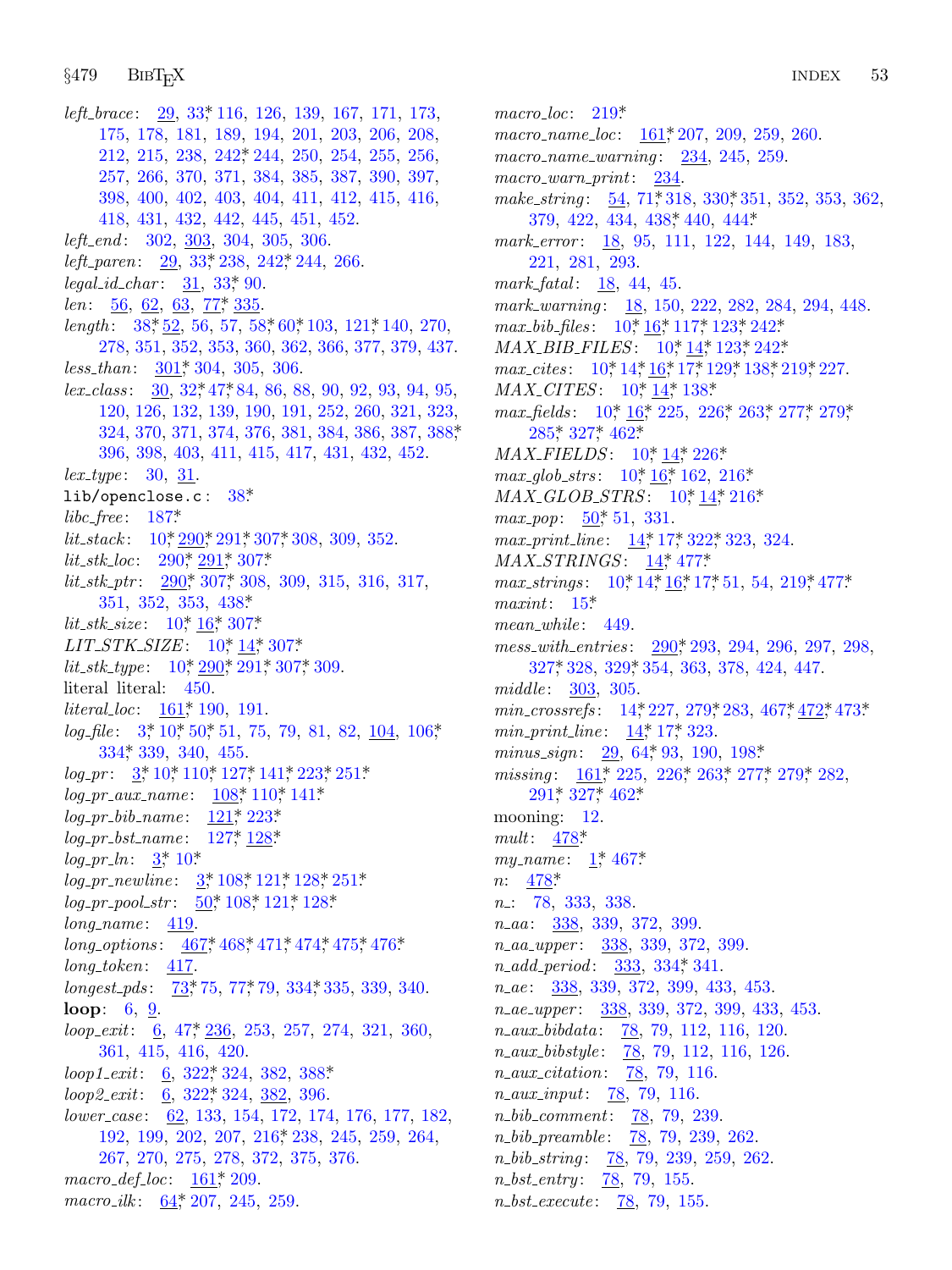54 **INDEX** 

 $n\_bst\_function: 78, 79, 155.$ *n\_bst\_integers:* 78, 79, 155. *n\_bst\_iterate:* 78, 79, 155. n\_bst\_macro: 78, 79, 155.  $n\_bst\_read:$   $\frac{78}{79}$ , 79, 155. *n\_bst\_reverse:* 78, 79, 155.  $n\_bst\_sort: 78, 79, 155.$  $n\_bst\_strings: 78, 79, 155.$  $n_{call_type: 333, 334, 341.}$ *n\_change\_case:*  $333, 334, 341$ .  $n_{\text{-}}chr_{\text{-}}to_{\text{-}}int: 333, 334, 341.$ *n\_concatenate*: 333, 334, 341. *n\_duplicate:*  $333, 334, 341$ .  $n$ <sub>-empty</sub>:  $333, 334, 341$ . *n\_equals*: 333, 334, 341. *n\_format\_name:* 333, 334, 341.  $n\_gets:$  333, 334, 341. *n\_greater\_than*: 333, 334, 341.  $n_{-}i$ : 338, 339, 372, 399.  $n_{-}if$ : 333, 334, 341.  $n\_int\_to\_chr$ : 333, 334, 341.  $n\_int\_to\_str$ : 333, 334, 341.  $n_{-}j$ : 338, 339, 372, 399. n<sub>-</sub>l: 338, 339, 372, 399. n\_l\_upper: 338, 339, 372, 399. *n*\_less\_than:  $\frac{333}{334}$ , 334, 341. *n\_minus*: 333, 334, 341. *n\_missing*: 333, 334, 341. *n\_newline*: 333, 334, 341. *n\_num\_names:* 333, 334, 341.  $n_{-}o$ :  $\frac{338}{339}$ , 372, 399. n\_o\_upper: 338, 339, 372, 399.  $n_0e$ : 338, 339, 372, 399, 433, 453. n\_oe\_upper: 338, 339, 372, 399, 433, 453.  $n\_options: 467*$ *n\_plus*: 333, 334, 341. n\_pop: 333, 334, 341. *n\_preamble*: 333, 334, 341. *n\_purify*:  $\frac{333}{334}$ , 334, 341. *n\_quote*: 333, 334, 341.  $n\_skip$ :  $\frac{333}{334}$ ,  $334$ ,  $341$ . n\_ss: 338, 339, 372, 399, 433, 453.  $n\_stack: 333, 334, 341.$ *n\_substring*:  $333, 334, 341$ . n\_swap: 333, 334, 341. n\_text\_length: 333, 334, 341. *n\_text\_prefix:*  $\frac{333}{334}$ , 334, 341.  $n\_top\_stack:$  333, 334, 341. *n\_type*:  $\frac{333}{334}$ , 334, 341. *n\_warning*  $333, 334, 341$ . n\_while: 333, 334, 341.

 $n_width: 333, 334, 341.$  $n\_write: 333, 334, 341.$ *name*:  $467$ <sup>\*</sup>,  $468$ <sup>\*</sup>,  $471$ <sup>\*</sup>,  $474$ <sup>\*</sup>,  $475$ <sup>\*</sup>,  $476$ <sup>\*</sup> name\_bf\_ptr:  $344$ <sup>\*</sup>, 387, 390, 391, 394, 396, 397, 398, 400, 401, 414, 415, 416. name\_bf\_xptr:  $344$ <sup>\*</sup>, 396, 397, 398, 400, 401, 414, 415, 416. *name\_bf\_yptr:*  $344$ <sup>\*</sup>, 398. name\_buf: 43, 344, 387, 390, 394, 397, 398, 400, 414, 415, 416. name\_length:  $37, 58, 60, 61, 99, 106, 107, 141$ \* name\_of\_file:  $37,58,60,61,97,98,99,100,106,$  $107, 123, 127, 141$ \* name\_ptr:  $37^*58^*60^*98$ , 99, 107, 141\* name\_scan\_for\_and: 383, 384, 427. name\_sep\_char: 10,\* 46,\* 344,\* 387, 389, 392, 393, 396, 417. name\_tok: 10,\* 46,\* 344,\* 387, 390, 391, 394, 396,  $401, 407, 414, 415.$ *negative*: 93. nested cross references: 277\*  $new\_cite: 265*$ *newline*: 108, 121, 128\* *next\_cite*: 132, 134.  $next.insert: 303, 304.$ next\_token: 183, 184, 185, 186, 187\* nil: 9. nm\_brace\_level: 344, 397, 398, 400, 416.  $no\_bst_{\text{m}} = 146, 151^*$ *no-fields*:  $161^*$ ,  $462^*$ *no\_file\_path*:  $\frac{38}{5}$  106, 141\*  $nonexistent\_cross\_reference_error: 279, 281.$  $null\_code: 26$ . num\_bib\_files:  $117^*$  145,  $223^*$  457. num\_blt\_in\_fns: 332, 333, 335, 465. num\_cites: 129, 145, 225, 227, 276, 277, 279, 283, 287, 288, 289, 297, 298, 299, 458, 465. num\_commas: 344, 387, 389, 395. num\_ent\_ints: 161,\* 162, 174, 287,\* 328, 355, 461. num\_ent\_strs:  $\frac{161^*}{162}$ , 176, 288, 301, 329, 340,  $357$ <sup>\*</sup>, 460<sup>\*</sup> num\_fields: 161,\*162, 170, 172, 225, 263,\*265,\*277,\* 279\* 285\* 327\* 340, 462\* num\_glb\_strs:  $161$ <sup>\*</sup>, 162, 216<sup>\*</sup> num\_names: 344, 383, 426, 427.  $num\_pre\_defined\_fields: \quad \underline{161*170}, \ 277*340.$  $num\_preamble\_strings: \quad \underline{219}^*276, \ 429.$ num\_text\_chars: 344,\* 418, 441, 442, 445. num\_tokens: 344, 387, 389, 390, 391, 392, 393, 394, 395 number\_sign:  $29, 33, 189, 190$ . *numeric*: 31, 32, 90, 92, 93, 190, 250, 431, 432.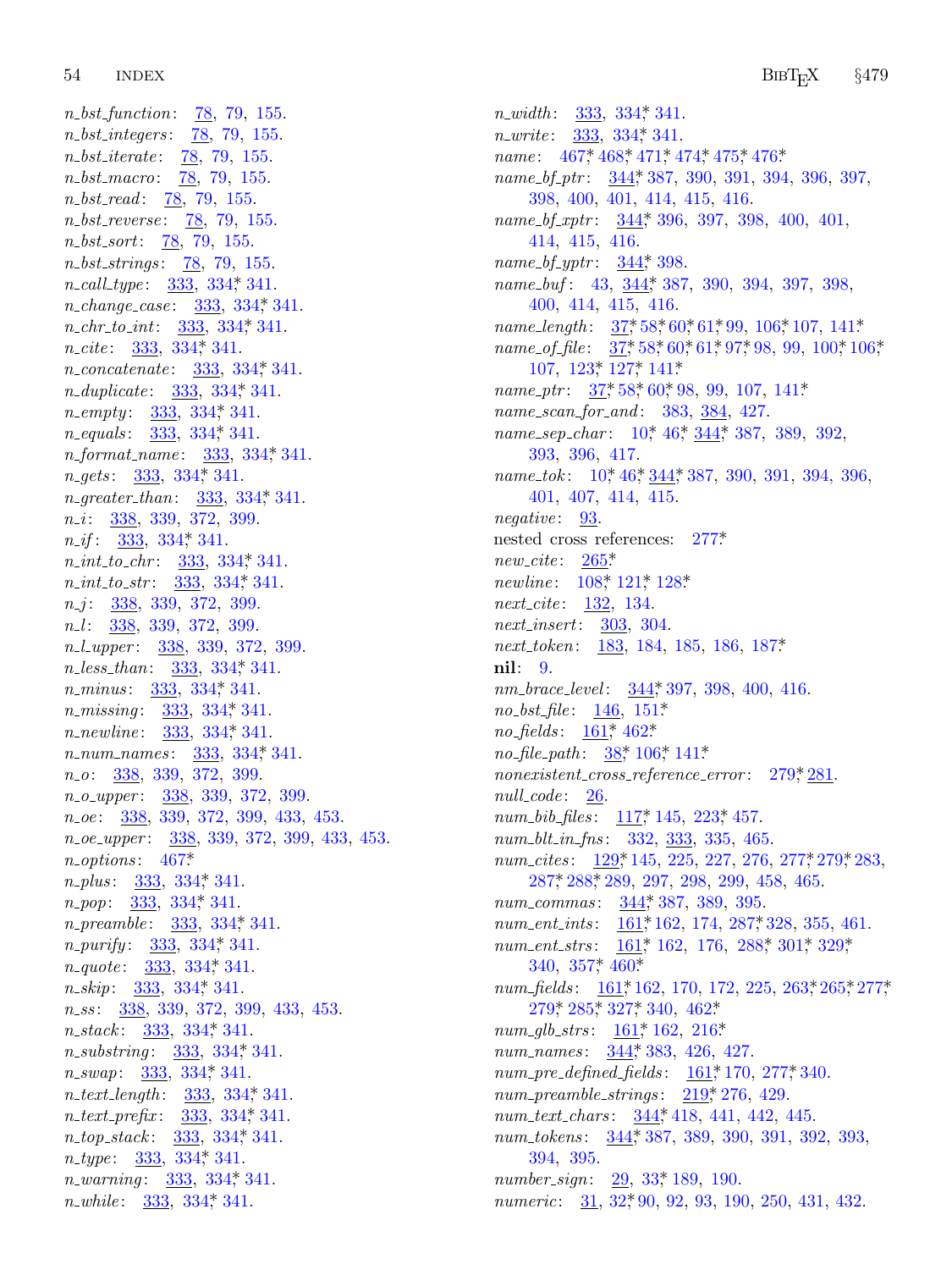*§*479 BibTEX INDEX <sup>55</sup>

*o*: 478\*. *oe width* : [35](#page-15-0), [453](#page-43-0). *ok pascal i give [up](#page-43-0)*: 364, 370. *old num cites* : 129\*, 227, 264, 268, 269, 279\*, 283, 286, 458. *open bibdata aux [e](#page-7-0)rr* : 122, 123\*. *optarg* : 467\*. *optind*:  $100^*$  467\* *option ind[ex](#page-3-0)* : [4](#page-9-0)67\*. *ord* : 24. *other char adjac[ent](#page-33-0)*: 89, 90, 1[66,](#page-36-0) 235. *other\_lex* :  $31, 32^*$  $31, 32^*$  $31, 32^*$ **othercases**: [5.](#page-10-0) *others* : 5. *out\_buf* : 10\*, 46\*, 264, 290\*, 321, 322\*, 323, 324, 425, 454. *out\_buf\_length* : 290\*, 292, 321, 322\*, 323. *out [buf](#page-13-0) ptr* : 290\*, 321, 322\*, 323, 324.  $out\_pool\_str: 50^*$  $out\_pool\_str: 50^*$  $out\_pool\_str: 50^*$  $out\_pool\_str: 50^*$  $out\_pool\_str: 50^*$ , 51. *out token*[:](#page-10-0) 81, 82. *output bbl [li](#page-10-0)ne* : 321, [323](#page-36-0), 425. *overflow*: <u>44</u>, [54](#page-36-0), 71, 140. overflow in arit[hme](#page-30-0)tic: 11. *p*: 68\*.  $p_{-}ptr$ :  $\underline{58}^*$ ,  $\underline{60}^*$ *p ptr1* [:](#page-14-0) 48\*, 57, 320, 322\*. *p ptr2* : [48\\*,](#page-14-0) [57,](#page-14-0) 320, 322\*. *p str* : 3[20,](#page-14-0) 322\*. parent ent[ry:](#page-14-0) [27](#page-14-0)7\*. *parse arguments* : 102\*, 467\*. *partition*: [30](#page-10-0)3, 306. *pds* :  $\frac{77}{7}$ , 335. *pds len*: 73\*, [77\\*,](#page-3-0) [335](#page-8-0). *pds loc*: [73\\*.](#page-10-0) *pds\_type* :  $\frac{73}{77}$ , 77, [335](#page-5-0). *period* : 29, 36[0,](#page-3-0) 3[61,](#page-4-0) [362](#page-10-0), 417. *pool file* : 48\*, 72. *pool overflow*: 53\*. *pool\_pointer* : 10\*38\*48\*49\*51, 56, 58\*60\*344\* *pool\_ptr* : 48\*, 53\*, 54, 55, 72, 351, 352, 362, 444\*. *pool\_size*: 10\*, 14\*, 16\*, 53\*. *POOL\_SIZE*: 10,\* 14,\* 53.\* *pop lit*: 309. *pop lit sta[ck](#page-39-0)* : 312. *pop lit stk* : 309, 314, 3[45,](#page-40-0) 346, 3[47,](#page-40-0) 348, 349, 350, 354, 360, 364, 377, 379, 380, 382, 421, 422, 423, 424, 426, 428, 430, 437, 439, 441, 443, 448, 449, 450, 454. *pop lit var* : 367, 368, 369, 384. *pop lit1* : 344\*, 345, 346, 347, 348, 349, 350, 351, 352, 353, 354, 355, 357\*, 358, 359\*, 360, 361, 362, 364, 366, 377, 379, 380, 381, 382, 384,

402, 406, [421,](#page-41-0) 422, 423, 424, 426, 427, 428, 430, 4[37,](#page-39-0) 438\*, 439, 440, 4[41,](#page-40-0) 442, 443, 445, 448, 449, [450,](#page-41-0) 451, 454. *pop lit2* : 344\*, 345, [346](#page-17-0), 347, 348, 349, 350, 351, 352, 353, 354, 355, 357\*, 358, 359\*, 364, 370, 382, 383, 388\*, 389, 391, 421, 437, 438\*, 439, 440, 4[43,](#page-39-0) 444\*. *pop lit3* : 344\*, 382, 383, 384, 388\*, 389, 391, 421, 437, 438\*. *pop the aux stack* : 110\*, 142. *pop top and [pri](#page-39-0)nt*: 314, 315, 446. *pop type* : [30](#page-40-0)9. *pop typ1* : [344](#page-39-0)\*, 345, 346, 347, 348, 349, 350, 354, 360, 364, 377, 379, 380, 382, 421, 422, 423, 424, 426, 428, [430](#page-4-0), 437, 439, 441, 443, 448, 449, 450, [454](#page-14-0). *pop typ2* : 344\*, [345](#page-14-0), 346, 347, 348, 349, 350, 354, 355, 357\*, 3[58,](#page-27-0) 3[59\\*,](#page-28-0) 364, 382, 421, 437, 439, 443. *pop typ3* : 344\*, 3[82,](#page-39-0) 421, 437. *pop whole stack* : 315, 317, 436. *pre def ce[rtain](#page-45-0) strings* : 13\*, 336. *pre def [lo](#page-2-0)c*[:](#page-3-0) 75, 76, 77\*, 79, [335](#page-17-0), 339, 340. *pre define* : [75,](#page-19-0) 77\*, 79, 335, [33](#page-21-0)9, 340. *preamble ptr* : 219\*, 242\*, 262, 276, 339, 429. *preceding white* : 344\*, [384.](#page-27-0) *prev colon*: 365, 370, 376. *primes* : 478\*. *print*:  $\frac{3}{7}$ , 10, 44, 45, 95, 96, 110, 111, 112, 113, 114, 115, 122, 127\*, [1](#page-2-0)35, 140, 141\*, 144, 148, 149, 150, 153, 158, 166, [16](#page-10-0)7, 168, 169, 177, 183, 184, 185, 186, 220, 221, 222, 223\*, 234, 235, 263\*, 273, 280, 281, 282, 284, 293, [294](#page-16-0), [311](#page-17-0), 312, 345, [354](#page-21-0), 356, 368, 377, 383, 388\*, 389, 391, 406, 448, 455, 466. *print* : 3\*.  $print_a$ <sub>newline</sub>:  $3^*$  $print_a\_pool\_str: 50^*$  51. *print a token*: 81, 82. *print\_aux\_name* : 107, 108,\*110,\*111, 140, 141,\*144. *print bad i[np](#page-2-0)[ut](#page-3-0) line* : 95, 111, 149, 221. *print\_bib\_name* : 121,\* 122, 220, 223,\* 455. *print bst name* : 127\*, 128\*, 148. *print confusion*: 45, [466.](#page-16-0) *print fn class* : 158, 169, 177, 354. *print lit*: 313, 314, 448. *print\_ln*:  $3*10*44$  $3*10*44$ , [45,](#page-16-0) [95,](#page-18-0) 1[11,](#page-20-0) 13[4,](#page-29-0) 169, 184, 221, 222, 280, 281, 282, 284, 313, 314, 317, 356, 466. *print missing entry* : 283, 284, 286. *print\_newline*:  $3^*$ , 95, 108<sup>\*</sup>, 121<sup>\*</sup>, 128<sup>\*</sup>, 135, 293, 294, 313, 345. *print overflow*: 44.

*print\_pool\_str* : 50\*, 108\*, 121\*, 128\*, 135, 169, 263\*, 273, 280, 284, 293, 294, 311, 313, 366, 368,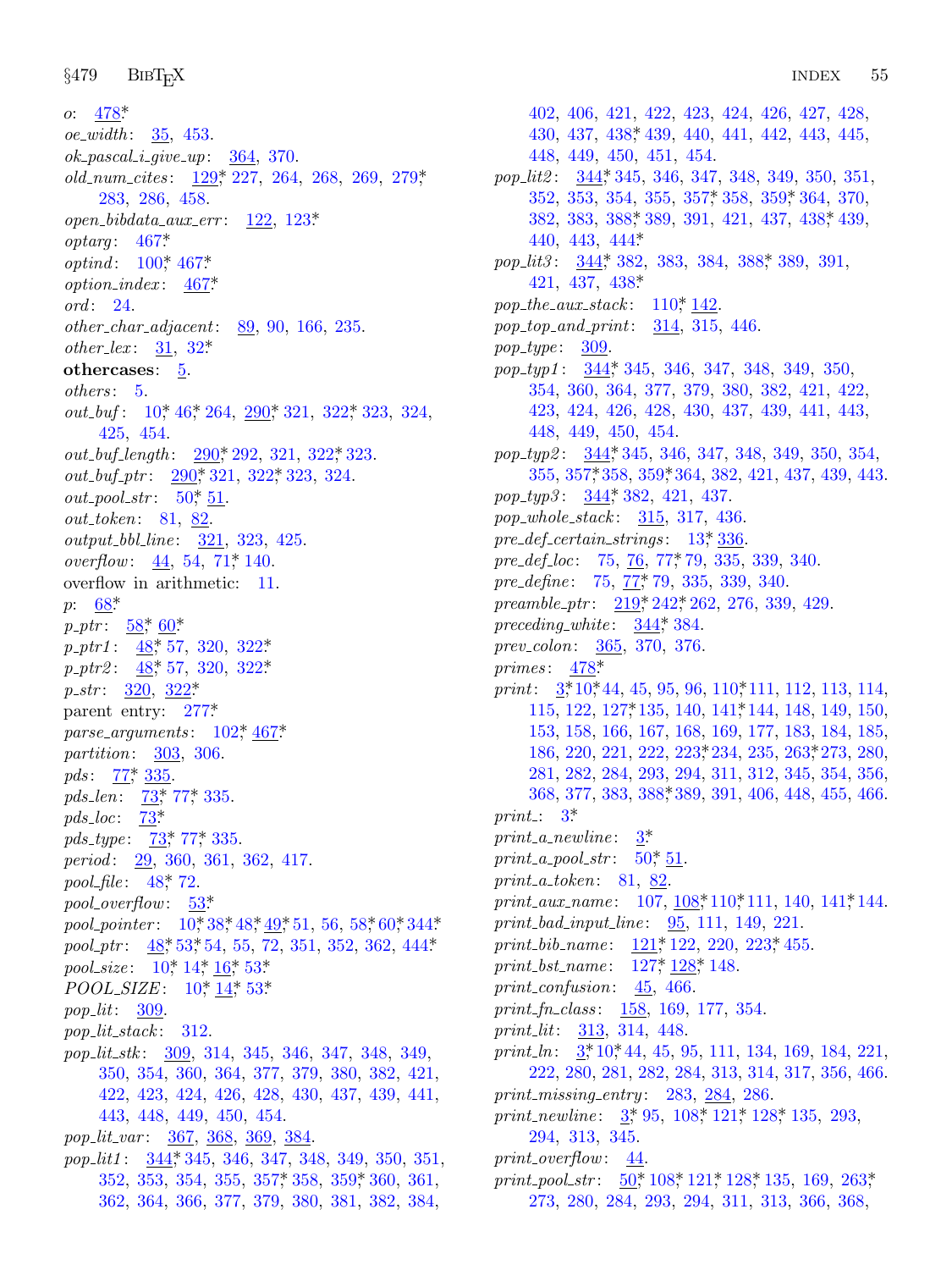56 **INDEX** 

377, 383, 388, 389, 391, 406.  $print\_recursion\_illed:$  184.  $print\_skipping\_whatever\_remains: 96, 111, 221.$ print\_stk\_lit:  $\frac{311}{312}$ , 312, 313, 345, 380, 424. print\_token: 81, 135, 140, 154, 177, 184, 185, 207, 234, 273.  $print\_version\_and\_exit: 467*$ print\_wrong\_stk\_lit: 312, 346, 347, 348, 349, 350, 354, 355, 357, 358, 359, 360, 364, 377, 382, 421, 422, 423, 426, 430, 437, 441, 443, 448, 449, 450, 454. program conventions: 8. *ptr1*:  $301^*$ *ptr2*:  $301*$ push the literal stack: 308, 351, 352, 353, 361, 379, 437, 438, 444.  $push\_lit\_stack: 308.$ push\_lit\_stk:  $307$ , 318, 325, 326, 327, 328, 330, 345, 346, 347, 348, 349, 350, 351, 352, 353, 360, 362, 364, 377, 378, 379, 380, 381, 382, 422, 423, 424, 426, 430, 434, 437, 438, 439, 440, 441, 443, 444, 447, 450. push  $lt: 307$ \*  $push\_type: 307*$ put:  $37^*$  40. question\_mark: 29, 360, 361. quick\_sort: 299, 300, 302, 303, 306. quote\_next\_fn: 14\*160\*188\*193, 194, 326, 463.  $r\_pop\_lt1: 343, 449.$  $r\_pop\_lt2: \quad 343, 449.$  $r\_pop\_tp1: 343, 449.$  $r\_pop\_tp2: \frac{343}{149}.$ raisin: 278. read\_completed:  $163, 164, 223, 458, 460, 461$ . read\_performed:  $\frac{163}{163}$ , 164, 223, 455, 458, 462\* read\_seen: 163, 164, 178, 203, 205, 211, 212, 214. *reading\_completed:*  $163, 164, 223, 455$ . repush\_string: 308, 361, 379, 437.  $reset: 37*$ return:  $6, 9$ . return\_von\_found: 397, 398, 399. rewrite:  $37^*$  $right: 303, 304, 305, 306.$  $right\_brace$ :  $\frac{29}{33}$ , 113, 114, 116, 120, 126, 132, 139, 166, 168, 171, 173, 175, 178, 181, 183, 187, 190, 191, 192, 199, 201, 203, 206, 208, 212, 215, 219, 242, 244, 250, 254, 255, 256, 257, 266, 360, 361, 367, 370, 371, 384, 385, 387, 390, 391, 398, 400, 402, 403, 404, 411, 416, 418, 431, 432, 441, 442, 443, 444, 445, 450, 451, 452.

right\_end: 302, 303, 304, 305, 306.

right\_outer\_delim:  $219$ ,  $242$ ,  $244$ ,  $246$ ,  $259$ ,  $266$ , 274. right\_paren:  $29, 33, 219, 242, 244, 266$ . right\_str\_delim: 219\* 250, 253, 254, 255, 256.  $s: \underline{51}, \underline{56}, \underline{121}, \underline{280}, \underline{284}.$  $s$ : 74, 337\* s\_aux\_extension: 74, 75, 103, 106,\*107, 139, 140. *s\_bib\_area*:  $\frac{74}{75}$ .  $s_{\text{}}\text{bib}_{\text{}}\text{ extension:} \quad 74, 75, 121, 123, 457.$ s\_bst\_area: 74, 75. s\_bst\_extension:  $\frac{74}{75}$ , 75, 127, 128, 457. *s\_default*:  $182, 337, 339$ .  $s_l$ : 337\* s\_log\_extension:  $\frac{74}{75}$ , 75, 103, 106\* s\_null: 337,\* 339, 350, 360, 364, 382, 422, 423, 430, 437, 441, 443, 447. s\_preamble: 10,\* 123,\* 219,\* 242,\* 262, 337,\* 339, 429.  $s_{-}t$ : 337\*  $s_{-}u: 337$ \*  $sam\_too\_long\_file\_name\_print:$  98.  $sam\_wrong_{\text{}}file\_name\_print:$  99.  $sam\_you\_made\_the\_file\_name\_too\_long: 98, 103.$  $sam\_you\_made\_the\_file\_name\_wrong:$  99, 106\* save space:  $42^* 161^*$  $scan\_a\_field\_token\_and\_eat\_white:$  249, 250.  $scan\_alpha: 88, 154.$  $scan\_and\_store\_the\_field\_value\_and\_eat\_white: 242$ 246, 247, 248, 249, 274.  $scan\_balanced_braces: 250, 253.$ scan\_char: 80, 83, 84, 85, 86, 87, 88, 90, 91, 92, 93, 94, 120, 126, 132, 139, 152, 154, 166, 167, 168, 171, 173, 175, 186, 187, 189, 190, 191, 201, 208, 215, 235, 238, 242\* 244, 246, 249, 250, 252, 254, 255, 256, 257, 266, 274, 275.  $scan_fn\_def: 180, 187, 189, 194.$ scan\_identifier: 89, 90, 166, 238, 244, 259, 275.  $scan\_integer: 93, 190.$  $scan\_nonneg\_integer: 92, 258.$ scan\_result: 89, 90, 166, 235. scan\_white\_space: 94, 152, 228, 252.  $scan1: 83, 85, 116, 191, 209, 237.$ scan1\_white:  $84, 126, 139, 266$ . scan2:  $85, 87, 255$ .  $scan2.white:$  86, 120, 132, 183, 192, 199, 266. scan $3: 87, 254.$ secret agent man: 172.  $seen\_fn\_loc$ : 169.  $sep\_char:$  31, 32, 387, 388, 393, 396, 401, 417, 430, 431, 432.  $setup\_bound\_var: \quad \underline{477}$  $setup\_bound\_var\_end:$  477\*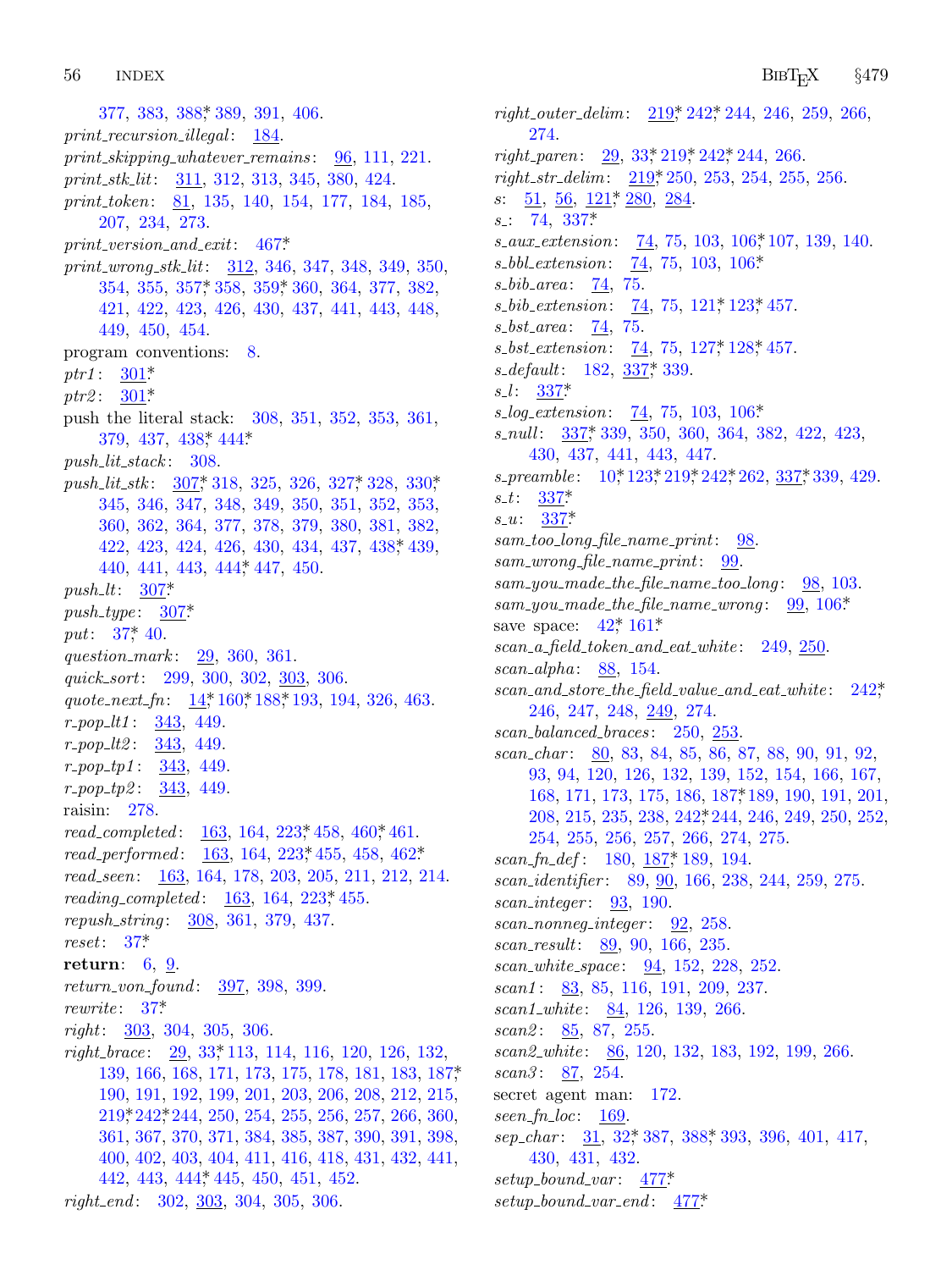*setup bound var [end](#page-24-0) [end](#page-24-0)* [:](#page-4-0) [477\\*.](#page-24-0) *setup bound varia[ble](#page-24-0)* : [477](#page-24-0)\*. *setup params* [:](#page-24-0) 1[0\\*,](#page-24-0) 47[7\\*.](#page-25-0) *short list*: 302, 3[03,](#page-7-0) 304.  $sign\_length:$  93. *singl function*: 187\*, 188\*, 200\*. *SINGLE FN SPACE* : 14\*, 187\*, 188\*. *single fn space* : 187\*, 188\*. *single ptr* : 187\*, 188\*, 200\*. *single quote* : 29, 33\*, 189, 192, 194. *skip illegal stuff after token print*: 186. *skip recursive token*: 184, 193, 199. *skip stuff at sp brace level greater than one* : 403, 404, 412. *skip token*: 1[83,](#page-33-0) 190, 191. *skip token illegal [stu](#page-33-0)ff [aft](#page-34-0)er literal* : 186, 190, 191. *skip token pri[nt](#page-27-0)*: 183, [184,](#page-33-0) 185, 186. *skip token unknown function*: 185, 192, 199. *skp token unkno[wn](#page-39-0) function print*: 185. sort.key $$: 340.$  $$: 340.$ *sort cite [ptr](#page-39-0)* : 290\*, 297, 298, [458](#page-40-0). *sort key num*: 290\*, 30[1\\*,](#page-41-0) 340. *sorted cites* : [2](#page-39-0)19\*, 289, 29[0\\*,](#page-41-0) 297, 298, 300, 302, 303, [304](#page-39-0), 305, 306, 45[8.](#page-40-0) *sp brace level* : 344\*, 402, 403, 404, 405, 406, 411, 412, 442, [444](#page-41-0)\*, 445. *sp end* : 3[44\\*,](#page-39-0) 351, 3[52,](#page-40-0) 353, 359\*, 361, 362, 379, 381, 4[02,](#page-39-0) 403, 404, 438\*, 440, 442, 444\*, 445. *sp length* : 344\*, [3](#page-7-0)5[2,](#page-7-0) 437, 438\*. *sp ptr* : 344\*, [351,](#page-36-0) 352, 353, 357\*, 359\*, 361, 362, 379, 381, 402, 4[03](#page-1-0), [404](#page-4-0), [40](#page-5-0)5, [4](#page-8-0)0[7,](#page-23-0) 408, 409, 410, 411, 412, 417, 438, 440, 442, 444, 445. *sp xptr1* : 344\*, 352, 357\*, 403, 411, 412, 417, 445. *sp xptr2* : 344\*, 412, 417. *space* : 26, 31, 32\*, 33\*, 35, 95, 249, 252, 253, 256, 260, 261, [322](#page-39-0)\*, 323, 392, 393, 417, 419, 430, 431. space sa[vings](#page-45-0):  $1^*$ ,  $14^*$ ,  $15^*$ ,  $42^*$ ,  $161^*$ . special character: 371, 397, 398, 401, 415, 416, 418, 430, 431[,](#page-1-0) 4[32,](#page-3-0) 441, 442, 443, 445, 450, 452. *specified char adja[ce](#page-1-0)nt*[:](#page-3-0) 89, 90, 166, 235. *spotless* : 18, 19, 20, 466. *sp2 length* : [344\\*,](#page-28-0) 352. *square* : 478[\\*](#page-11-0). *ss widt[h](#page-2-0)* : 35, 453.  $standard$ *input*:  $2^*$  10\* *standard output*: 2\*, 10\*. *star* : 29, 134. *start fields* : 226\*. *start name* : 58\*, 123\*, 127\*, 141\*. **stat**: 4\*. *stat pr* : 465. *stat pr ln*: 465.

*stat pr pool [str](#page-33-0)* : [465](#page-35-0). statistics:  $4^*$ , 465. *stderr* : 467\*. *stdin*: [10\\*.](#page-33-0) *stdout*: [10\\*.](#page-33-0) *stk empty* : 291\*, 307\*, 309, 311, 312, 313, 314, 345, 380, 424. *stk field missing* : 291\*, 307\*, 311, 312, 313, 327\*, 380, [424](#page-33-0). *stk f[n](#page-36-0)*: [291\\*,](#page-37-0) 307\*, 311, 312, 313, 326, 3[54,](#page-40-0) 4[21,](#page-40-0) 449. *stk int*: 291\*, 307\*, 311, 312, 313, 325, 328, 345, 346, 347, 348, 349, 355, 358, 3[77,](#page-41-0) 380, 381, 382, 421, 422, [423,](#page-41-0) 424, 426, 437, 441, 443, 449, 450. *stk lt*: 311, 312, 313, 314. *stk str* : 291\*, 307\*, 309, 311, 312, 313, 318, 325, 327\*, 330\*, 345, 350, 351, 352, 353, 357\*, 359\*, 360, 3[62,](#page-3-0) [364,](#page-33-0) [377,](#page-33-0) [378,](#page-35-0) 379, 380, 382, 422, 423, 424, [426,](#page-39-0) 430, 434, 437, 438\*, 439, 440, 441, 443, [444](#page-27-0)\*, 447, 448, 450, 454. *stk tp*: 311, [313](#page-27-0), [31](#page-28-0)4. *stk tp1* : 312. *stk tp2* : [312.](#page-18-0) *stk type* : 10\*, 290\*, 291\*, 307\*, 309, 311, 312, 313, 314, 343, [344\\*.](#page-18-0) *store entry* : [219](#page-22-0)\*, [267](#page-23-0), [275](#page-33-0). *store field* : [219\\*,](#page-23-0) [242\\*,](#page-32-0) [246,](#page-36-0) [2](#page-34-0)[49,](#page-40-0) 2[53,](#page-42-0) 258, 259, 275. *store token*: 2[19\\*,](#page-4-0) 259. *str char* : 12[1\\*.](#page-32-0) *str delim*: 247. *str ends with* : 121\*. *str\_ent\_loc*:  $160^*$ ,  $161^*$ ,  $290^*$ ,  $301^*$ . *str ent ptr* : [161](#page-23-0)\*, 288\*, [329](#page-26-0)\*, [357](#page-37-0)\*, [460](#page-40-0)\*. *str entry var* : [14](#page-22-0)\*, 156, 158, 159, 160\*, 161\*, 162, 170, 175, 176, 2[88\\*,](#page-4-0) 290\*, 302, 325, 3[29\\*,](#page-22-0) 33[1,](#page-23-0) 340, 354.  $str\_eq\_buf$ [:](#page-26-0) 56, [70](#page-33-0), 140[.](#page-37-0) *str eq str* : [5](#page-18-0)7, 345. *str found* [:](#page-3-0) [68\\*,](#page-12-0) [70\\*.](#page-12-0) *str\_glb\_ptr* :  $\underline{161}$ \*, 162, 216\*, 330\*, 359\*.  $str\_glob\_loc: 160^*$ *str\_global\_var* [:](#page-12-0) 14, [15](#page-14-0)6, 158, 159, 160, 161, 162, 215, 216\*, 290\*, 325, 330\*, 354. *str idx* : 121\*. *str\_ilk* : 10\*, <u>64</u>\*, 65\*, 68\*, 70\*, 77\*. *str literal* : 156, 158, 159, 180, 189, 191, 205, 209, 261, 3[25,](#page-13-0) 339. *str\_lookup*: [6](#page-10-0)5, 68, [7](#page-13-0)6, [77](#page-14-0), 107, 116, 123, 127, 133, 135, 136, 140, 154, 172, 174, 176, 177, 182, 190, 191, 192, 194, 199, 202, 207, 209, 216\*, 238, 245, 259, 261, 264, 267, 269, 270, 272, 273, 275, 278, 371, 398, 432, 452. *str not found* : 68\*.

*str\_num*: 48<sup>\*</sup>, 68<sup>\*</sup>, 70<sup>\*</sup>, 71<sup>\*</sup>, 464.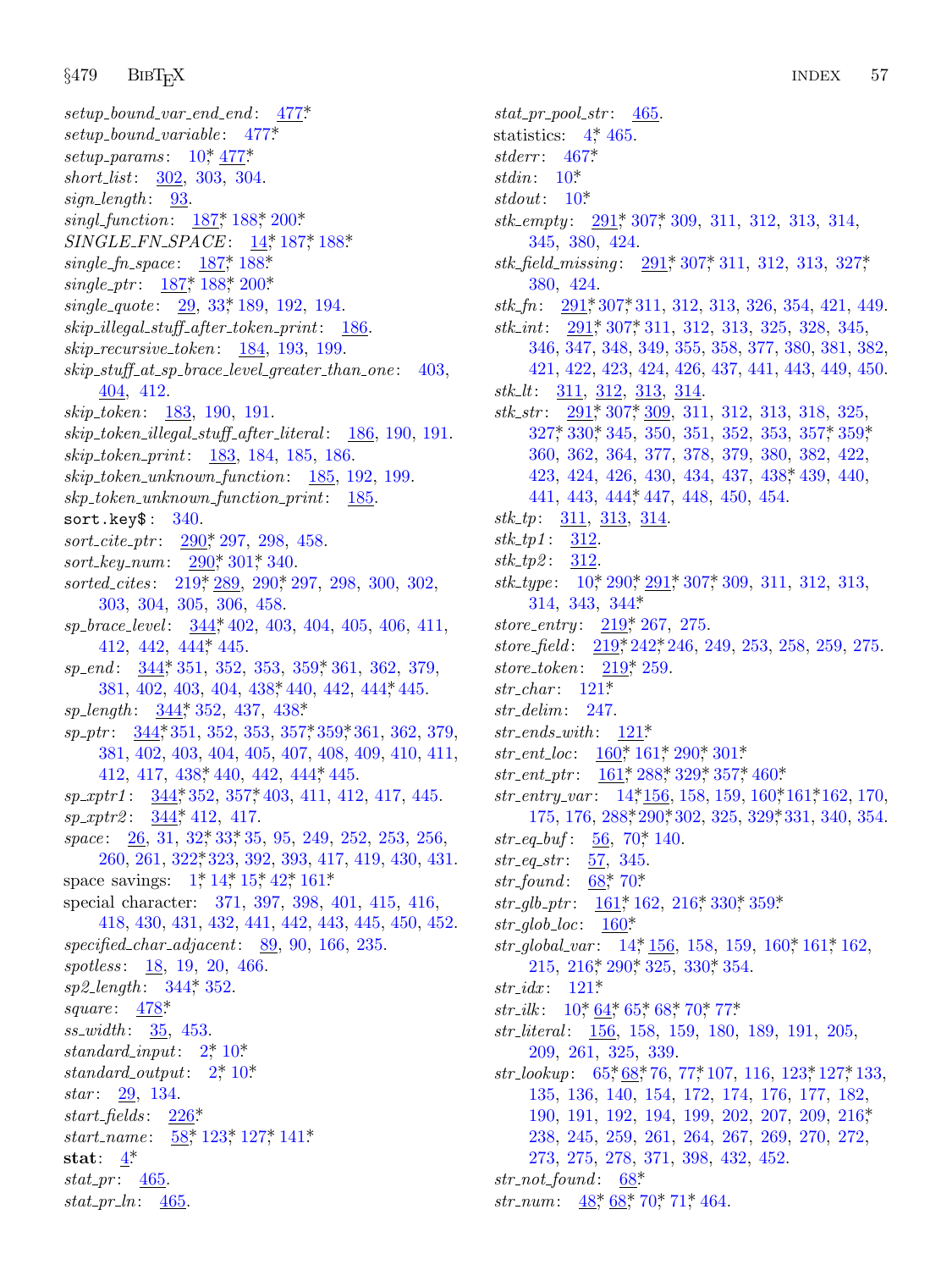$58$ **INDEX** 

str\_number:  $10^*38^*48^*49^*51, 54, 56, 57, 58^*60^*$ 65, 68, 74, 104, 117, 121, 123, 124, 129, 138, 161, 216, 219, 226, 242, 278, 280, 284, 290, 320, 322, 337, 367, 368, 369, 384. str\_pool:  $10^*38^*48^*49^*50^*51$ , 53<sup>\*</sup>54, 56, 57, 58<sup>\*</sup> 60, 64, 68, 71, 72, 73, 74, 75, 104, 117, 121, 129, 260, 270, 278, 291, 309, 316, 317, 318, 320, 322\* 329\* 330\* 334\* 337\* 344\* 351, 352, 353, 357, 359, 361, 362, 366, 377, 379, 381, 402, 403, 404, 405, 407, 408, 409, 410, 411, 412, 417, 438, 440, 442, 444, 445.  $str\_ptr$ :  $\frac{48}{51}$ , 54, 55, 72, 290, 309, 316, 317, 464, 465. str\_room: 53,\* 71,\* 318, 330,\* 351, 352, 353, 362, 379, 422, 434, 438, 444\*  $str\_start$ :  $10^*38^*48^*49^*51, 52, 54, 55, 56, 57, 58^*$ 60, 64, 67, 72, 121, 260, 270, 278, 320, 322, 351, 352, 353, 357\* 359\* 361, 362, 366, 377, 379, 381, 402, 438, 440, 442, 444, 464, 465. strcmp:  $106^*$ , 467\* strcpy:  $100^*$ string pool: 72. String size exceeded: 356. entry string size:  $357^*$ global string size:  $359*$ string\_width:  $34, 450, 451, 452, 453$ . stringcast:  $100^*$ ,  $106^*$ ,  $123^*$ ,  $127^*$ ,  $141^*$ strlen:  $100^*$ style-file commands:  $155, 163$ . entry:  $170$ . execute: 178. function: 180. integers:  $201$ . iterate:  $203$ . macro:  $205$ .  $read: 211.$ reverse:  $212$ . sort:  $214$ . strings:  $215$ .  $sv_buffer: 10^*43, 46^*211, 344^*$  $sv_+ptr1: 43, 211.$  $sv_+ptr2: \underline{43}, 211.$ swap: 300, 304, 305, 306.  $swap1: 300.$  $swap2: 300.$ system dependencies:  $1, 2, 3, 5, 10, 11, 14, 15, 23,$ 25, 26, 27, 32, 33, 35, 37, 39, 42, 51, 75, 82, 97, 98, 99, 100, 101, 102, 106, 161, 466, 467\*  $s1: 57.$ s2: 57. tab:  $26, 32, 33$ \* tats:  $4^*$ 

 $2^*$  $term\_in$ :  $term\_out: \quad 2, 3, 13, 51, 82, 98, 99.$ The T<sub>F</sub>Xbook:  $27^*$ text:  $2^*$ *text\_char:*  $23$ <sup>\*</sup>, 24, 36, 37<sup>\*</sup> text\_ilk:  $64$ , 75, 107, 156, 191, 209, 261, 339. the\_int:  $198*$ this can't happen:  $45, 479*$ A cite key disappeared:  $270, 271, 285$ \* A digit disappeared: 258. Already encountered auxiliary file: 107. Already encountered implicit function: 194. Already encountered style file: 127\* An at-sign disappeared: 238. Cite hash error: 136, 137, 264, 272, 279,  $\frac{125}{6}$ Control-sequence hash error: 399. Duplicate sort key:  $301*$ History is bunk: 466. Identifier scanning error: 165, 166, 235. Illegal auxiliary-file command: 112. Illegal literal type: 310, 311, 312, 313. Illegal number of comma,s: 395. Illegal string number: 51. Nonempty empty string stack: 317. Nontop top of string stack: 309. The cite list is messed up:  $268$ . Unknown auxiliary-file command: **116.** Unknown built-in function: 341. Unknown database-file command: 239, 240, 262. Unknown function class: 157, 158, 159, 325. Unknown literal type: 307,\*310, 311, 312, 313. Unknown style-file command: 155. Unknown type of case conversion: 372, 373, 375 376 tie:  $29, 32, 396, 401, 411, 417, 419.$ *title\_lowers:* 337, 365, 366, 370, 372, 375, 376.  $tmp\_end\_ptr:$  43, 260, 270, 278.  $tmp\_ptr:$  43, 133, 211, 258, 260, 264, 267, 270, 278, 285, 323, 374.  $to_{-}be_{-}written: 344, 403, 405, 407, 408, 409, 410.$ token\_len: 80, 88, 90, 92, 93, 116, 123,\* 127,\* 133, 134, 135, 136, 140, 154, 172, 174, 176, 177, 182, 190, 191, 192, 199, 202, 207, 209, 216, 238, 245, 259, 267, 269, 272, 273, 275. token\_starting:  $344$ <sup>\*</sup>, 387, 389, 390, 391, 392, 393, 394.  $token\_value: \quad 91, 92, 93, 190.$  $top\_lev\_str: 104, 107, 141*$  $total\_ex\_count:$  331, 465. total\_fields:  $226^*$  $tr\_print: 161*$ trace:  $3^*_{1} \underline{4}^*$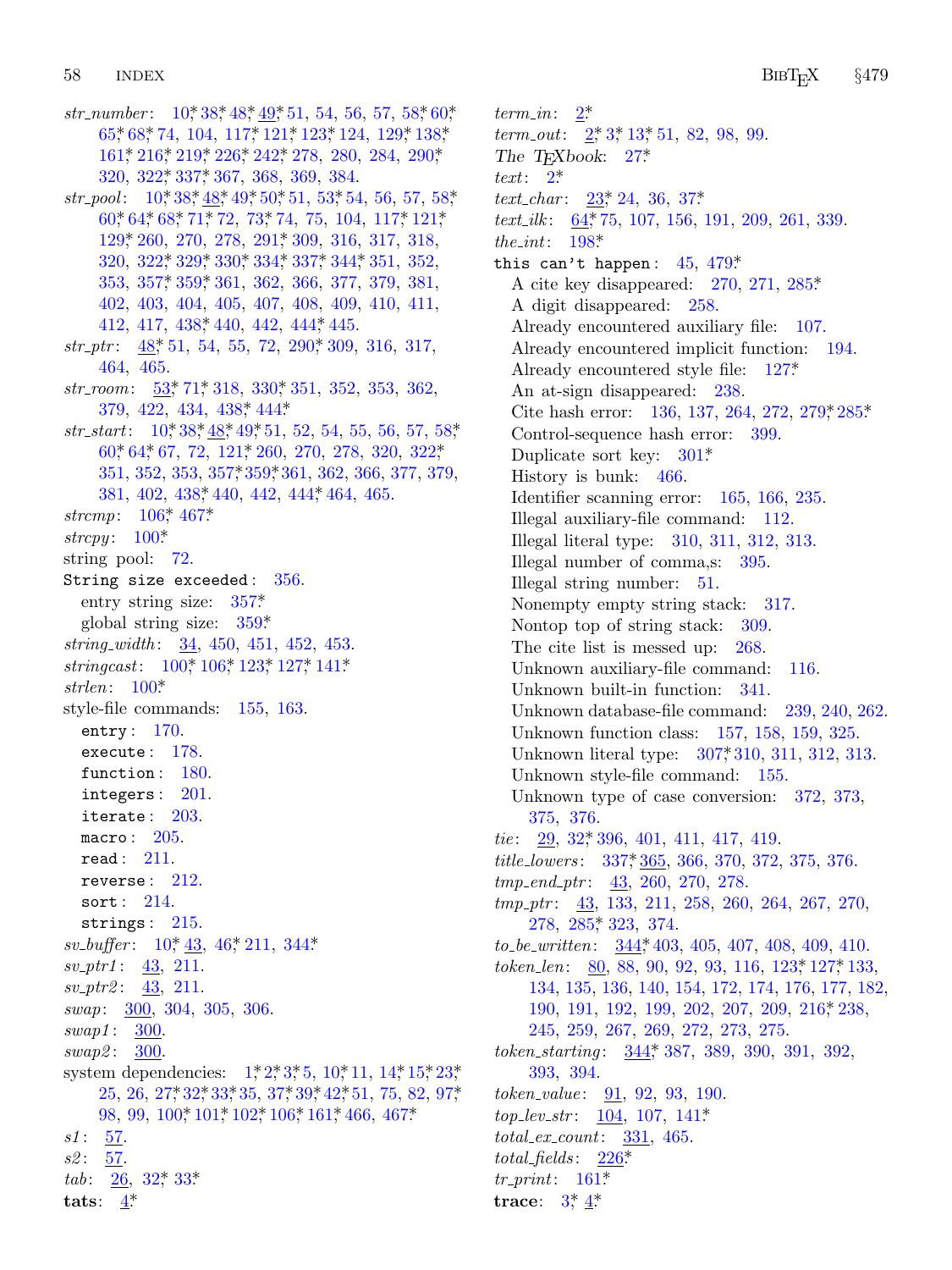$trace\_and\_stat\_printing: 455, 456.$  $trace_pr: \frac{3}{2}, 133, 159, 190, 191, 192, 193, 199,$ 209, 261, 297, 298, 307, 325, 457, 458, 459,  $460^*$ , 461, 462<sup>\*</sup>, 463, 464, 465.  $trace\_pr$ : 3\*  $trace\_pr\_fn\_class: 159, 193, 199.$ *trace\_pr\_ln*:  $3*110*123*134, 135, 172, 174, 176,$ 179, 182, 190, 191, 194, 202, 204, 207, 209, 213,  $216$ <sup>\*</sup>,  $223$ <sup>\*</sup>,  $238$ ,  $245$ ,  $261$ ,  $267$ ,  $275$ ,  $299$ ,  $303$ ,  $307$ <sup>\*</sup> 325, 457, 458, 459, 460, 462, 463, 464, 465. trace\_pr\_newline:  $3, 136, 184, 193, 199, 297,$ 298, 457, 458, 461.  $trace\_pr\_pool\_str: \quad 50^*123^*194, 261, 297, 298, 307^*$ 325, 457, 458, 459, 462, 463, 464, 465. *trace\_pr\_token*:  $\underline{81}$ , 133, 172, 174, 176, 179, 182, 190, 191, 192, 199, 202, 204, 207, 209, 213,  $216$ <sup>\*</sup>,  $238$ ,  $245$ ,  $267$ ,  $275$ . *true*:  $9, 47, 56, 57, 65, 68, 70, 83, 84, 85, 86, 87,$ 88, 92, 93, 94, 117\* 120, 121\* 124, 126, 129\* 132, 134, 140, 152, 163, 170, 177, 211, 219, 223, 228, 238, 239, 242, 246, 249, 250, 252, 253, 259, 265, 267, 268, 269, 272, 275, 278, 290, 297, 298, 301, 323, 324, 365, 376, 384, 386, 387, 389, 392, 393, 397, 403, 405, 407, 408, 409, 410, 412, 418, 462, 470, 478\* Tuesdays: 325, 401. turn out lights:  $455$ . *type\_exists:* 219, 238, 273. *type\_list*:  $10^*$ ,  $16^*$ ,  $138^*$ ,  $219^*$ ,  $227$ ,  $268$ ,  $273$ ,  $279^*$ 283, 285, 363, 447, 459\*  $ucharcast: 77*$ *uexit*:  $10^*$  13\* 100\*  $unbreakable\_tail: 322^*324.$ undefined:  $16^*219^*273$ , 363, 447, 459, 477\* unflush\_string: 55, 308, 351, 352, 438, 439. unknwn\_function\_class\_confusion:  $157, 158, 159$ , 325. 307\*310, 311, 312, 313.  $unknown\_literal\_confusion$ :  $upper_a e_width: 35, 453.$ upper\_case: 63, 372, 374, 375, 376. upper\_oe\_width:  $35,453$ .  $usage: 467*$  $usage\_help: 467*$ use\_default: 344,\* 412, 417. user abuse: 98, 99, 393, 416. val: 468, 471, 474, 475, 476, verbose: 10, 110, 127, 223, 468, 469, 470. version\_string:  $10^*$  $\textit{vgetc}:$  47\* von\_end:  $344$ <sup>\*</sup>, 396, 401, 408, 409.

von\_found: 382, 396.

 $von_name\_ends\_and\_last\_name\_starts\_stuff: 395,$ 396, 401. von\_start: 344, 395, 396, 401, 408. von\_token\_found: 396, 397, 401. warning\_message: 18, 19, 20, 150, 293, 294, 466. WEB: 52, 69. white\_adjacent:  $89, 90, 166, 235$ . *white\_space*:  $26, 29, 31, 32, 35, 47, 84, 86, 90, 94,$ 95, 115, 120, 126, 132, 139, 152, 170, 180, 183, 187\*190, 191, 192, 199, 201, 205, 215, 218, 228, 243, 246, 249, 252, 253, 254, 256, 257, 260, 321, 322, 323, 324, 364, 370, 374, 376, 380, 381, 384, 386, 387, 388, 393, 426, 427, 430, 431, 432, 452. whole database inclusion:  $132$ . windows:  $325$ . *wiz\_def\_ptr*:  $\underline{161}$ , 162, 200, 463, 465. *wiz\_defined*:  $14, 156, 158, 159, 160, 161, 162, 177$ 178, 179, 180, 181, 182, 184, 187, 194, 203, 204, 212, 213, 238, 325, 326, 463. *wiz\_fn\_loc*:  $160$ <sup>\*</sup>,  $161$ <sup>\*</sup>,  $325$ . *wiz\_fn\_ptr*:  $161^*$ , 463. *wiz\_fn\_space*:  $10^*$ ,  $16^*$ ,  $200^*$ .  $WIZ_FN\_SPACE: 10^*_{14}^*200^*$ *wiz\_functions*:  $10^* 160^* 161^* 188^* 190$ , 191, 193, 194, 199, 200, 325, 326, 463. *wiz\_loc*:  $161$ <sup>\*</sup>, 180, 182, 189, 193, 199. *wiz\_ptr*:  $325, 326$ . wizard:  $1^*$ *write*: 3, 51, 82, 98, 99, 321. *write\_ln:*  $3, 13, 98, 99, 321, 467$  $x\_add\_period: 341, 360.$  $x$ -change-case: 341, 364.  $x_{\text{-}}chr_{\text{-}}to_{\text{-}}int: 341, 377.$ *x\_cite*: 341, 378.  $x\text{-}concatenate: 341, 350.$  $x\_duplicate: 341, 379.$  $x$ <sub>-empty</sub>: 341, 380. x\_entry\_strs:  $15$ ,  $288$ ,  $301$ ,  $329$ ,  $357$ ,  $460$ .  $x$ <sub>entry\_strs\_tail</sub>:  $15^*$  $x_{-}equals: 341, 345.$ *x*\_format\_name: 341, 382, 420.  $x\_gets: 341, 354.$ x\_global\_strs:  $15^*330^*359^*$  $x_{\text{-}global\_strs\_tail}:$  15\* x\_greater\_than:  $341, 346$ .  $x\_int\_to\_chr$ : 341, 422.  $x\_int\_to\_str$ : 341, 423  $x\text{-}less\text{-}than: 341, 347.$ *x\_minus:* 341, 349. *x\_missing*:  $341, \frac{424}{ }$  $x_{num\_names:}$  341, 426

 $x_{\text{p}}$ *lus*: 341, 348.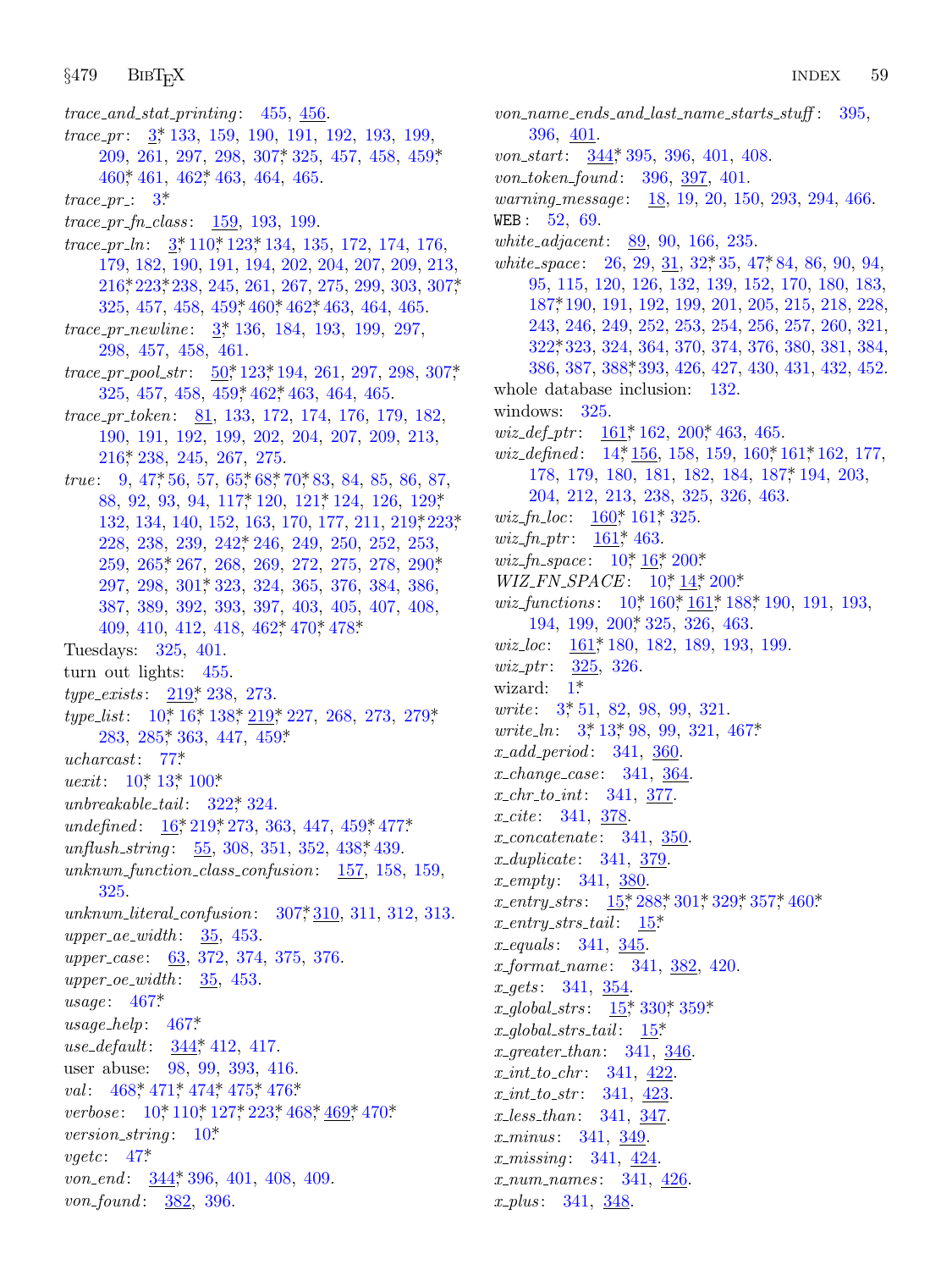60 INDEX

Bib TEX *§*479

*x\_preamble*: 341, 429. *x\_purify*: 341, 430. *x quote*: 341, <u>434</u>. *x\_substring*: 341, 437. *x\_swap*: 341, 439. *x text length*: [34](#page-6-0)1[,](#page-7-0) 4[41](#page-10-0). *x text prefix* : 341 , 443 . *x\_type*: 341, <u>[447](#page-28-0)</u>. *x\_warning*: 341, 448. *x width*: 341, [450](#page-8-0). *x write*: 3[41](#page-7-0), [454](#page-9-0). *xchr*: 24, 25, [27](#page-3-0), 28, 48, 51, [82](#page-32-0), 95, 113, 114, 154, 166, 167, 168, 186, 191, 208, 209, 230, 231, 235, 238, 242, 246, 321, 460\* **xclause** : 9 . *xmalloc array* : 38\*, 58\*, 100\*. *xord*: 24, 28, 47, 77, 107. *XTALLOC*: 10,\* 187,\* 287,\* 288\* Yogi: 455.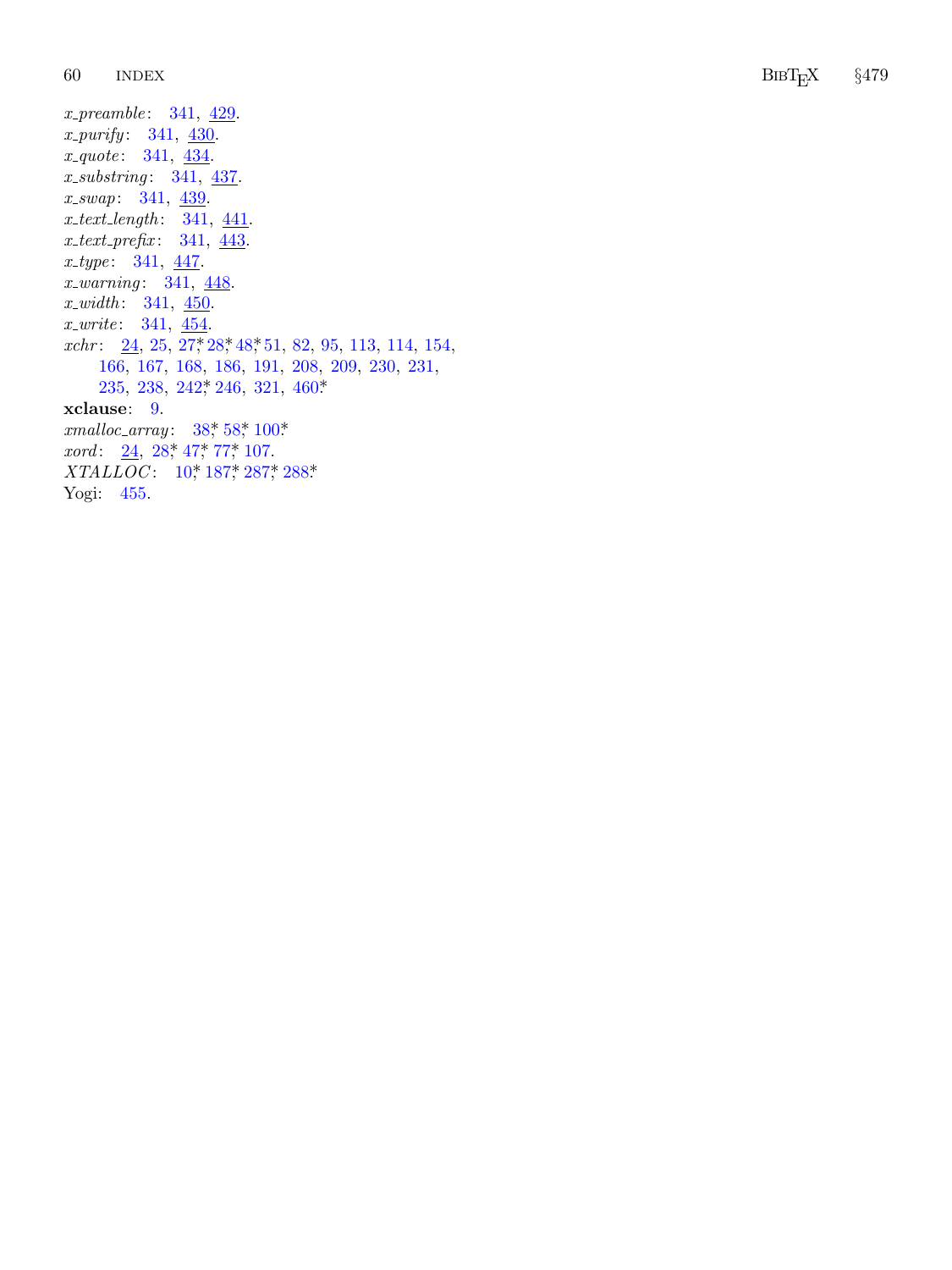*⟨* Add cross-reference infor[mati](#page-40-0)on 277\* *⟩* Used in section 276. *⟨* Add extensions and open [files](#page-40-0) 106\* *⟩* Used in section 103. Add or update a cross reference on *cite\_list* if necessary 264 *\* Used in section 263<sup>\*</sup>. *⟨* Add the *period* (it's necessary) and push 362 *⟩* Used in section 361. *Add the period*, if necessary, and p[ush](#page-36-0)  $361$  *Vsed in section 360. Add up the <i>char\_widths* in this string  $451$  *\* Used in section 450. Assign to a  $str\_entry\_var$  357\*  $\rangle$  Used in section 354. *Assign to a str\_global\_var*  $359^*$  *Used in section 354. ⟨* Assign to an *int entry var* 355 *⟩* Used in section 354. *Assign to an int\_global\_var* 358 *\legion* Used in section 354. Break that line  $323$  Used in section  $322^*$ . *Characeral Break that unbreakably long line*  $324$  *<i>\compare Used in section 323. Check and insert the quoted function 193 <i>\* Used in section 192. *Check for a database key of interest 267 <i>N* [Used](#page-5-0) in section 266. *Check for a duplicate or crossref-matching database key 268 <i>>* Used in section 267. *Check for entire database inclusion (and thus skip this cite key)* 134 *>* Used in section 133. *Check the execute-command argument token*  $179$  *<i>Vsed in section 178. Check the iterate-command argument token*  $204$  */ Used in section 203. Check the reverse-command argument token 213 <i>>* Used in section 212. Check the "constant" values for consistency  $17^*$ ,  $302$  *\* Used in section  $13^*$ . *⟨* Check the cite key 133 *⟩* Used in section [132](#page-3-0). *Check the macro name*  $207$  *<i>\* Used in se[ctio](#page-3-0)n 206. *Check the special character (and return) [39](#page-31-0)8 <i>a* Used in section 397. *Check the wiz\_defined* function name  $182$  *\* Used in section 181. *⟨* Cite seen, don't add a cite key 135 *⟩* [U](#page-25-0)sed in section 133. *⟨* Cite unseen, add a cite key 136 *⟩* Used in secti[on](#page-13-0) 133. *⟨* Clean up and leave 455 *⟩* Used in section 10\*. *Compiler directives*  $11$  */* Used in section  $10^*$ . *Complain about a nested cross reference*  $282$  */* Used in section  $279^*$ . *⟨* Complain about missing entr[ies](#page-4-0) whose cite keys got o[ve](#page-3-0)rwritten 286 *⟩* Used in section 283. *⟨* Complete this function's definition 200\* *⟩* Used in section 187\*. *⟨* Compute the hash code *h* 69 *⟩* Used in section 68\*. *⟨* Concatenate the two strings and push 351 *⟩* Used in section 350.  $\text{Concatenate them}$  and push when  $pop\_lit1$ ,  $pop\_lit2 < cmd\_str\_ptr$  353  $\text{Vsed}$  in section 352. Concatenate them and push when  $pop\_lit2 < cmd\_str\_ptr$  352 */* Used in section 351. Constants in the outer block  $14^*$ ,  $333$ *)* Used in section  $10^*$ . *⟨* Convert a noncontrol sequence 375 *⟩* Used in section 371. *⟨* Convert a special character 371 *⟩* Used in section 370. *Convert a brace\_level* = 0 character  $376$  *\* Used in section 370. *Convert the accented o[r for](#page-43-0)e[ign](#page-44-0) c[hara](#page-44-0)c[ter,](#page-44-0) if [nec](#page-44-0)essary 372 <i>a* Use[d in](#page-43-0) section 371. *Convert, then remove th[e co](#page-43-0)ntrol sequence*  $374$  $374$  *Vsed in section 372. ⟨* Copy name and count *comma* s to determine syntax 387 *⟩* Used in section 382. *⟨* Copy the macro string to *field vl str* 260 *⟩* Used in section 259. *⟨* Count the text characters 442 *⟩* Used in section 441. *<u>Declarations for executing <i>built\_in* functions 343 *\* Used in section 325.</u> *⟨* Define the option table 468\*, 471\*, 474\*, 475\*, 476\* *⟩* Used in section 467\*. Define *parse\_arguments*  $467^*$  Used in section  $10^*$ . Determine the case-conversion type  $366$  Used in section 364. Determine the number of names  $427$  Used in section  $426$ . *⟨* Determine the width of this accented or foreign character 453 *⟩* Used in section 452. *<u>Determine the width of this special character 452 <i>Wirel Used in section 451.*</u>

*⟨* Determine where the first name ends and von name starts and ends 396 *⟩* Used in section 395.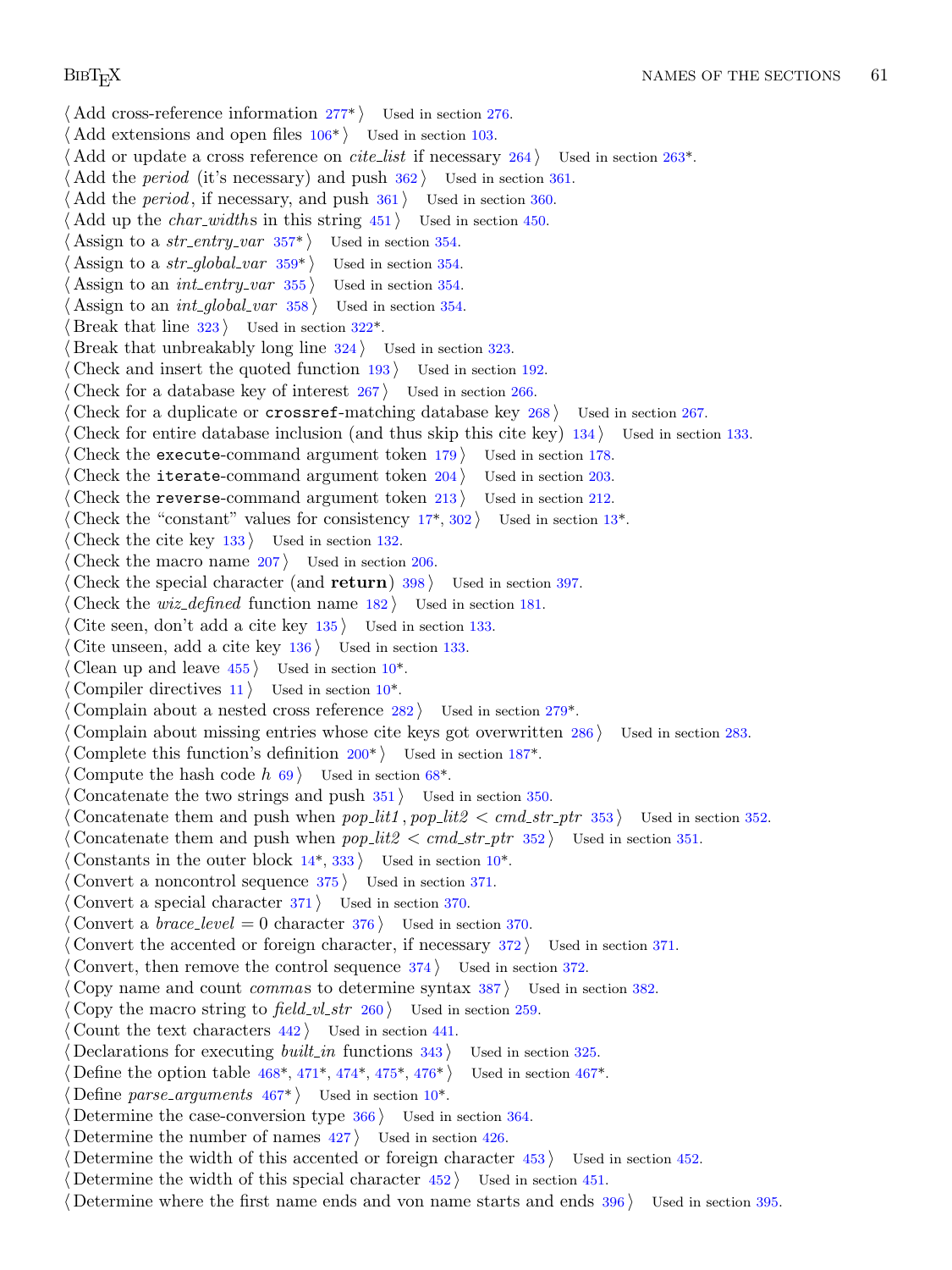### 62 NAMES OF THE SECTIONS BIBT<sub>F</sub>X

*⟨* Do a full brace-balanced scan 256 *⟩* Used in section 253. Do a full scan [with](#page-36-0)  $bib\_brace$  *level*  $> 0$  257  $\}$  Used in section 256. Do a quick brace-balanced scan  $254$  Used in section 253. *Z* Do a quick scan with *bib\_[bra](#page-36-0)ce\_level*  $> 0$  255 *\* Used in section 254. Do a straight insertion s[ort](#page-37-0)  $304$  *Vsed in section 303.* Do the partitioning and the recursive calls  $306$  *V* Used in section 303. Draw out the median-of-three partition element  $305$  *V* Used in section 303. Execute a field  $327^*$  Used in section 325. Execute a *built\_in* function  $341$   $\vee$  Used in section 325. Execute a *str\_entry\_var*  $329^*$  Used in section 325. Execute a  $str\_global\_var$  330\*  $\rangle$  Used in section 325. *⟨*Execute a *wiz defined* function 326 *⟩* Used in section 325. Execute an *int\_entry\_var*  $328$  Used in section 325. *Figure out how to output the name tokens, and do it 412 <i>aught* Used in section 411. *Figure out the formatted name*  $402$  *Used in section 420. Figure out what this letter means*  $405$  *<i>Vsed in section 403. Figure out what tokens we'll output for the 'first' name*  $407$  *<i>\* Used in section 405. *Figure out what tokens we'll output for the 'jr' name*  $410$  *<i>\* Used in section  $405$ . *Figure out what tokens we'll output for the 'last' name*  $409$  *<i>\* Used in section 405. *Figure out what tokens we'll output for the 'von' name*  $408$  */ Used in section 405. Final initialization for .bib processing 224 <i>\ineral Used in section 223<sup>\*</sup>.* Final initialization for processing the entries  $276$  Used in section  $223^*$ . *Finally format this part of the name 411 <i>\* Used in section 403. *Finally output a full token*  $414$  *<i>Vsed in section 413. Finally output a special char[act](#page-41-0)er and exit loop 416 <i>V* Used in section 415. *Finally output an abbreviated t[oken](#page-41-0)*  $415$  *<i>Vsed in section* 413. *Finally output the inter-token string 417 <i>Vsed in section 413. Finally output the name tokens*  $413$  */ Used in section 412. Find the lower-case equivalent of the <i>cite\_info* key 270 *\* U[sed](#page-24-0) in section 268. *Find th[e](#page-1-0) parts of the [n](#page-8-0)ame*  $395$  $395$  *Used in section 38[2.](#page-8-0)* Form t[he a](#page-23-0)ppropriat[e p](#page-27-0)refix  $444^*$  Us[ed in](#page-38-0) [secti](#page-39-0)on 443[.](#page-43-0) *Form the appropriate substring*  $438^*$  *Used in section 437. Format this part of the name*  $403$  */ Used in [secti](#page-15-0)on 402. ⟨* Get the next field name 275 *⟩* Used in section 274. *Cet the next function of the [defin](#page-43-0)i[tion](#page-44-0) 189 <i>a* Used in sect[ion](#page-43-0) 187<sup>\*</sup>. *⟨* Globals in the outer block 2\*, 16\*, 19, 24, 30, 34, 37\*, 41\*, 43, 48\*, 65\*, 74, 76, 78, 80, 89, 91, 97\*, 104, 117\*, 124, 129\*, 147, 161\*, 163, 195, 219\*, 247, [29](#page-32-0)0\*, 331, 337\*, 344\*, 365, 469\*, 472\* *⟩* Used in section 10\*. *⟨* Handle a discretionary *tie* 419 *⟩* Used in section 411. Handle this .aux name  $103$  [U](#page-32-0)sed in section  $100^*$ . *⟨* Handle this accented or foreign character (and **return**) 399 *⟩* Used in section 398. Initialize the option variables  $470^*$ ,  $473^*$  Used in section  $467^*$ . *Initialize the*  $field\_info$  *225 <i>\* Used in section 224. Initialize the *int\_entry\_vars*  $287^*$  Used in [sec](#page-26-0)tion 276. *<u>Initialize the <i>sorted\_cites* 289 *\* Used in section 276.</u> Initialize the  $str\_entry\_vars$  288\*  $\rangle$  Used in section 276. Initialize things for the *cite\_list*  $227$  *\* Used in secti[on](#page-14-0) 224. *⟨*Insert a *field* into the hash table 172 *⟩* Used in section 171. *Insert a str\_entry\_var* into the hash table  $176$  *\* Used in section 175. *Insert a str\_global\_var* into the hash table  $216^*$  *\composering Used in section 215. Insert an int\_entry\_var* into the hash table  $174$  *Vsed in section 173. Insert an int\_global\_var* into the hash table  $202$  *\* Used in section 201. *⟨*Insert pair into hash table and make *p* point to it 71\* *⟩* Used in section 68\*.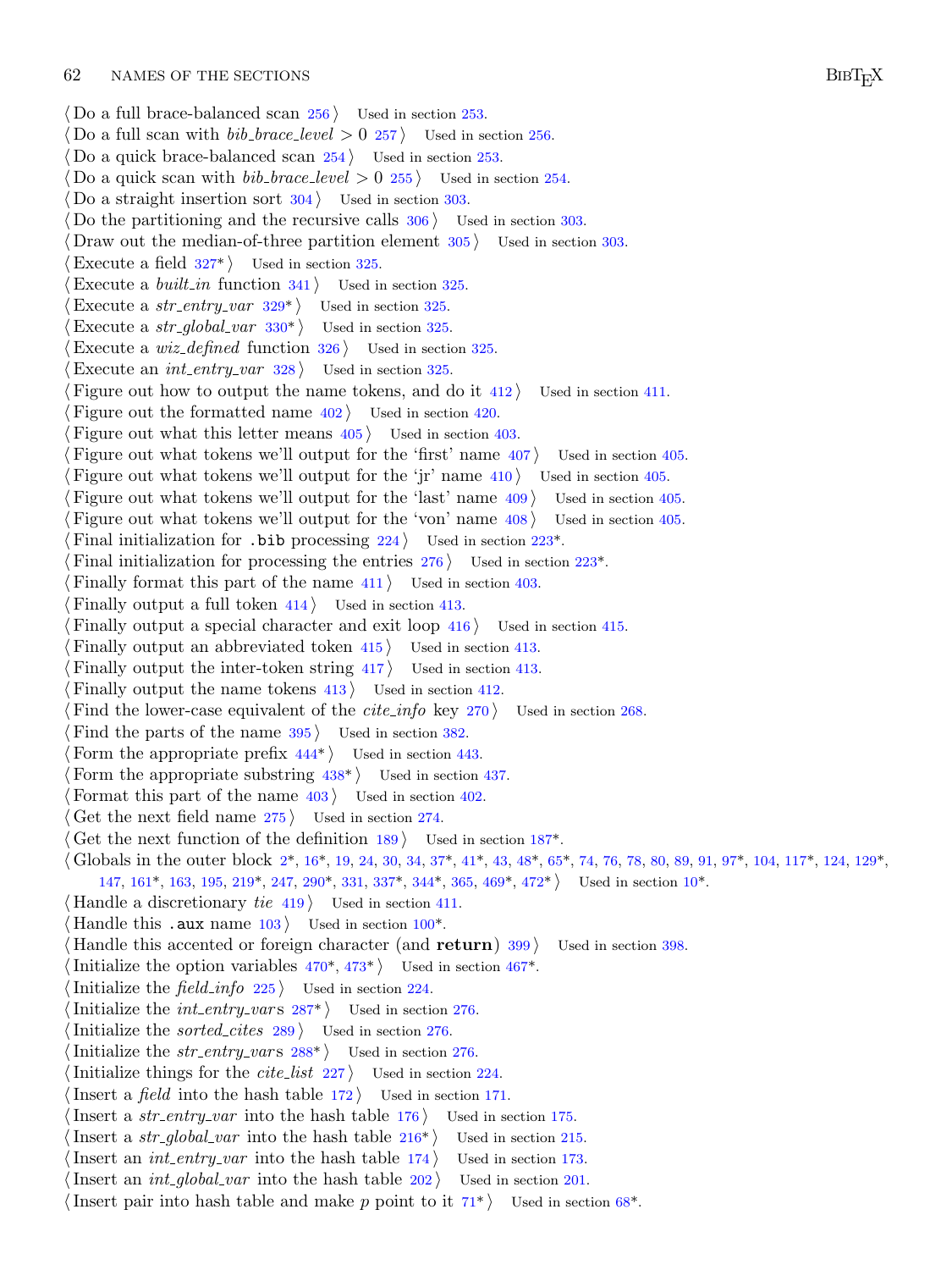- *⟨*Isolate the desired name 383 *⟩* Used in section 382. Labels in the outer block  $109, 146$  Used in section  $10^*$ . *Local variables for initialization*  $23^*$ *, 66 <i>\* Used in section  $13^*$ . *⟨* Make sure this entry is ok before proceeding 273 *⟩* Used in section 267. *Make sure this entry's database key is on <i>cite\_list* 269 *>* Used in section 268. *⟨* Name-process a *c[omm](#page-19-0)a* 389 *⟩* Used in section 387. *⟨* Name-process a *left [bra](#page-19-0)ce* 390 *⟩* Used in section 387. *⟨* Name-process a *right [br](#page-21-0)ace* 391 *⟩* Used in section 387. *Name-process a sep\_char* 393  $\}$  Used in section 387. *⟨* Name-process a *white space* 392 *⟩* Used in section 387. *Name-process some other character 394 <i>>* Used in section 387. *⟨* Open a .bib file 123\* *⟩* Used in section 120. *Open the .bst file 127\* <i>Vsed in section 126. ⟨* Open this .aux file 141\* *⟩* Used in section 140. *Perform a reverse command 2[98](#page-38-0) <i>Vsed in section 212. ⟨*Perform a sort command 299 *⟩* Used in section 214. *⟨*Perform an execute command 296 *⟩* Used in section 178. *Perform an iterate co[mma](#page-42-0)nd 297 <i>Vsed in section 203. Perform the case conversion 370 <i>V* Used [in se](#page-42-0)ction 364. *⟨*Perform the purific[atio](#page-42-0)n 431 *⟩* Used in se[ction](#page-42-0) 430. *⟨*Pre-define c[erta](#page-42-0)in strings 75, 79, [334\\*](#page-42-0), 339, 340 *⟩* Used in section 336. *Print all .bib- and .bst-file information*  $457$  *<i>Vsed in section*  $456$ .  $\text{Print all cite_list}$  and entry information  $458$  *\* Used in section 456. *⟨*Print entry information 459\* *⟩* Used in section 458. *Print entry integers*  $461$  */* Used in section  $459^*$ . Print entry strings  $460^*$  Used in section  $459^*$ . Print fields  $462^*$  Used in section  $459^*$ . *Print the job hi[stor](#page-16-0)y* 466 *\wi* Used in section [455](#page-18-0). *Print the s[tring](#page-24-0) pool*  $464$  *v* [Used](#page-28-0) in section 456. *<u>Print the <i>wiz\_defined* functions 463 */* Used in section 456.</u> *⟨*Print usage statistics 465 *⟩* Used in section 456. *Procedures and functions for about everything 12, 477<sup>\*</sup>, 478<sup>\*</sup> <i>>* Used in section 10<sup>\*</sup>. *⟨*Procedures [and](#page-34-0) functions for all file I/O, error messages, and such 3\*, 18, 38\*, 44, 45, 46\*, 47\*, 51, 53\*, 59\*, 82, 95, 96, 98, 99, 108\*, 111, 112, 113, 114, 115, 121\*, 128\*, 137, 138\*, 144, 148, 149, 150, 153, 157, 158, 159, 165, [166](#page-24-0), 167, 168, 169, 188\*, 220, 221, 222, 226\*, 229, 230, 231, 232, 233, 234, 235, 240, 271, 280, 281, 284, 293, 294, 295, 310, 311, 313, 321, 356, 368, 373, 456 *⟩* Used in section 12. *⟨*Procedures and functions for file-system interacting 58\*, 60\*, 61\* *⟩* Used in section 12. *⟨*Procedures and functions for handling numbers, character[s, a](#page-35-0)nd strings 54, 56, 57, 62, 63, 68\*, 77\*, [198](#page-36-0)\*, 265\*, 278, 300, 301\*, 303, 335, 336 *⟩* Used in section 12. *⟨*Procedures and functions for input scanning 83, 84, 85, 86, 87, 88, 90, 92, [93,](#page-15-0) 94, 152, 183, 184, 185, 186, 187\*, 228, 248, 249 *⟩* Used in section 12. *⟨*Procedures and functions for name-string processing 367, 369, 384, 397, 401, 404, 406, 418, 420 *⟩* Used in section 12. *⟨*Procedures and functions for s[tyle](#page-28-0)-file function execution 307\*, 309, 312, 314, 315, 316, 317, 318, 320, 322\*, 342 *⟩* Used in section 12.
	- *⟨*Procedures and functions for the [rea](#page-15-0)ding and processi[ng o](#page-15-0)f input files 100\*, 120, 126, 132, 139, 142, 143, 145, 170, 177, 178, 180, 201, 203, 205, 210, 211, 212, 214, 215, 217 *⟩* Used in section 12.
	- *⟨*Process a .bib command 239 *⟩* Used in section 238.
	- *⟨*Process a comment command 241 *⟩* Used in section 239.
	- *Process a preamble command*  $242^*$  *Used in section 239.*
	- *Process a string command 243 / Used in section 239.*
	- *⟨*Process a possible command line 102\* *⟩* Used in section 100\*.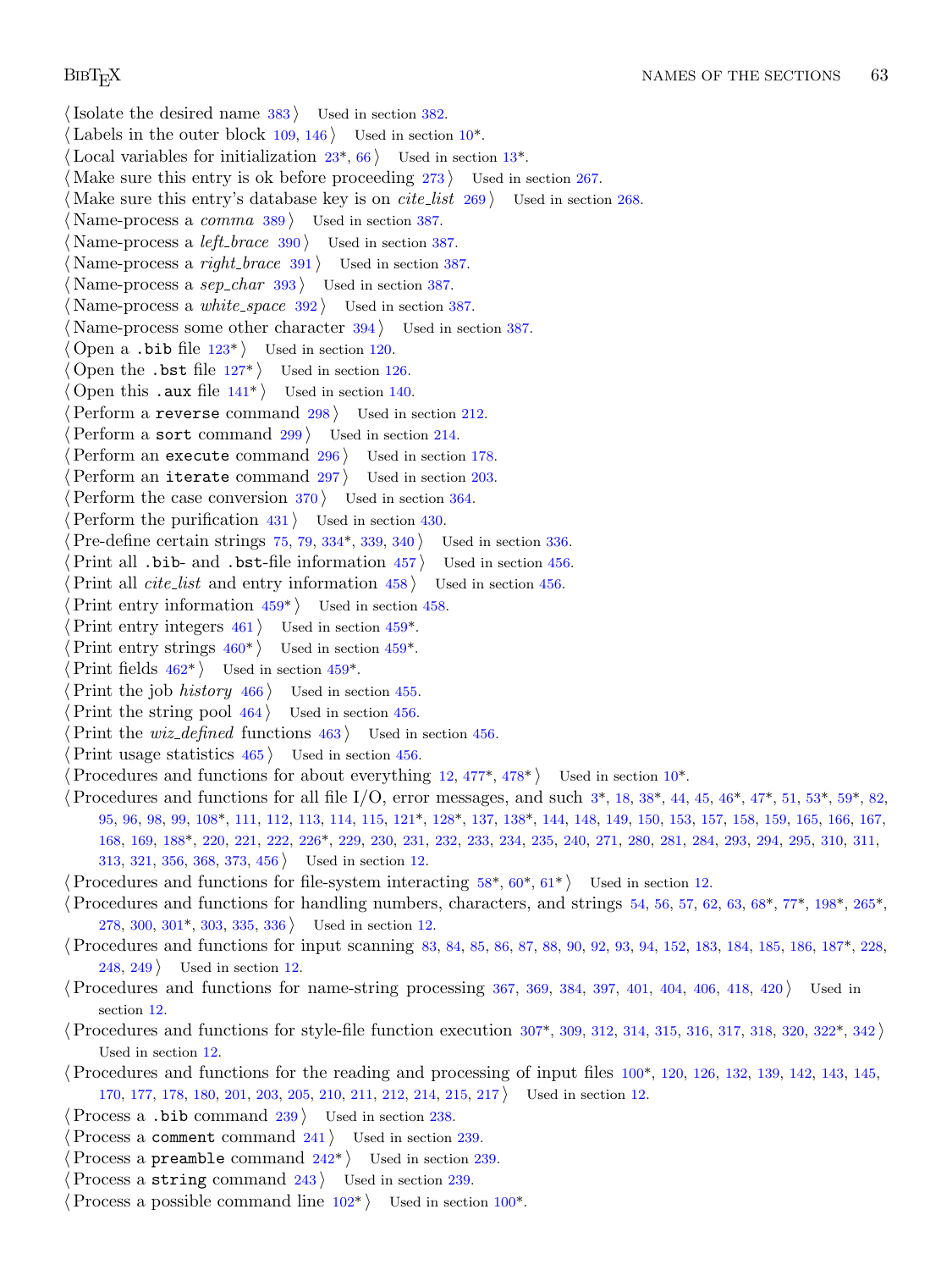- *⟨*Process the appropriate .bst command 155 *⟩* Used in section 154.
- *Process the string if we've already encountered it*  $70^*$  *Used in section 68<sup>\*</sup>.*
- *⟨*Purify a special character 432 *⟩* [Us](#page-22-0)ed in section 431.
- *Purify this accente[d or](#page-17-0) foreign character [4](#page-3-0)33 <i>augmenta* Used in section 432.
- *⟨*Push 0 if the string h[as a](#page-27-0) non*white space* char, else 1 381 *⟩* Used in section 380.
- Push the .aux stack  $140$  *\* Used in section 139.
- Put this cite key in its place  $272$  Used in section 267.
- *⟨*Put this name into the hash table 107 *⟩* Used in section 103.
- *Read and execute the .bst file*  $151^*$  *Used in section*  $10^*$ *.*
- Read the .aux file  $110^*$  Used in section  $10^*$ .
- Read the .bib file(s)  $223^*$  Used in section 211.
- *Remove leading and trailing junk, complaining if necessary 388<sup>\*</sup>/ Used in section 387.*
- *⟨* Remove missing entries or those cross referenced too few times 283 *⟩* Used in section 276.
- *Scan a macro name*  $259$  *Vsed in section 250.*
- *⟨* Scan a number 258 *⟩* Used in section 250.
- *Scan a quoted function*  $192$  *Vsed in section* 189.
- *⟨* Scan a *str literal* 191 *⟩* Used in section 189.
- *Scan an already-defined function*  $199$  *Vsed in section* 189.
- *⟨* Scan an *int literal* 190 *⟩* Used in section 189.
- *⟨* Scan for and process a .bib command or database entry 236 *⟩* Used in section 210.
- *Scan for and process a .bst command*  $154$  *<i>Vsed in section 217.*
- *Scan for and process an .aux command*  $116$  *Used in section 143.*
- *Scan the appropriate number of characters*  $445$  *<i>\* Used in section  $444^*$ .
- *Scan the entry type or scan and process the .bib command 238 <i>lused in section 236.*
- *Scan the entry's database key 266 augmenta* Used in section 236.
- *Scan the entry's list of fields*  $274$  *Used in section 236.*
- *Scan the list of fields* 171 *a* Used in section 170.
- *Scan the list of int\_entry\_vars*  $173$  *\ Used in section 170.*
- *Scan the list of*  $str\_entry\_vars$  175 *arra* Used in section 170.
- *Scan the macro definition-string*  $209$  *<i>Vsed in section 208.*
- *Scan the macro name*  $206$  */* Used in secti[on](#page-6-0) 20[5.](#page-7-0)
- *Scan the [ma](#page-4-0)cro's definition 208 <i>V* Used in section 205.
- *Scan the string's definition field 246*  $\rangle$  *Used in section 243.*
- *Scan the string's name 244 <i>\* Used in section 243.
- *Scan the wiz\_defined* function name  $181$  *\* Used in section 180.
- *⟨* See if we have an "and" 386 *⟩* Used in section 38[4.](#page-31-0)
- *⟨* Set initial values of key variables 20, 25, 27\*, 28\*, 32\*, 33\*, 35, 67, 72, 119, 125, 131, 162, 164, 196, 292 *⟩* Used in section 13\*.
- $\langle$  Skip over *ex\_buf* stuff at *brace\_level*  $> 0$  [385](#page-29-0)  $\rangle$  Used in section 384.
- *Skip over name\_buf* stuff at  $nm\_brace$  *level*  $> 0$  400  $\}$  Used in section 397.
- *Skip to the next database entry or .bib command 237 <i>aught* Used in section 236.
- *Slide this cite key down to its perma[nen](#page-31-0)t spot*  $285^*$  *<i>Vsed in section 283.*
- *⟨* Start a new function definition 194 *⟩* Used in section 189.
- *Store the field value for [a co](#page-4-0)mmand*  $262$  *U[sed](#page-3-0) in section 261.*
- *Store the field value for a database entry*  $263^*$  *Used in section 261.*
- *Store the field value string 261 a* Used in section 249.
- *Store the string's name*  $245$  */ Used in section 244.*
- Subtract cross-reference information  $279^*$  Used in section 276.
- *Swap the two strings (they're at the end of*  $str_{p}$  *<i>str\_pool*) 440 *\legion* Used in section 439.
- The procedure *initialize*  $13^*$  Used in section  $10^*$ .
- The scanning function *compress\_bib\_white*  $252$  *\compose* Used in section 248.
- *⟨* The scanning function *scan a field token and eat white* 250 *⟩* Used in section 248.